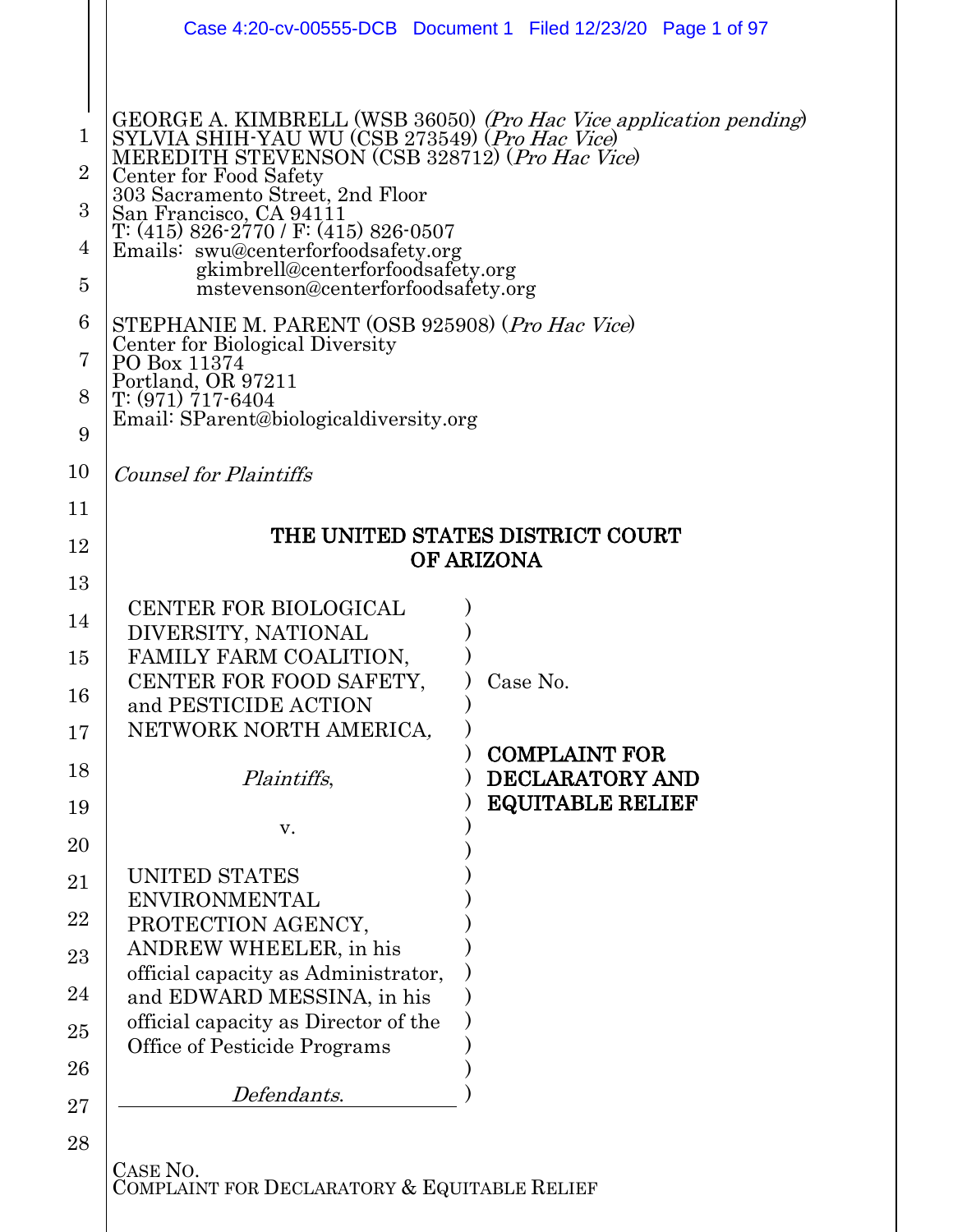### TABLE OF CONTENTS

1

2

<span id="page-1-0"></span>

| 3              |                                                          |  |
|----------------|----------------------------------------------------------|--|
| 4              |                                                          |  |
| $\overline{5}$ |                                                          |  |
| 6              |                                                          |  |
| 7              |                                                          |  |
| 8              |                                                          |  |
| 9              |                                                          |  |
| 10             |                                                          |  |
| 11             |                                                          |  |
| 12             |                                                          |  |
| 13             |                                                          |  |
| 14             | The Ninth Circuit 2020 Decision in NFFC v. EPA, 960 F.3d |  |
| 15<br>16       |                                                          |  |
| 17             |                                                          |  |
| 18             |                                                          |  |
| 19             |                                                          |  |
| 20<br>21       |                                                          |  |
| 22             |                                                          |  |
| 23             |                                                          |  |
| 24             |                                                          |  |
| 25             |                                                          |  |
| 26             |                                                          |  |
| 27             |                                                          |  |
| 28             |                                                          |  |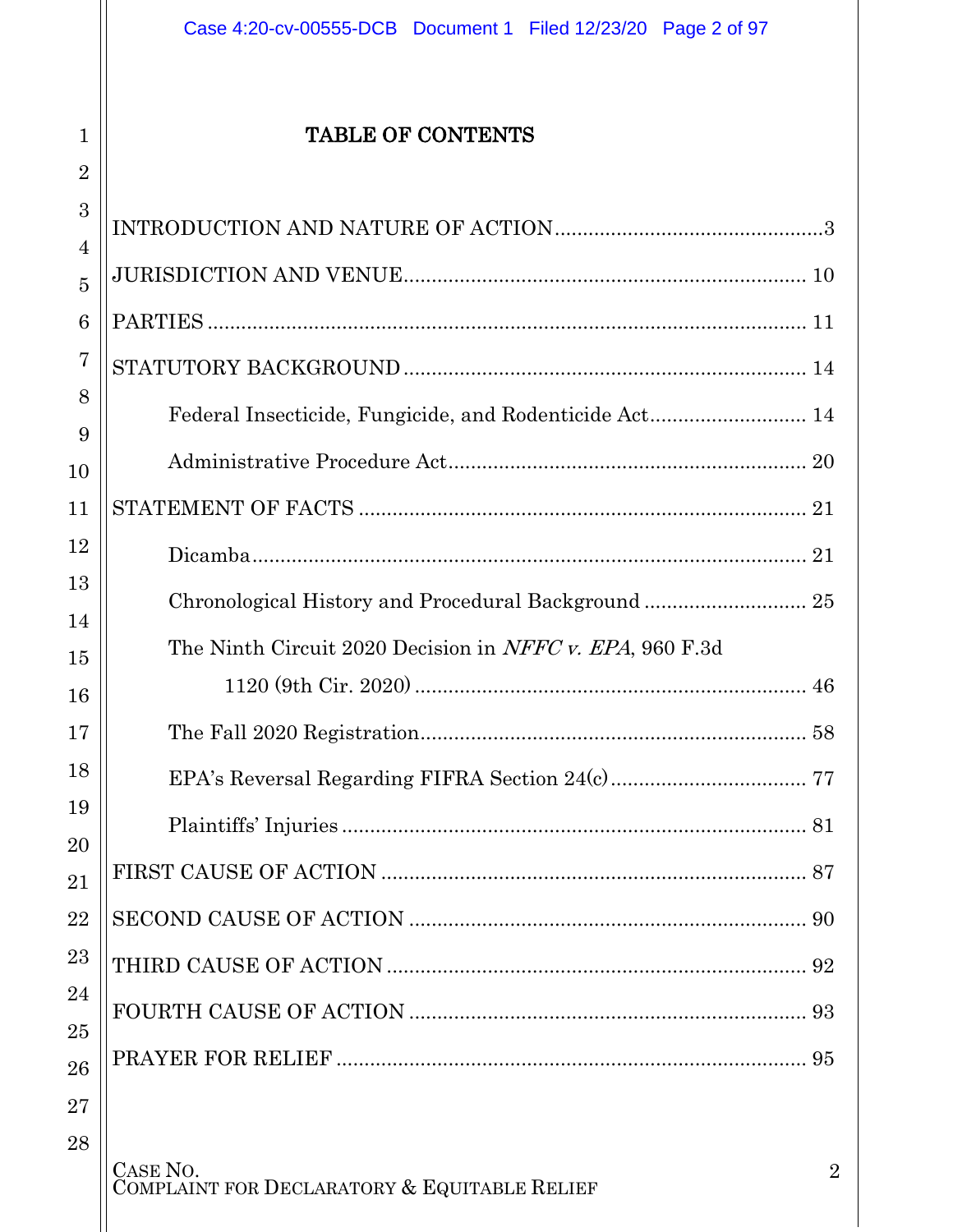### 1 2 3 4 5 6 7 8 9 10 11 12 13 14 15 16 17 18 19 20 21 22 23

### INTRODUCTION AND NATURE OF ACTION

1. This is a civil action for equitable and declaratory relief. Plaintiffs National Family Farm Coalition, Center for Biological Diversity, Pesticide Action Network, and Center for Food Safety (Plaintiffs) challenge the October 27, 2020 decision to approve new use registrations for three dicamba products, see Ex.  $A<sup>1</sup>$  $A<sup>1</sup>$  $A<sup>1</sup>$  and the Notices of Registrations, see Exs. B-D<sup>[2](#page-2-1)</sup> (collectively, the Registration Actions). Defendants Environmental Protection Agency (EPA), Edward Messina, Director of the Office of Pesticide Programs, and Andrew Wheeler, Acting Administrator of EPA (collectively EPA or Defendants) authorized these Registration Actions in violation of the Federal Insecticide, Fungicide and Rodenticide Act (FIFRA), 7 U.S.C. § 136 et seq., and the Administrative Procedure Act (APA), 5 U.S.C. § 701 et seq.

2. This is an administrative law case, about a federal agency stubbornly doubling down on a prior approval that the Ninth Circuit just held unlawful and vacated in June 2020. In its rush to re-approve this novel dicamba spraying again, EPA failed to follow the Court's order and more generally to comply with FIFRA's mandates. Instead, it tried to paper over the problems the Court found and in the process created new ones.

3. Dicamba (3,6-dichloro-2-methoxybenzoic acid) is a broadspectrum herbicide, a type of pesticide, a toxic substance intended to harm or

<sup>1</sup> EPA, Memorandum Supporting Decision to Approve Registration for the Uses of Dicamba on Dicamba Tolerant Cotton and Soybean (Oct. 27, 2020) (attached as Exhibit A).

<sup>2</sup> EPA, *Engenia Regulatory Notice and Label* (Oct. 27, 2020) (attached as Exhibit B); EPA, Tavium Regulatory Notice and Label (Oct. 27, 2020) (attached as Exhibit C); EPA, XtendiMax Regulatory Notice and Label (Oct. 27, 2020) (attached as Exhibit D).

### 28

<span id="page-2-1"></span><span id="page-2-0"></span>24

 $\overline{a}$ 

25

26

27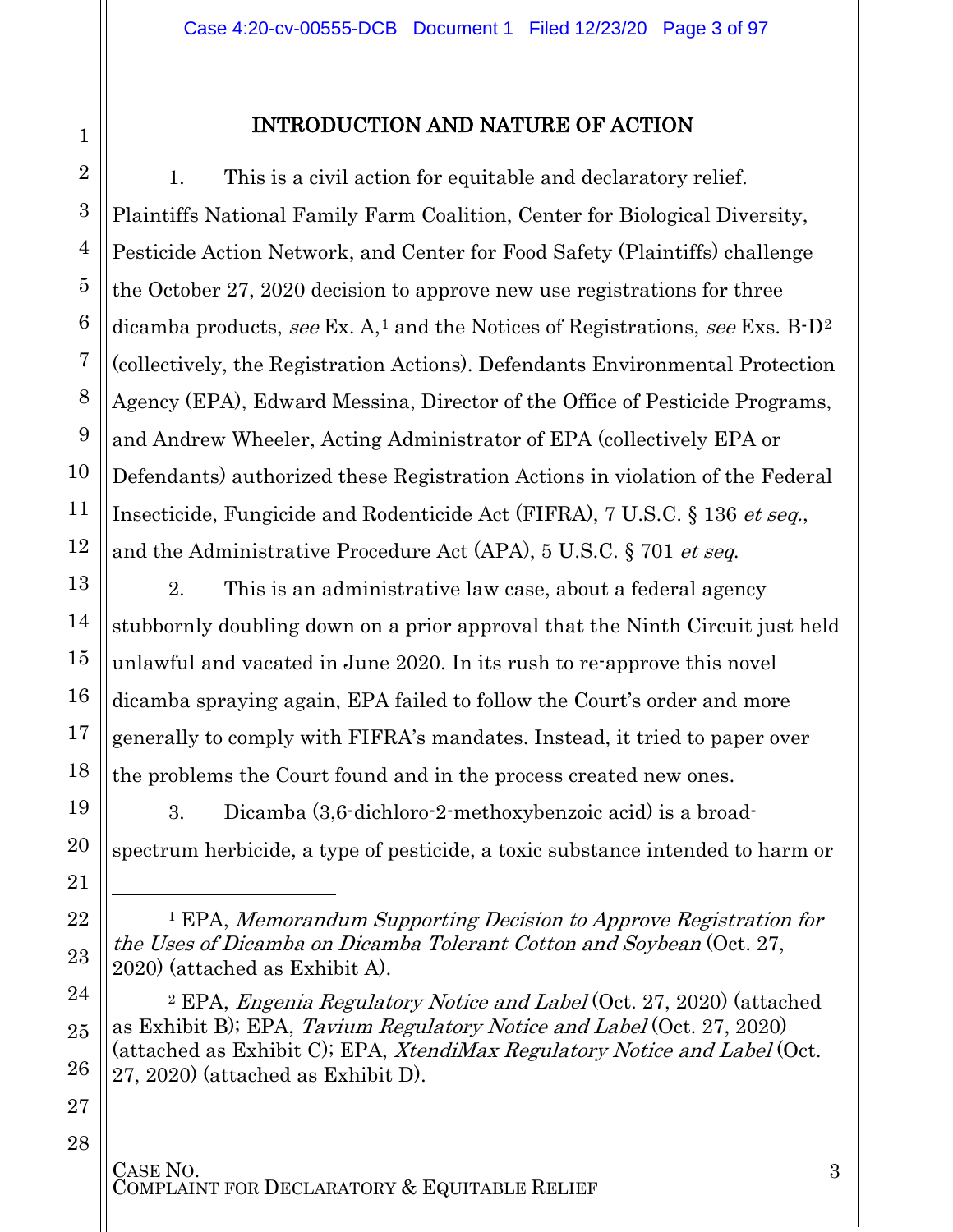kill. It is an effective weed-killer, but its toxicity is not limited to weeds. It can also kill many desirable broadleaf plants, bushes, and trees.

4. It also has a well-known drawback: dicamba is volatile, moving easily off a field on which a farmer has sprayed it. It can drift if the wind blows during application; it can drift if applied during temperature inversions; it can drift after application when it volatilizes, or turns to vapor, during hot weather. Dicamba is well known to cause widespread damage to conventional crops and wild plants and significantly injure farmers' crops and the environment. As a result of its toxicity and its tendency to drift, dicamba has historically been limited to clearing fields of weeds, either before crops were planted or before newly planted crops emerged.

5. This changed in 2016. The agrichemical company Monsanto Company (Monsanto) had previously licensed a patented gene from the University of Nebraska that it then proceeded to genetically engineer into soybean and cotton plants, to make them resistant to dicamba. In a vast and extremely risky new experiment, in 2016, EPA for the first time registered a "new use" of these dicamba products: to be sprayed during the 2017 summer growing season, over-the-top of soybean and cotton crops that Monsanto genetically engineered with resistance to the pesticide.

6. That approval led to over 25 million more pounds of dicamba sprayed annually, increases of 8-12 fold in pounds, across nearly 100 million acres, at new times of the year and in novel ways. The approval created a debacle that agronomists say is unprecedented in the history of U.S. agriculture: the spraying of massive amounts of dicamba, resulting in millions of acres of crops damaged and sometimes destroyed by dicamba spray droplets drifting off-field during application; dicamba vapor clouds damaging vast fields from fencerow to fencerow; dicamba-laced water

CASE NO.<br>COMPLAINT FOR DECLARATORY & EQUITABLE RELIEF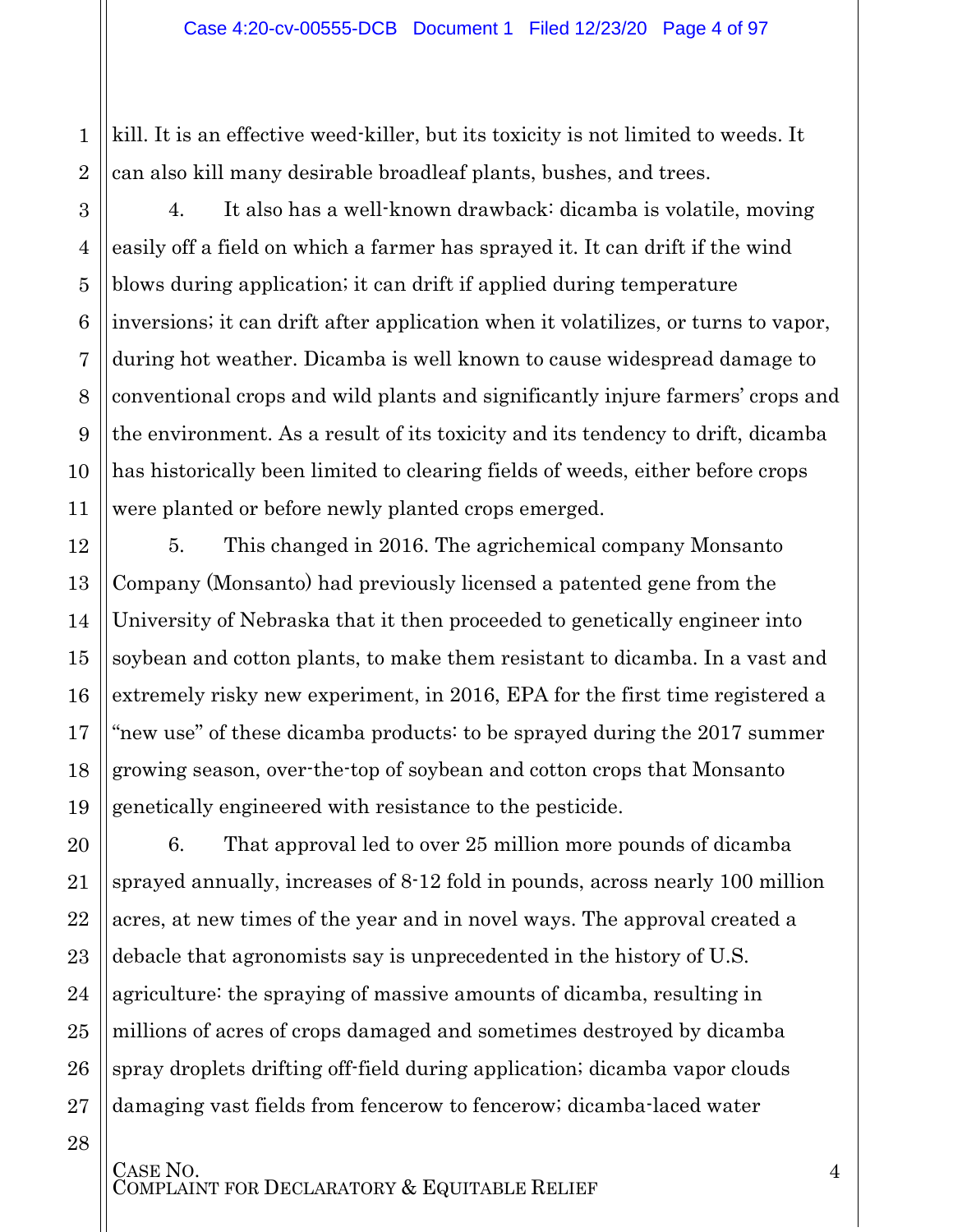running off sprayed fields; and even dicamba-contaminated rainfall in areas of intensive use. Millions of acres of off-field dicamba drift and runoff resulted in widespread destruction of crops, economic losses, social upheaval to rural communities, and harm to endangered species and other wildlife.

7. This is the third case in a series since 2016 regarding EPA's approvals of these dicamba products for this new and novel spraying. The Ninth Circuit heard each of the prior cases directly under 7 U.S.C. § 136n(b). In the first suit, Petition for Review, *Nat'l Family Farm Coalition v. EPA*, No. 17-70196 (9th Cir. Jan. 20, 2017), the same four nonprofits that are the Plaintiffs here challenged EPA's original November 2016 registration of the dicamba products. That initial registration was for 2 years. After completing briefing and an August 2018 oral argument, but before the Court issued a decision, EPA issued a second 2-year continuation of the registrations, this time until December 2020. The Court held the 2016 case moot and required petitioners to refile an expedited case. Nat'l Family Farm Coalition v. EPA , 747 F. App'x 646 (9th Cir. 2019).

8. The Plaintiffs did so, then challenging the November 2018 decision. Petition for Review, *Nat'l Family Farm Coalition v. EPA* (*NFFC*  $\hat{D}$ , No. 19-70115 (9th Cir. Jan. 11, 2019). The Ninth Circuit heard oral argument again in April 2020 and in June 2020 issued its decision, granting Plaintiffs' petition for review and holding that EPA had violated FIFRA in issuing the registration decision. *Nat'l Family Farm Coalition v. EPA (NFFC II)*, 960 F.3d 1120, 1144 (9th Cir. 2020).

9. Among other holdings, the Ninth Circuit concluded that EPA violated FIFRA by substantially underestimating several important risks and costs, including the amount of dicamba sprayed, the number of injury reports, and the amount and costs of crop damage from spraying. The Court also

CASE NO.<br>COMPLAINT FOR DECLARATORY & EQUITABLE RELIEF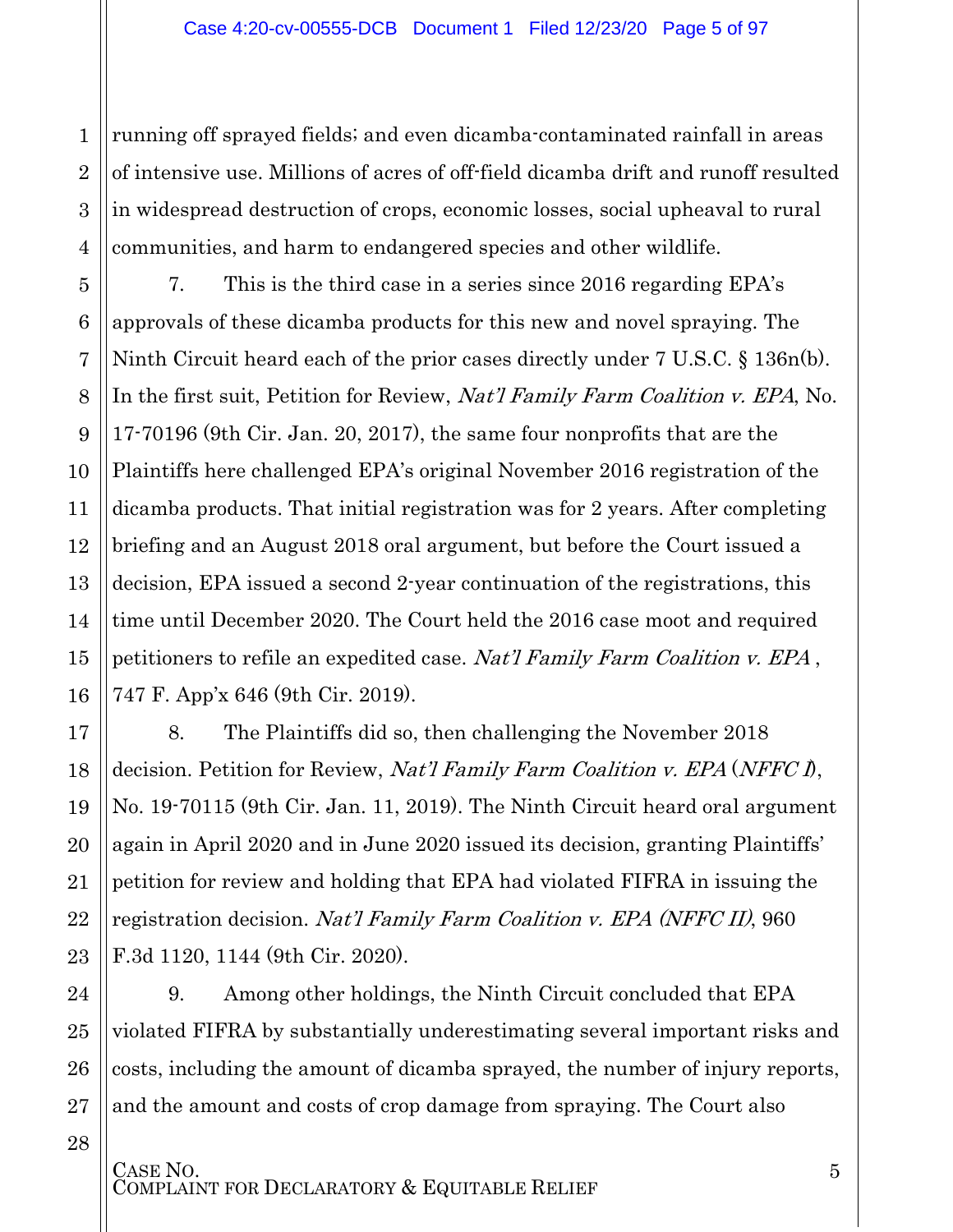1

13

14

15

16

17

18

19

20

21

22

23

24

25

26

27

28

2 3 4 5 6 7 8 9 10 11 12 found that EPA completely failed to consider and account for several other costs, such as economic losses ensuing from anti-competitive effects of the registrations, as well as the social costs of strife and dissension in farming communities triggered by rampant off-target dicamba damage to neighbors' crops. Finally, it also held that EPA violated FIFRA by predicating its conclusion that its approval would have no adverse economic and environmental effects on label mitigation—in the form of weather-related label use restrictions—that substantial record evidence demonstrated were so extreme that farmers could not both follow them and have any hope of controlling weeds. EPA failed to consider and analyze whether following those directions was possible in real world farming conditions. NFFC II, 960 F.3d at 1144.

10. In light of the "substantial" flaws in EPA's decision, the Ninth Circuit vacated the registrations Id. at 1145.

11. The registrant companies again applied for new registrations just weeks after the Ninth Circuit's decision, on July 2. EPA then approved those registrations just days before the presidential election, On October 27, announcing it at a press conference in a Georgia cotton field.

12. The Registration Actions challenged here have many of the same fundamental flaws as the prior approval vacated in June 2020 as well as some new ones.

13. First, the Registration Actions again either underestimate or ignore risks and costs to farmers and the environment from its decision. These include: damage to crops and wild plants resulting from off-field drift and run-off of dicamba; economic harm from crop damage; anti-competitive effects resulting in economic losses from forced purchase of dicamba-resistant seeds for defense against drift damage; social strife in farming communities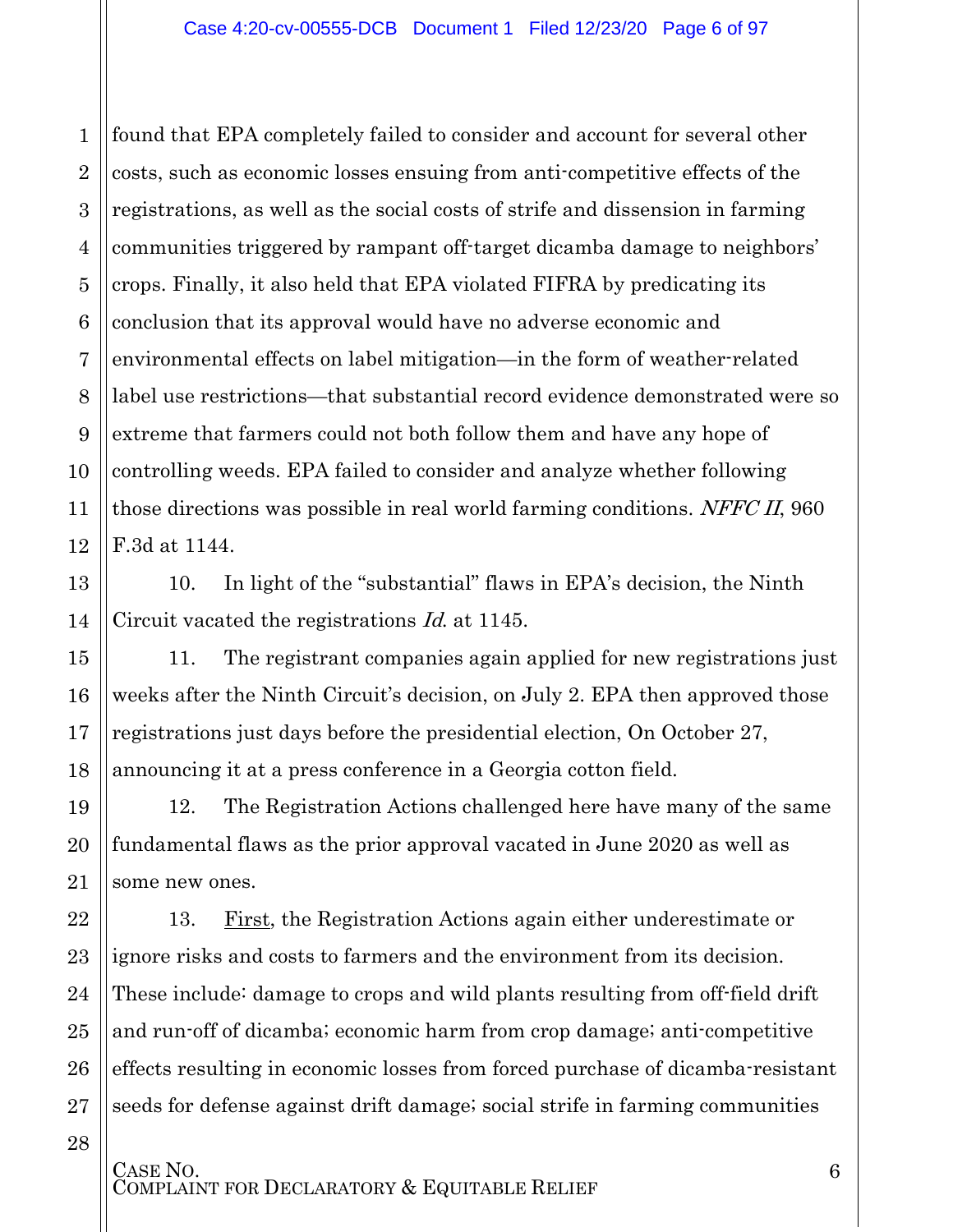between dicamba users and those whose crops are damaged by dicamba drift; and reliance on an impossible label without analyzing whether it can actually be followed in real world conditions.

14. Among other violations, EPA again failed to study and account for the substantial likelihood that even trained pesticide applicators, despite their best efforts, cannot both follow the use directions and control weeds. The Registration Actions provide many of the same highly restrictive use directions as the 2017 label discussed and found deficient in NFFC II, and several additional, complicated restrictions that the Ninth Circuit warned would likely result in increased non-compliance in future growing seasons. EPA's failure to consider this aspect of the registrations will result in further destruction of crops and environmental harm in violation of FIFRA. 7 U.S.C.  $§ 136a(C)(5).$ 

15. EPA also trumped up the benefits of dicamba over-the-top spraying but again left out any assessment of its true economic costs to farmers, as FIFRA requires. 7 U.S.C. § 136(bb). These products resulted in the destruction of crops and significant economic losses from off-field drift and runoff. And, as the Ninth Circuit explained, harm from drift also caused "defensive adoption"; that is, farmers with no choice but to buy and plant soy and cotton seeds genetically engineered with resistance in order to protect against the otherwise inevitable drift damage. That impact had monopolizing, anti-competitive effects on agricultural markets: for instance small seed companies losing sales of non-dicamba-resistant seeds and farmers losing their right to plant what they choose (and in terms of forced purchase of more expensive seeds). NFFC II, 960 F.3d at 1142. EPA *again* failed to analyze and consider these economic impacts in its approval.

CASE NO.<br>COMPLAINT FOR DECLARATORY & EQUITABLE RELIEF

1

2

3

4

5

6

7

8

9

10

11

12

13

14

15

16

17

18

19

20

21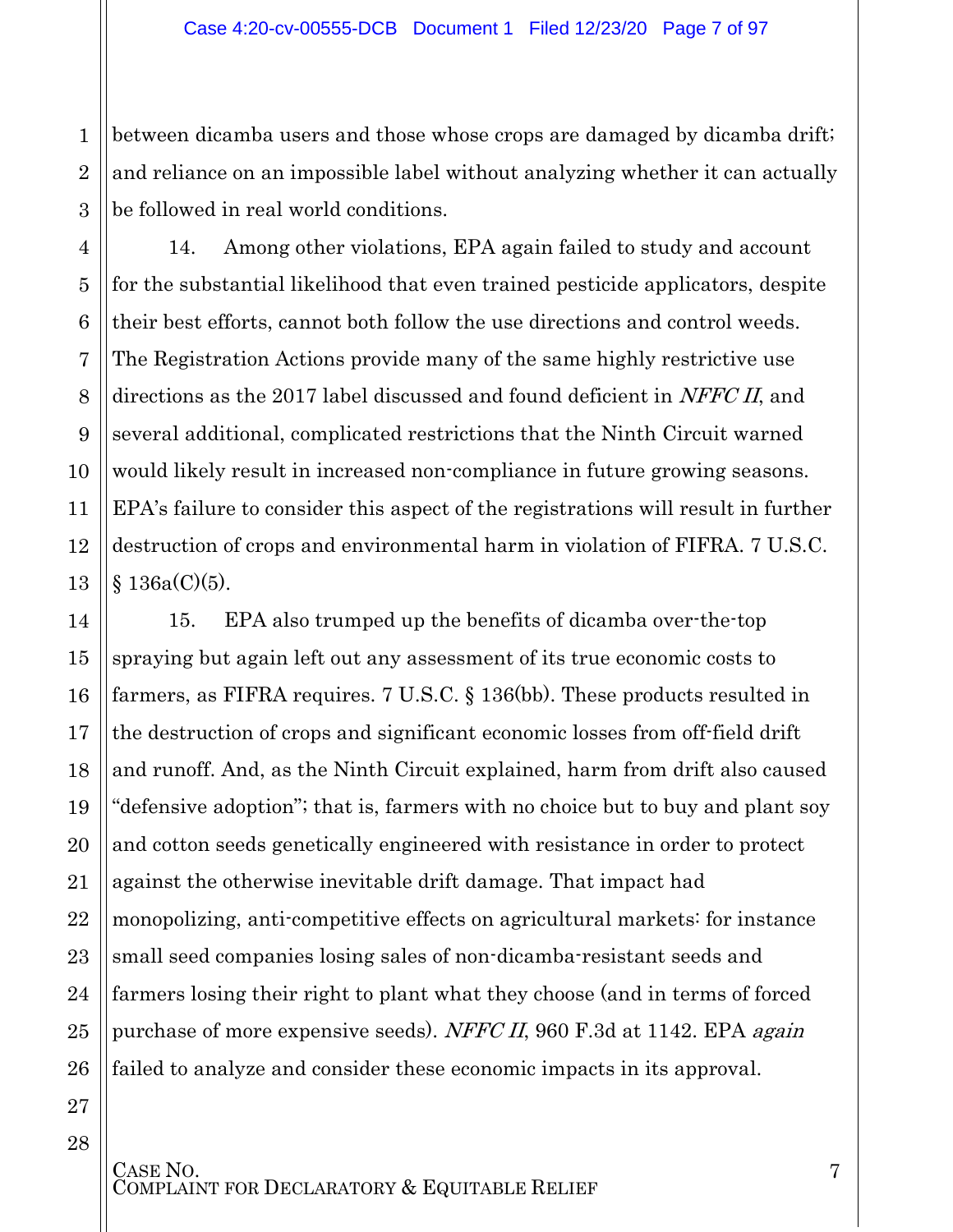16. EPA also failed to take into account the social costs of the registrations on farming communities. The unprecedented drift crisis during past growing seasons resulted in "severe strain on social relations in farming communities," id. at 1143, as farmers began threatening farmers; destroying their neighbors' crops, trees, ornamentals, and gardens; and even resorting to acts of violence. Id. These substantial impacts are nowhere accounted for in this decision, let alone rigorously analyzed, in violation of FIFRA. 7 U.S.C. § 136(bb).

17. Second, the decision also found separate ways to violate FIFRA beyond the substantive errors in the registrations. For example, the prior registration was a "conditional" registration, because EPA admitted it lacked all the necessary studies in order to register the products "unconditionally." Instead, it ordered the manufacturers to submit more studies on numerous important issues, such as off-field drift harm to trees.

18. This time EPA issued an "unconditional" registration for these products. Unconditional registration requires that EPA assess and find that a pesticide will not cause unreasonable adverse effects when used "in accordance with widespread and commonly recognized practice." 7 U.S.C. §  $136a(C)(5)$ . It also requires EPA to find that the pesticide "will perform its intended function" without causing unreasonable adverse effects on the environment." 7 U.S.C. § 136a(C)(5). EPA's byzantine, unrealistic use requirements for the products are *not* common practice nor do they permit farmers to use the product for its intended function effectively: to kill weeds, and still follow them. To register a pesticide unconditionally, EPA must find that it can be sprayed and accomplish its intended purpose in the real world of farming, using common and accepted methods and *still* not cause

1

2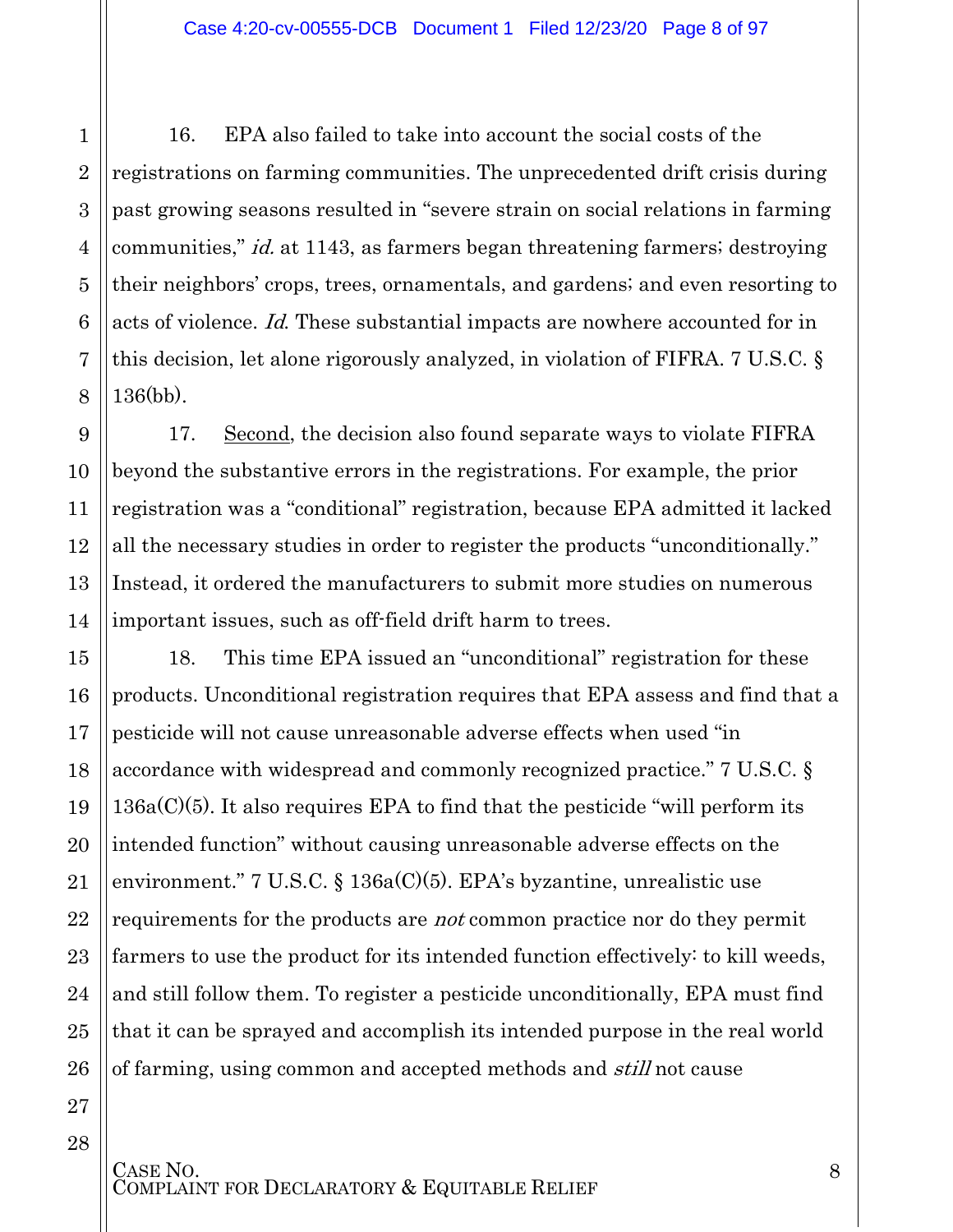2 unreasonable adverse effects, not according to whatever hypothetically EPA can think up to put on a label.

19. Third, EPA also violated FIFRA and the APA by failing to provide a formal notice and comment period despite approval a new use of these products. EPA's failure forced Plaintiffs to file protectively also in this court, rather than only in the Ninth Circuit directly, like the case's predecessors. A new use approval requires notice and comment, and FIFRA decisions with notice and comment proceed directly to the Court of Appeals. Because there was no prior lawful new use, this attempt is still EPA's first attempt at a lawful new use, which under FIFRA should require notice and comment. Yet EPA did not provide notice and an opportunity to comment before issuing the challenged Registration Actions in 2020.

20. Fourth, EPA took the occasion of issuing the Registration Actions approving three specific dicamba products also to make a sweeping rule change for not just those pesticides, but also *all* pesticides, and in a footnote no less. The last few seasons of rampant dicamba drift, coupled with EPA's failure to contain it, has forced states to step into the regulatory breach and install their own state-specific restrictions, using a provision under FIFRA section 24(c) that permits states to take quick action to address special local needs in their states. In the footnote, EPA now has declared for the first time that states can no longer use this authority and can only undertake any restrictive action using much more time-consuming measures, such as state legislative action or formal agency rulemaking. This was a reversal of a decades-old rule. EPA made this rule change without any notice and comment, despite earlier promises that it would have notice and comment if it ever did alter states' rights in this way. EPA's failure to hold notice and

28

1

3

4

5

6

7

8

9

10

11

12

13

14

15

16

17

18

19

20

21

22

CASE NO.<br>COMPLAINT FOR DECLARATORY & EQUITABLE RELIEF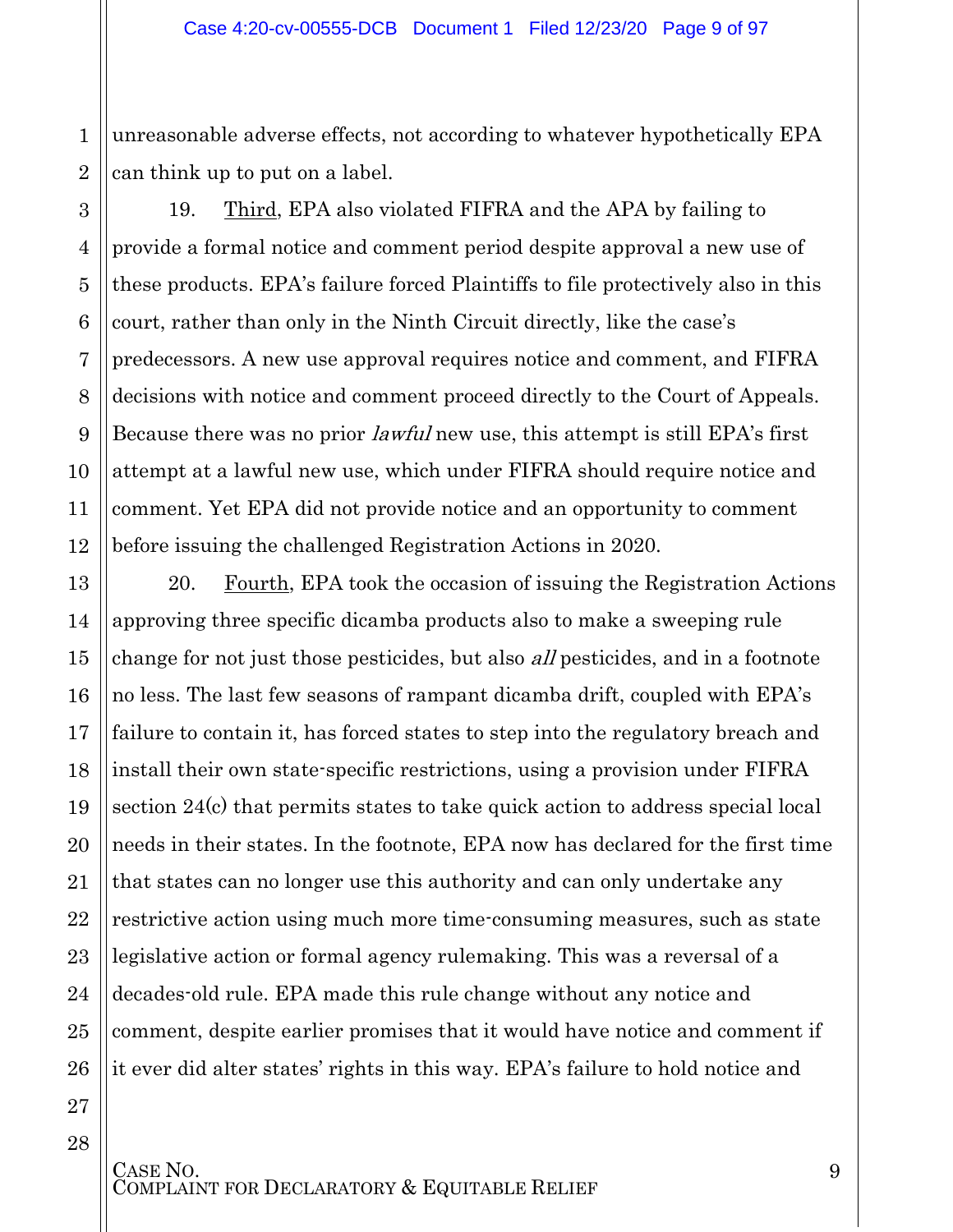1 2 comment prior to its removal of states' authority under FIFRA section 24(c) violated the APA.

21. The Registration Actions also violate the Endangered Species Act. Plaintiffs submitted a 60-day notice letter<sup>[3](#page-9-1)</sup> on December 14, 2020 to exhaust those claims before amending this complaint to include them.

22. Accordingly, for the reasons stated above, Plaintiffs ask the Court to hold and declare that EPA substantially and procedurally violated FIFRA and the APA in issuing the Registration Actions registering these dicamba products without substantial evidence and without holding notice and comment. Plaintiffs also ask that the Court vacate these registrations and grant relief as necessary and appropriate to halt the use and sale of dicamba products authorized by this decision. Plaintiffs also ask the Court to hold that EPA violated FIFRA and the APA with regard to its new restriction of states' FIFRA 24(c) authority without holding notice and comment and to vacate that decision.

### JURISDICTION AND VENUE

23. This Court has jurisdiction pursuant to 7 U.S.C. § 136n(a) of FIFRA because EPA issued the Registration Actions without a public hearing. See infra ¶ 60, 199. Jurisdiction is also proper under 28 U.S.C. §

[https://www.centerforfoodsafety.org/files/noi-letter-dicamba\\_12\\_14\\_2020](https://www.centerforfoodsafety.org/files/noi-letter-dicamba_12_14_2020-final_90779.pdf) [final\\_90779.pdf.](https://www.centerforfoodsafety.org/files/noi-letter-dicamba_12_14_2020-final_90779.pdf)

27 28

3

4

5

6

7

8

9

10

11

12

13

14

15

<span id="page-9-0"></span>16

17

18

19

20

21

22

<span id="page-9-1"></span>23

 $\overline{a}$ 

24

25

<sup>3</sup> Notice of Intent to Sue for Violations of the Endangered Species Act Concerning EPA's Authorized Uses of Dicamba on Genetically Engineered Cotton and Soybean (Dec. 14, 2020), available at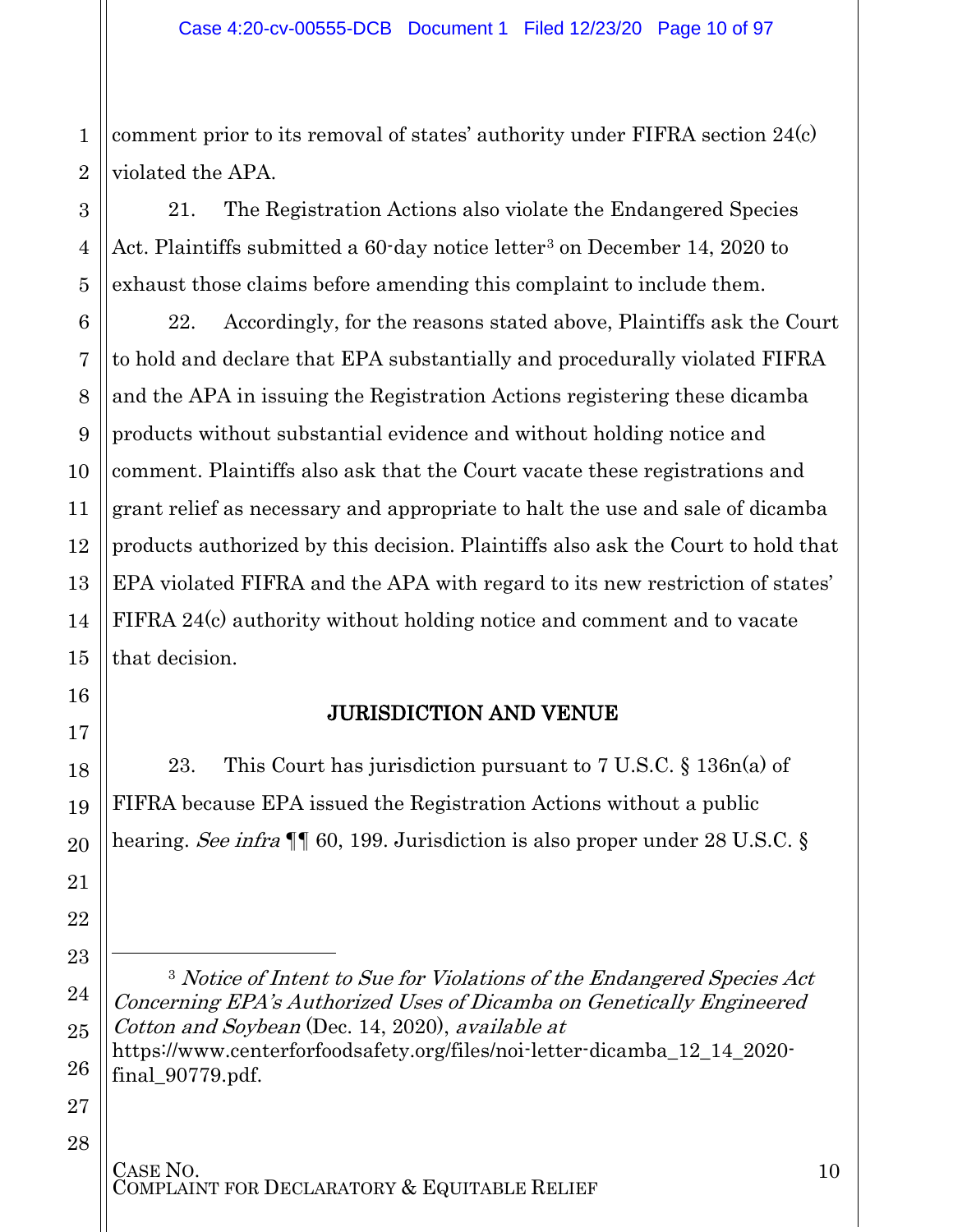1331 (federal question), 28 U.S.C. § 1346 (United States as defendant), 28 U.S.C. §§ 2201-02 (declaratory relief), and 5 U.S.C. § 702 (APA).

24. Venue properly lies in this Court pursuant to 28 U.S.C. § 1391(e)(1)(c) because one or more Plaintiffs reside in this district, and pursuant to 28 U.S.C.  $\S 1391(e)(1)(b)$ , because a substantial part of the events or omissions giving rise to the claim occurred, or a substantial part of property that is the subject of the action is situated, in this district.

25. Arizona is among the 34 states authorized by the Registration Actions for application of the three registered dicamba products. Numerous farmer and gardener members of Plaintiff organizations reside in Arizona and are thus exposed to the threat of dicamba drift on their property in Arizona. Others are conservationists that reside in Arizona whose professional and personal interests in Arizona wildlife are injured.

### PARTIES

<span id="page-10-0"></span>26. The Plaintiffs in this case are the same for nonprofit organizations that were the plaintiff/petitioners in the prior cases.

### National Family Farm Coalition

27. National Family Farm Coalition (NFFC) is a nationwide nonprofit corporation that serves as a national link for a coalition of family farm and rural groups on the challenges facing family farms and rural communities. Founded in 1986, NFFC today represents farmers and ranchers from 30 grassroots member organizations in 42 states, including where the EPA has approved the registrations challenged here. NFFC's combined grassroots strength and national level experience enables a unique role in securing a sustainable, economically just, healthy, safe, and secure food and farm system. Most relevant here, since the mid-1990s, NFFC has devoted

1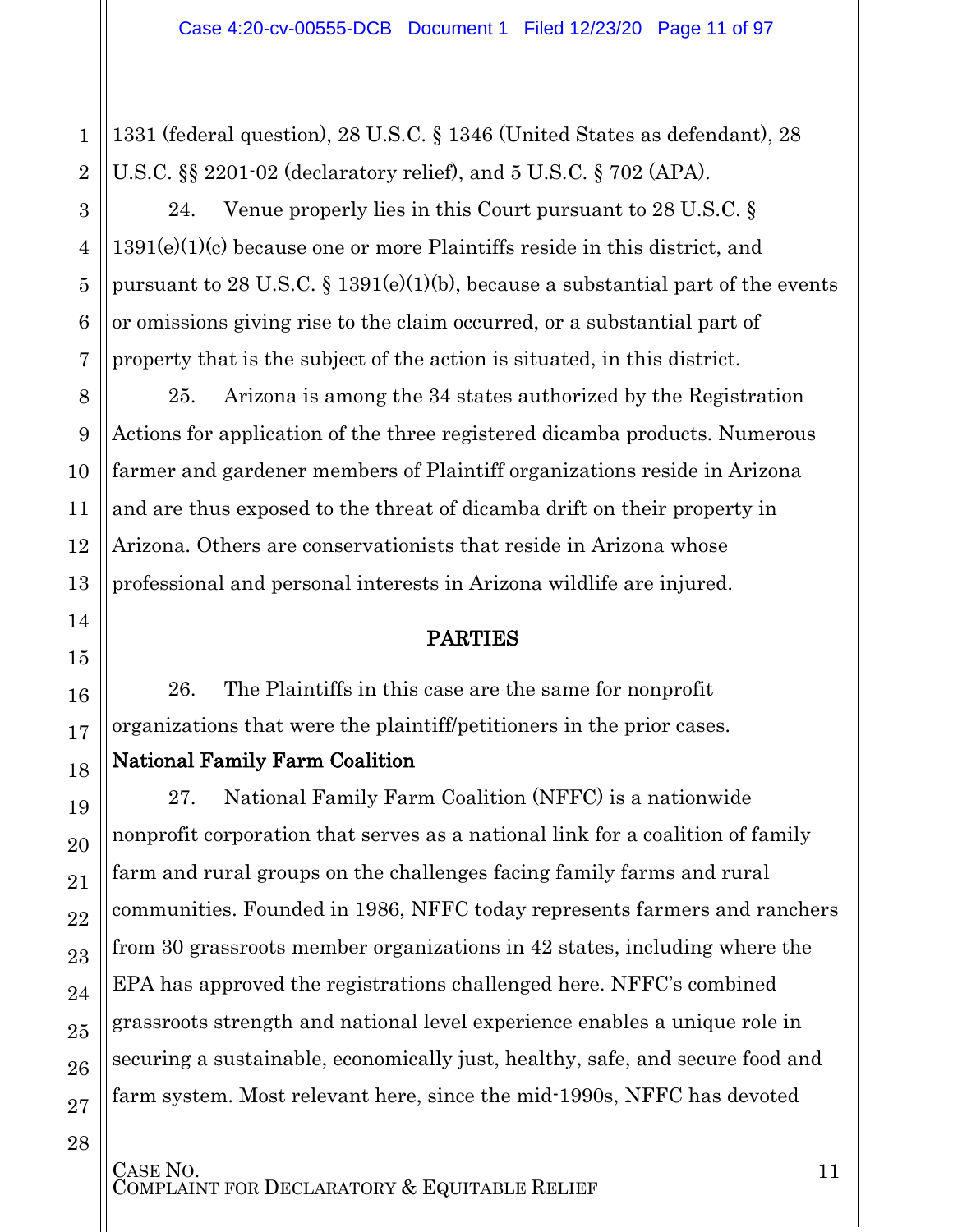2 3 4 5 significant resources to addressing the harms stemming from the use of pesticides on genetically engineered, pesticide-resistant crops. NFFC has also published reports and worked to address problems farmers have faced through concentration in the seed industry, including diminished options, higher costs, and the increased use of toxic herbicides.

28. NFFC and its members are being, and will be, adversely affected by EPA's Registration Actions. See infra  $\P$  | 275-303.

### Center for Biological Diversity

29. The Center for Biological Diversity (CBD) is a nonprofit membership organization headquartered in Arizona. CBD was founded in 1989 to fight the growing number of threats to biodiversity. CBD's mission is to secure a future for all species, great and small, hovering on the brink of extinction through science, policy, education, and environmental law. The Center has a full-time staff of scientists, lawyers, and other professionals who work exclusively on campaigns to save species and their habitats. One of CBD's flagship programs is its environmental health program, which focuses on, among other things, the adverse impacts of pesticides, such as those approved by EPA here. CBD's members rely on CBD to represent their interests in protecting biodiversity and conserving threatened and endangered species and their habitats.

30. CBD and its members are being, and will be, adversely affected by EPA's Registration Actions. See infra  $\P$  275-303.

### Pesticide Action Network North America

24 25 26 27 31. Pesticide Action Network North America (PANNA) is a California-based, nonprofit corporation founded in 1982 to combat the proliferation of pesticide-intensive, monocrop agriculture. PANNA's mission is to advance a vision of agriculture that replaces the use of hazardous

28

1

6

7

8

9

10

11

12

13

14

15

16

17

18

19

20

21

22

23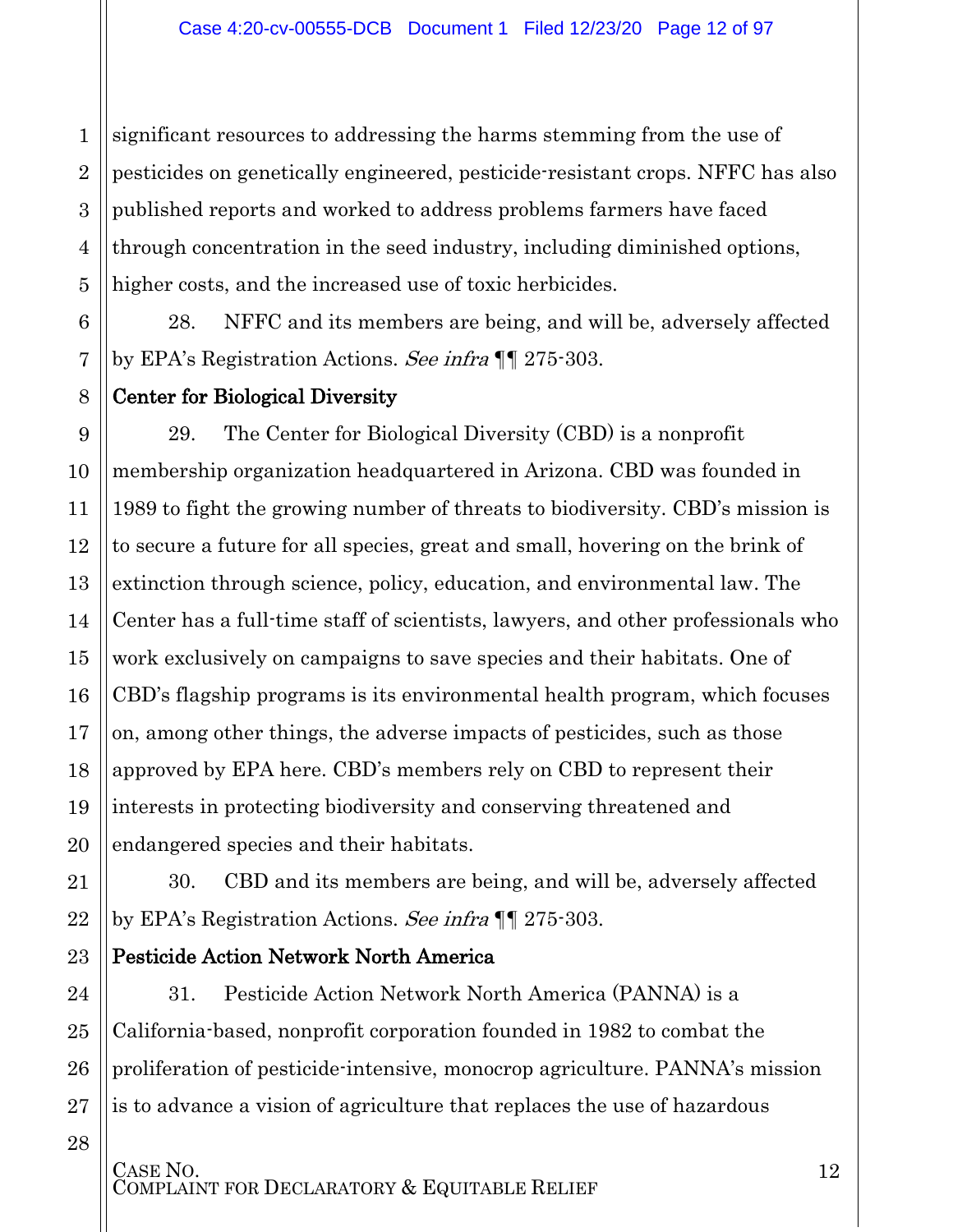1 2 3 4 5 6 7 pesticides with healthier, ecologically-sound pest management. In addition to having thousands of members who are conservationists, many of PANNA's members are also farmers, who live, farm, and recreate in many locations where the approved dicamba use has been sprayed or will be sprayed. Since the outset of the dicamba controversy, PANNA has worked to reduce the negative health and livelihood impacts of pesticide drift in the states where over-the-top dicamba has been approved for use.

32. PANNA and its members are being, and will be, adversely affected by the Registration Actions. See infra ¶¶ 275-303.

### Center for Food Safety

8

9

10

11

12

13

14

15

16

17

18

19

20

21

22

24

25

33. CFS is a nonprofit membership organization with its headquarters in in San Francisco, California and offices in Portland, Oregon and Washington, D.C. Since its inception in 1997, CFS's mission has been to empower people, support farmers, and protect the environment from the harmful impacts of industrial agriculture. This mission includes a flagship CFS program on the adverse environmental and socioeconomic impacts of pesticides. CFS has specifically worked on the dicamba controversy since its inception. CFS represents more than 970,000 farmer and consumer members, in every state throughout the country, including over 300,000 in the 34 states covered by the over-the-top dicamba approval challenged in this case.

34. CFS and its members are being, and will be, adversely affected by EPA's Registration Actions. See infra  $\P$  | 275-303.

23 Defendants

> 35. Defendant Edward Messina is the Director of the Office of Pesticide Programs of EPA and is being sued in his official capacity.

26 27 36. Defendant Andrew Wheeler is the Acting Administrator and Deputy Administrator of EPA and is being sued in his official capacity.

28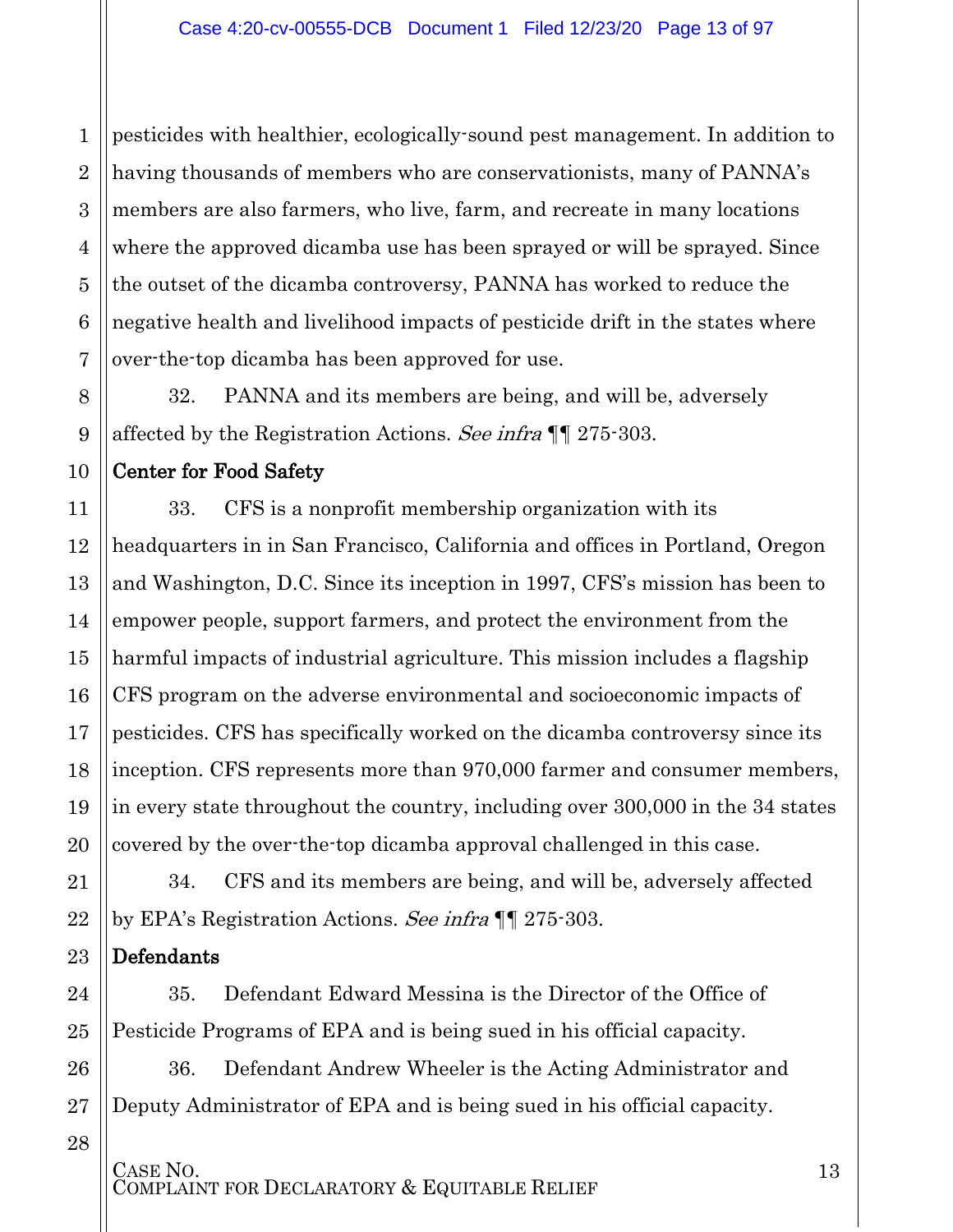37. Defendant EPA is an agency of the United States federal government. FIFRA vests EPA with responsibility for registering pesticides and ensuring that pesticide registrations comply with all applicable law.

<span id="page-13-0"></span>38. Defendants Messina, Wheeler, and EPA are collectively referred to as EPA or Defendants.

### STATUTORY BACKGROUND

### <span id="page-13-1"></span>Federal Insecticide, Fungicide, and Rodenticide Act

39. FIFRA is the comprehensive federal statutory scheme regulating pesticides (including herbicides like dicamba, one subcategory of pesticides), including their use, sales, and labeling. 7 U.S.C. § 136 *et seq.* The statute is administered by EPA at a federal level,  $id$ ,  $\S$  136a(a), with robust roles for states in regulation and enforcement, *id.* § 136w-1.

40. The main mechanism used to regulate pesticides is known as registration. 7 U.S.C. § 136a(a). Before any pesticide can be sold or used in the United States, EPA must register the pesticide: provide a license that establishes the terms and conditions under which the pesticide may be lawfully sold, distributed, and used within the United States. *Id.* § 136a(c). The terms and conditions of the registration include exactly what product can be sold and used, and for what specific uses, and how it can be used  $(e.g.,)$ what crops it can be sprayed on and how). 40 C.F.R. §§ 152.115, 156.10. Unreasonable Adverse Effects on the Environment

41. In registering pesticides, the core baseline statutory standard EPA applies is the "unreasonable adverse effects" standard. That is, FIFRA applies a cost-benefit analysis "to ensure that there is no unreasonable risk created for people or the environment from a pesticide." Pollinator Stewardship Council v. EPA, 806 F.3d 520, 522-23 (9th Cir. 2015). EPA may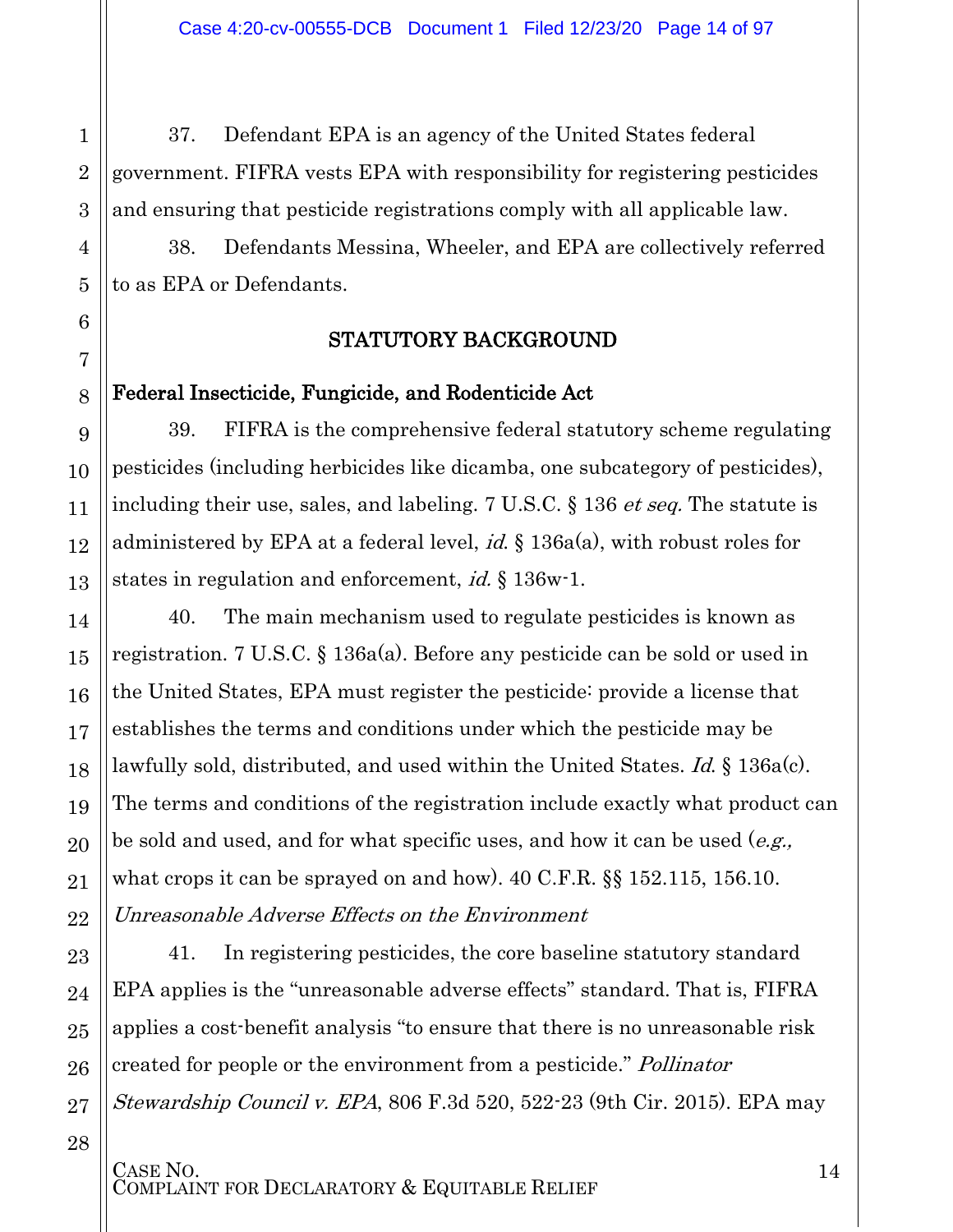2 deny an application for registration when "necessary to prevent unreasonable adverse effects on the environment."  $Id$ ; 7 U.S.C. § 136a(a).

42. FIFRA defines "unreasonable adverse effects on the environment" to mean "any unreasonable risk to man or the environment, taking into account the economic, social, and environmental costs and benefits of the use of any pesticide." 7 U.S.C. § 136(bb).

43. Congress anticipated EPA's careful balancing of costs and benefits would "take *every* relevant factor [the agency] can conceive into account." S. Rep. 838, 92d Cong. 2d Sess., reprinted in 1972 U.S.C.C.A.N. 3993, 4032-33.

44. Congress intended for EPA, among other relevant factors, to carefully consider "hazards to farmworkers, hazards to birds and animals and children yet unborn . . . the need for food and clothing and forest products, forest and grassland cover to keep the rain where it falls, prevent floods, provide clear water . . . aesthetic values, the beauty and inspiration of nature, the comfort and health of man." Id.

45. In order to register a new pesticide, a manufacturer must submit an application for registration, describing how the pesticide will be used, the claims made of its benefits, the ingredients, and a description of all tests and studies done and their results, concerning the product's health, safety, and environmental effects. 7 U.S.C. § 136a(c).

New Uses of an Existing Pesticide

46. FIFRA also provides for the registration not just of a pesticide active ingredient, but also any "new uses" of an already registered pesticide, such as here, over-the-top spraying of dicamba products on soy and cotton engineered with resistance to the pesticide.

1

3

4

5

6

7

8

9

10

11

12

13

14

15

16

17

18

19

20

21

22

23

24

25

26

27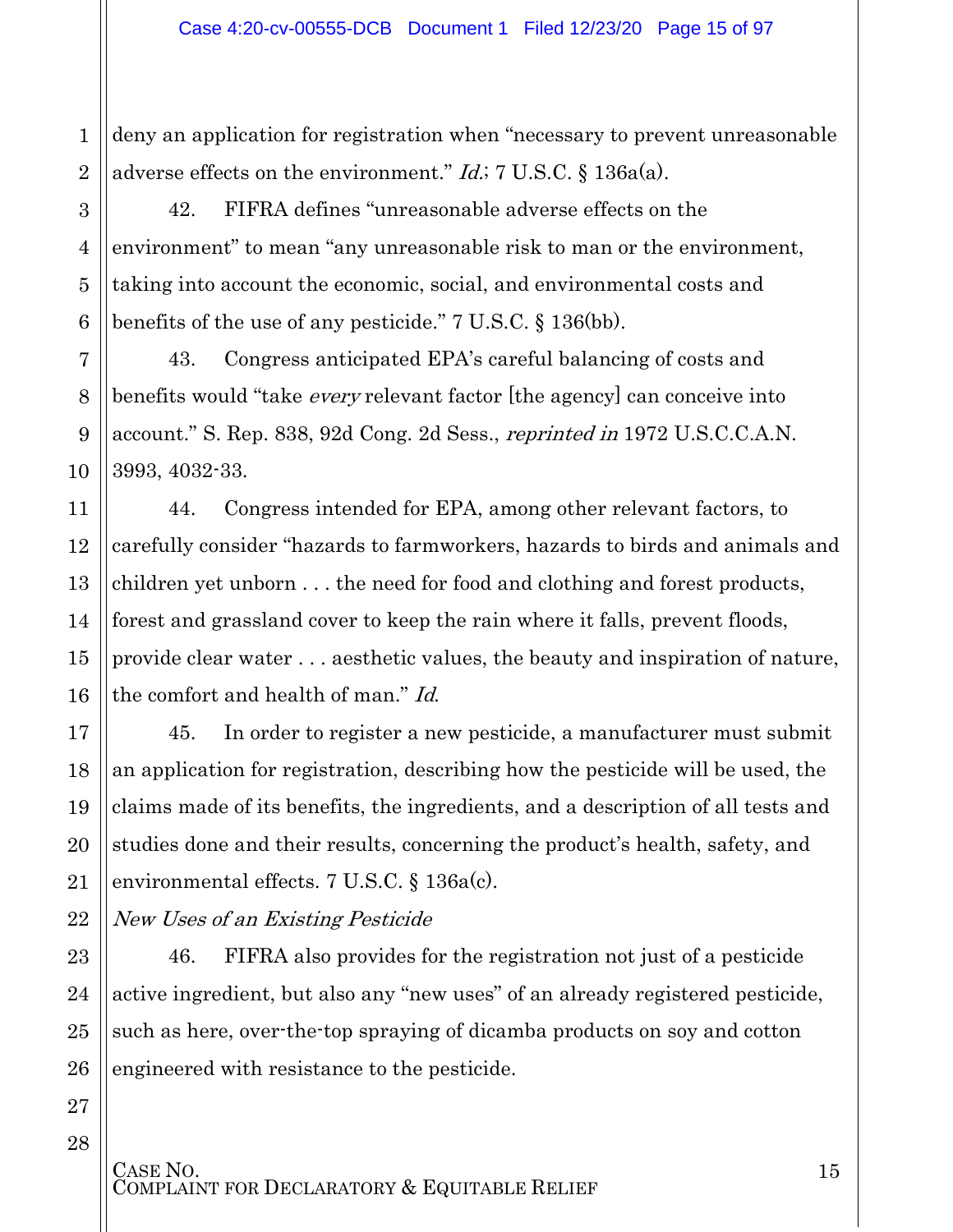47. EPA must hold notice and comment for new use registrations. FIFRA requires that EPA "shall publish" in the Federal Register a "notice of receipt of application" and a "notice of issuance" for every pesticide product registration that utilizes a "new active ingredient" or that entails a "changed use pattern." 7 U.S.C. § 136a(c)(4); 40 C.F.R. § 152.102.

48. A "new use" is defined to include, among other things, "any additional use pattern that would result in a significant increase in the level of exposure, or a change in the route of exposure, to the active ingredient of man or other organisms." 40 C.F.R. § 152.3. New uses include uses of "new active ingredients, first food use, first outdoor use, first residential use, or other actions of significant interest."[4](#page-15-0)

Conditional Registration of New Uses

49. In order to obtain registration, an applicant must submit sufficient data concerning the pesticide's health, safety, and environmental effects, in order to ensure that EPA prohibits pesticides that would cause unreasonable adverse effects on the environment. Pollinator Stewardship Council, 806 F.3d at 523; 7 U.S.C § 136a(c)(5).

50. Sometimes, however, EPA may receive sufficient data to determine that short-term use of a pesticide is reasonable, but that there is not sufficient data supporting its long-term use. In these "special circumstances," EPA can grant a conditional registration of the pesticide or pesticide new use. See 7 U.S.C.  $\S 136a(c)(7)$ .

<span id="page-15-0"></span><sup>4</sup> EPA, Public Participation Process for Registration Actions, [https://www.epa.gov/pesticide-registration/public-participation-process](https://www.epa.gov/pesticide-registration/public-participation-process-registration-actions)[registration-actions](https://www.epa.gov/pesticide-registration/public-participation-process-registration-actions) (last visited Dec. 16, 2020).

# CASE NO.<br>COMPLAINT FOR DECLARATORY & EQUITABLE RELIEF

l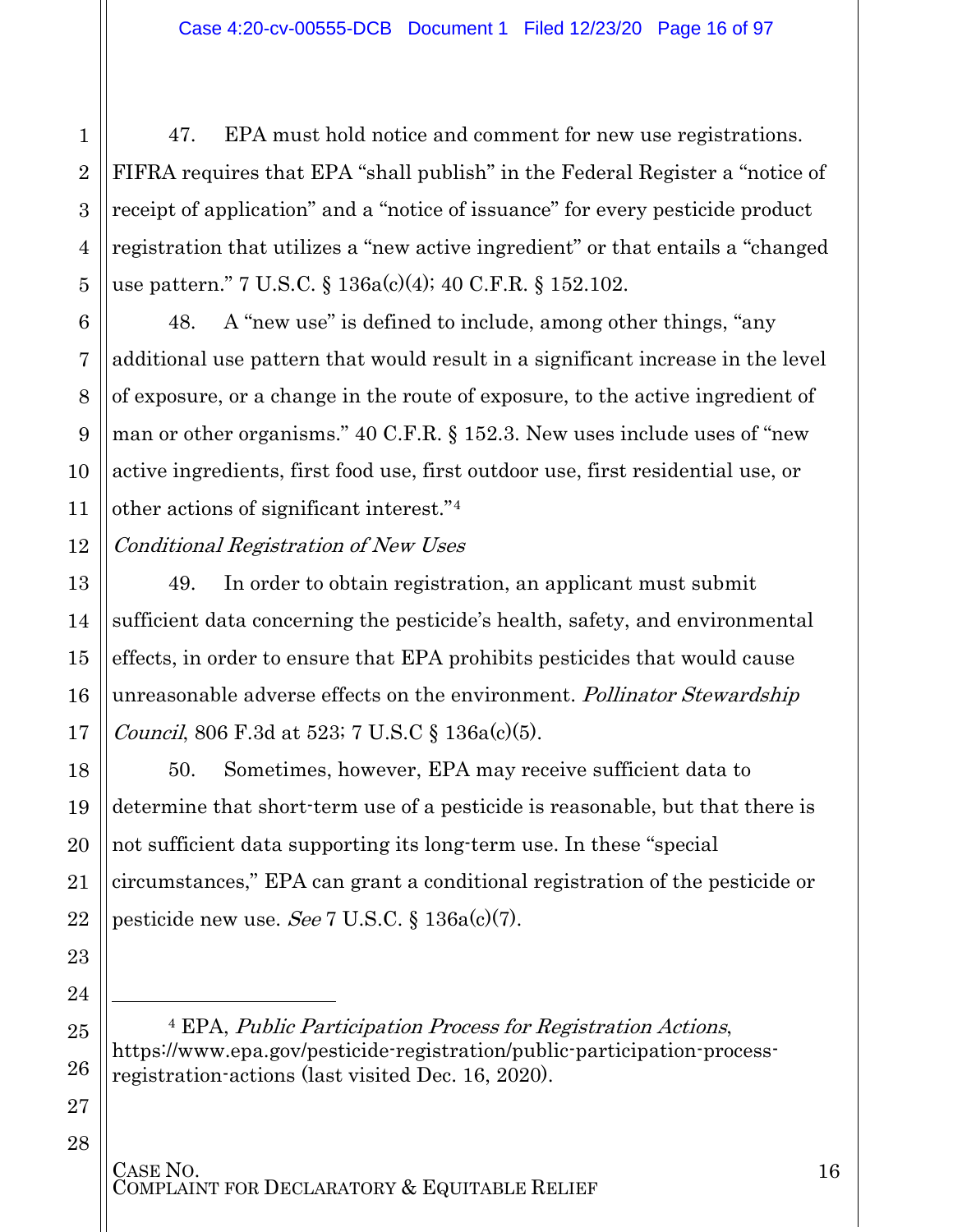51. For new uses like those at issue here, in the situation where there are insufficient data for unconditional registration, Section  $3(c)(7)(B)$ authorizes EPA to "conditionally amend" the existing registration of a pesticide to allow for new uses, while the missing data are prepared and submitted. This is the type of action EPA took previously in the 2018 registration decision with regards to the dicamba pesticide products, the decision vacated by the Ninth Circuit. NFFC II, 960 F.3d at 1133.

52. For such a conditional new use registration, EPA must find that, notwithstanding the lack of data for unconditional registration, there are still "satisfactory data pertaining to the proposed additional use." 7 U.S.C.  $\S$  136a(c)(7)(B). And EPA must find that the conditional new use amendment will not "significantly increase the risk of any unreasonable adverse effect on the environment." Id.<sup>[5](#page-16-0)</sup>

### Unconditional Registration

53. On the other hand, unconditional registration is the type of registration EPA granted in the challenged Registration Actions.

54. In contrast to conditional registration, unconditional registration necessarily requires all data to evaluate the environmental risks. EPA must "review[ ] all relevant data in [its] possession" and "determine[ ] that no additional data are necessary" to its decision. 40 C.F.R. §§ 152.112(b), (c).

 $\overline{a}$ 

<span id="page-16-0"></span><sup>&</sup>lt;sup>5</sup> There are two other types of conditional registrations which require different findings from EPA: for "me too" pesticides,  $7 \text{ U.S.C.}$  §  $136a(c)(7)(A)$ , which are substantially similar to existing registered pesticides; and conditional registration for new active ingredients,  $7 \text{ U.S.C.} \$   $136a(c)(7)(C)$ . See NRDC v. EPA, 857 F.3d 1030 (9th Cir. 2017) (judicial review of a conditional new active ingredient registration). Neither of these are at issue here.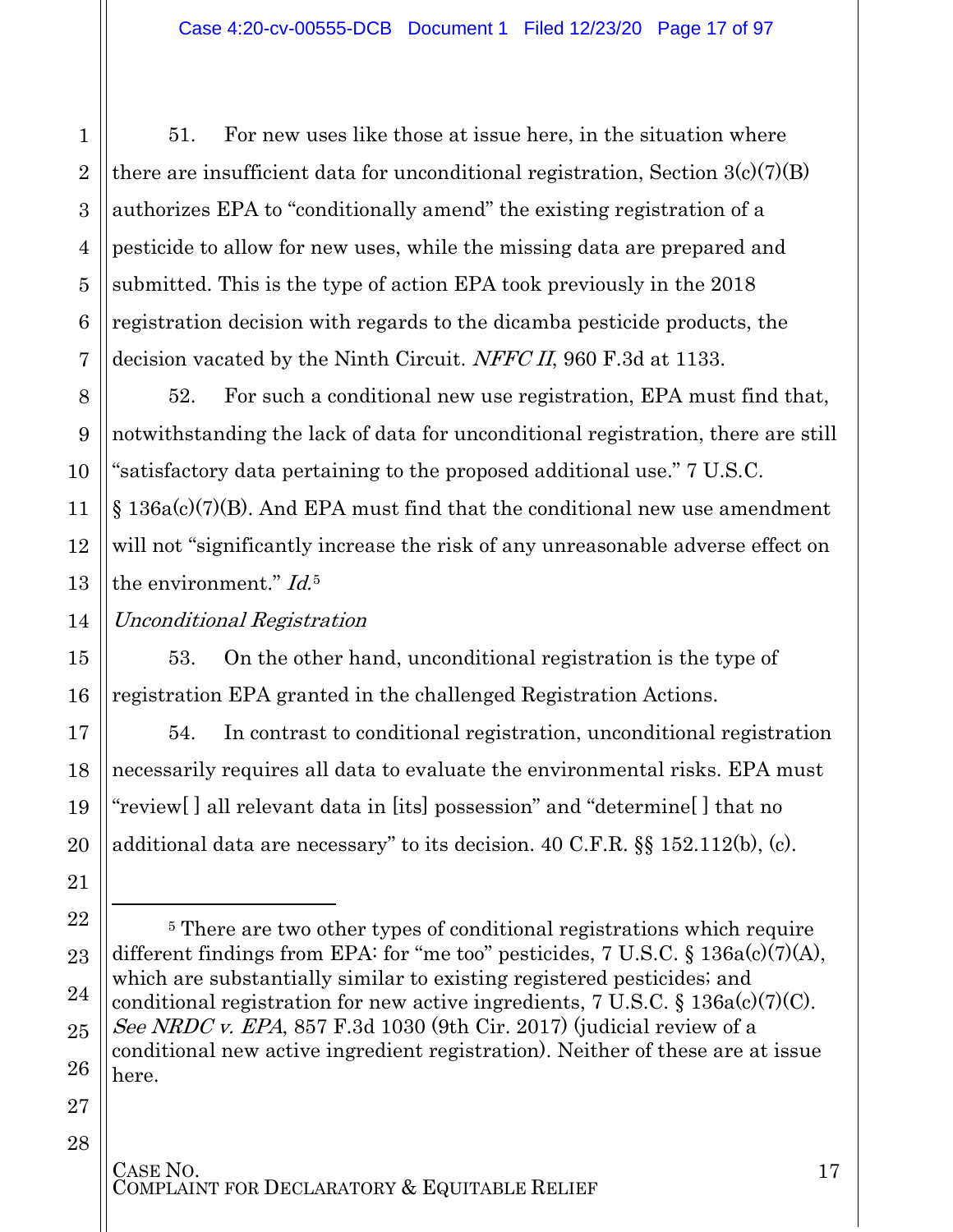55. EPA can unconditionally register the pesticide only if it will "not generally cause unreasonable adverse effects on the environment" and not do so "when used in accordance with widespread and commonly recognized practice." Id. § 152.112(e).

1

2

3

4

5

6

7

8

9

10

11

12

13

14

15

16

17

18

19

20

21

22

23

24

25

26

27

28

56. In FIFRA's legislative history, Congress stated that "[i]f a pesticide is such that when used in accordance with its label or common practice it is injurious to man, other vertebrates, or useful plants, it cannot be registered under the Act and cannot be sold or distributed in interstate commerce." S. Rep. 838, 92d Cong. 2d Sess., reprinted in 1972 U.S.C.C.A.N. 3993, 3996.

57. As compared to conditional registration, unconditional registration imposes a higher standard, both in terms of the data it requires as well as its risk standard. Whereas for conditional only "satisfactory data" are required, 7 U.S.C. § 136a(c)(7)(B), for unconditional, EPA must determine that "no additional data are necessary." 40 C.F.R. § 152.112(c).

58. Thus the required unconditional registration finding of no "unreasonable adverse effects" is tied to two prerequisites: (1) that the pesticide when used as approved will perform its intended function and that (2) that its use in common and widespread practice will not cause unreasonable adverse effects.

59. Whereas for conditional, EPA must only determine that the conditional new use will not "significantly increase the risk of any unreasonable adverse effect" beyond the already existing registration, 7 U.S.C. § 136a(c)(7)(B), an unconditional registration requires that EPA must find the pesticide "will perform its intended function without unreasonable adverse effects on the environment." *Id.*  $\S$  136a(c)(5)(C). EPA must also find that "when used in accordance with widespread and commonly recognized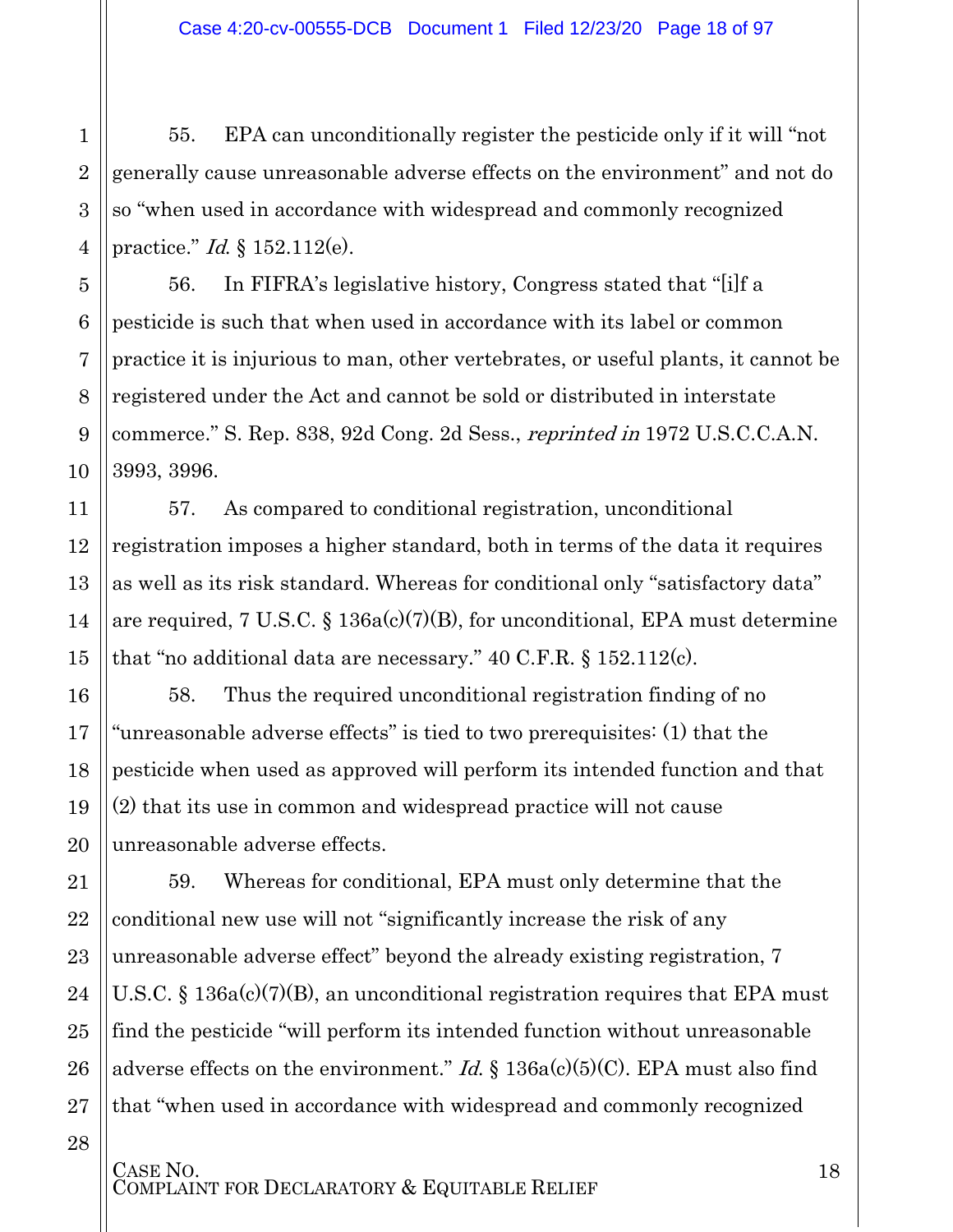1 2 practice [the pesticide] will not generally cause unreasonable adverse effects on the environment." *Id.*  $\S$  136a(c)(5)(D).

Judicial Review

3

4 5 6 7 8 9 10 11 12 13 14 15 16 17 18 19 20 21 22 23 60. Under FIFRA, final actions of EPA "not following a hearing," such as the Registration Actions at issue here, are "judicially reviewable by the district courts of the United States. 7 U.S.C. § 136n(a). This Circuit has explained that a "hearing" or "public hearing" within the meaning of FIFRA's judicial review provision is a "quasi-judicial" process to for fact-finding and development of a complete record, a process that is not met by the submission of written comments to the agency alone. See United Farm Workers of Am. V. EPA, 592 F.3d 1080, 1087 (9th Cir. 2010). Judicial review must be "searching and careful, subjecting the agency decision to close judicial scrutiny." Containerfreight Corp. v. United States, 752 F.2d 419, 422 (9th Cir. 1985). EPA's decision can only be upheld only if it is supported with "substantial evidence" in the record. 7 U.S.C.  $\S$  136n(b); see Pollinator Stewardship Council, 806 F.3d at 533 (stating that the standard of review under FIFRA is whether the registration "is supported by substantial evidence when considered on the record as a whole," and that "[t]he substantial evidence standard affords an agency less deference than the arbitrary and capricious standard."). The agency's action may be upheld only on the "basis articulated by the agency itself." *Pollinator Stewardship Council*, 806 F.3d at 532 (quoting Motor Vehicle Mfrs. Ass'n of the U.S., Inc. v. State Farm Mut. Auto. *Ins. Co.*, 463 U.S. 29, 50 (1983)).

24 State Regulation of New Uses under FIFRA 24(c)

61. Until the current decision, for several decades, EPA has interpreted Section 24(c), 7 U.S.C. § 136v(c), as permitting states to take

27 28

25

26

CASE NO.<br>COMPLAINT FOR DECLARATORY & EQUITABLE RELIEF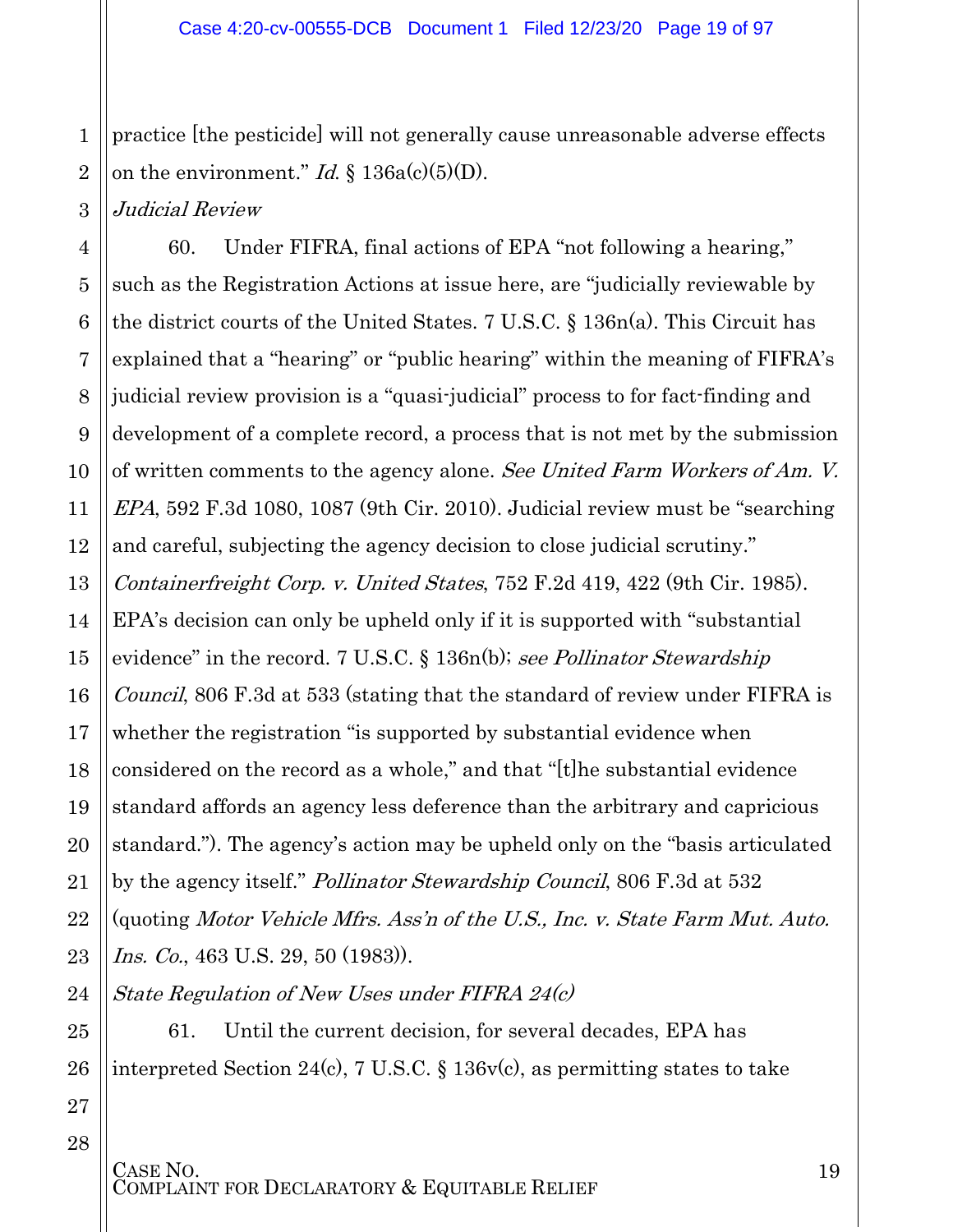prompt action to address local agricultural, environmental, or public health needs by adding further restrictions to federal pesticide labels.[6](#page-19-1)

FIFRA Section 24(c) further provides: "A State may provide registration for additional uses of federally registered pesticides formulated for distribution and use within that State to meet special local needs in accord with the purposes of this Act and if registration for such use has not previously been denied, disapproved, or canceled by the Administrator." 7 U.S.C  $\S 136v(c)(1)$ .

### <span id="page-19-0"></span>Administrative Procedure Act

62. The APA provides for judicial review of final agency actions. "Agency action" is defined to include "the whole or a part of an agency rule, order, license, sanction, relief, or the equivalent or denial thereof, or failure to act." 5 U.S.C. § 551(13). The APA provides that "[a] person suffering legal wrong because of agency action, or adversely affected or aggrieved by agency action within the meaning of a relevant statute, is entitled to judicial review thereof." Id. § 702.

63. Under the APA, a reviewing court shall "hold unlawful and set aside agency action, findings, and conclusions" that it finds to be "arbitrary, capricious, an abuse of discretion, or otherwise not in accordance with the law" or "without observance of procedure required by law." *Id.* §§ 706(2)(A), (D).

<span id="page-19-1"></span> $6$  See EPA, Guidance on FIFRA 24 $(c)$  Registrations, <https://www.epa.gov/pesticide-registration/guidance-fifra-24c-registrations> (last visited Dec. 16, 2020)

# CASE NO.<br>COMPLAINT FOR DECLARATORY & EQUITABLE RELIEF

l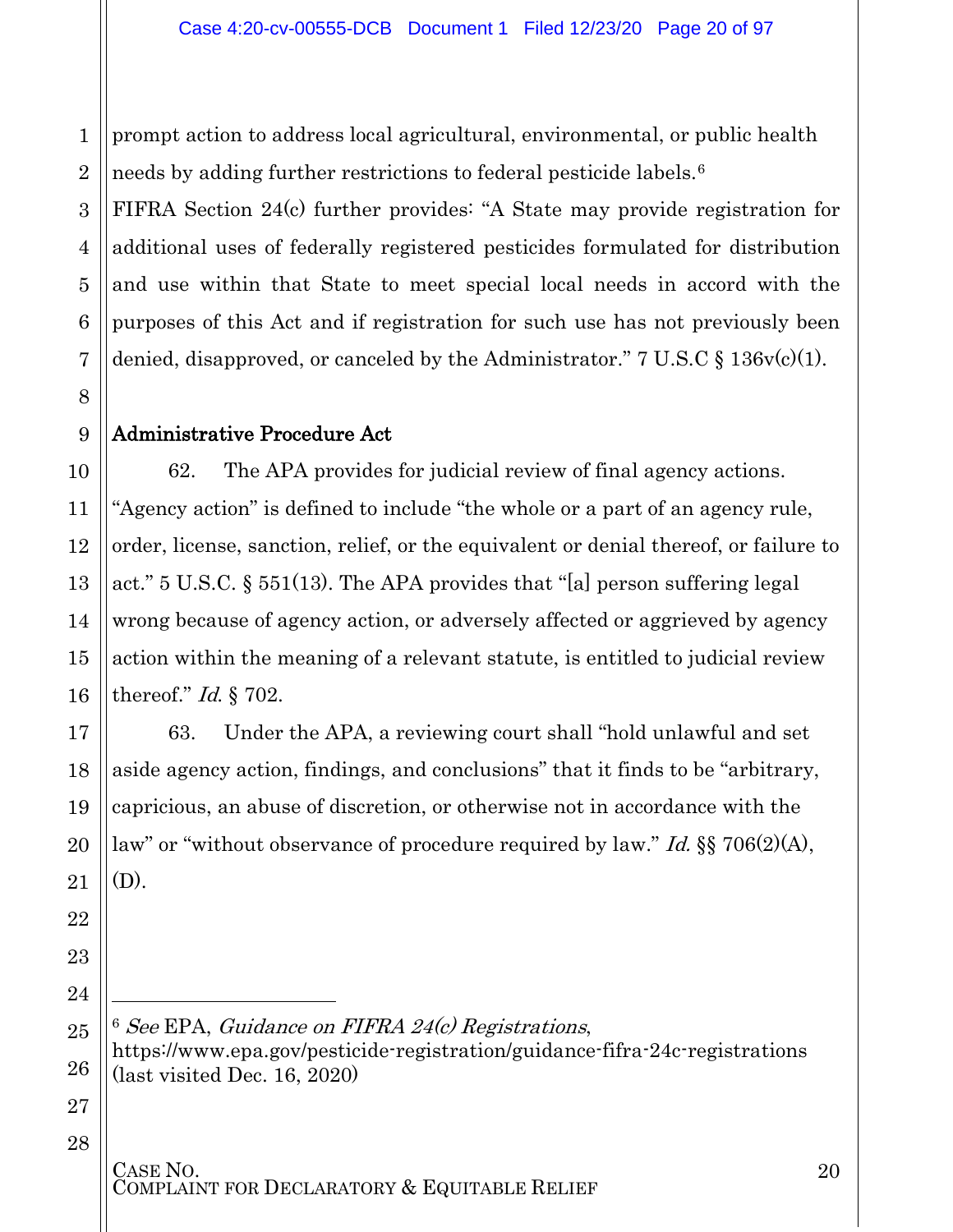3 64. Under the APA, an agency must publish notice of a proposed rule in the Federal Register and provide comment opportunities to the public before adopting a rule. *Id.*  $\S$  553(b), (c).

65. The APA defines "rule" as "the whole or a part of an agency statement of general or particular applicability and future effect designed to implement, interpret, or prescribe law or policy." *Id.* § 551(4).

66. An agency must follow the procedures of the APA for a substantive amendment of a prior regulation and cannot avoid the procedures of the APA by taking action and calling that action a mere guidance that interprets the existing regulation.

#### STATEMENT OF FACTS

#### <span id="page-20-1"></span>13 Dicamba

1

2

4

5

6

7

8

9

10

<span id="page-20-0"></span>11

12

14

15

16

17

18

19

20

21

22

23

24

25

26

27

28

67. Dicamba is an herbicide in the Benzoic Acid family used for selective control of emerged broadleaf weeds. It is extremely toxic to all broadleaf plants, including conventional cotton and soybean.

68. It can also damage or kill fruiting vegetables, fruit trees, grapes, beans, peas, potatoes, tobacco, flowers, and ornamental plants. It can also damage or kill many species of large trees, including oaks, elms, and maples. Dicamba damage is easily identified by its signature marker: "leaf cupping."

69. Consequently, EPA previously restricted dicamba's soybean and cotton uses to before planting (preplant) to clear a field of early-season weeds and to season's end to control late-season weeds (preharvest in soybeans, postharvest in cotton); however, EPA had never allowed direct, over-the-top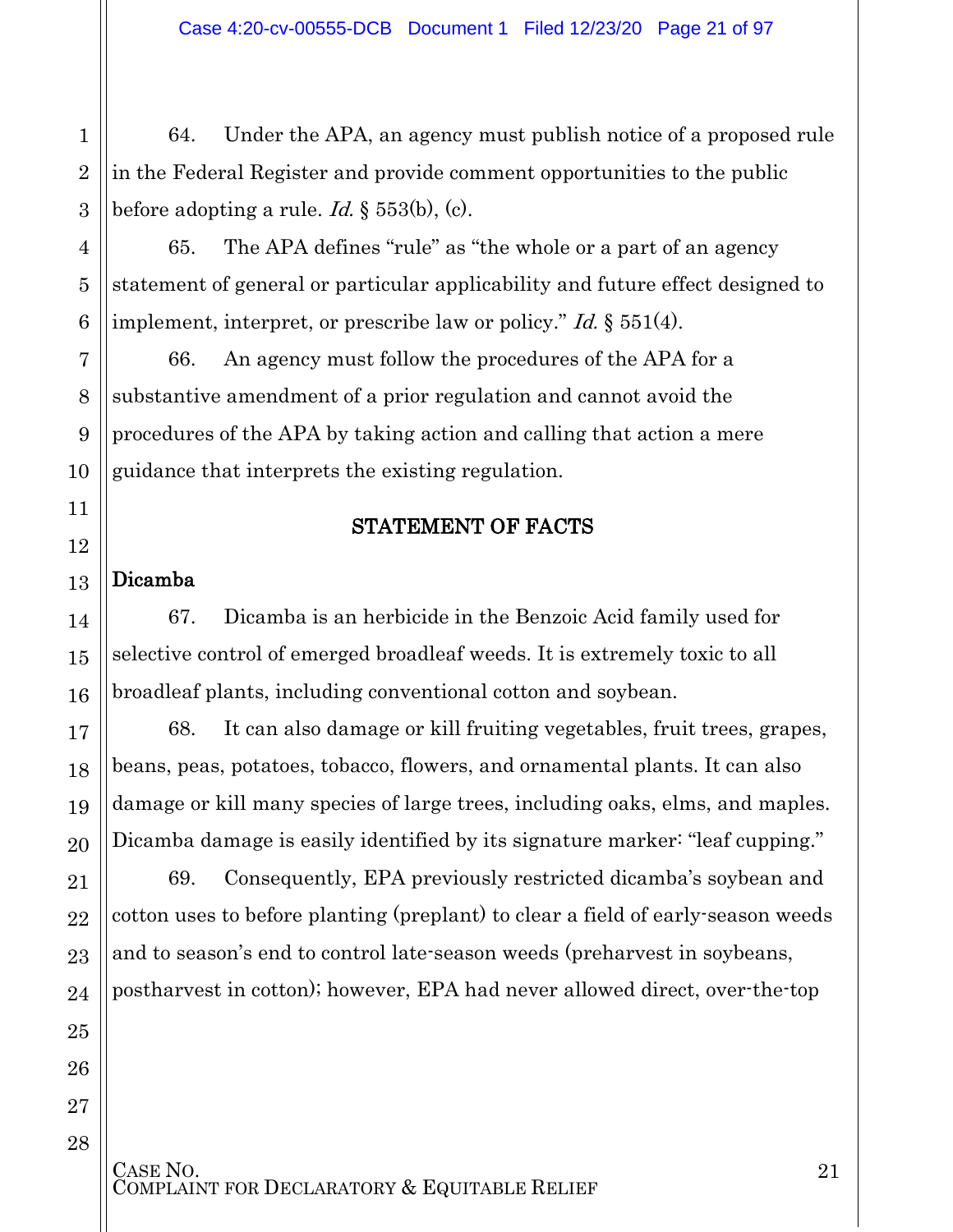1 2 application to these crops during the critical growing seasons of spring and summer.<sup>[7](#page-21-0)</sup>

70. Monsanto licensed the gene that, when genetically engineered into soybean and cotton crops, made them resistant to dicamba. Concurrently, Monsanto and several other pesticide companies reformulated dicamba herbicides for use on these engineered crops.

71. The challenged Registration Actions approve three dicamba products for over-the-top spraying: XtendiMax (Monsanto/Bayer); Engenia (BASF); and Tavium (Syngenta). These pesticide products are part of a crop system, sold and used with genetically engineered, dicamba-resistant cotton and soy seeds.

12 Dicamba and Drift Harm

> 72. Several dicamba properties render it much more likely than other herbicides to cause widespread damage to plants and other organisms, both on treated fields and in surrounding areas. First, as an auxin-mimicking herbicide, dicamba is highly toxic to an extremely broad range of flowering plants, including trees, shrubs, soybeans and cotton, as well as nearly all vegetables and fruit crops.

73. Second, dicamba is also very potent, such that vanishingly small amounts can cause considerable damage.

74. And third, while the majority of herbicides pose a drift threat only when they are being applied, dicamba is extremely volatile and is known

27 28

3

4

5

6

7

8

9

10

11

13

14

15

16

17

18

19

20

21

22

23

<span id="page-21-0"></span>24

 $\overline{a}$ 

25

<sup>7</sup> Post-emergent use of dicamba is limited to cereal crops that are naturally tolerant of dicamba, such as corn or wheat, but even with these crops applications must be made early in the growing season to avoid injury that occurs when larger seedlings are sprayed.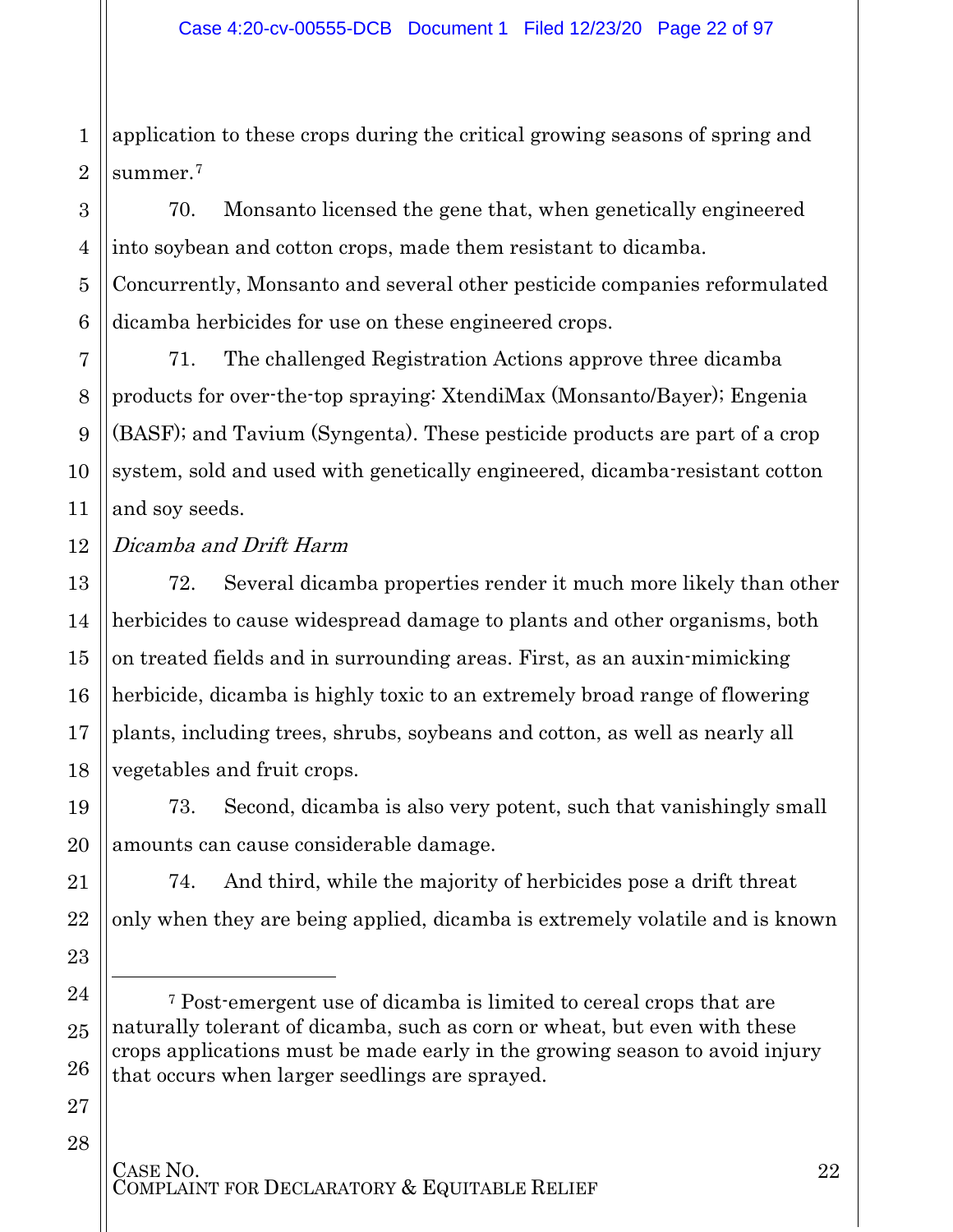1 2 3 to volatize from soil and plant surfaces days after the initial application, forming vapor clouds that drift and damage plants at great distances from the application site.

75. Dicamba contaminates the environment via spray drift, vapor drift, in rainfall, and in runoff from dicamba-treated fields. Such pollution has ramped up dramatically with the over-the-top spraying dicamba registrations. See infra ¶¶ 88-157.

4

5

6

7

8

9

10

11

12

13

14

15

16

17

18

19

20

21

22

23

24

25

26

27

28

76. Spray drift occurs during application. As dicamba spray solution is forced under pressure through a nozzle, spray droplets are formed. Small droplets remain aloft for considerable periods, and are carried by even moderate winds to damage crops or wild plants in neighboring fields. Spray drift damage increases with wind speed and is characterized by injury that declines in severity with distance from the treated field.

77. Vapor drift arises from volatilization of dicamba, that is, its conversion from liquid or solid form to vapor. Dicamba volatilizes during spray operations, but also up to several days after an application, as dicamba residues left on treated soil and plant surfaces evaporate. Vapor drift increases with temperature, and thus is far more common with late spring and summer over-the-top spraying of dicamba than with traditional preplant use. Vapor drift is also worse under still conditions, with little or no wind, which promote vapor accumulation. Finally, vapor drift is characterized by broad-scale injury that is uniform in severity, fencerow to fencerow.

78. The damaging effects of spray and vapor drift increase dramatically during a temperature inversion, an extremely common atmospheric condition in which cool air at the earth's surface is trapped by warmer air above it. The trapped cool air accumulates a concentrated cloud of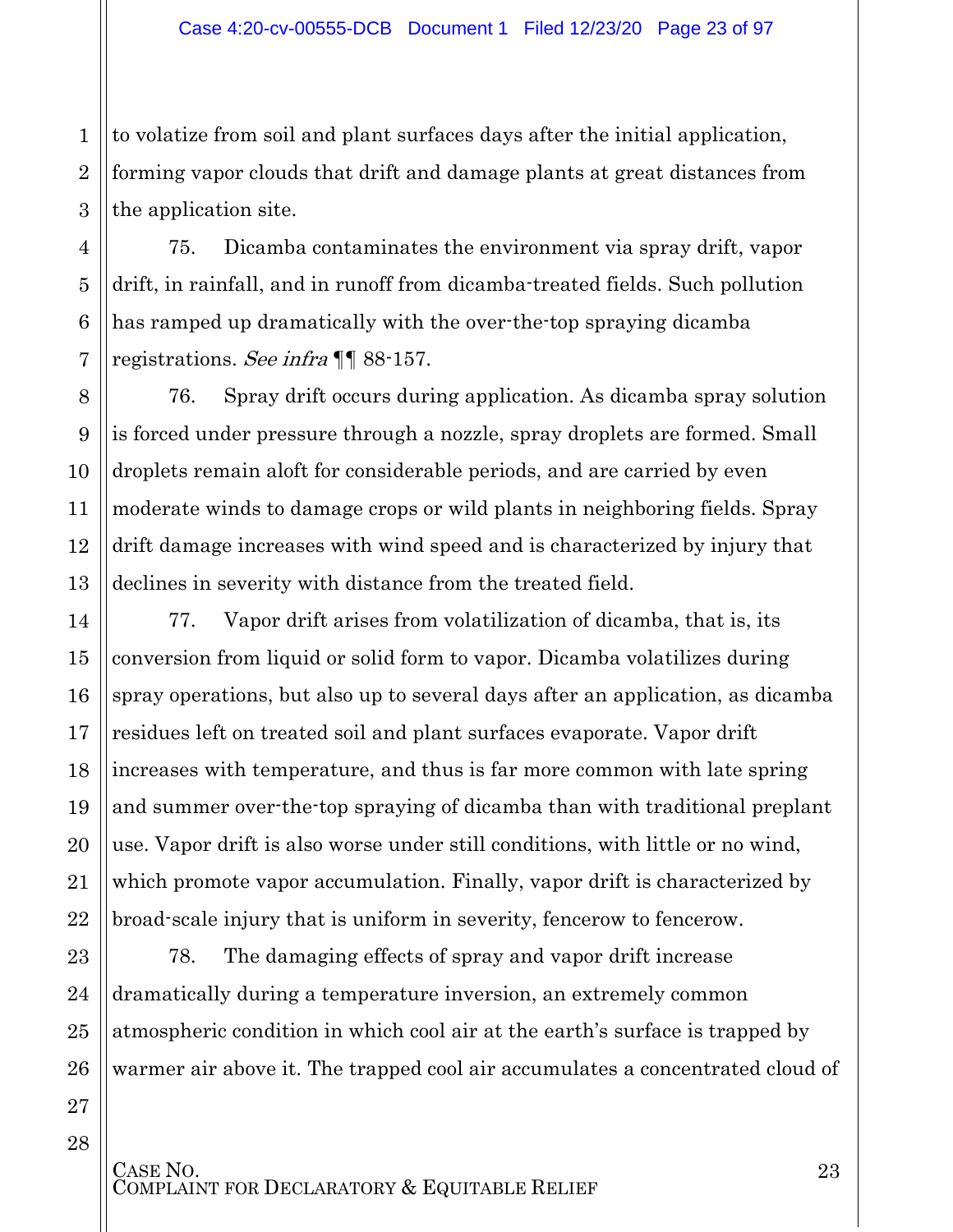1 2 dicamba spray droplets and vapor, which is then easily moved by light winds to cause broad-scale injury to crops and plants near and far from areas of use.

79. Dicamba is also subject to atmospheric loading, where intensive spraying by many farmers in a localized area results in substantial clouds of airborne dicamba that can then, as with temperature inversions, move offfield to cause widespread damage.

80. Dicamba can also damage off-field plants when rainfall washes it out of the atmosphere and brings it down to earth.

81. Moreover, rainfall washes dicamba from the plant surfaces and soil of a treated field into receiving streams and other water bodies, where it can damage plants as a water contaminant.

82. The environmental risks from dicamba use are numerous. Animals and plants, including threatened and endangered species, those in danger of extinction, may be exposed to dicamba via atmospheric loading (spray drift, volatilization), contamination of soils, and runoff from treated fields.

83. Spray drift and volatilization of dicamba impacts vegetation near crop fields, and also at a distance, impacting plants in many different habitats as well as the animals that consume them and the larger ecosystem.

84. Mammals, birds, and insects are directly exposed to dicamba and its far more toxic breakdown product, 3,6-dichlorosalicylic acid (DCSA), through ingesting it in treated fields, through ingesting crop material that leaves the field via wind or runoff, and through consuming insects that have fed on crops contaminated with dicamba products.

85. Bees and other pollinators are at risk from direct exposure to dicamba spray or vapor drift and by feeding on dicamba-sprayed crops and other plants exposed to dicamba. Importantly, dicamba spray and vapor drift

28

3

4

5

6

7

8

9

10

11

12

13

14

15

16

17

18

19

20

21

22

23

24

25

26

27

CASE NO.<br>COMPLAINT FOR DECLARATORY & EQUITABLE RELIEF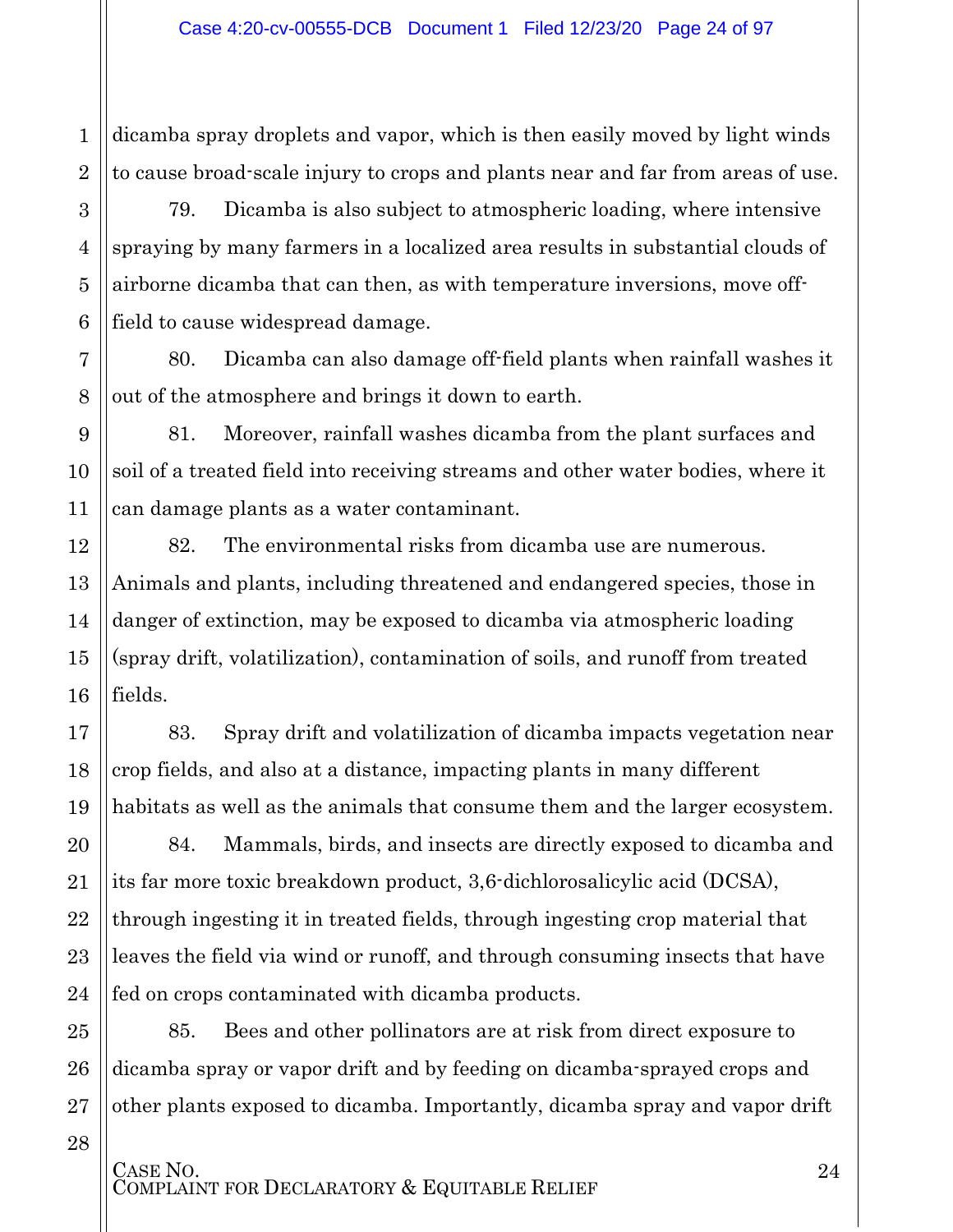1 2 can also impact pollinators indirectly, far beyond the treated field, by suppressing the flowering plants they require for pollen and nectar.

86. Dicamba enters water bodies via runoff and drift, where it has been frequently detected. Dicamba-laced runoff water can impact off-field plants for weeks after application.

87. Dicamba also harms plants through its presence in rainwater.[8](#page-24-1) A recent study of twelve sites in Missouri during the 2019 season revealed that, at some sites, dicamba remained detectable throughout the season. The detection of dicamba in rainwater directly correlated with adoption rates of dicamba-resistant crops; areas with higher adoption had more dicamba in rainwater. University of Missouri weed scientists determined that, in the sites located in the southeastern corner of Missouri, the amounts in rainwater were high enough to harm sensitive crops, especially with repeated exposure.

### <span id="page-24-0"></span>Chronological History and Procedural Background

88. While dicamba has been sold in other forms since 1967, prior to the 2016 new use registration actions for dicamba, dicamba uses on soybeans and cotton were limited to pre-plant and pre-harvest applications in soybeans and pre-plant and post-harvest applications in cotton. Monsanto (now Bayer) first sought registrations for new uses of dicamba on genetically engineered

https://www.dtnpf.com/agriculture/web/ag/crops/article/2020/12/07/fourthings-missouri-scientists-2-4.

27 28

3

4

5

6

7

8

9

10

11

12

13

14

15

16

17

18

19

20

21

22

<span id="page-24-1"></span>23

 $\overline{a}$ 

24

25

<sup>8</sup> Emily Unglesbee, New 2,4-D and Dicamba Data: Four Things Missouri Scientists Learned About 2,4-D and Dicamba in 2020, Progressive Farmer (Dec. 7, 2020),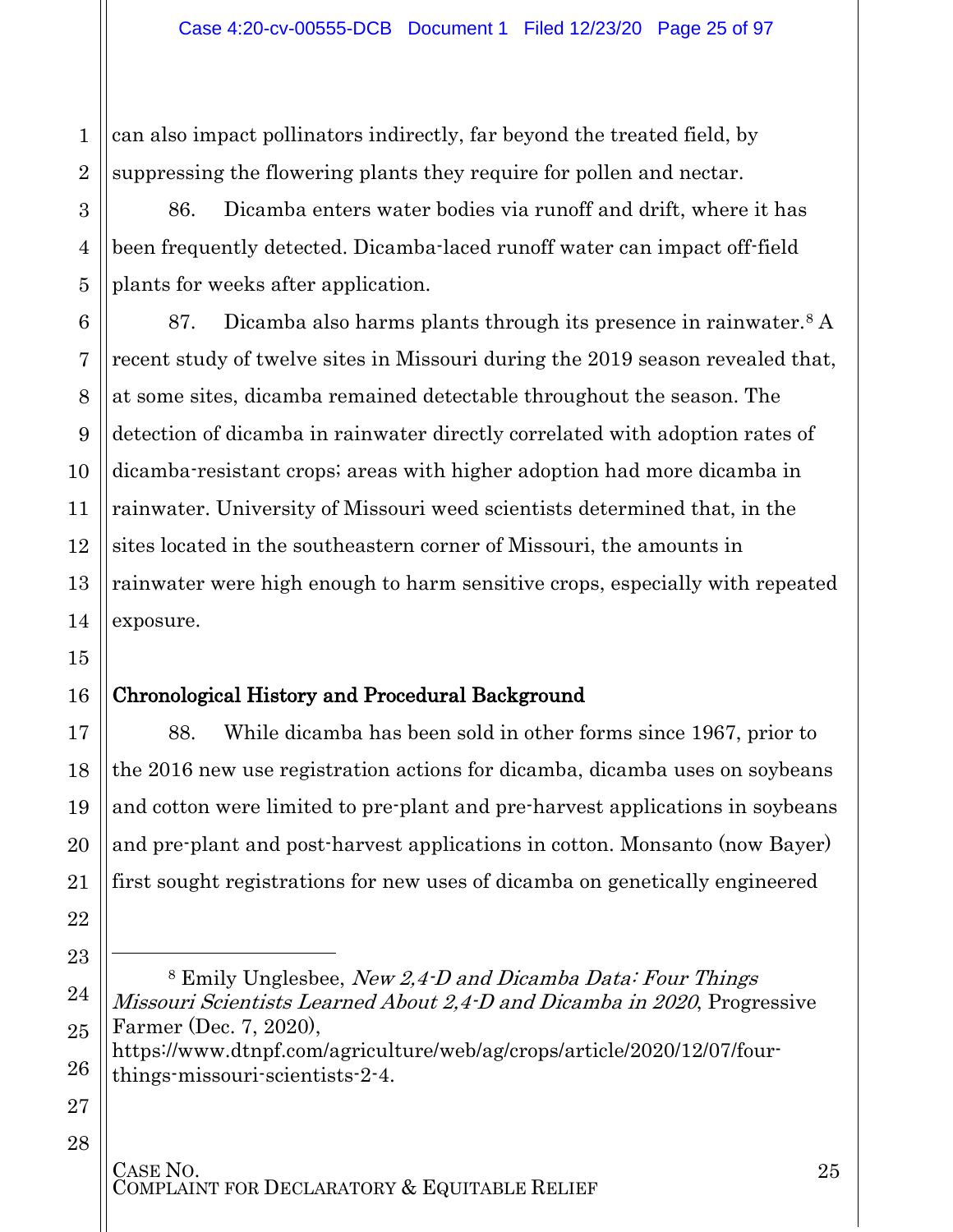1 2 soy and cotton in 2010 and 2012, originally seeking registration of a different dicamba pesticide, M1691.

89. Monsanto and BASF developed new dicamba products, while DuPont/Corteva obtained a license to market Monsanto's product under a different name.

#### 6 Dramatic Dicamba Increases

7 8 9 10 11 90. As shown in the graph below, from 2012-2016, farmers applied, on average, 768,000 pounds of dicamba to soybeans and cotton, combined, each year. In just the first year of dicamba's registration for over-the-top spraying, dicamba usage on these crops rose to nearly 10 million pounds per year. 2018-2020 saw further substantial increases. The 13 million pounds applied to soybeans and nearly 5 million pounds sprayed on cotton represented a more than 23-fold increase in the amount of dicamba sprayed on these crops in just the second year over-the-top spraying was permitted. The large volume of dicamba sprayed, and the spraying later in the season when hot conditions exacerbated drift, had devastating consequences.

//

//

//

//

//

//

//

//

//

//

//

3

4

5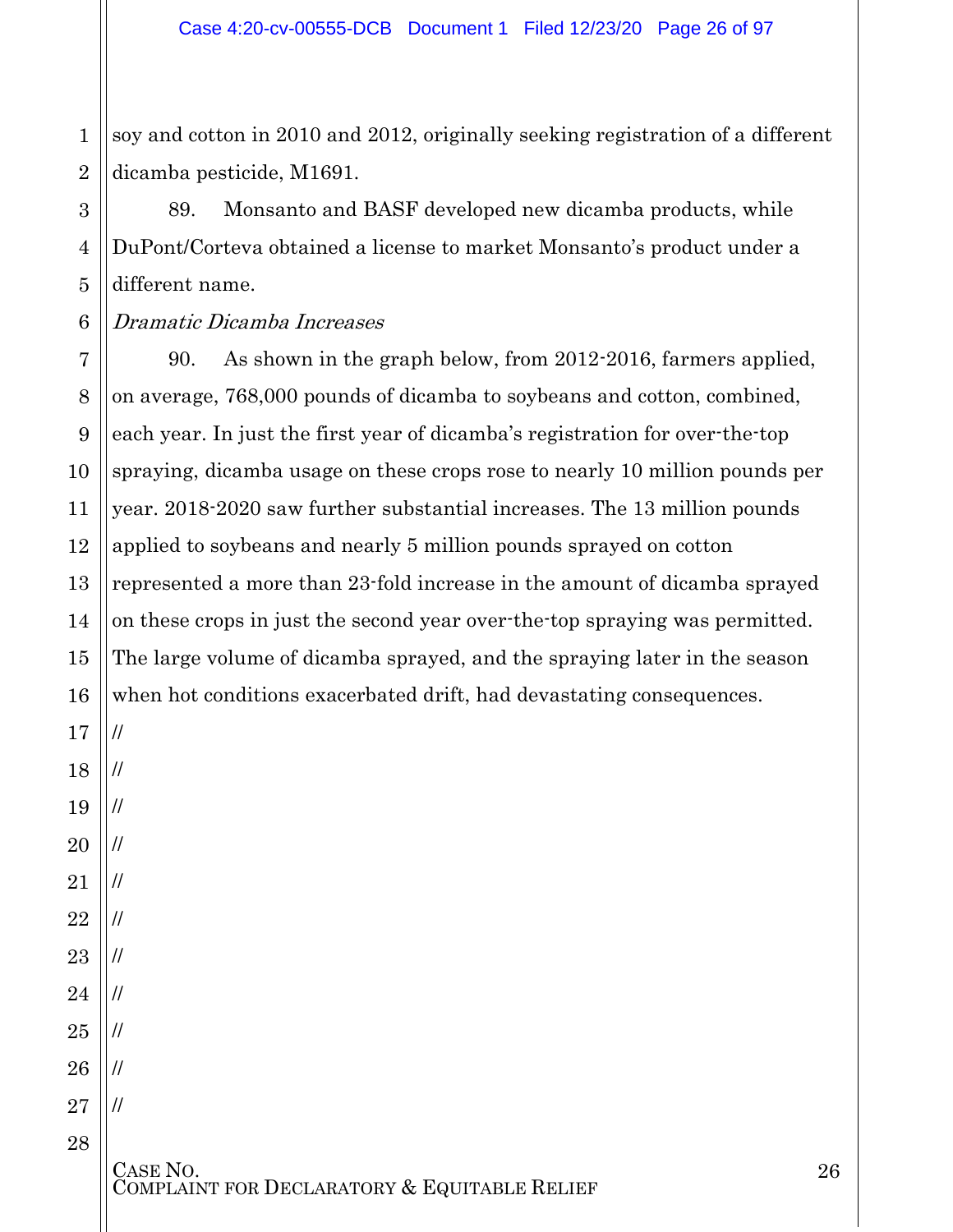

Figure 1: Annual dicamba use for soybeans and cotton before dicambaresistant crops were introduced (average figure for 2012-2016) and the two years after broad introduction (2017, 2018). Based on EPA figures.

### Dicamba Drift

91. Monsanto knew of the serious drift threat posed by its dicambaresistant crop system for more than a decade, as it was extensively discussed in meetings of the company's Dicamba Advisory Council as long ago as 2009. Monsanto and its advisors not only foresaw drift damage, but anticipated lawsuits ("neighbors suing each other"), and discussed possible measures to address it, such as an "indemnity fund for crop loss." Rather than reconsider its dicamba project, however, Monsanto decided that the threat of dicamba drift damage could be exploited to market its seeds to soybean farmers "who do not see value in [the dicamba-resistance] trait" for their own purposes. These farmers would be "educated" into buying dicamba-resistant soybean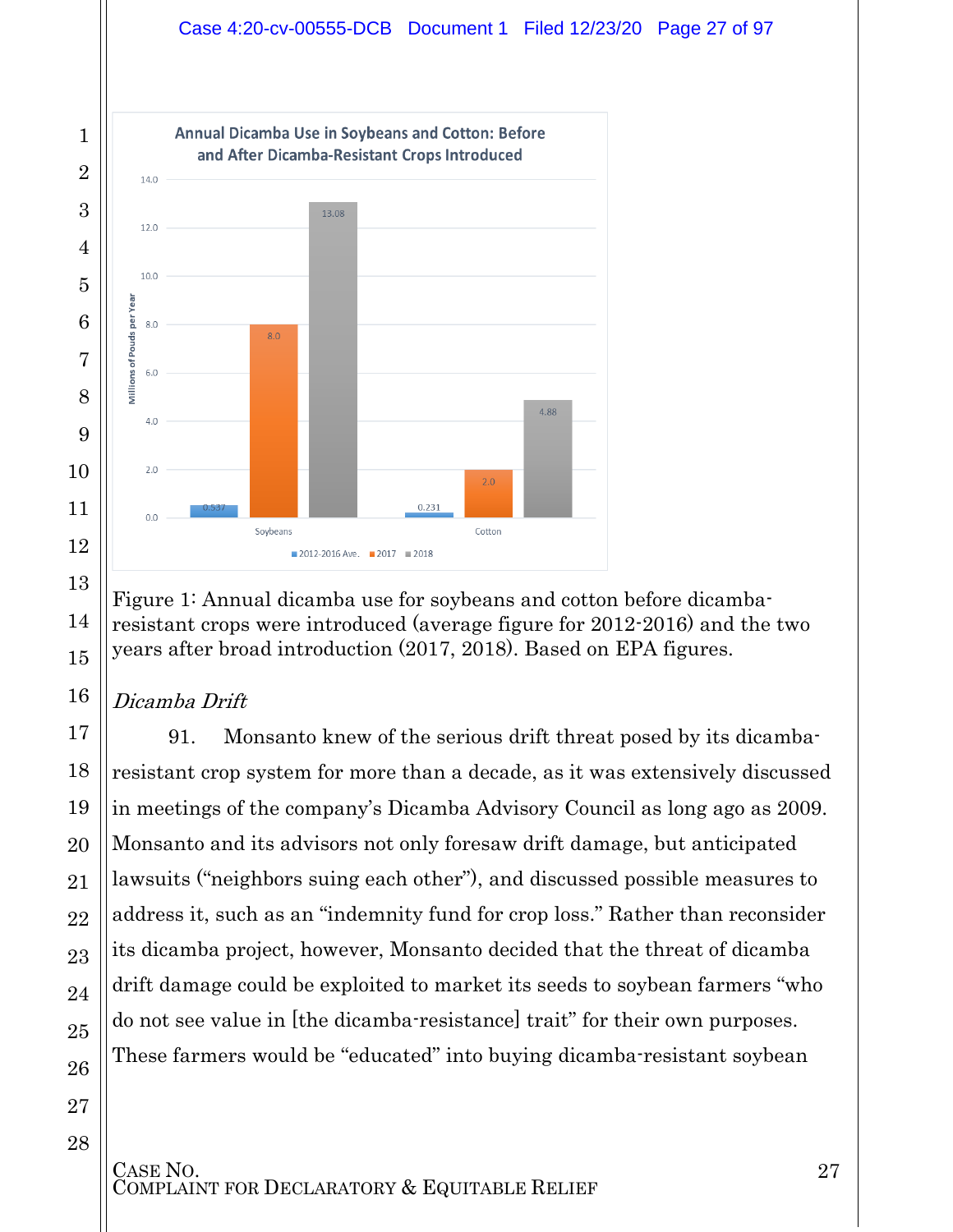seeds to avoid drift damage arising from a neighbor's use of dicamba (*i.e.* "Protection from your neighbor.")

92. In 2010, Monsanto officer John Soteres was developing arguments to "defend[] dicamba relative to drift and volatilization to nearby crops," noting that Monsanto would need to address these issues not only with regulators, "but also potentially in the courts."

93. Agronomists studying dicamba drift informed EPA that Monsanto's system would likely harm off-field plants, affecting organisms that rely on those plants, including pollinators, via habitat loss. EPA was also aware that dicamba use would increase with resistant crops and that neighbors of dicamba users would plant resistant crops for self-defense.

94. Monsanto received further warnings of the damaging effects its dicamba crop system would have in 2011. One of its employees wrote in a summary of academic surveys the company commissioned, "DON'T DO IT; expect lawsuits," while Del Monte Foods called the new system a "potential disaster" in a 2011 letter.

95. Unsuprisingly Monsanto observed extensive dicamba drift damage in its own field trials. From 2012-2014, the company reported to EPA 73 off-target incidents that occurred during its testing of M1691, the precursor to XtendiMax that Monsanto first sought to register for over-thetop use. Significant dicamba damage happened again in 2014 at a training facility in Missouri. The Missouri Dept. of Agriculture informed EPA of two incidents in 2013 and 2014, in which M1691 dicamba vapor caused drift damage to non-resistant soybeans at 2,800 feet and 2.2 miles, respectively, from treated fields of dicamba-resistant soy.

96. Instead of studying the issue further, Monsanto responded to EPA's growing concern by halting its own field-testing of XtendiMax with VaporGrip Technology in 2015. Monsanto also prohibited trials by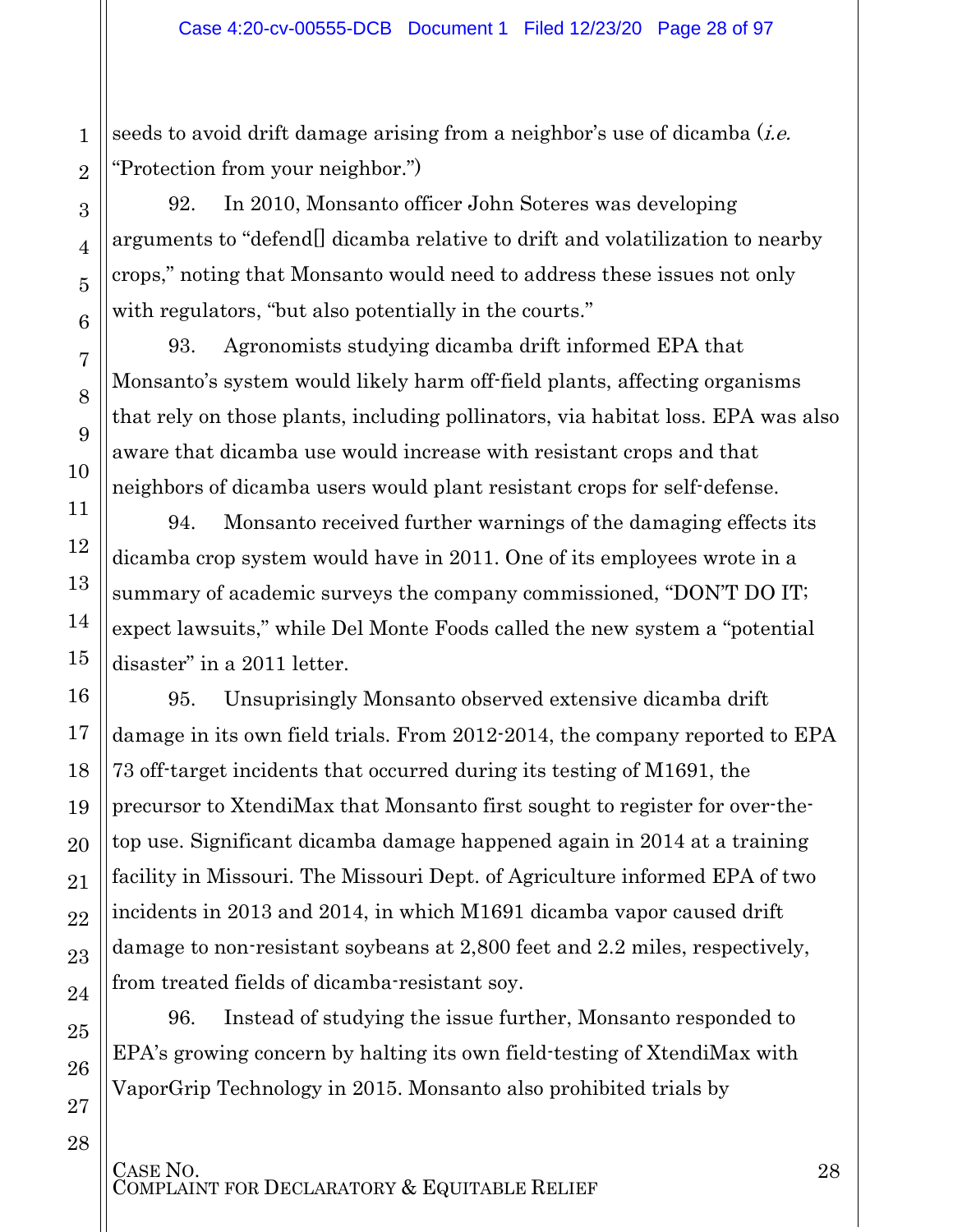3 5 independent academics and expressed concerns to BASF about "how tightly BASF controls the release of data by third parties." EPA proposed a small omnidirectional vapor drift buffer zone far smaller in width than the distances it knew dicamba vapor could travel, but subsequently dropped even this proposal.

97. In 2016, Monsanto elaborated upon its 2009 scheme of using protection from drift damage as a marketing strategy. The company conducted a careful analysis to project the number of dicamba damage episodes–from 1,300 to over 3,200–that would occur in each of the first five years of its system's use and calculated the staff budget that would be required for investigation of these complaints.

98. Similarly, in a September 2016 meeting, BASF also identified "defensive planting" as a marketing strategy. That following January, BASF had a market research document that confirmed the role of defensive planting in contributing to sales.

2016 Registration

1

2

4

6

7

8

9

10

11

12

13

14

15

16

17

18

19

20

21

22

23

24

25

26

27

28

99. In November 2016, EPA conditionally registered three dicamba products for new use under FIFRA section  $3(c)(7)(B)$ . The 2016 registration greatly extended permissible times to spray dicamba deep into the hot summer months, for the first time allowing a new use for post-emergent, over-the-top applications to cotton and soybean crops genetically engineered with resistance to the pesticide. Id. The registration covered millions of acres in 34 states.

100. EPA based its 2016 registration on the supposition that the three dicamba products were less volatile than prior dicamba formulations. Even so, EPA found it necessary to impose a host of use instructions, a form of mitigation, contained on a lengthy label. These instructions restricted

CASE NO.<br>COMPLAINT FOR DECLARATORY & EQUITABLE RELIEF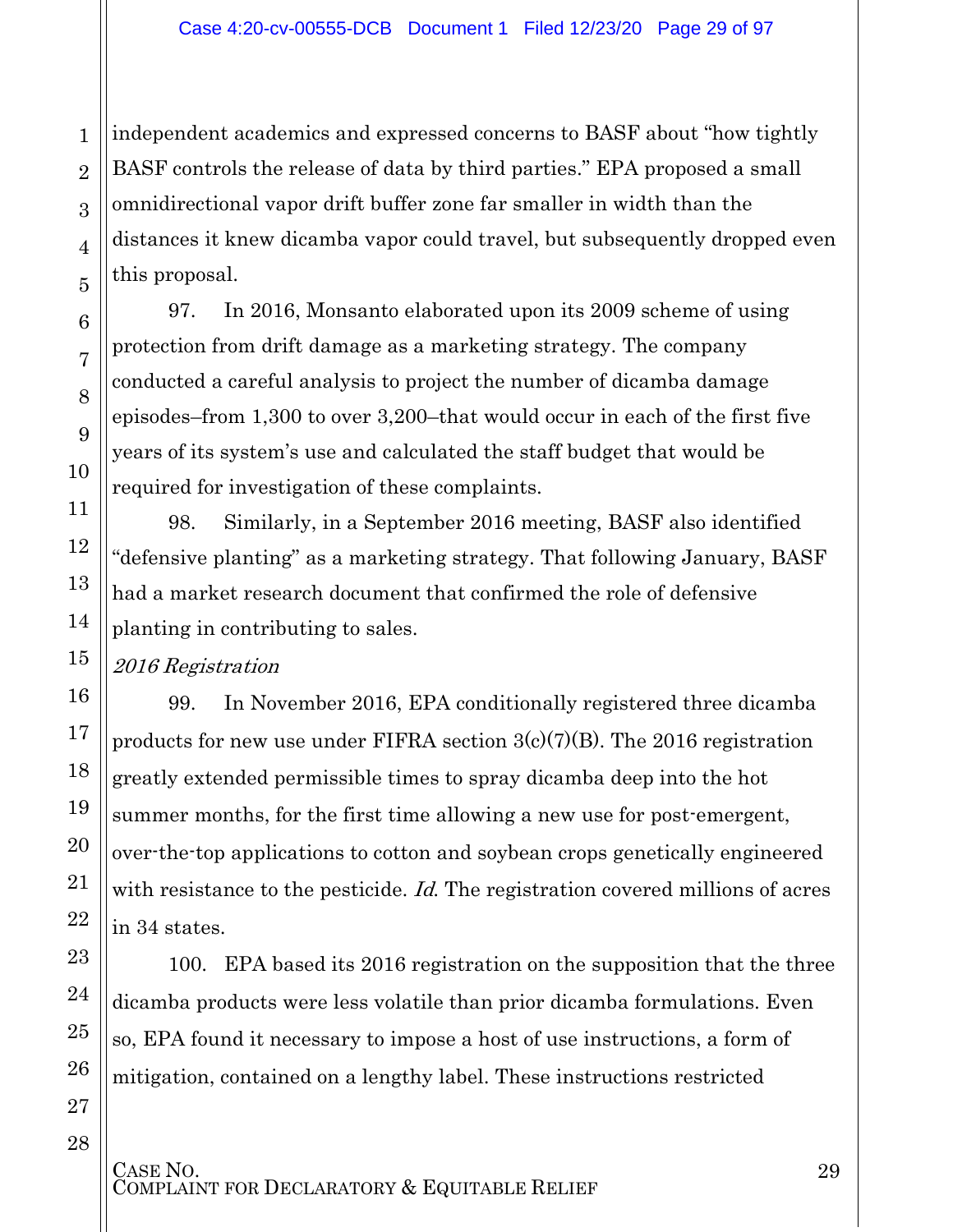2 3 4 applications to a narrow range of wind speeds, required a downwind buffer, stipulated a maximum spray boom height, and specified temperature and humidity adjustments, among other instructions. EPA claimed these instructions would "effectively limit" any impacts if followed.

101. These registrations were time-limited with two-year automatic expiration dates "because of the concerns about resistance and off-target movement," unless EPA determined before that date that off-site incidents were not occurring at "unacceptable frequencies or levels."

102. At this time, Monsanto recognized its research left many unanswered questions about the real-world risks posed by dicamba's volatility. In a February 2016 email to coworkers, a Monsanto researcher wrote: "We don't know how long a sensitive plant needs in a natural setting to show volatility damage. We don't know what concentration in the air causes a response, either . . . There is a big difference for plants exposed to dicamba vapor for 24 vs. 48 hours. Be careful using this externally."[9](#page-29-0)

103. BASF also knew dicamba still posed risks. A BASF executive admitted that "from a practical standpoint" [Engenia was not different](http://beta.documentcloud.org/documents/6816097-Baderfarm-Exhibits-All.html#document/p2076/a560186) from older dicamba versions, and the company [privately told applicators](http://beta.documentcloud.org/documents/6816097-Baderfarm-Exhibits-All.html#document/p1927/a560163) that drift could harm farmers' harvests.[10](#page-29-1) Monsanto responded to BASF's admission that volatility was an issue with an email from a Monsanto salesmen to

 $10$  *Id.* 

1

5

6

7

8

9

10

11

12

13

14

15

16

17

18

19

20

21

22

<span id="page-29-0"></span>23

 $\overline{a}$ 

24

25

<span id="page-29-1"></span>26

27

28

<sup>&</sup>lt;sup>9</sup> Johnathan Hettinger, 'Buy it or else': Inside Monsanto and BASF's moves to force dicamba on farmers, Midwest Center for Investigative Reporting (Dec. 4, 2020), https://investigatemidwest.org/2020/12/04/buy-it-orelse-inside-monsanto-and-basfs-moves-to-force-dicamba-on-farmers/.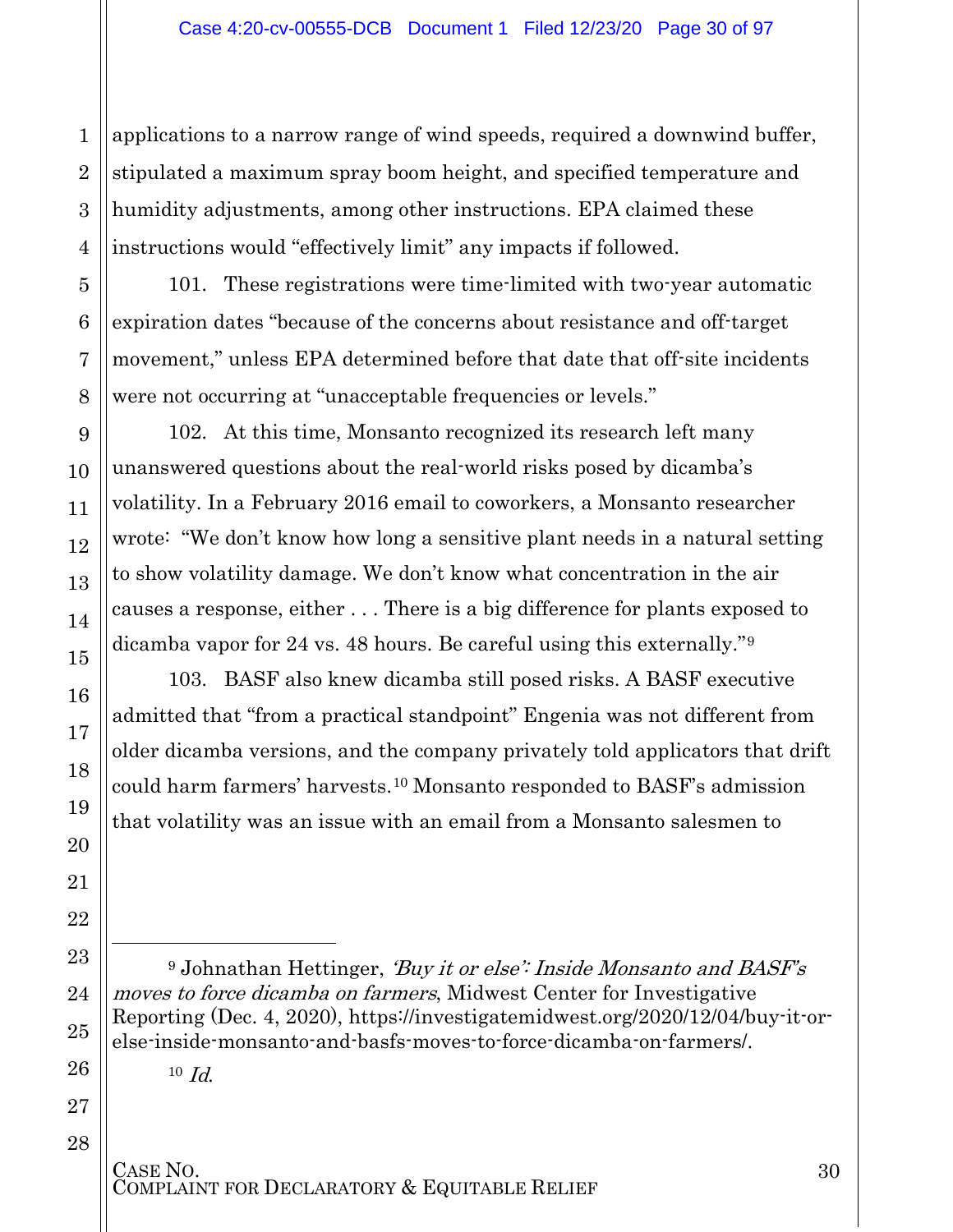1 coworkers stating: "We need to get on this right now . . . Deny! Deny! DENY!"[11](#page-30-0)

104. In response to the registrations, Plaintiffs (then petitioners) filed a petition for review to the Ninth Circuit in January 2017. That petition for review, along with subsequent filings, argued that Defendants disregarded environmental and crop harms from foreseeable off-field drift, failed to consider socioeconomic impacts, and lacked substantial evidence to support the registrations.

The 2017 Growing Season

105. Farmers began using the dicamba products for the first time during the 2017 planting season under the new use registration. The events that transpired were unprecedented in the history of U.S. agriculture.

106. In the registration decision, EPA had concluded that its label mitigation was "expected to eliminate any offsite exposures." But complaints skyrocketed. By the end of the season Professor Kevin Bradley of the University of Missouri issued a report finding 2,708 formal complaints nationwide.

107. Based on estimates by university weed scientists, 2.5 million acres of soybean were damaged by dicamba drift by mid-July, a figure rising to 3.6 million acres by the end of the summer. This was about 4% of all soybean acreage nationwide. And these numbers substantially underreported the total damage, since the majority of injured farmers do not report drift incidents. In addition, a still higher percentage of susceptible soybeans

 $11$  *Id.* 

<span id="page-30-0"></span> $\overline{a}$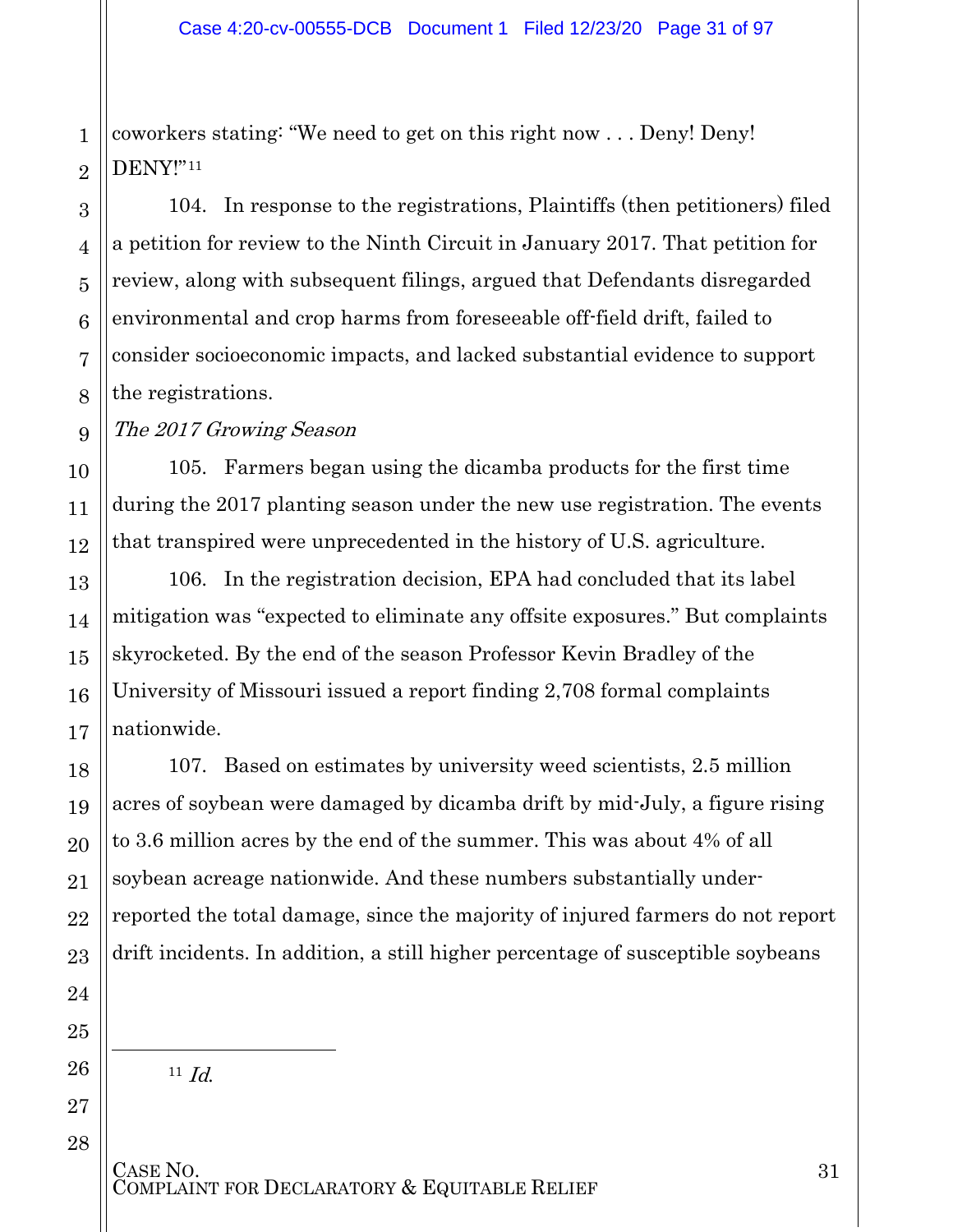1 2 were injured: an astounding fifty percent of non-dicamba-resistant soybeans in Illinois.

108. And this was just the soybean damage; many other crops were also damaged, including tomatoes, melons, fruit and nut trees, and vegetables, as well as residential gardens, shrubs, and trees. According to Missouri weed science expert, Dr. Kevin Bradley, "[*w]e have never seen* anything like this before . . . in our agricultural history."

109. Numerous state agricultural departments also reported to EPA extensive damage. University scientists expressed unanimous concern that the dicamba products were more volatile than manufacturers admitted. One of the key messages from state and academic experts was that the EPA label restrictions were not working because they did not address volatility.

110. During this time, university scientists affirmed volatility, or vapor drift, as one of the major routes of dicamba drift injury, based on air sampling data, field volatility studies, and field visits. EPA received extensive test results showing that, contrary to Monsanto's claims, the products volatilized for as many as 3 or 4 days following the application.

111. By late summer 2017, Monsanto and BASF began responding to these damage reports by taking measures to shield themselves from lawsuits.[12](#page-31-0) Among other pretexts, Monsanto began to blame the damage on a different BASF weed killer, glufosinate.[13](#page-31-1)

112. Monsanto designed a form for investigators to use in looking into farmer complaints, which would "gather data that could defend Monsanto."[14](#page-31-2)

 $12 \text{ Id.}$ 

<sup>13</sup> Id.

<sup>14</sup> Id.

3

4

5

6

7

8

9

10

11

12

13

14

15

16

17

18

19

20

21

22

23

<span id="page-31-0"></span>24

l

<span id="page-31-1"></span>25

<span id="page-31-2"></span>26

27

28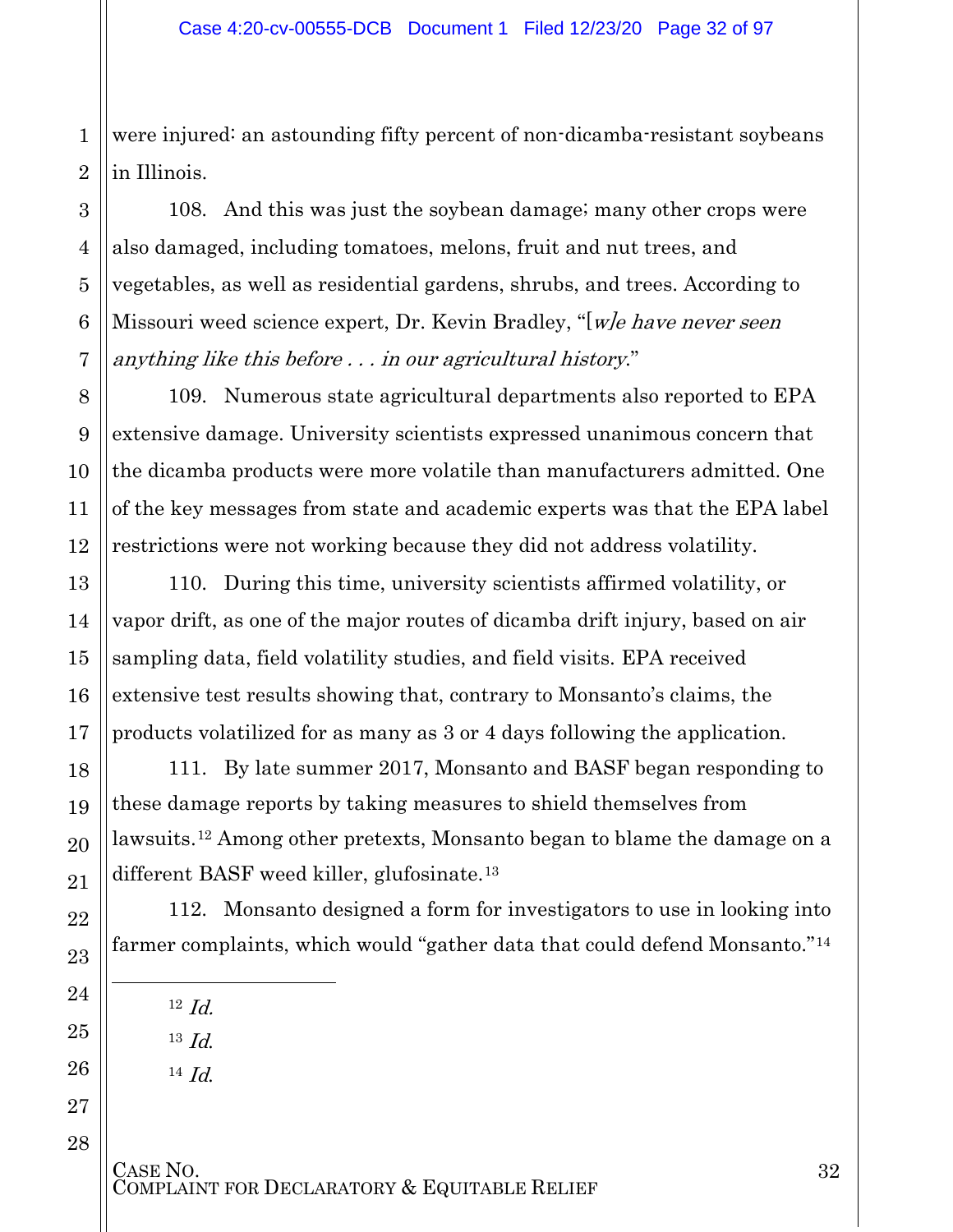BASF drafted a script for its investigators that directed them to deny liability for drift damage and to assure the complainant that even severe damage would not result in yield loss.

113. In internal communications in summer 2017, Monsanto made clear it would only investigate a dicamba drift complaint if it came from a Monsanto customer. It treated its employees' investigative visits to such "driftees" as an opportunity to sell them dicamba-resistant seeds to avoid crop injury from future drift.[15](#page-32-0) A Monsanto sales employee emailed: "I think we can significantly grow business and have a positive effect on the outcome of 2017 if we reach out to all the driftee people."[16](#page-32-1)

Minor Federal Label Adjustments for the 2018 Season

114. Faced with the unprecedented 2017 summer of drift, and pressured to take some action to stop it, in October 2017, EPA and Monsanto amended the 2016 registration and added further new mitigation, use instructions, and requirements. These label amendments included a restricted use pesticide designation for the dicamba products, a lower application wind speed limit, applicator training, greater record-keeping burdens, and a ban on spraying from dusk to dawn.

115. However, EPA declared that the revised document "did not affect the conclusions in the supporting assessment of risk," and that, rather than provide any new data or analysis supporting the new measures' efficacy, EPA "continue[d] to rely on all the assessments" supporting the original registration." NFFC II, 960 F.3d at 1128. In other words, EPA continued to rely on its 2016 conclusions and risk assessments.

 $15$  *Id.* 

1

2

3

4

5

6

7

8

9

10

11

12

13

14

15

16

17

18

19

20

21

22

23

24

<span id="page-32-0"></span>25

l

<span id="page-32-1"></span>26

27

28

<sup>16</sup> Id.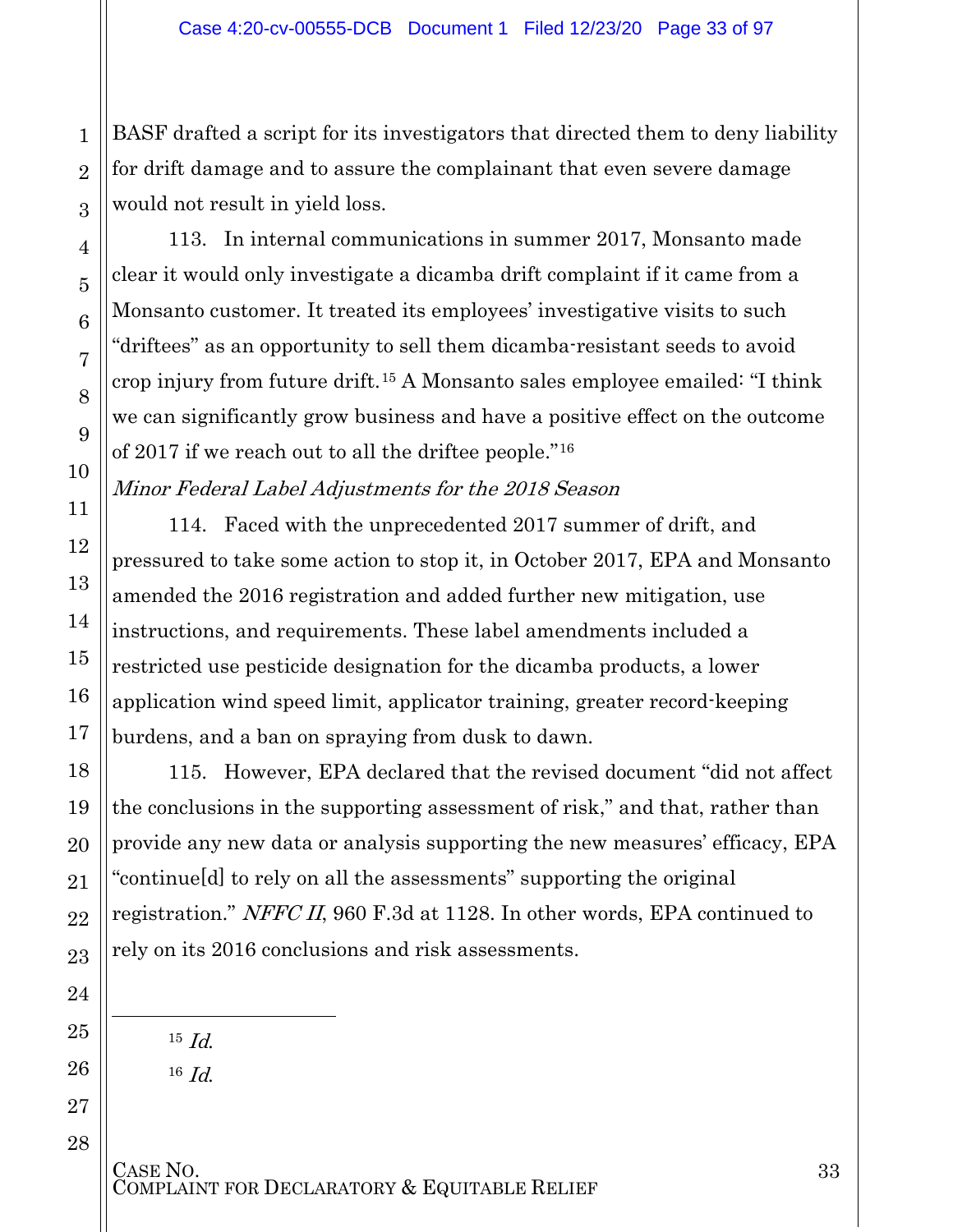116. Plaintiffs amended their petition for review to encompass these new revisions to the registration.

117. In an October 19, 2017 email to officers of Monsanto, BASF, and DuPont, Iowa State University weed scientist Micheal Owen explained that the label amendments did not address volatility, which remained a "significant risk." He recommended only pre-emergence use of dicamba products and concluded that "the risks attributable to the off-target movement of dicamba applied postemergence are greater than the benefits," a viewpoint he said was shared by most academics and state regulatory agencies.

The 2018 Growing Season

118. The 2017 label amendments failed to prevent continuing massive dicamba drift damage in 2018. By July, Dr. Bradley reported an estimated 1.1 million acres of soybean damage in 18 states. The number of official dicamba damage reports rose even higher than 2017 in the leading soybeanproduction states of Iowa, Illinois, Indiana, Ohio, Nebraska, and North Dakota. NFFC II, 960 F.3d at 1127-28.

119. Dicamba drift slowed the growth of affected soybeans and often slashed yields, costing farmers many millions of dollars in lost revenue. The damage was so severe that by late July 2018, the U.S.'s fourth largest soybean seed seller wrote to EPA urging prohibition of over-the-top applications of dicamba. Another university expert told EPA that the 2018 season demonstrated "that minimizing the off target movement of dicamba to a reasonable level is NOT possible." NFFC II, 960 F.3d at 1139 (emphasis added).

120. Just as Monsanto and BASF had anticipated years before, the widespread damage placed pressure on farmers to purchase dicamba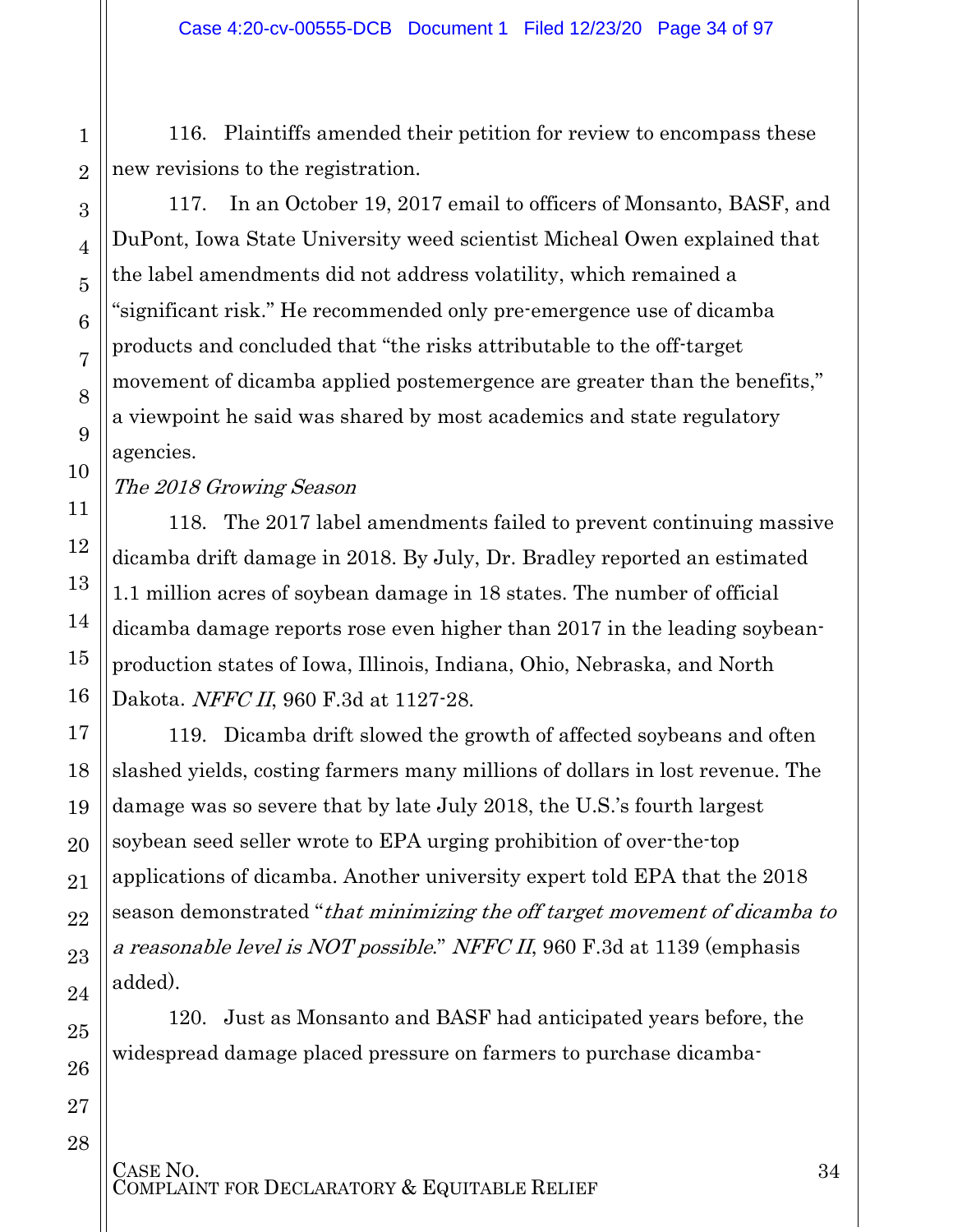resistant soybean seeds, not out of choice, but defensively, to protect themselves from rampant dicamba drift damage. NFFC II, 960 F.3d at 1142.

121. However, growers of other crops, who lacked a dicamba-resistant alternative, were left defenseless. As in 2017, dicamba caused extensive damage to specialty crops, vegetables, tobacco, and fruit trees. For example, a North Dakota vegetable farmer had his crops destroyed by successive waves of dicamba drift. An Arkansas beekeeping operation experienced sharp declines in honey production in areas hard-hit by dicamba drift, which deprived his bees of sufficient flowering plants for their nectar needs, causing him to move his operation out of state.

122. A second year of massive atmospheric loading of dicamba also took a toll on residential and shade trees as well as other ornamental plants throughout rural America.

123. Dicamba drift damage also provoked disputes between dicamba users and those affected by drift, turning farmer against farmer, family against family, tearing apart the fabric of rural communities. In at least one case, a dicamba drift dispute resulted in a gunshot death.

124. Overall, two years of dicamba use in 2017 and 2018 resulted in 4,200 official complaints and more than 4.7 million acres of soybeans injured, as well as scores of other plants and crops, including valuable specialty crops. //

CASE NO.<br>COMPLAINT FOR DECLARATORY & EQUITABLE RELIEF

//

//

//

//

//

//

//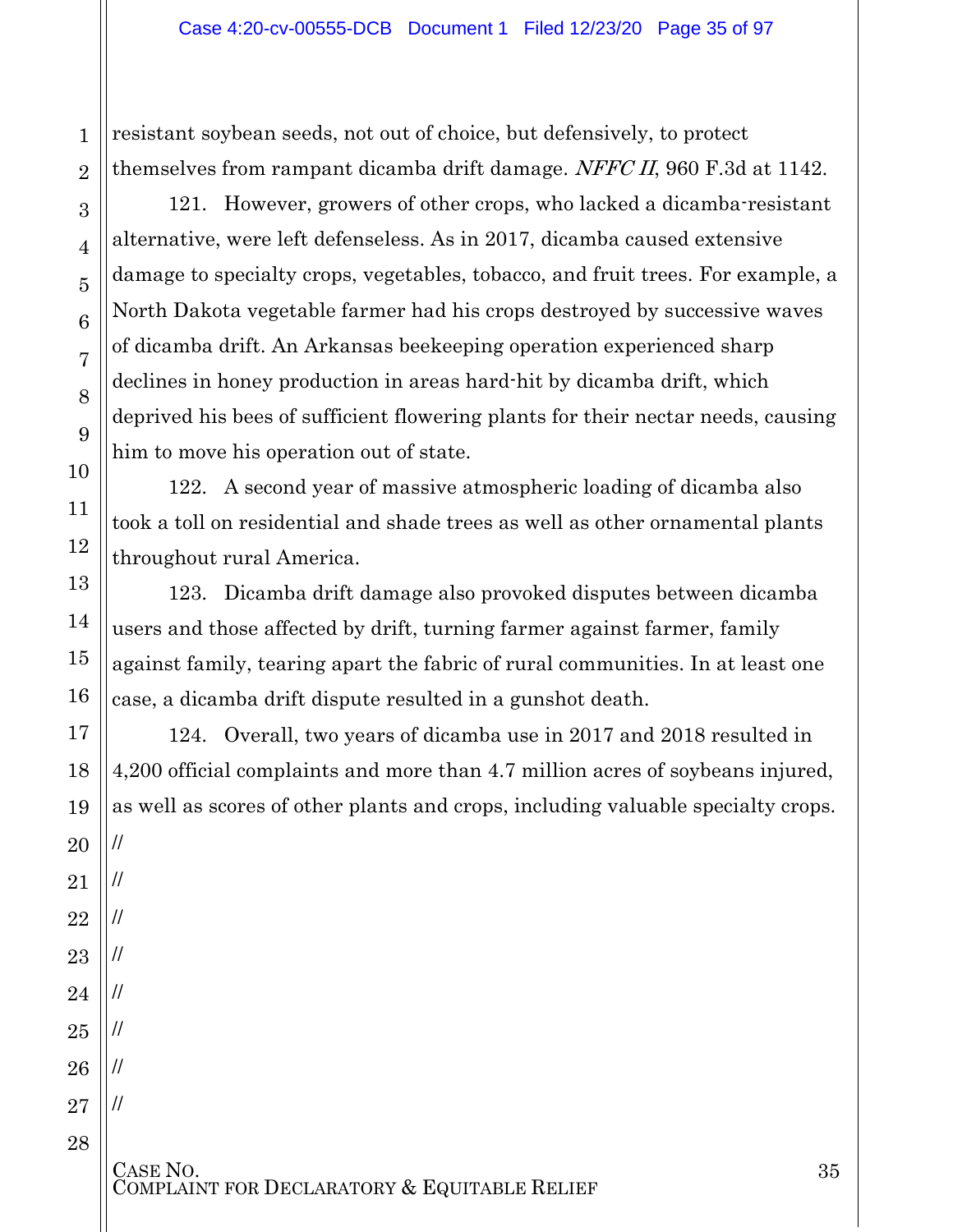



11

12

13

14

15

16

17

18

19

20

21

22

23

24

25

26

27

28

Figure 2: Farmers in 19 major soybean states were surveyed by USDA and reported dicamba damaged fields of their own, their neighbors', and in their counties. Source: USDA Agricultural Resource Management Survey (2018), as reported in EPA, Dicamba Use on Genetically Modified Dicamba-Tolerant (DT) Cotton and Soybean: Incidents and Impacts to Users and Non-Users from Proposed Registrations 31, tbl. 8 (Oct. 26, 2020).

125. These figures are substantial underestimates, however, since only a small fraction of injured farmers report drift damage episodes. NFFC II, 960 F.3d at 1138. Indeed, as shown in Figure 2, a USDA survey in 2018 found that soybean growers alone suffered at least 65,000 adverse effect incidents to their own fields from dicamba drift, "25 times the number of dicamba incidents reported to EPA for all crops." Farmers reported still more injury when queried about dicamba damage to their neighbors' fields and in their county, with damage rising to an astounding 10% and nearly 16% of soybean fields, representing over 11 million and *nearly 16 million damaged* acres, respectively. See supra fig. 2.

126. Some of the states that imposed restrictions over and above the EPA label experienced substantial decreases in the number of complaints. For example, in Minnesota in 2017, there were 250 complaints of dicamba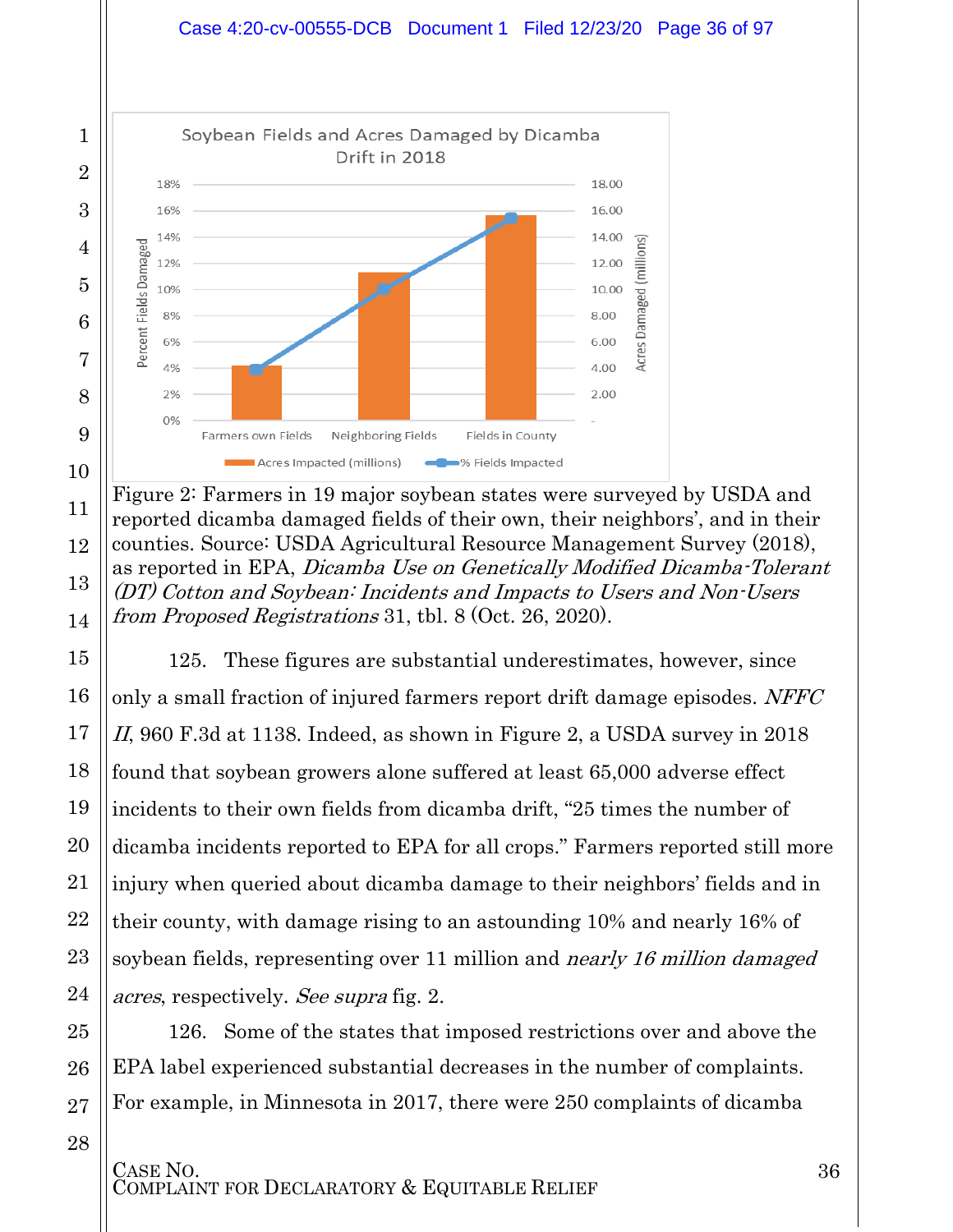crop damage but in 2018 only 29. By contrast, other states that did not so impose additional requirements had their complaints of dicamba injury rise. Illinois, which did not impose any conditions, had 245 complaints in 2017, but that number increased to 330 in 2018.

1

2

3

4

5

6

7

8

9

10

11

12

13

14

15

16

17

18

19

20

21

22

23

24

25

26

27

28

127. Despite these two years of unprecedented widespread drift damage, in late October 2018, EPA continued the 2016 new use registration for another 2 years. EPA continued the registration even though it did not make a finding that drift damage episodes were not occurring at "unacceptable frequencies or levels" – the condition that EPA had stipulated for continuing the registration.

128. EPA for the first time assessed field studies of dicamba spray and vapor drift conducted by university scientists from 2016 to 2018. These twelve studies collectively revealed dicamba drift damage to susceptible offfield plants at far greater distances than the registrant studies and modeling EPA had relied upon for prior registrations. More than half of the studies identified injury to plants at distances greater than 130 feet (39.6 m).

129. Based on these studies, EPA scientists provisionally recommended expansion of the action area to 196 feet (60 meters) on all sides of fields where overlap would be possible with endangered species' range. Once EPA scientists had confirmed the validity of an additional 2018 study, which revealed injury to dicamba-sensitive soybeans 136 meters from the edge of a treated field, they then recommended expansion of the action area to 443 feet (135 meters) beyond the fields. Yet EPA added only a 57-foot buffer, a buffer eight times smaller than recommended by the EPA's scientists, which is only required in the minority of counties with listed species (8% of counties).

130. EPA also again added detailed use mitigation instructions, such as further limiting the time of day when application could be made, limiting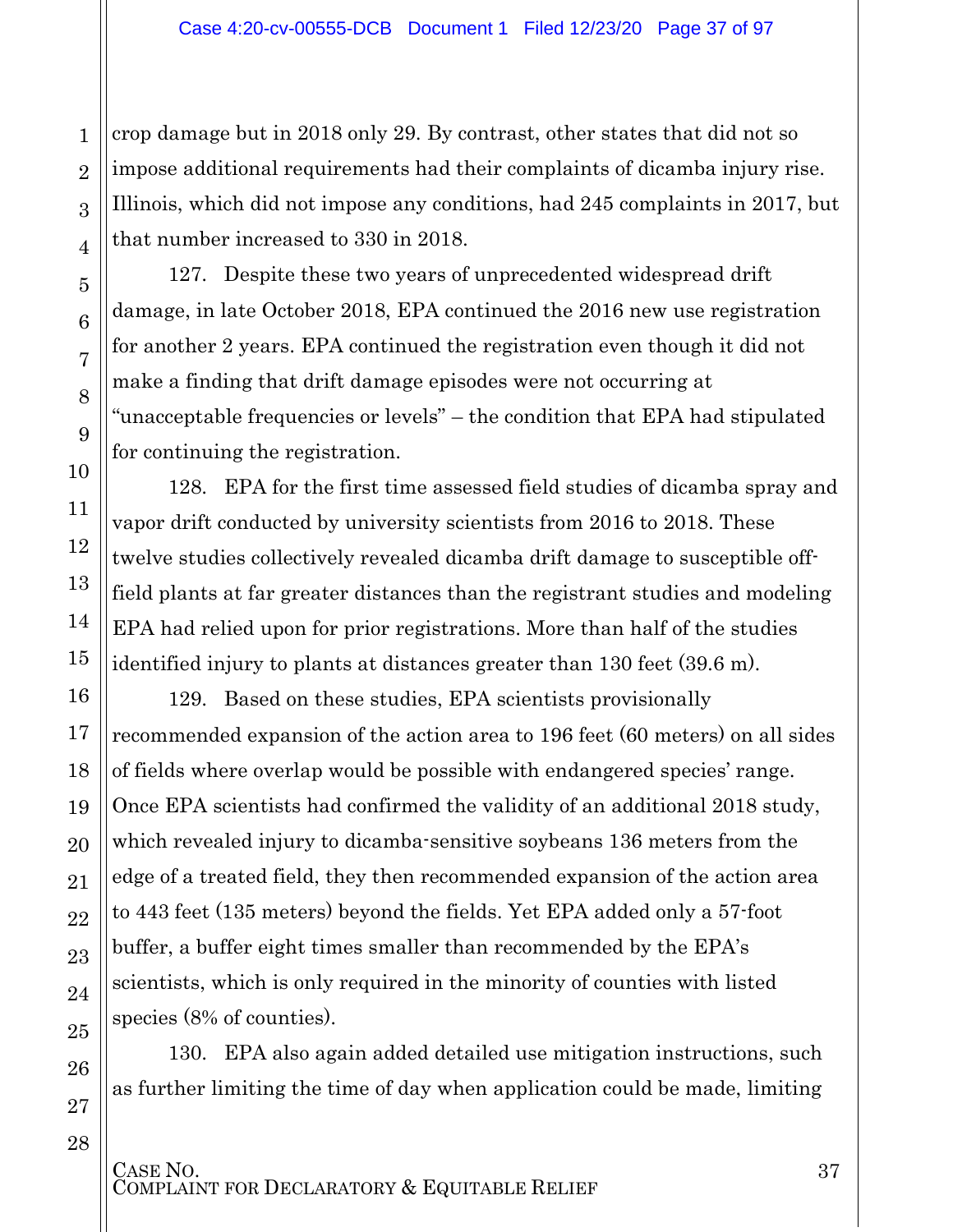3 the number of applications and the length of time after planting the application could be made, and allowing only certified applicators to make applications. NFFC II, 960 F.3d at 1130.

The 2019 and 2020 Growing Seasons

131. The 2019 and 2020 summer growing seasons followed the same damaging drift patterns as those prior: drift damage to crops, trees, gardens, and the environment generally; real world farming conditions making it impossible to effectively and lawfully spray; state regulators overwhelmed with injury complaints even as farmers stopped filing them feeling them futile; and more farmers forced to defensively adopt dicamba-resistant soybeans.

2019 Reported Injuries

132. Nearly 5,600 farmers reported dicamba damage to Bayer and BASF, makers of dicamba, from 2017-2019.[17](#page-37-0) EPA estimates this could be as much as a 25-fold underreporting of incidents. In 2019, nearly 3,000 drift incidents were reported to EPA. Ex. A, at 9.

133. According to AAPCO, there was approximately a 10% increase in reported incidents as compared to 2018. Id.

134. Compared to prior years, 2019 was "as bad, if not worse, than last year," according to Leo Reed, president-elect of the Association of American

<sup>17</sup> Johnathan Hettinger, *EPA documents show dicamba damage worse* than previously thought, Midwest Center for Investigative Reporting (Oct. 30, 2020), [https://www.stltoday.com/news/local/state-and-regional/epa](https://www.stltoday.com/news/local/state-and-regional/epa-documents-show-dicamba-damage-worse-than-previously-thought/article_36f21c52-7459-5ee0-8bae-21bf5e9f89d2.html)[documents-show-dicamba-damage-worse-than-previously](https://www.stltoday.com/news/local/state-and-regional/epa-documents-show-dicamba-damage-worse-than-previously-thought/article_36f21c52-7459-5ee0-8bae-21bf5e9f89d2.html)[thought/article\\_36f21c52-7459-5ee0-8bae-21bf5e9f89d2.html.](https://www.stltoday.com/news/local/state-and-regional/epa-documents-show-dicamba-damage-worse-than-previously-thought/article_36f21c52-7459-5ee0-8bae-21bf5e9f89d2.html)

27 28

1

2

4

5

6

7

8

9

10

11

12

13

14

15

16

17

18

19

20

21

22

<span id="page-37-0"></span>23

 $\overline{a}$ 

24

25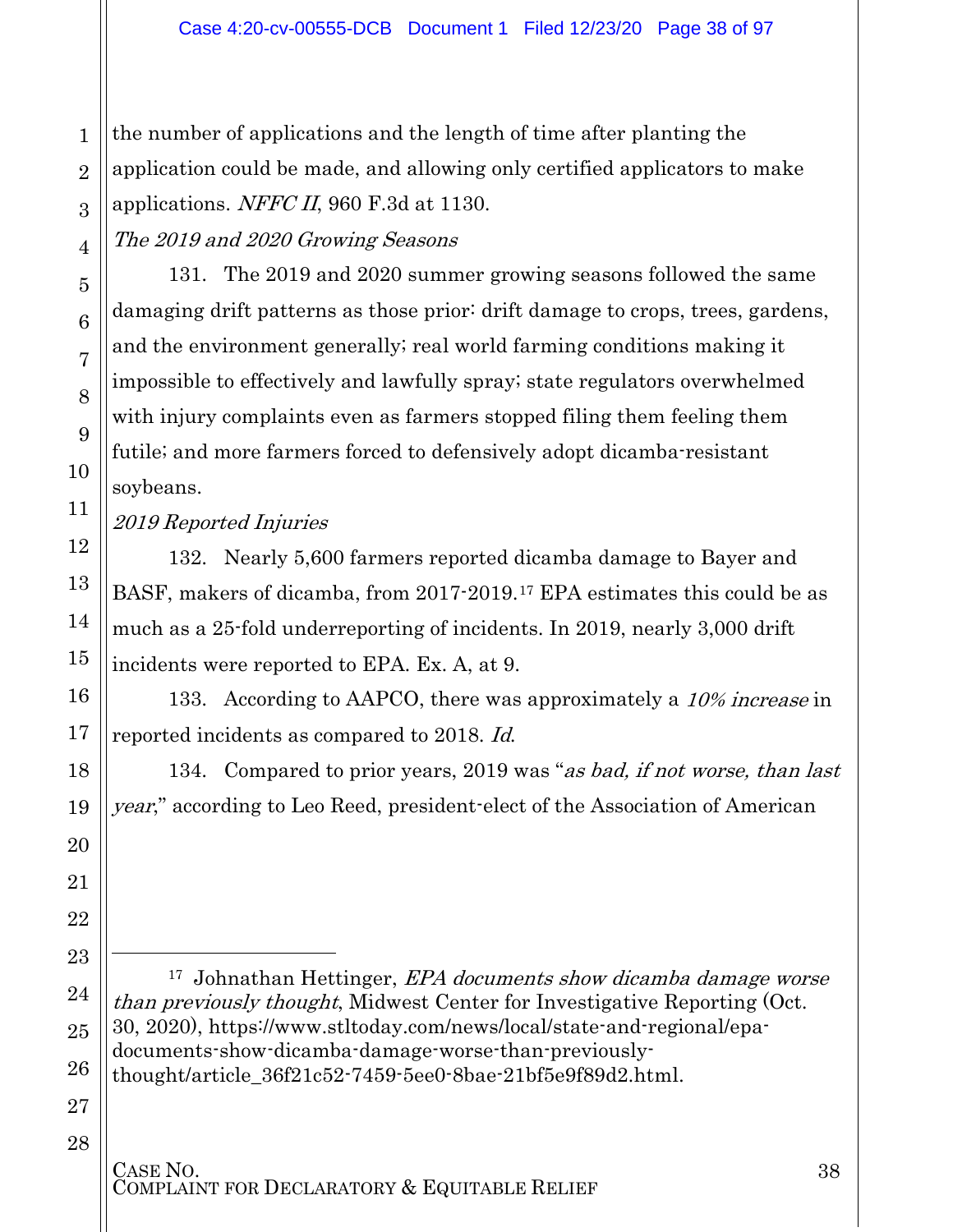Pesticide Control Officials (AAPCO) and pesticide licensing manager for the Office of Indiana State Chemist.[18](#page-38-0)

135. In Illinois, the number of complaints soared from about 120 in the pre-dicamba era to more than 700. In Indiana, it went from 60 to 200.[19](#page-38-1)

136. Illinois led the country in dicamba injury, with regulators actively investigating 724 cases of alleged dicamba injury, a record for the state.[20](#page-38-2) Illinois regulators mentioned that you would be hard-pressed to find a non-dicamba-resistant soybean field in some counties that was not damaged because there were whole counties that appeared to be damaged.

137. With the exception of Missouri, most of the states in EPA Region 7 (Iowa, Kansas, Missouri, and Nebraska) investigated as many or more injury cases in 2019 than 2018.[21](#page-38-3) In Indiana, dicamba drift complaints rose from 135 in 2018 to 178 in 2019.[22](#page-38-4)

<sup>18</sup> Emily Unglesbee, EPA Gets Limited Dicamba Data, Progressive Farmer (Aug. 20, 2019),

[https://www.dtnpf.com/agriculture/web/ag/crops/article/2019/08/20/dicamba](https://www.dtnpf.com/agriculture/web/ag/crops/article/2019/08/20/dicamba-injury-complaints-rise-epa)[injury-complaints-rise-epa.](https://www.dtnpf.com/agriculture/web/ag/crops/article/2019/08/20/dicamba-injury-complaints-rise-epa)

<sup>19</sup> Dan Charles, Pesticide Police, Overwhelmed By Dicamba Complaints, Ask EPA For Help, NPR (Feb. 6, 2020),

https://www.npr.org/sections/thesalt/2020/02/06/800397488/pesticide-policeoverwhelmed-by-dicamba-complaints-ask-epa-for-help.

<sup>20</sup> Emily Unglesbee, Dicamba Fatigue, Progressive Farmer (Dec. 9, 2019),

[https://www.dtnpf.com/agriculture/web/ag/crops/article/2019/12/10/states](https://www.dtnpf.com/agriculture/web/ag/crops/article/2019/12/10/states-report-another-year-dicamba)[report-another-year-dicamba.](https://www.dtnpf.com/agriculture/web/ag/crops/article/2019/12/10/states-report-another-year-dicamba)

 $^{21}$  *Id.* 

<sup>22</sup> Robert D. Waltz, Analysis of Off-Target Movement of Dicamba Herbicides in Indiana, The Office of Indiana State Chemist (Oct. 30, 2019), [https://www.oisc.purdue.edu/pesticide/iprb/iprb\\_159\\_dicamba\\_24c\\_analysis.p](https://www.oisc.purdue.edu/pesticide/iprb/iprb_159_dicamba_24c_analysis.pdf) [df.](https://www.oisc.purdue.edu/pesticide/iprb/iprb_159_dicamba_24c_analysis.pdf)

27 28

1

2

3

4

5

6

7

8

9

10

11

12

13

14

 $\overline{a}$ 

<span id="page-38-0"></span>15

16

<span id="page-38-1"></span>17

18

19

<span id="page-38-2"></span>20

21

22

<span id="page-38-3"></span>23

<span id="page-38-4"></span>24

25

26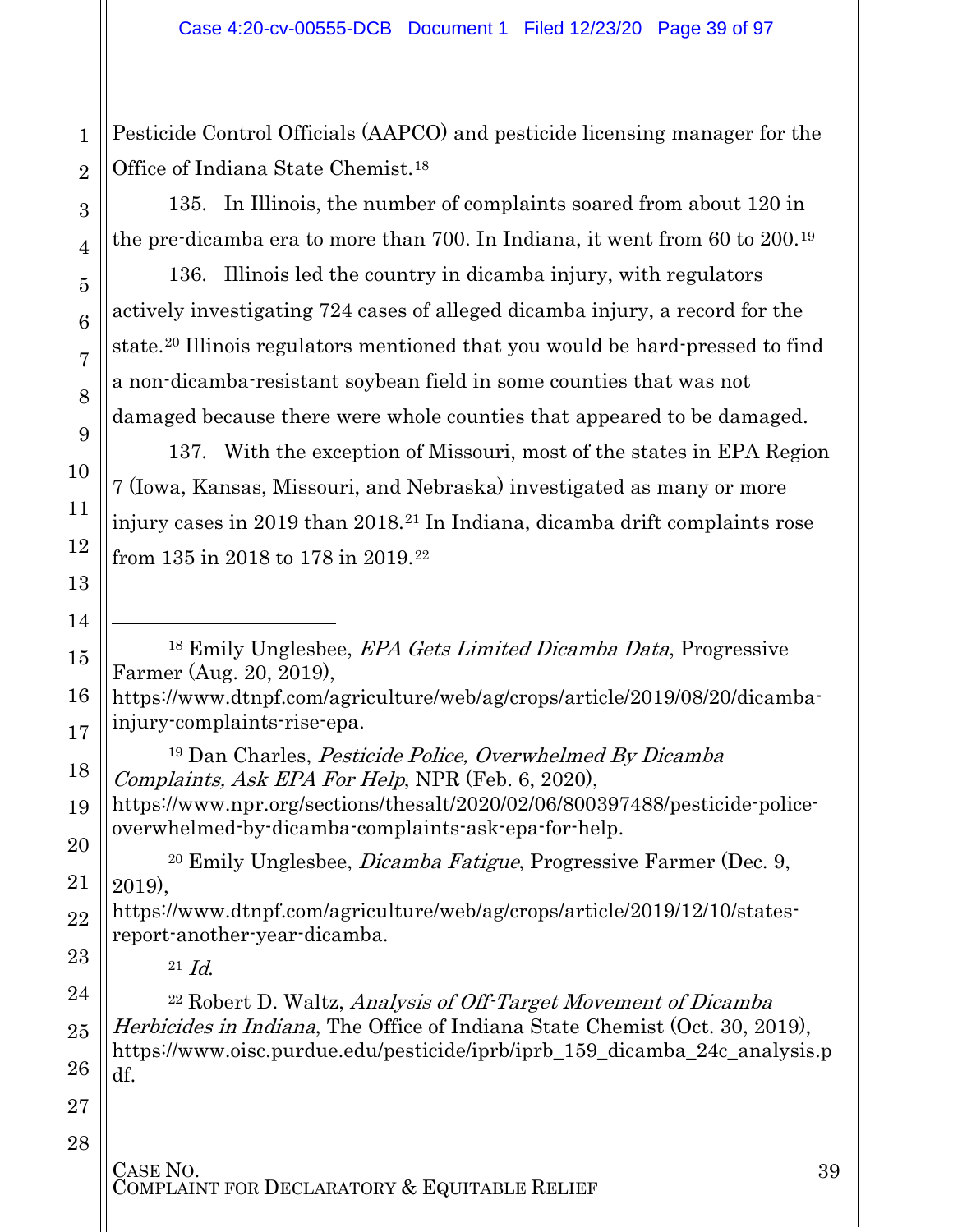138. Despite the exponential numbers of reported injuries, these numbers nonetheless discount the actual drift incidents dramatically.<sup>[23](#page-39-0)</sup> In states like Missouri, complaint numbers went down, but almost certainly not because drift stopped. Rather, according to a 2019 survey of farmers in Missouri, 80% of them are not bothering to file formal complaints anymore, in large part because they do not think it does any good.<sup>[24](#page-39-1)</sup> All but one of Missouri's eight pesticide inspectors left their jobs in 2018-2019, with heavy workload and burnout as contributing factors.

139. A survey of farmers across 60 counties in Nebraska found that only 7% of farmers who saw dicamba injury filed an official complaint with the Nebraska Department of Agriculture.[25](#page-39-2)

140. Similarly, in a survey conducted by AAPCO, 19 states reported nearly 1,400 cases of alleged dicamba injury in 2019.[26](#page-39-3) The regulators from these states acknowledged that these numbers are likely far lower than the actual cases of injury. "We're hearing the same thing as other regulators people are just not reporting," said Ryan Williams, an Oklahoma pesticide regulator who represented the EPA Region 6 states of Arkansas, Louisiana,

<sup>23</sup> Kevin Bradley, Your Dicamba Report Card, University of Missouri (2019), [https://plantsciencesweb.missouri.edu/cmc/pdf/2019/bradley](https://plantsciencesweb.missouri.edu/cmc/pdf/2019/bradley-dicamba.pdf)[dicamba.pdf.](https://plantsciencesweb.missouri.edu/cmc/pdf/2019/bradley-dicamba.pdf)

 $24$  Charles, *supra* n. 19.

1

2

3

4

5

6

7

8

9

10

11

12

13

14

15

16

17

18

l

<span id="page-39-0"></span>19

20

<span id="page-39-1"></span>21

<span id="page-39-2"></span>22

23

24

25

<span id="page-39-3"></span>26

27

28

<sup>25</sup> Rodrigo Werle et al., Survey of Nebraska Farmers' Adoption of Dicamba-Resistant Soybean Technology and Dicamba Off-Target Movement, 32 Weed Technology 754 (Dec. 2018),

[https://www.cambridge.org/core/journals/weed-technology/article/abs/survey](https://www.cambridge.org/core/journals/weed-technology/article/abs/survey-of-nebraska-farmers-adoption-of-dicambaresistant-soybean-technology-and-dicamba-offtarget-movement/7BBA31C5FB37C66E6E413EA025098812)[of-nebraska-farmers-adoption-of-dicambaresistant-soybean-technology-and](https://www.cambridge.org/core/journals/weed-technology/article/abs/survey-of-nebraska-farmers-adoption-of-dicambaresistant-soybean-technology-and-dicamba-offtarget-movement/7BBA31C5FB37C66E6E413EA025098812)[dicamba-offtarget-movement/7BBA31C5FB37C66E6E413EA025098812.](https://www.cambridge.org/core/journals/weed-technology/article/abs/survey-of-nebraska-farmers-adoption-of-dicambaresistant-soybean-technology-and-dicamba-offtarget-movement/7BBA31C5FB37C66E6E413EA025098812)

 $26$  Unglesbee, *supra* n. 20.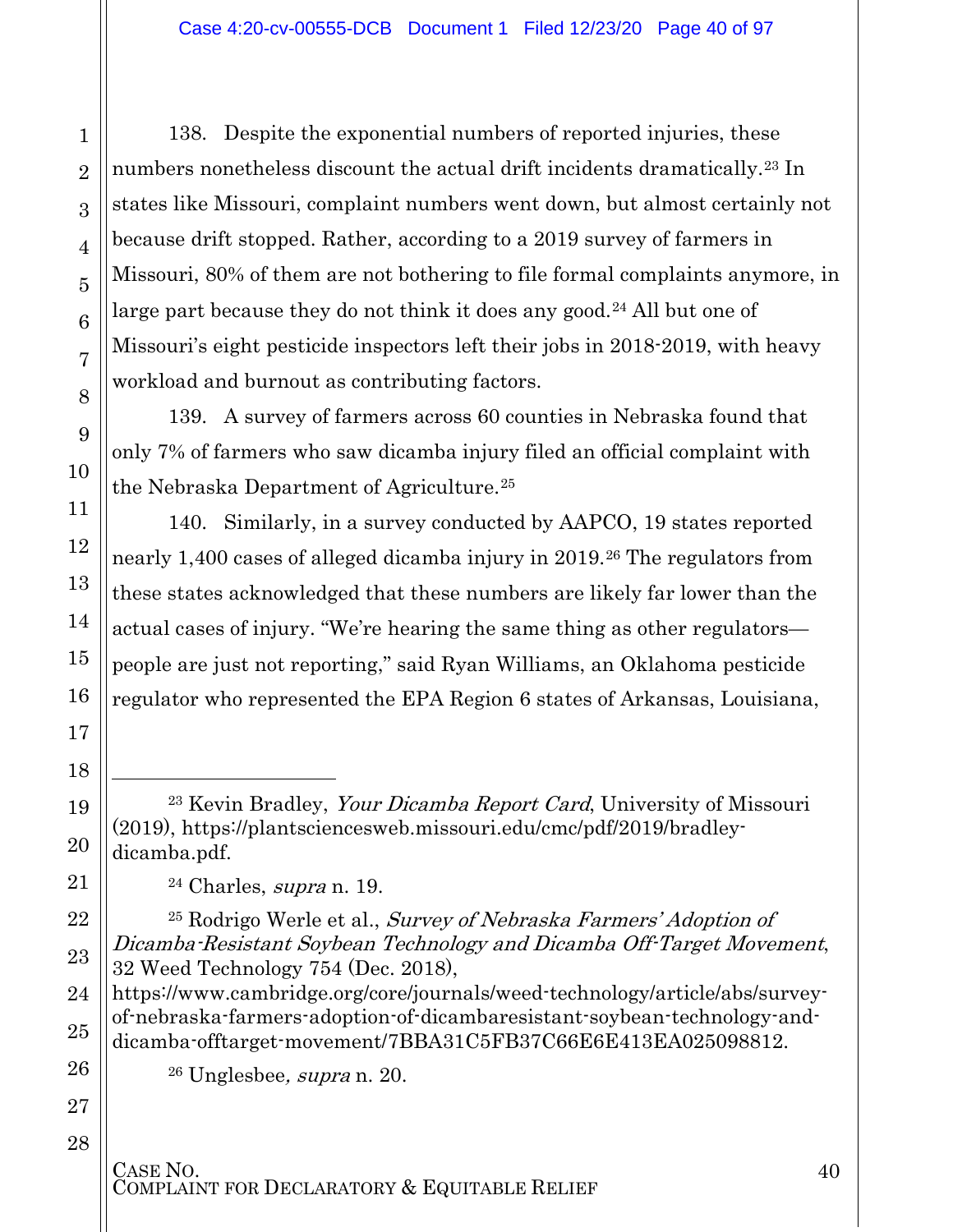New Mexico, Oklahoma, and Texas at the meeting. "They're tired of reporting and not getting any results."

141. The extraordinary costs from dicamba injury was felt upon state agencies as well. Indiana regulators investigated 178 injury cases in 2019, another state record.[27](#page-40-0) Investigations of dicamba injury in the past few years have caused a ballooning budget for the Office of the Indiana State Chemist, but have produced few clear-cut answers for the state's farmers. The EPA spent \$2.2 million investigating dicamba injury.

142. The Missouri Department of Agriculture has indicated it will add six new positions to get a handle on its dicamba backlog, expected to cost over \$600,000 a year.[28](#page-40-1)

143. Communication with EPA over dicamba problems hit an all-time low in 2019.[29](#page-40-2) Unlike the weekly conference calls and data reporting of 2018, very little regular communication between state regulators and EPA occurred in 2019.

144. States have also reported environmental harm beyond crop fields from 2018-2020.[30](#page-40-3) Illinois reported that their Department of Natural Resources noticed a decline in tree health and was investigating. Nebraska state foresters saw an increase in damage to the state's trees. South Dakota State University Extension scientists analyzed samples from injured trees as

 $29$  Unglesbee, *supra* n.  $20$ .

 $30$  *Id.* 

CASE NO.<br>COMPLAINT FOR DECLARATORY & EQUITABLE RELIEF

<span id="page-40-0"></span> $\overline{a}$ 

 $^{27}$  *Id.* 

<span id="page-40-1"></span><sup>&</sup>lt;sup>28</sup> Brendan Crowley, *Hundreds seeking dicamba complaint resolutions*; regulators say they need help (Mar. 3, 2020),

<span id="page-40-3"></span><span id="page-40-2"></span>[https://www.joplinglobe.com/news/local\\_news/hundreds-seeking-dicamba](https://www.joplinglobe.com/news/local_news/hundreds-seeking-dicamba-complaint-resolutions-regulators-say-they-need-help/article_a123cc30-caa7-5c7b-bc7b-d6f7f6274304.html)[complaint-resolutions-regulators-say-they-need-help/article\\_a123cc30-caa7-](https://www.joplinglobe.com/news/local_news/hundreds-seeking-dicamba-complaint-resolutions-regulators-say-they-need-help/article_a123cc30-caa7-5c7b-bc7b-d6f7f6274304.html) [5c7b-bc7b-d6f7f6274304.html.](https://www.joplinglobe.com/news/local_news/hundreds-seeking-dicamba-complaint-resolutions-regulators-say-they-need-help/article_a123cc30-caa7-5c7b-bc7b-d6f7f6274304.html)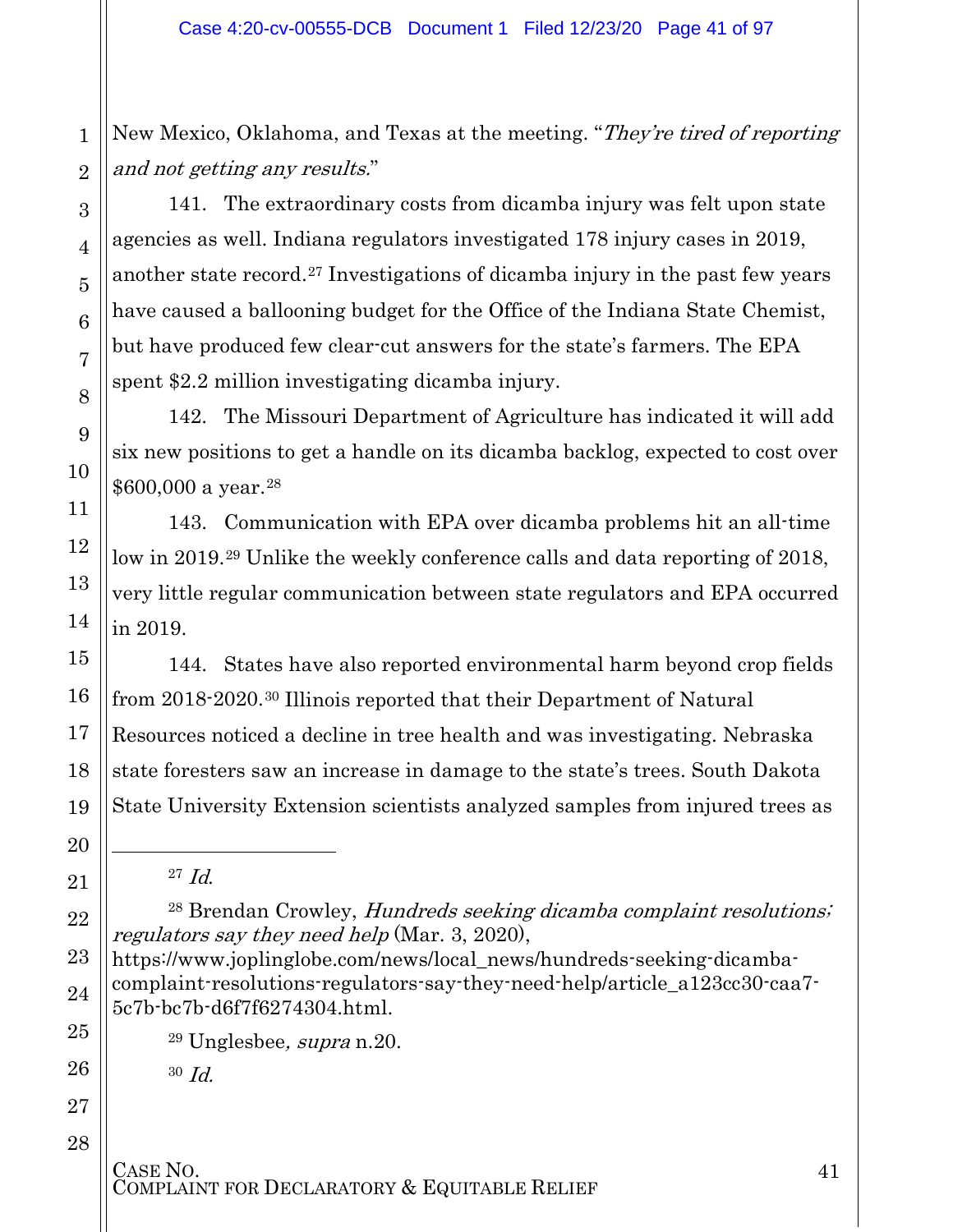part of a multi-state study on the long-term effects of herbicide injury on trees.

145. In some areas, the damage is so severe that tree mortality is higher than from the Emerald Ash Borer, an insect that has killed tens of millions of trees across 25 states, experts said.<sup>[31](#page-41-0)</sup> "Our No. 1 problem on our trees is herbicide damage," said Laurie Stepanek, forest health specialist with the Nebraska Forest Service. Stepanek said the damage has no boundaries, ranging from urban communities to native forests to tree nurseries. "We've got it everywhere, unfortunately. It's so widespread and affecting so many trees."

146. Lou Nelms, a retired biologist and former nursery owner who has documented tree injury in central Illinois for five straight years, has been finding injured sycamore trees in the middle of downtown areas across central Illinois, as far as a mile and a half from the closest crops.[32](#page-41-1) Lab samples confirmed that dicamba was present.

147. Research out of the University of Missouri found that 1/200th of the current dicamba application concentration can injure trees, with apple, red maple, peach, and pin oak being the most sensitive.<sup>[33](#page-41-2)</sup> Pecan trees were

<span id="page-41-2"></span>22 23 24 25 26 27 <sup>33</sup> Brian R. Dintelmann et al, Investigations of the sensitivity of ornamental, fruit, and nut plant species to driftable rates of 2,4-D and dicamba, 34 Weed Technology 331 (June 2020), [https://www.cambridge.org/core/journals/weed](https://www.cambridge.org/core/journals/weed-technology/article/abs/investigations-of-the-sensitivity-of-ornamental-fruit-and-nut-plant-species-to-driftable-rates-of-24d-and-dicamba/73EACCF936DD92308C28D0AFD62EA2E1)[technology/article/abs/investigations-of-the-sensitivity-of-ornamental-fruit](https://www.cambridge.org/core/journals/weed-technology/article/abs/investigations-of-the-sensitivity-of-ornamental-fruit-and-nut-plant-species-to-driftable-rates-of-24d-and-dicamba/73EACCF936DD92308C28D0AFD62EA2E1)[and-nut-plant-species-to-driftable-rates-of-24d-and](https://www.cambridge.org/core/journals/weed-technology/article/abs/investigations-of-the-sensitivity-of-ornamental-fruit-and-nut-plant-species-to-driftable-rates-of-24d-and-dicamba/73EACCF936DD92308C28D0AFD62EA2E1)[dicamba/73EACCF936DD92308C28D0AFD62EA2E1.](https://www.cambridge.org/core/journals/weed-technology/article/abs/investigations-of-the-sensitivity-of-ornamental-fruit-and-nut-plant-species-to-driftable-rates-of-24d-and-dicamba/73EACCF936DD92308C28D0AFD62EA2E1)

#### 28

1

2

3

4

5

6

7

8

9

10

11

12

13

14

15

16

17

18

 $\overline{a}$ 

<span id="page-41-0"></span>19

20

<span id="page-41-1"></span>21

 $31$  Johnathan Hettinger, *We've got it everywhere': Dicamba damaging* trees across Midwest and South, Midwest Center for Investigative Reporting (June 16, 2020), https://investigatemidwest.org/2020/06/16/weve-got-iteverywhere-dicamba-damaging-trees-across-midwest-and-south/.

 $32 \text{ Id.}$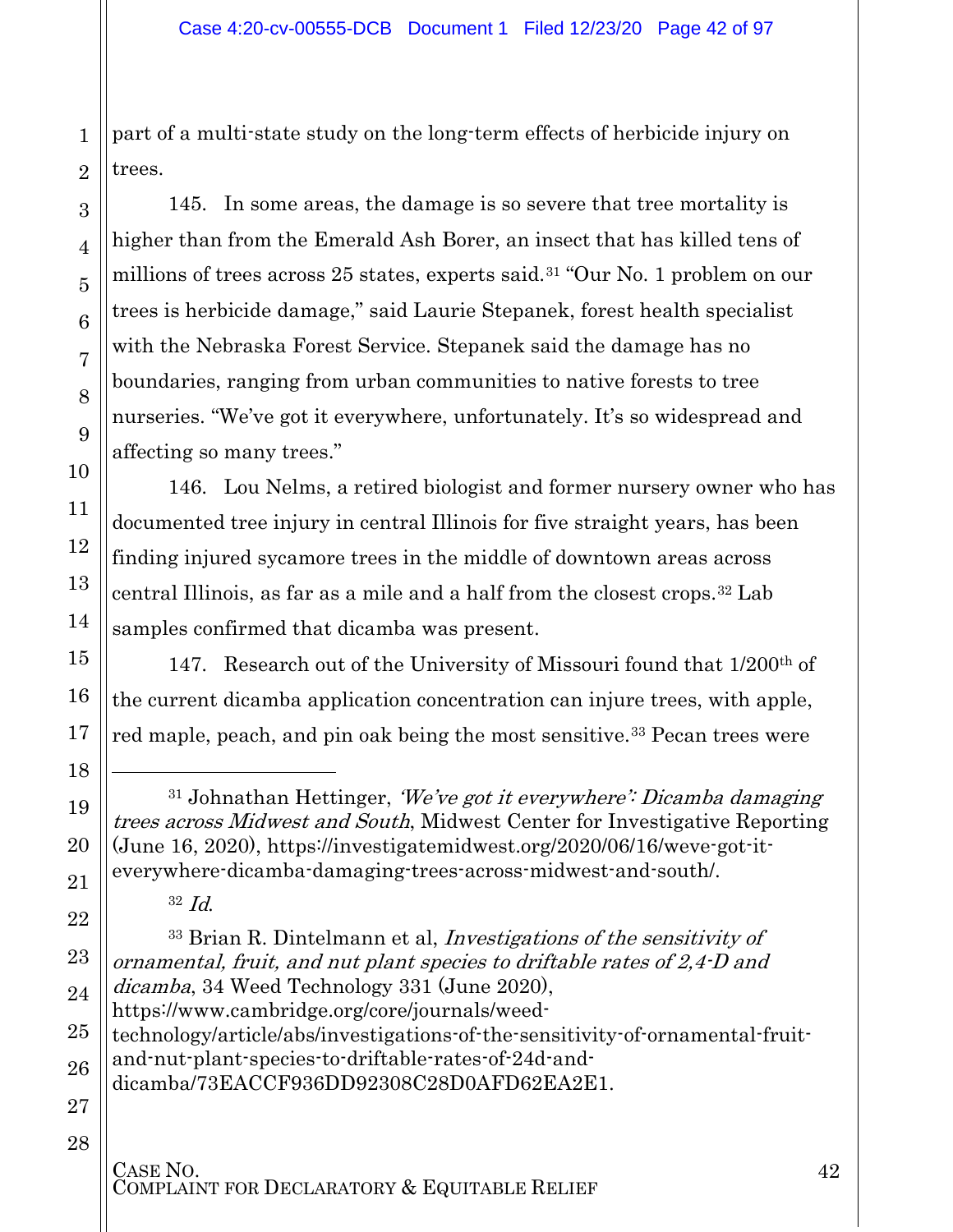found to be similarly sensitive,  $34$  and the University of Georgia extension office estimates that synthetic auxins (dicamba, 2,4-D) score an 8 out of 10 for their potential to contribute to long-term injury to pecan trees.[35](#page-42-1) 

148. Monitoring by the Arkansas Audubon Society identified 243 instances of possible or probable dicamba damage on a wide variety of plants across 17 eastern Arkansas counties in 2019.[36](#page-42-2) Similar monitoring in 2020 identified 116 instances of probable dicamba damage and 4 instances of possible dicamba damage. Eleven monitored sites where damage was documented in 2019 had signs of damage in 2020 as well, indicating that damage to species was occurring in multiple years. The most frequently reported species of plant with probable damage was the sycamore tree.

149. Another 2019 monitoring study across 21 Illinois counties found that 59 out of the 83 locations analyzed had dicamba damage that was rated as moderate, severe, or extreme.[37](#page-42-3) Trees were the type of plant that most often showed symptoms of damage.

 $34$  M. Lenny Wells et al., Simulated Single Drift Events of 2,4 D and Dicamba on Pecan Trees, 29 HortTechnology 360 (Apr. 2, 2019), [https://journals.ashs.org/horttech/view/journals/horttech/29/3/article](https://journals.ashs.org/horttech/view/journals/horttech/29/3/article-p360.xml)[p360.xml.](https://journals.ashs.org/horttech/view/journals/horttech/29/3/article-p360.xml)

<sup>35</sup> Lenny Wells, Herbicide Injury of Pecan Trees, UGA Cooperative Extension Circular (Apr. 2019), [https://secure.caes.uga.edu/extension/publications/files/pdf/C%201146\\_1.PDF.](https://secure.caes.uga.edu/extension/publications/files/pdf/C%201146_1.PDF)

<sup>36</sup> Dan Scheiman, Dicamba Symptomology Community Science Monitoring Report, Audubon Arkansas (Nov. 9, 2020), [https://ar.audubon.org/sites/default/files/static\\_pages/attachments/community](https://ar.audubon.org/sites/default/files/static_pages/attachments/community_science_monitoring_report_1920.pdf) science monitoring report 1920.pdf.

<sup>37</sup> Kim Erndt-Pitcher & Martin Kemper, Tree and Plant Health Monitoring Report, Prairie Rivers Network (2018-2019),

[https://prairierivers.org/wp-content/uploads/2020/07/Tree-and-Plant-Health-](https://prairierivers.org/wp-content/uploads/2020/07/Tree-and-Plant-Health-Monitoring-Report.pdf)[Monitoring-Report.pdf.](https://prairierivers.org/wp-content/uploads/2020/07/Tree-and-Plant-Health-Monitoring-Report.pdf)

27 28

1

2

3

4

5

6

7

8

9

10

11

12

13

14

15

<span id="page-42-0"></span>16

l

17

18

<span id="page-42-1"></span>19

20

<span id="page-42-2"></span>21

22

23

<span id="page-42-3"></span>24

25

26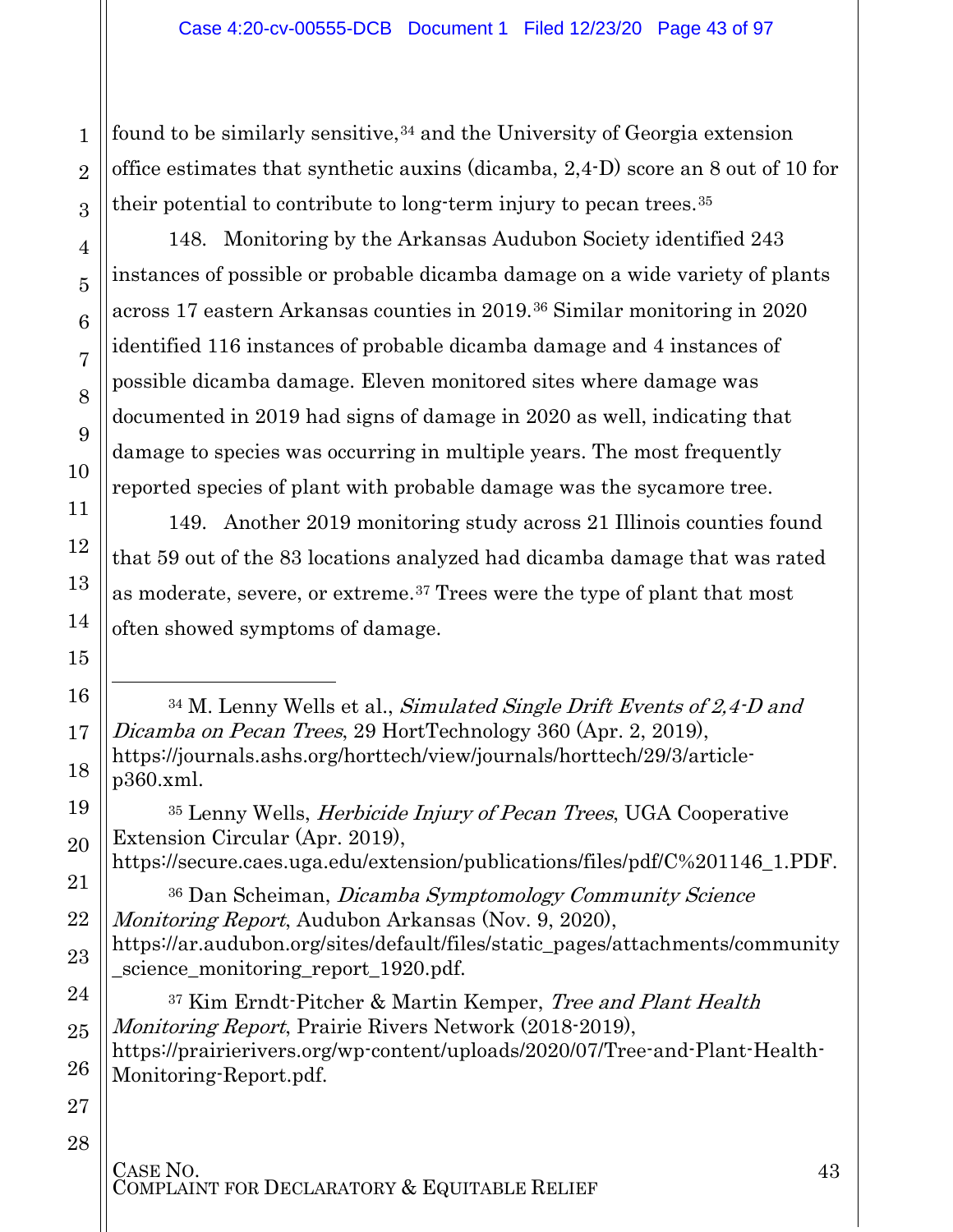150. Ohio State University extension states that "For woody plants and other perennial species, the potential for long-term or accumulating effects is a concern. Herbicide drift may reduce winter hardiness and longterm vigor, which can result in high replacement costs and years of lost revenue waiting for new plants to produce."[38](#page-43-0)

151. More than 60 areas managed by the Illinois Department of Natural Resource, including state parks and nature preserves, reported herbicide damage in 2018 or 2019.[39](#page-43-1)

2020 Injuries

152. By July 2020, scientists said weather conditions had made a "perfect storm" leading to drift from June spraying. "It's far worse than past" years," said Meaghan Anderson, a field agronomist for Iowa State University, based in central Iowa.[40](#page-43-2) "You can tell pretty quickly which soybean fields are not Xtend soybeans in my area, because they are all cupped and puckered up."[41](#page-43-3)

153. States continued to struggle with dicamba damage in 2020. For example, Iowa recorded a record-high 215 investigations into auxin injury

<span id="page-43-0"></span><sup>38</sup> Cassandra Brown et al., Frequently Asked Questions, Ohio State University College of Food, Agricultural, and Environmental Sciences, [https://ipm-drift.cfaes.ohio-state.edu/dicamba-and-24-d-fact-sheet](https://ipm-drift.cfaes.ohio-state.edu/dicamba-and-24-d-fact-sheet-series/frequently-asked-questions)[series/frequently-asked-questions.](https://ipm-drift.cfaes.ohio-state.edu/dicamba-and-24-d-fact-sheet-series/frequently-asked-questions)

<sup>39</sup> Hettinger, supra n. 31.

<span id="page-43-2"></span><span id="page-43-1"></span><sup>40</sup> Emily Unglesbee, *Off-Target, Once Again*, Progressive Farmer (July 9, 2020),

<span id="page-43-3"></span>https://www.dtnpf.com/agriculture/web/ag/crops/article/2020/07/09/amidlegal-limbo-dicamba-injury-rise.

 $41$  *Id.* 

# CASE NO.<br>COMPLAINT FOR DECLARATORY & EQUITABLE RELIEF

 $\overline{a}$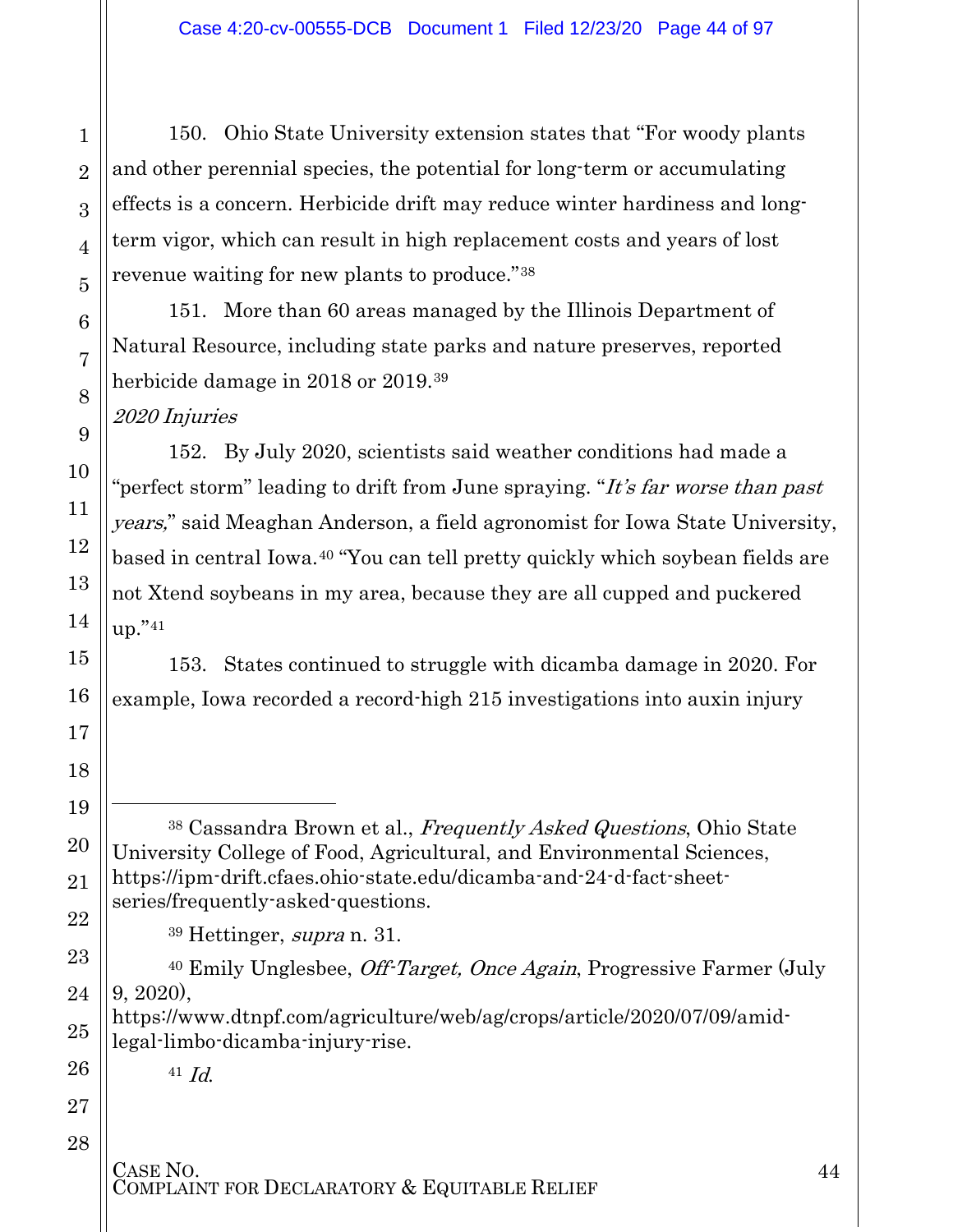1 2 (potentially dicamba), up from a confirmed 83 dicamba injury cases in the state in 2019.[42](#page-44-0)

154. In 2020, complaints increased in Minnesota as compared to 2018 and 2019 to over 9,000 acres, most related to soybeans, but also involving trees and specialty crops.[43](#page-44-1)

155. Bayer/Monsanto received more complaints in 2020 from Iowa and Minnesota than in prior years.<sup>[44](#page-44-2)</sup>

156. In Indiana, the number of 2020 dicamba complaints still exceeded the state's overall average of 13 annual pesticide investigations before dicamba-resistant crops were commercialized.[45](#page-44-3)

157. The label remained impossible to follow in real world farming conditions. For example, data compiled by the University of Minnesota showed that central Minnesota farmers had fewer than 40 hours when they could legally apply dicamba from June 1 to June 15.[46](#page-44-4) During the ideal twoweek window for spraying dicamba in North Central Iowa in 2020, there

<sup>42</sup> Emily Unglesbee, EPA Registers Dicamba Again, Progressive Farmer (Oct. 27, 2020),

https://www.dtnpf.com/agriculture/web/ag/crops/article/2020/10/27/epaapproves-three-dicamba-federal

<span id="page-44-1"></span><sup>43</sup> Gil Gullickson, *Dicamba: Sunrise or Sunset?*, Successful Farming (October 7, 2020), https://www.agriculture.com/news/crops/dicamba-sunriseor-sunset.

<sup>44</sup> Id.

<span id="page-44-3"></span><span id="page-44-2"></span><sup>45</sup> Emily Unglesbee, States Mull 2021 Dicamba Limits, Progressive Farmer (Dec. 8, 2020),

<span id="page-44-4"></span>https://www.dtnpf.com/agriculture/web/ag/crops/article/2020/12/08/statesworking-restrict-dicamba-2021.

<sup>46</sup> Gullickson, supra n. 43.

3

4

5

6

7

8

9

10

11

12

13

14

<span id="page-44-0"></span>15

 $\overline{a}$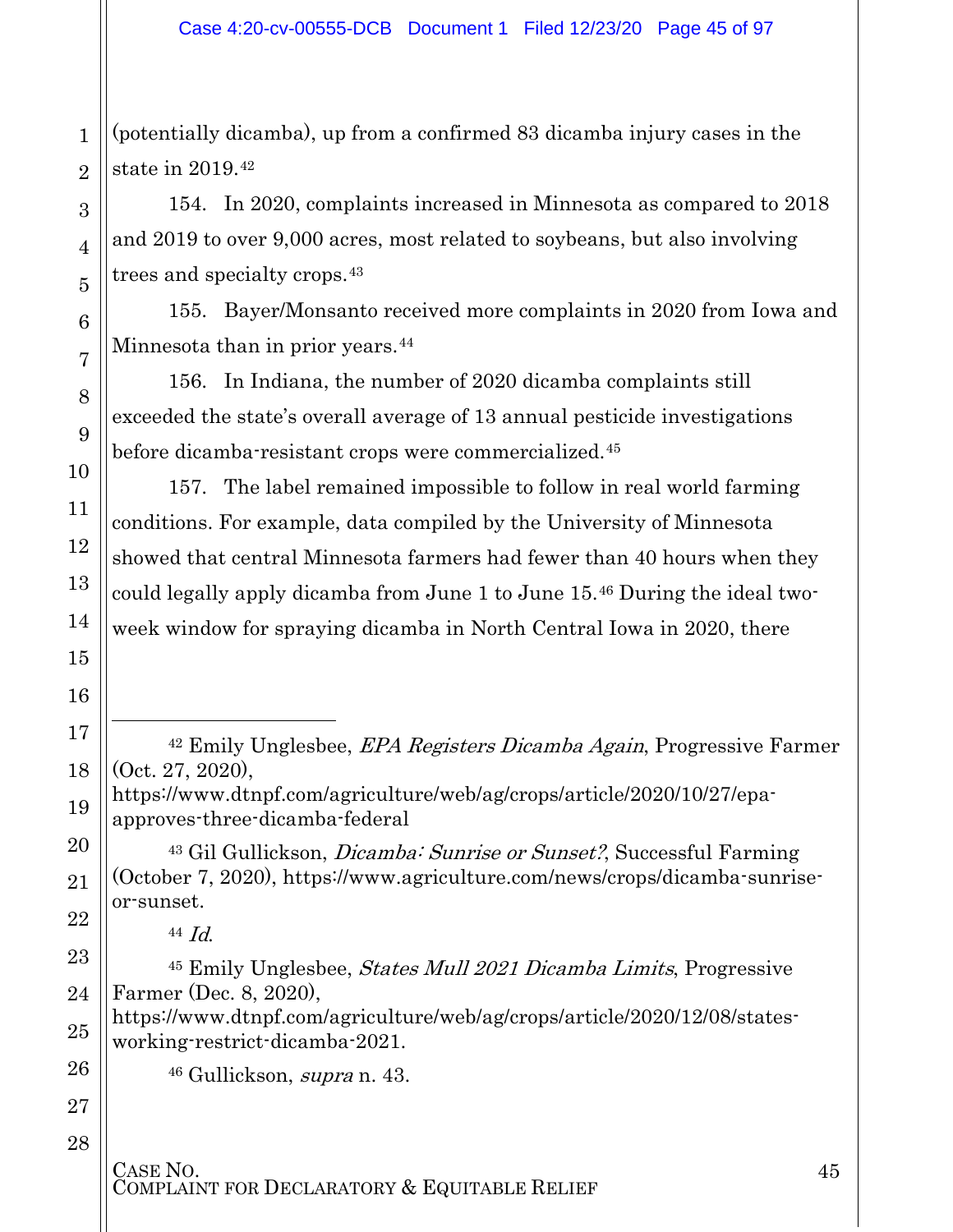were only a total of 40 hours that dicamba could legally be sprayed, "resulting in large quantities of dicamba being applied in a small time period."[47](#page-45-0)

### The Ninth Circuit 2020 Decision in NFFC v. EPA, 960 F.3d 1120 (9th Cir. 2020)

158. The 2017 case completed briefing, and the Court heard oral argument in August 2018. However, before the Court could issue a decision EPA continued the registration in fall 2018. The Court subsequently dismissed Plaintiffs' petition for review as moot. Plaintiffs then filed their petition for review of the October 2018 registration, which the Court expedited. NFFC II, 960 F.3d at 1130.

159. The Court held oral argument in April 2020 and in June 2020 handed down its opinion, holding that EPA violated FIFRA in granting the prior dicamba product registrations and vacating them. NFFC II, 960 F.3d at 1120-1145.[48](#page-45-1)

#### Conditional Registration Standard

160. Because it was a conditional new use registration, the Court explained that EPA had to make two determinations: a determination that the applicant had submitted satisfactory data and a determination that the registration would not "significantly increase the risk of any unreasonable

<sup>48</sup> Because the Court ruled in Plaintiffs' favor on the FIFRA arguments, it did not need to reach the question of whether the registration also violated the ESA. NFFC II, 960 F.3d at 1125.

28

1

2

3

4

5

6

7

8

9

10

11

12

13

14

15

16

17

18

19

20

21

 $\overline{a}$ 

<span id="page-45-0"></span>22

23

24

<span id="page-45-1"></span>25

26

<sup>47</sup> Bob Hartzler & Prashant Jha, Dicamba 2020: What went wrong in Iowa?, Iowa State University (July 8, 2020), https://crops.extension.iastate.edu/blog/bob-hartzler-prashant-jha/dicamba-2020-what-went-wrong-iowa.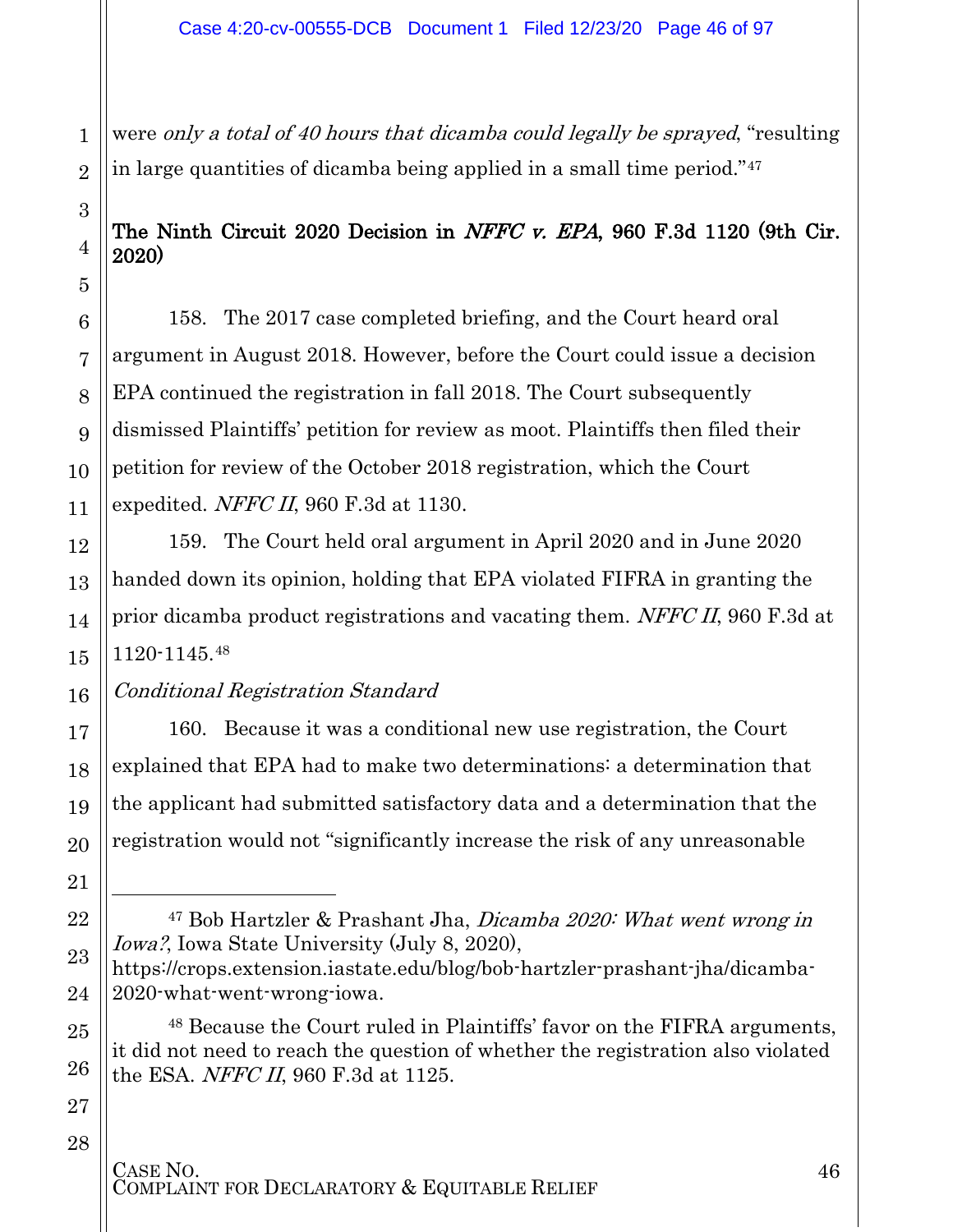1 adverse effect on the environment." Id. at 1124 (citing 7 U.S.C.

 $\S$  136a(c)(7)(B)); *id.* at 1133 ("We conclude that substantial evidence does not support the EPA's conclusion that both statutory prerequisites were satisfied.").

5 Flawed Data

2

3

4

161. On the "satisfactory data" finding, and studies on the herbicide products, the Court noted that Monsanto, prior to the 2016 registration, did not permit its herbicide formulation or its volatility to be available for independent study, so the few small field trials were all done by Monsanto. NFFC II, 960 F.3d at 1134. Based on these studies, EPA had concluded in 2016 that the dicamba products would "eliminate any offsite exposures and effectively prevent risk potential to people and non-target species" and that the products "created minimal risks, if they existed at all." Id. However the Court explained "EPA's conclusion was incorrect" as the record of massive drift damage in 2017 and 2018 showed and "EPA later acknowledged." Id.

162. Later, Monsanto and EPA added other studies it characterized as "confirmatory," that is, confirming the data used to support the 2016 registration; but, as explained above, that 2016 data, far from being satisfactory, had instead "of course, resulted in millions of acres of reported dicamba damage." *Id.* at 1135.

163. EPA also relied on hundreds of telephone reports of injury to Monsanto, for which Monsanto almost entirely "absolved" its product and instead blamed the drift damage on older formulations of dicamba used on adjacent post-emergent corn fields. *Id.* The Court concluded that explanation "however is not supported by the data," because those older varieties had been in use for a number of years and neither EPA nor Monsanto explained why "the number of herbicide drift complaints had skyrocketed in 2017 and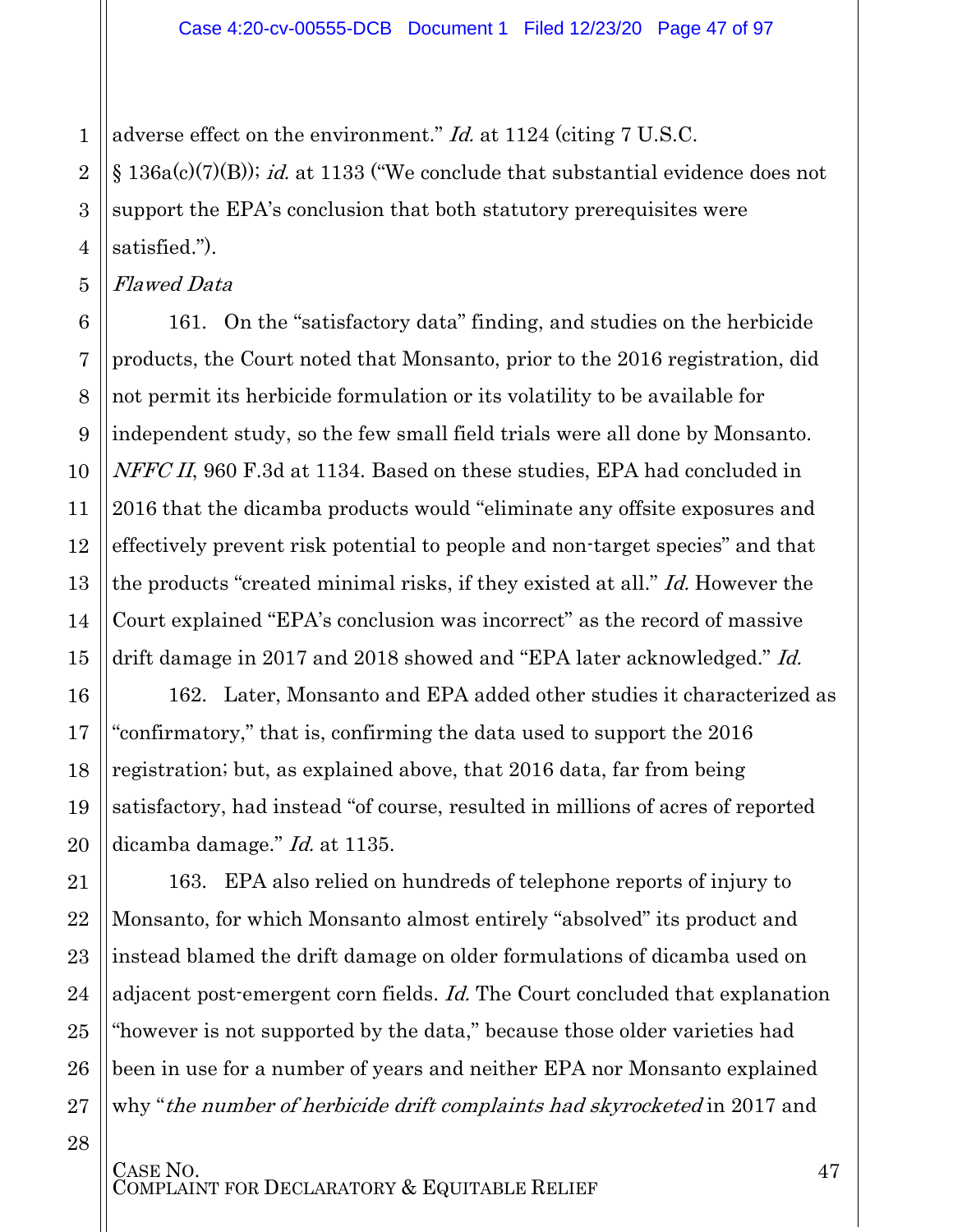3 4 5 6 7 8 2018, after XtendiMax, Engenia, and FeXapan were registered for postemergent use." Id. (emphasis added). In fact, record evidence showed that the use of older dicamba formulations on corn had been falling, not rising and was only used on about 12% of corn acreage. Id. Finally, the record data also included research conducted by various universities such as Arkansas, Purdue, Wisconsin-Madison, Michigan State, and Nebraska in 2018 when Monsanto finally permitted them to undertake independent studies of volatility. However, rather than support EPA's conclusions, that data showed that the over-the-top dicamba formulations actually "could volatize and drift, resulting in visual injury to plants." *Id.* 

164. While the Court held that EPA's data had "several flaws," id. at 1124, it ultimately did not need to determine whether substantial evidence supported that finding, because it held that EPA did not support with substantial evidence the no "unreasonable adverse effect" finding, for multiple reasons. Id.

#### Failure to Support Registration with Substantial Evidence

165. The Court made 6 different FIFRA holdings with supporting factual findings, separated into 2 parts of 3 each. First, EPA "substantially understated three risks it acknowledged." Id. Second, EPA "also entirely failed to acknowledge three other risks." Id.

Substantially Understated Risks

1

2

9

10

11

12

13

14

15

16

17

18

19

20

21

22

23

24

25

26

27

28

166. As to the first trio of violations—those risks EPA at least acknowledged but failed to support with substantial evidence—first, the Court held that EPA "substantially understated" the amount of dicambaresistant seed acreage that would be planted, correspondingly "the amount of dicamba herbicide that had been sprayed on post-emergent crops." Id. Specifically the Court held that EPA relied on a Monsanto prediction and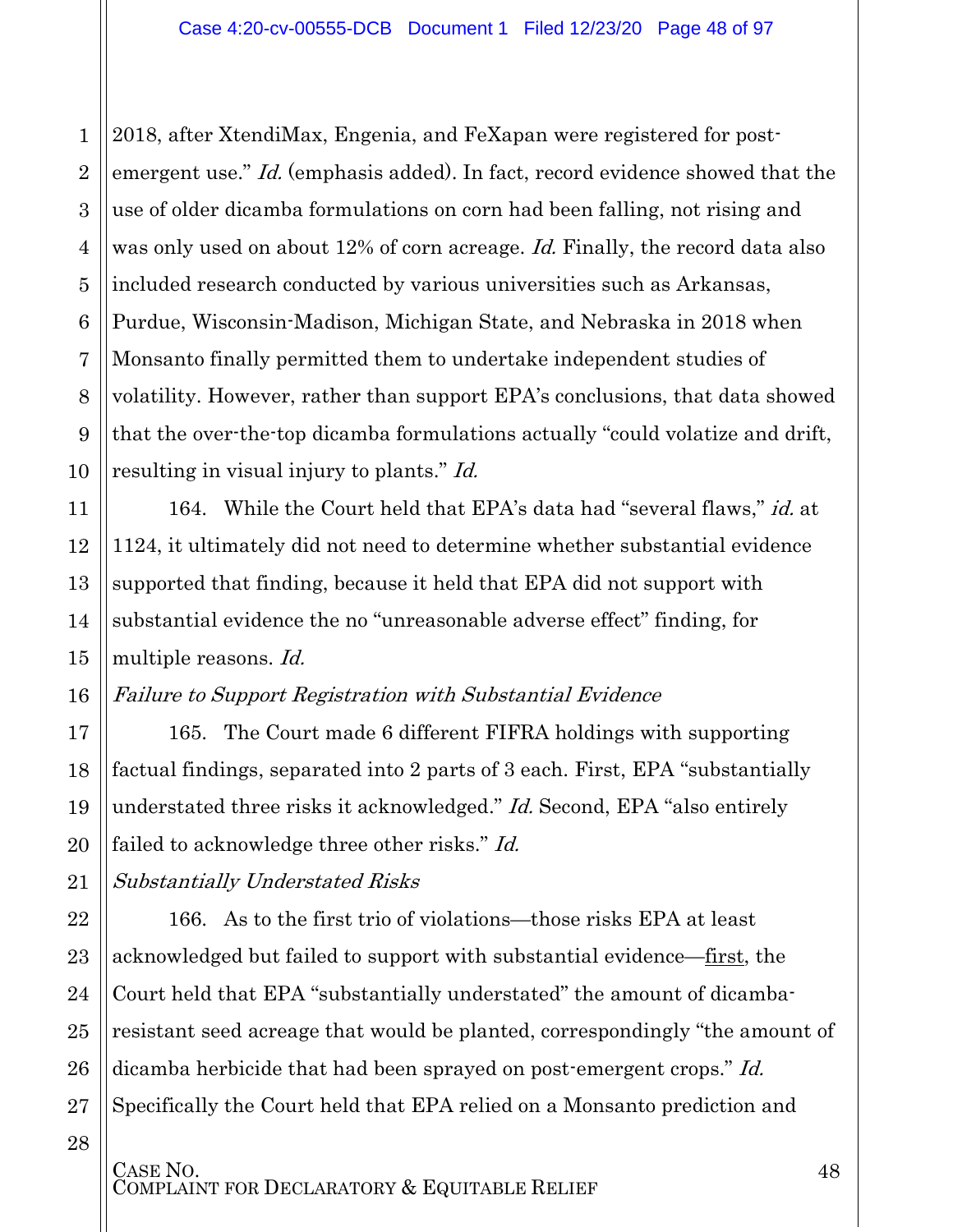that "reliance was improper" because the record showed it was at least a 25% underestimate of the actual dicamba-resistant seed acreage and commensurately the amount of dicamba herbicide applied. Id. at 1136.

167. Second, the Court held that EPA's conclusion that state dicamba drift injury reports "could have either under-reported or over-reported" the actual amount of damage was not supported by substantial evidence because "the record clearly shows that complaints understated the amount of dicamba damage." *Id.* at 1137. According to EPA's own documents, drift injury complaints spiked in 2017 and 2018, and EPA had "no explanation for the spike other than" the new over-the-top products. Id.

168. EPA improperly attempted to minimize "the significance of the increase in complaints" by crediting a view that injuries could be being overreported. EPA admitted that many stakeholders—the Association of American Pesticide Control Officials, university researchers, and some growers—said the complaints were under-reported, but EPA declared that "others" instead believed injuries were being over-reported. Id. at 1137. However, the Court examined the record, which showed that "Monsanto, and only Monsanto, was the 'others'" on which EPA opaquely relied. Id. Monsanto speculated that the damage was caused by older dicamba or other herbicides used on nearby corn fields, but the Court determined, as explained above, that corn use was decreasing, and dicamba damage is easily detected from other herbicides by a signature "leaf cupping" on affected plants. Id.

169. The Court held that EPA's "purported agnosticism" as to the damage being over or under reported was "contradicted by *over-whelming* record evidence that dicamba damage was substantially under-reported." Id. (emphasis added).

28

1

2

3

4

5

6

7

8

9

10

11

12

13

14

15

16

17

18

19

20

21

22

23

24

25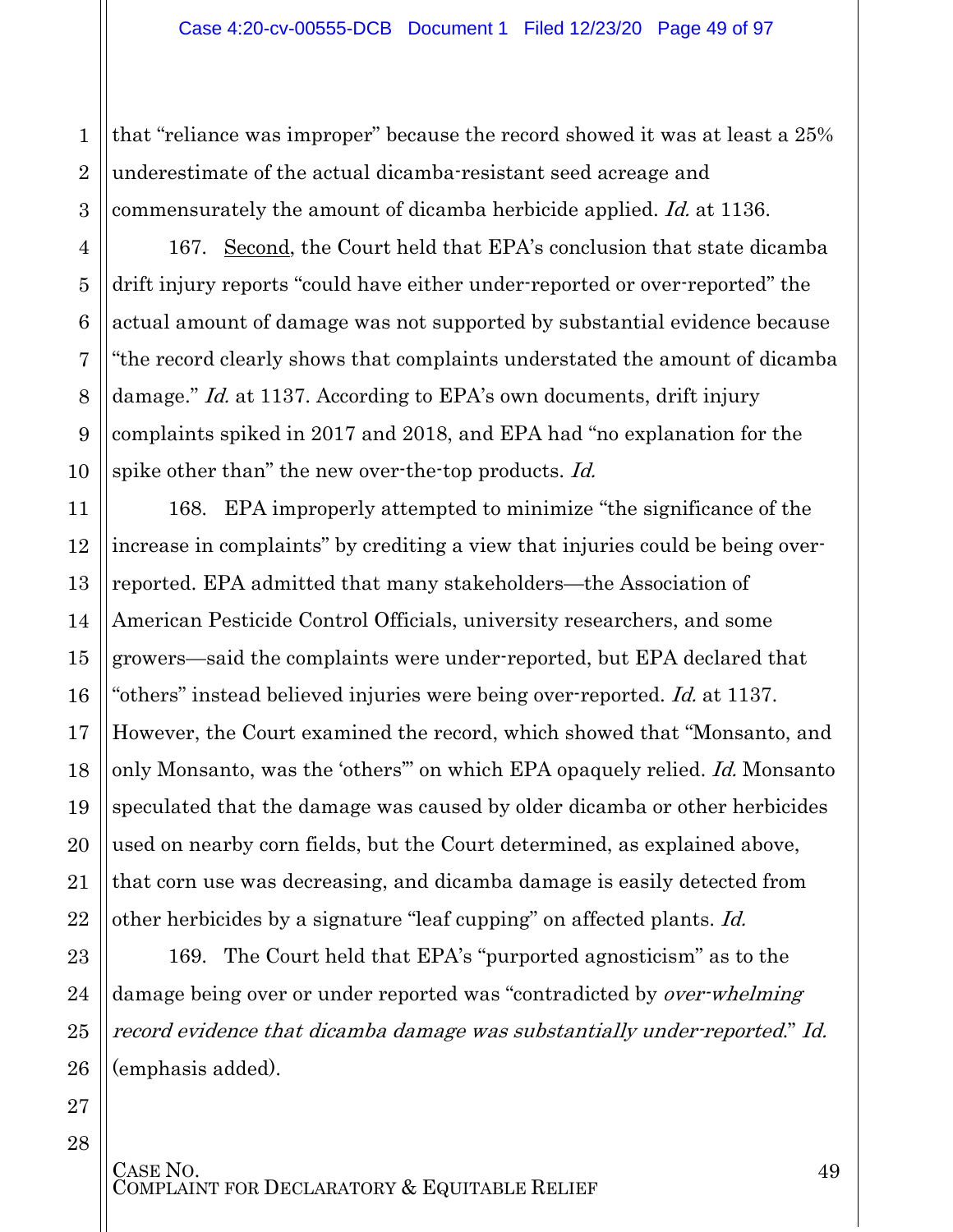1

2

3

4

5

6

7

8

9

10

11

12

13

14

15

16

17

18

19

20

21

22

23

24

25

26

27

28

170. For example, the Court pointed to the conclusion of an Iowa State professor, Robert Hartzler, who surveyed university field agronomists and sent EPA his conclusion that "We know the reported incidences represent a very small fraction of total drift cases. As farmers are reluctant to involve regulatory agencies." *Id.* at 1138 (concluding that less than 25% were reported). Similarly, an Indiana state chemist estimated that only 1 out of 10 farmers damaged by dicamba drift actually filed complaints. Id. In record documents, EPA itself had even admitted that "not all reports of crop damage were reported." *Id.* If complaints to state departments of agriculture were under-reported, then "the amount of actual dicamba damage was, of course, even greater" than what EPA's 2018 decision document admitted. Id.

171. Third, EPA "refused to quantify or estimate the amount of damage caused" or "even to admit that there was any damage at all." Id. EPA claimed that non-dicamba-resistant soybean crop damage was merely "potential" and that it did "not have information" to quantify the damages. Id. With regards to all other crops, damage to specialty crops, vegetable, and ornamental, fruit, and shade trees, EPA referred to them generally as only "alleged" damage to the "landscape." Id.

172. The Court held that EPA in fact did have "information from which it could have quantified dicamba damage, even if it could not have calculated with precision the reduction in yield caused by the damage." Id. EPA officials themselves had given a September 2018 PowerPoint presentation that showed in 2017 that more than 3.6 million acres of soybeans were damaged by dicamba, and in the registration decision EPA again used the 3.6 million figure. The same source, Professor Bradley of the University of Missouri, had reported that by mid-July 2018, already another 1.1 million acres had been damaged. *Id.*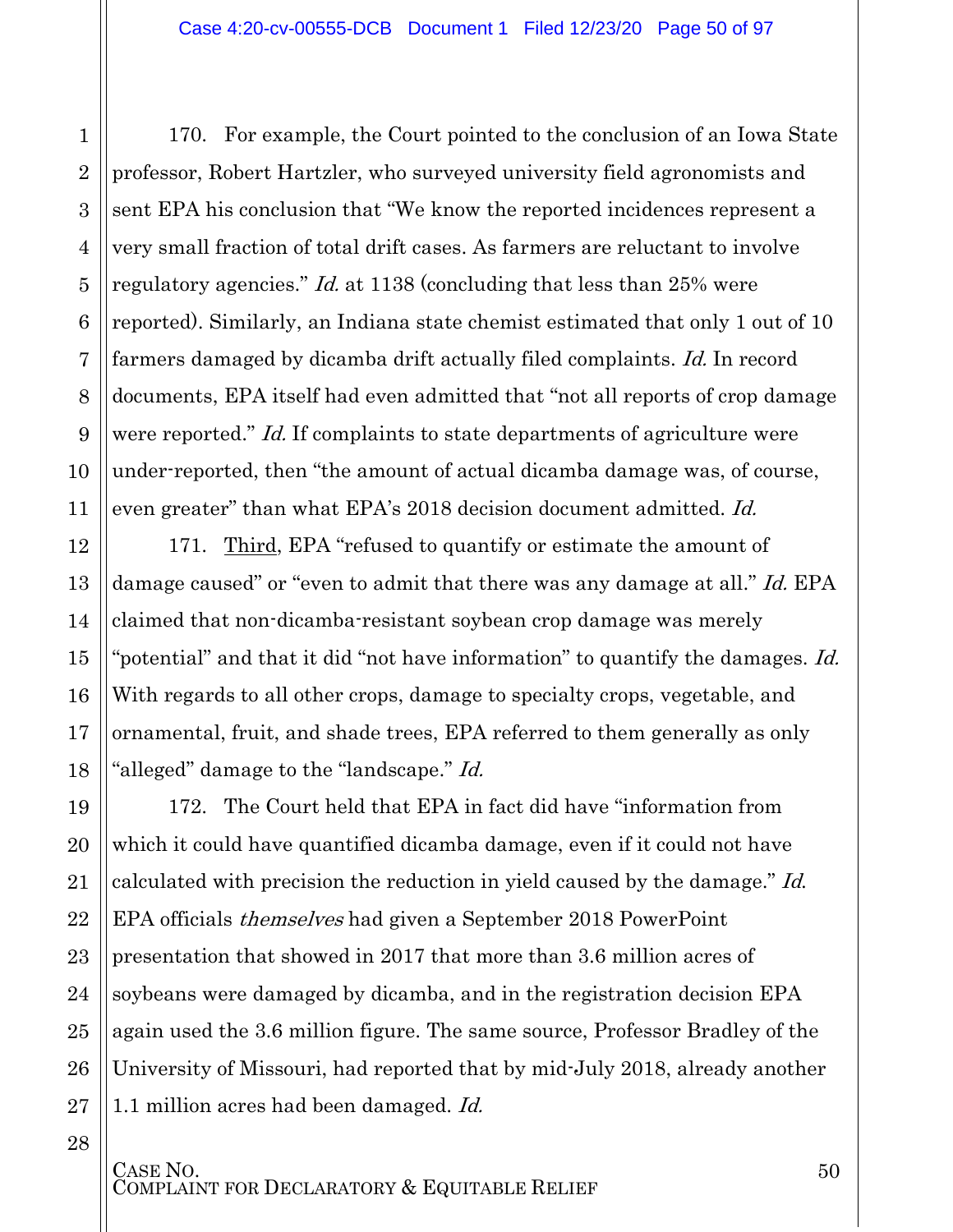173. The Court held that EPA also actually had a "great deal of quantitative information about extensive dicamba damage during both 2017 and 2018." Id. The Court again held that EPA's decision was contrary to the record. EPA did have sufficient information to quantify the damage, including a number of studies, presentations, articles, and other documentation which included acreage totals and significant numbers of complaints. Id.

8 9 10 11 12 13 14 15 16 17 18 19 20 21 22 23 174. Among them, the Court pointed to emails to EPA officials from university weed scientists and state department of agriculture representatives reporting injury to "specialty crops, vegetables, and ornamental, fruit, and shade trees." *Id*. The Court recounted numerous transmittals from state experts to EPA on damage, including Dr. Ford Baldwin of Arkansas and Dr. Bradley of Missouri. Id. at 1138-39. From the Kansas Department of Agriculture: "we have been over run with dicamba complaints." Id. at 1139. From the North Dakota State University pesticide program specialist: "what we now know, in 2018, is that minimizing off target movement of dicamba to a reasonable level is NOT possible . . . this level of movement is completely unacceptable." *Id.* Tennessee: "wave after wave of dicamba exposure." Professor Larry Steckel of the University of Tennessee: stated that the drift crisis "is like nothing I have ever seen before . . . Dicamba drift for the past three years has often travelled a half mile to threequarters of a mile and all too frequently, well beyond that." Id. (estimating 40% of Tennessee non-DT soybean acres damaged).

175. Accordingly, based on this record evidence, the Court held that EPA's refusal to quantify the amount of damage caused was contrary to FIFRA and not supported by substantial evidence.

24

25

26

1

2

3

4

5

6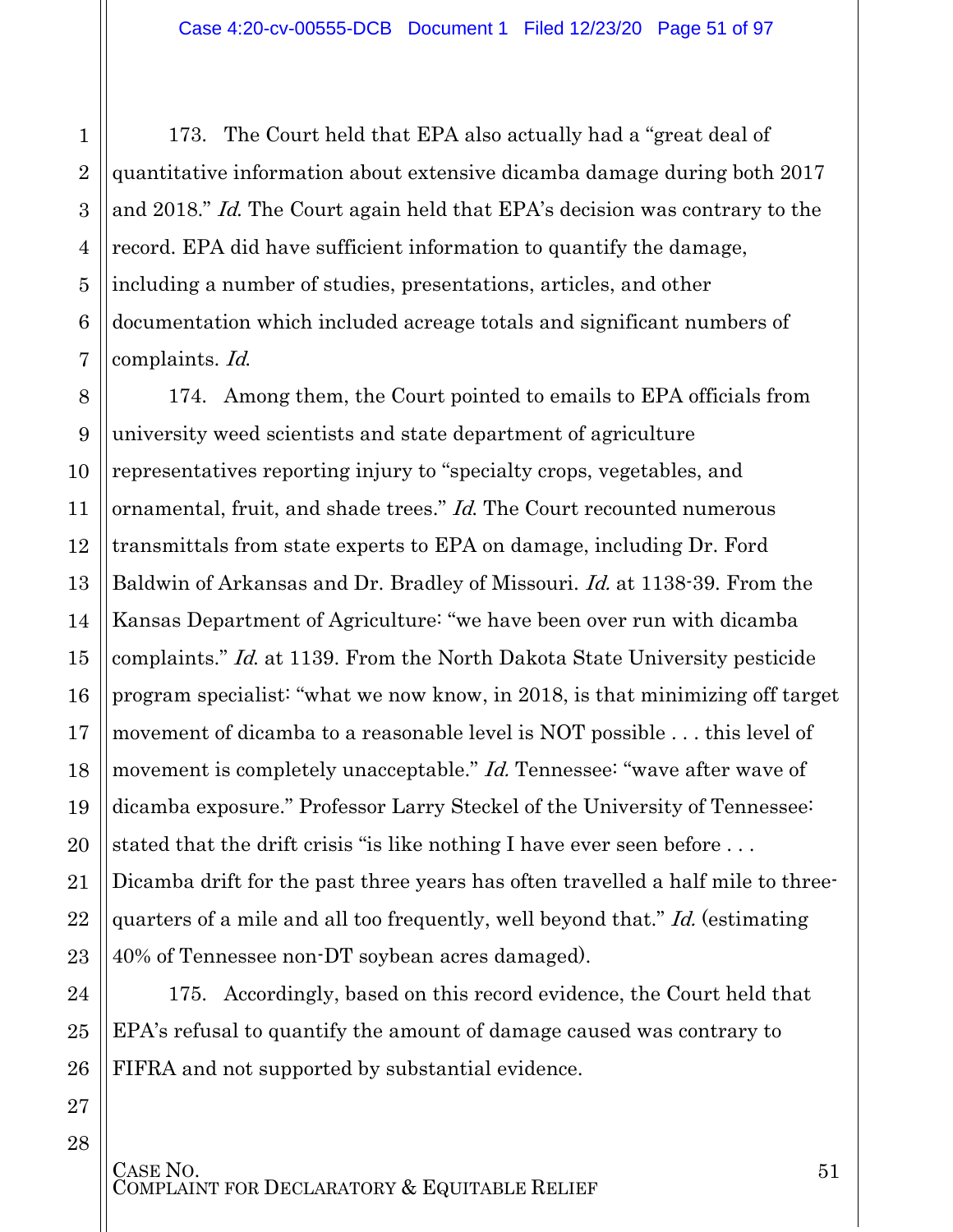#### Risks EPA Unlawfully Failed to Acknowledge and Consider

176. In addition to the ways in which EPA substantially understated the risks it acknowledged, the Court held that the second trio of FIFRA violations, risks that EPA "entirely failed to acknowledge," were risks that EPA was "statutorily required to consider." *Id.* at 1139.

177. First, EPA failed to acknowledge and consider problems of users' inability to follow the label instructions, despite EPA's heavy reliance on these instructions as mitigation. Id. at 1139-40. The Court held that "extensive evidence in the record" indicated there was a risk of "substantial non-compliance" with the EPA label. *Id.* at 1139. The product use instructions are mitigation: EPA's "no unreasonable adverse effect" determination was predicated on the label being followed. Thus the inability to follow it would result in dicamba drift damage.

178. As the Court explained, the term "label" is a misnomer here "as that term is normally understood." *Id.* at 1140. Rather, the product use directions were 40 pages long and had gone through several iterations (2016, 2017 revisions, and 2018 revisions). There were myriad instructions and restrictions, including: time of day; wind speed (between 3-10 mph); temperature inversions; rain within 24 hours, wind direction; in-field downwind buffer; spraying equipment ground speed; spraying equipment length and height above ground; number of applications per season and per crop; certification and training; and others. Id.

179. The record evidence was "substantial" that "even conscientious applicators had not been able to consistently adhere" to the use directions in real world farming conditions. Id. Rather, the record evidence showed that the instructions were "difficult if not impossible" to follow. Id. at 1124 (emphasis added).

1

2

3

4

5

6

7

8

9

10

11

12

13

14

15

16

17

18

19

20

21

22

23

24

25

26

27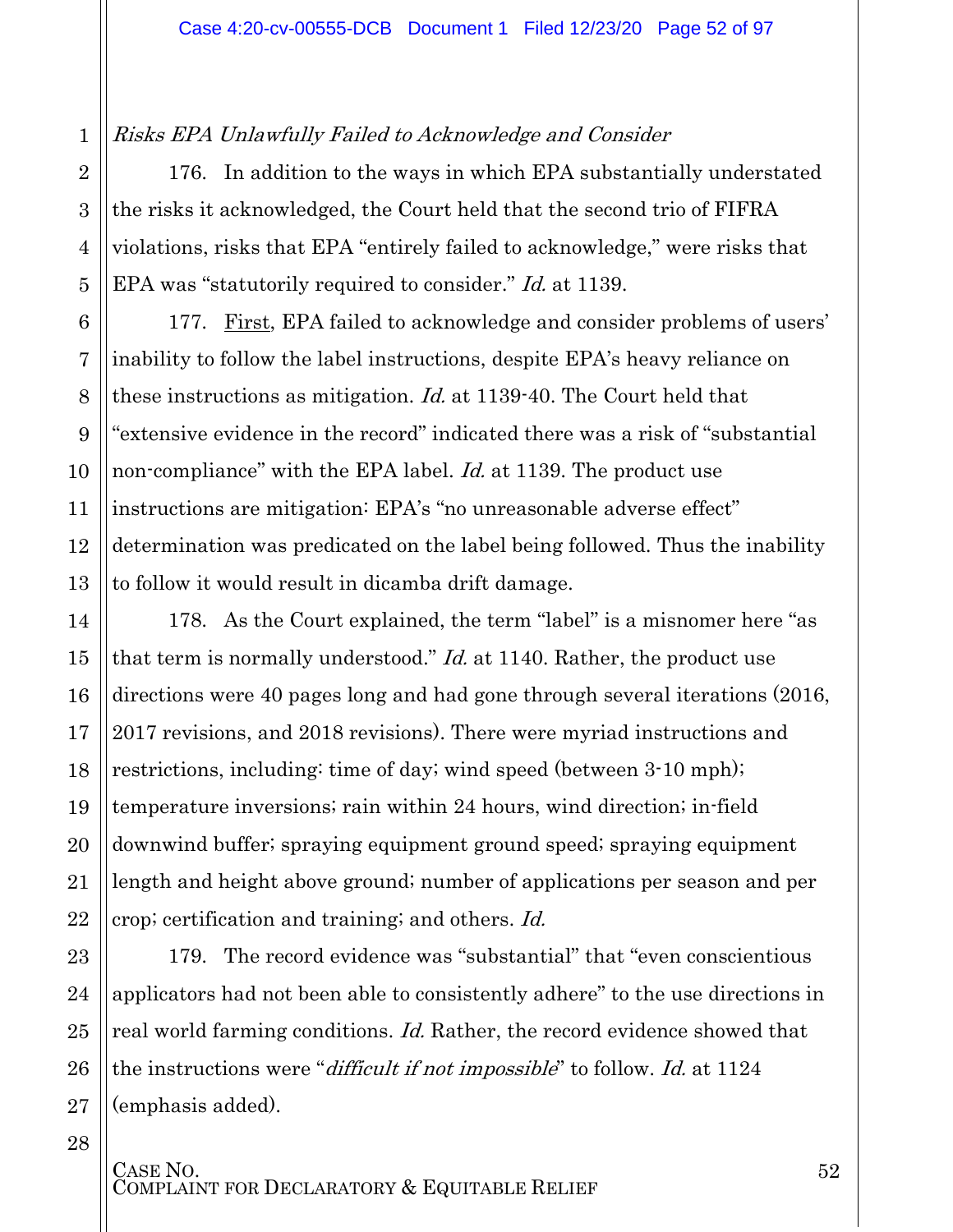180. The dicamba use "label" was "probably the most complex label I have ever seen in my 40-year career," according to one agricultural company executive. Id. at 1140 (estimating that over the course of the entire 2017 summer, his operation only had 44 hours of application time that would have been allowed under the label). Other users told EPA that "there doesn't appear to be any way for an applicator to be 100% legal in their application" and "there is no legal way to spray the field," putting applicators in a "no win" situation. *Id.* at 1140. Still others called trying to follow the instructions in real world farming conditions in their locations—such as blustery west Texas—"basically a fairy tale. You can't do it. Your fairy godmother has to pull out a wand, tap a pumpkin and turn it into a carriage." Id. at 1141 (emphasis added).

181. Nor was the evidence merely experiential. The Court explained that Purdue professors calculated the difficulty in complying with the label using actual rainfall events in 2018, taking into account the restrictions based on wind speed and temperature inversions and calculated that there were only 47 hours during the entire month of June in which spraying the dicamba products would have been legal. Id. And of those total monthly hours, there were only 2 (24 hour) days where, during an 8-hour day, application would have been possible (11 hours one day, 8 hours another); the remaining hours were scattered throughout the rest of the month in smaller stray increments. Id. The data underscored that, "in the real world," there are not "very many hours" where applicators can be "completely compliant." Id.

182. A state survey of Illinois commercial applicators showed that only 66% believed they were able to follow the label effectively and included

28

1

2

3

4

5

6

7

8

9

10

11

12

13

14

15

16

17

18

19

20

21

22

23

24

CASE NO.<br>COMPLAINT FOR DECLARATORY & EQUITABLE RELIEF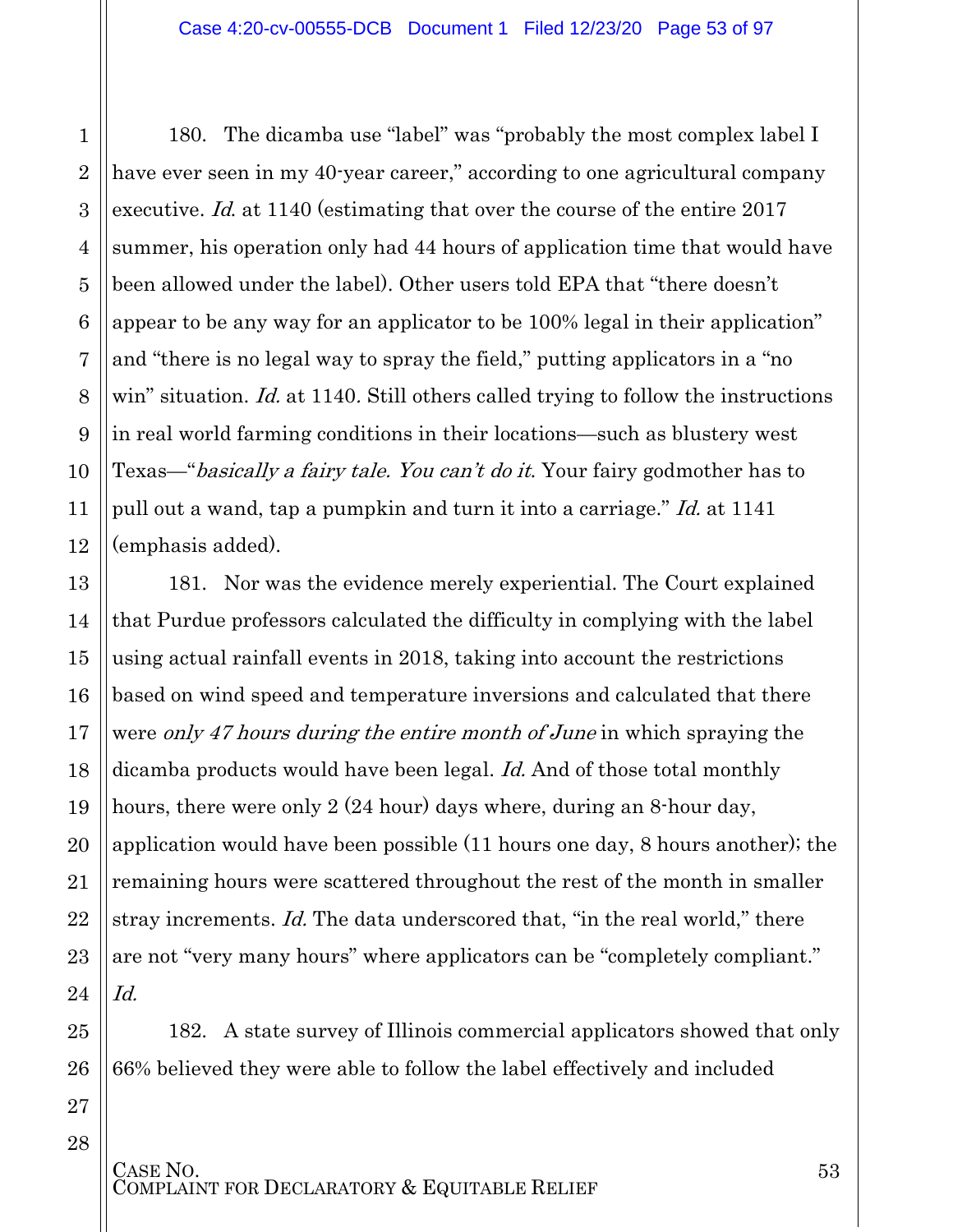2 comments like "I believe it is *impossible to make an on-label application* as the label is written  $\ldots$ ." *Id.* at 1141 (emphasis added).

1

3

4

5

6

7

8

9

10

11

12

13

14

15

16

17

18

19

20

21

22

23

24

25

26

27

28

183. The Court noted that much of the record evidence dealt with the impossibility of the earlier 2016 and 2017 use directions, but in fall 2018 EPA added even more directions, such as reducing further the time of day when application can occur and total days after planting. Id. at 1141. Thus the record evidence of substantial non-compliance with the prior label showed that compliance with the 2018 label "[would] be even more difficult." Id. Yet EPA "nowhere acknowledged the evidence in the record showing there had been substantial difficulty complying with the mitigation requirements of the earlier labels." *Id.* at 1142.

184. Second, the Court explained that FIFRA requires EPA to consider as part of the cost-benefit analysis, "any unreasonable adverse effects to man or the environment, taking into account the economic, social, and environmental costs" of the pesticide. Id. (quoting 7 U.S.C. § 136(bb)). Yet the Court held that EPA had nonetheless "entirely failed to acknowledge risks of economic and social costs." Id.

185. As to economic costs, the Court held that EPA "entirely failed to acknowledge an economic cost that is *virtually certain to result* from the registrations: namely, anti-competitive, monopolistic effects to the seed and related agricultural markets. *Id.* at 1142 (emphasis added).

186. The predecessor to the dicamba-resistant crop system was the glyphosate-resistant crop system, with the seeds and pesticide (Roundup) sold together as a crop system. These crop systems already had become a near monopoly, with 90% of soybeans in 2008 being Roundup ready. Id. Then, because of that overuse, the resistant weed problem led to Monsanto's "solution" to the crisis it created: dicamba-resistant crops.

CASE NO.<br>COMPLAINT FOR DECLARATORY & EQUITABLE RELIEF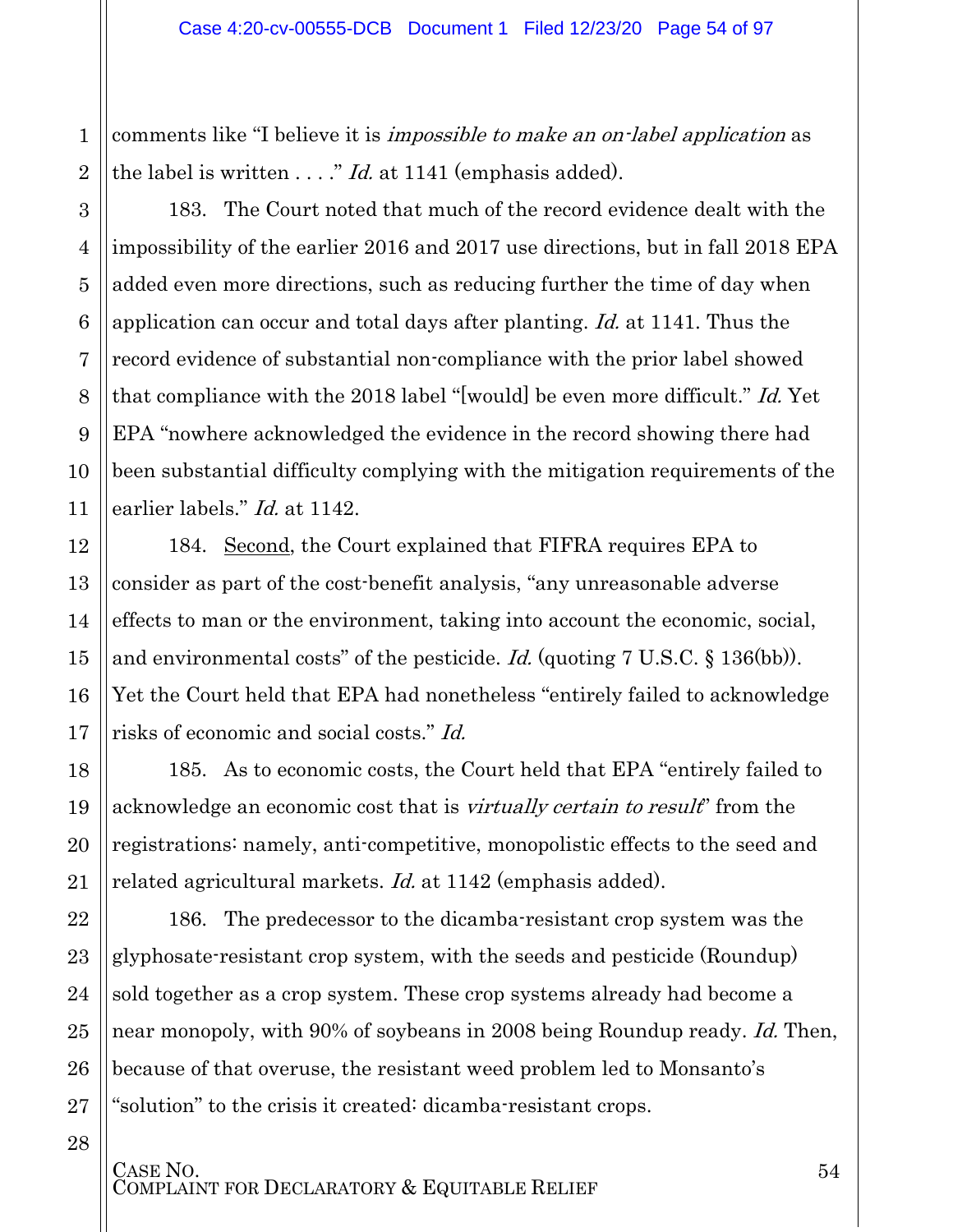187. Dicamba-resistant crops were quickly "well on their way to the same degree of market dominance." *Id.* By 2017, dicamba-resistant crops constituted 25% of soybeans, and by 2018, 50%. Id.

1

2

3

4

5

6

7

8

9

10

11

12

13

14

15

16

17

18

19

20

21

22

23

24

25

26

27

28

188. The record evidence showed that farmers felt compelled by the increased planting of dicamba-resistant crops and the accompanying and increasing off-field drift damage to change from conventional soybeans to dicamba-resistant soybeans as a defensive measure. Seed company executives wrote to EPA in 2017 and 2018, warning them about this anticompetitive economic cost. Id. at 1142 ("Even more alarming is the number of my customers who have told me they will plant all Xtend varieties, instead of my [conventional] seed, as a defensive measure against damage from [drift]"); *id.* ("over and over again from our farmer customers" we are hearing "I guess I will have to plant dicamba resistant soybeans next year to avoid the off target injury. I cannot afford to keep getting my soybeans damaged from dicamba.").

189. Professors and weed scientists from North Dakota, Tennessee, and Arkansas told EPA similarly. Id. at 1143. Dr. Baldwin told EPA "dicamba has a chemistry problem that likely cannot be fixed, or at least no evidence has been provided that it can be successfully applied . . . renewing the cotton and soybean registrations will leave the industry no choice but to plant 100% of the soybean acreage [with] this technology." Id.

190. Accordingly, the Court held that the over-the-top registrations "create[] a substantial risk that DT soybeans, and possibly DT cotton, will achieve a monopoly or near-monopoly." This "anti-competitive effect" of the registrations would "impose a clear economic cost," but EPA failed to even identify it, let alone take it into account. Id.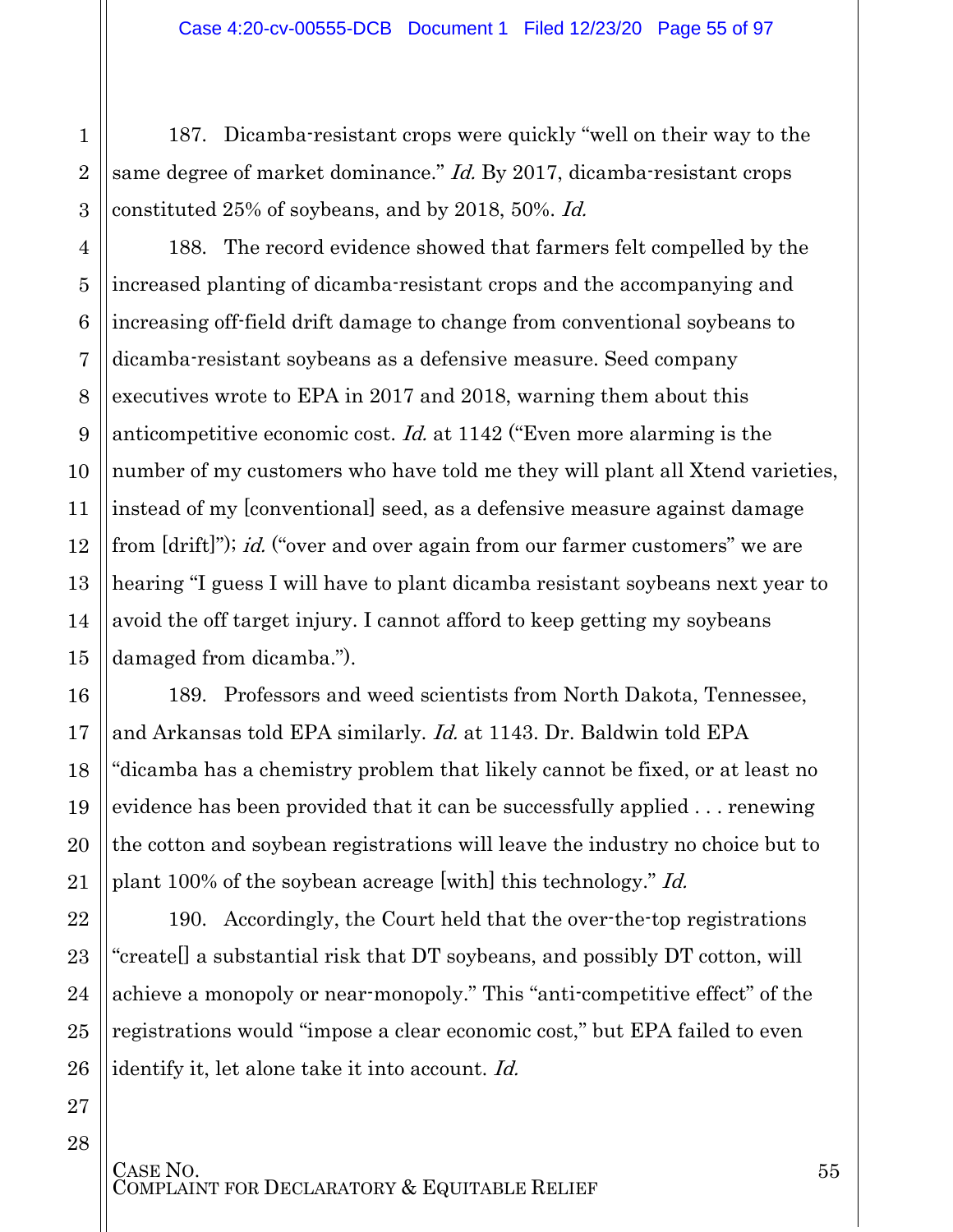191. Third, the Court held that EPA had also "entirely failed to acknowledge the social cost that farming communities had already been experiencing and was likely to increase." *Id.* There was "extensive evidence" in the record that the dicamba herbicides had "torn apart the social fabric of many farming communities." *Id.* Letters to EPA from stakeholders told them of the high, unprecedented cost, "pitting neighbor against neighbor; farmers threatening other farmers." *Id.* Responses to an Illinois survey included "in 43 years of business I have never seen a more divisive product among neighbors both farm and non-farm." *Id.* ("This technology cannot continue as is if we ever wish to raise a susceptible crop or maintain healthy relationships with our residential and environmental neighbors."). An Arkansas farmer was shot and killed in an argument over dicamba drift damage.

192. Not just farmers but homeowners and gardeners suffered damage as well: severe damage to trees, ornamental plants, shrubs, and vegetables. Id. at 1143 (e.g., "These are 100-year old oaks. We're senior citizens and we don't have time to plant new trees and watch them get even halfway to maturity.").

193. Accordingly, the Court held that the "severe strain on social relations in farming communities" where the dicamba products were being sprayed was a "clear social cost," but that EPA failed to identify and take it into account. Id.

23 Summary of Holdings

> 194. For all these reasons and considering the record as a whole, the Court then concluded that substantial evidence did not support the new use registration decision. Id. at 1144; see also id. at 1124. While EPA had found

27 28

1

2

3

4

5

6

7

8

9

10

11

12

13

14

15

16

17

18

19

20

21

22

24

25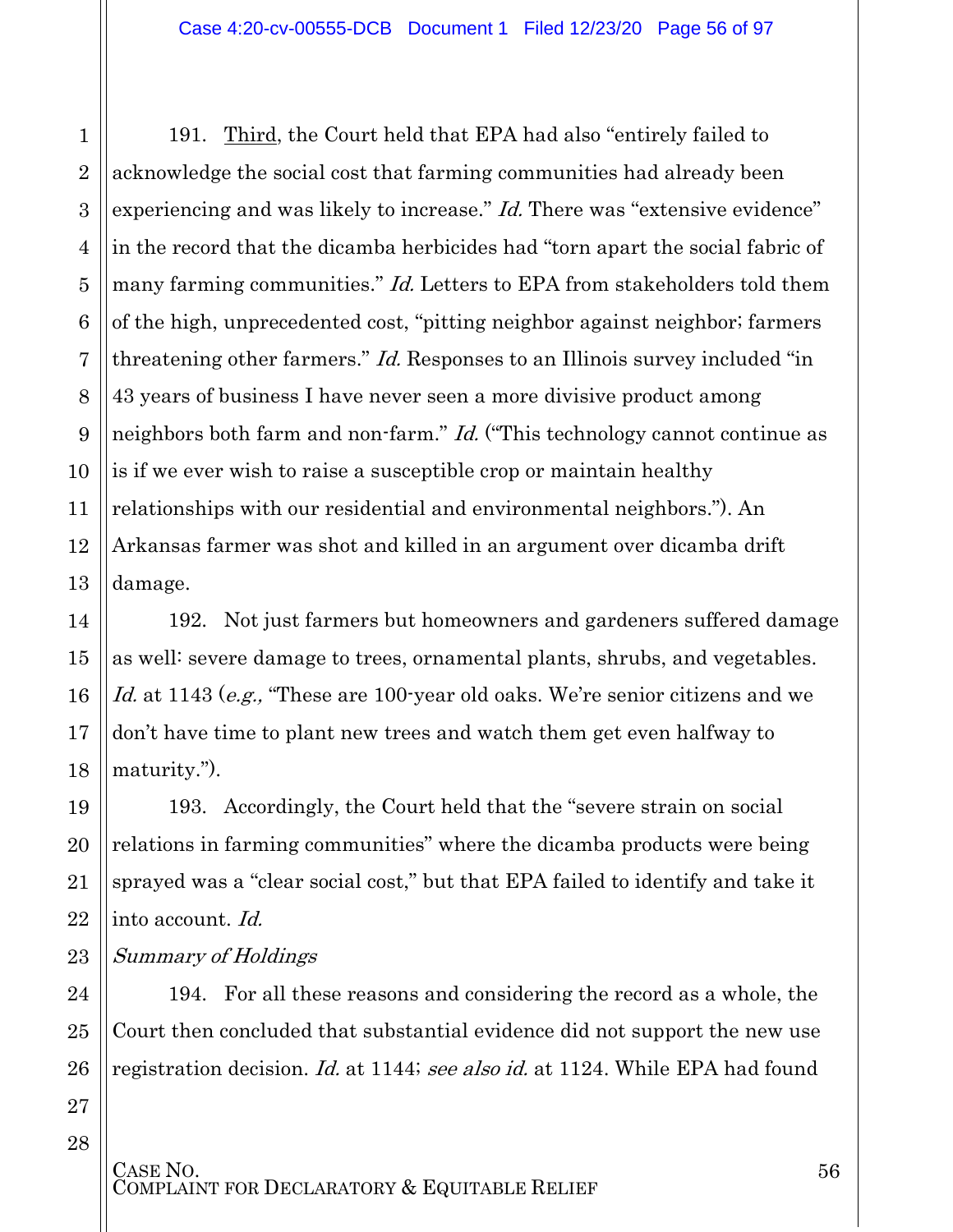two benefits from the uses, it had "failed to perform a proper analysis of the risks and the resulting costs of those uses." Id. at 1144.

1

2

3

4

5

6

7

8

9

10

11

12

13

14

15

16

17

21

24

28

195. First, EPA "substantially understated the costs it acknowledged." Id. These included the total acreage planted with dicamba-resistant soybeans and the resulting use of dicamba. EPA relied on a Monsanto prediction when the record evidence before EPA showed the actual acreage was "much higher" and the combined soybean and cotton acreage "higher still." Id. Futher, EPA recognized there had been an "enormous increase" in dicamba drift complaints in 2017 and 2018, but it purported not to know whether those complaints under-reported or over-reported the damage. In fact, the record evidence showed the complaints "substantially under-reported the actual amount of damage." *Id.* Finally, EPA "substantially understated the amount of dicamba damage," characterizing it as only "potential" or "alleged" and claiming there was insufficient data from which to estimate the amount of damage. In fact, the record evidenced showed that dicamba drift damage from the over-the-top new use registrations in 2017 and 2018 had "caused enormous and unprecedented damage." Id. at 1144 (emphasis added).

18 19 20 22 23 25 26 27 196. Second, EPA also entirely failed to acknowledge and consider other costs. Id. EPA entirely failed to account for the substantial degree of non-compliance with the label mitigation, given the impossibility of following it in real world farming conditions, and what that would mean for increased drift damage. Id. at 1144. That is, EPA based its registration decision on the premise that the label's mitigation would be followed and thus limit off-field drift, when the evidence was that label instructions were "difficult if not impossible" to follow. Id. at 1124. Further, EPA failed to recognize and consider the economic costs of drift damage coercing farmers to defensively adopt dicamba-resistant crops, and the anti-competitive, monopolistic results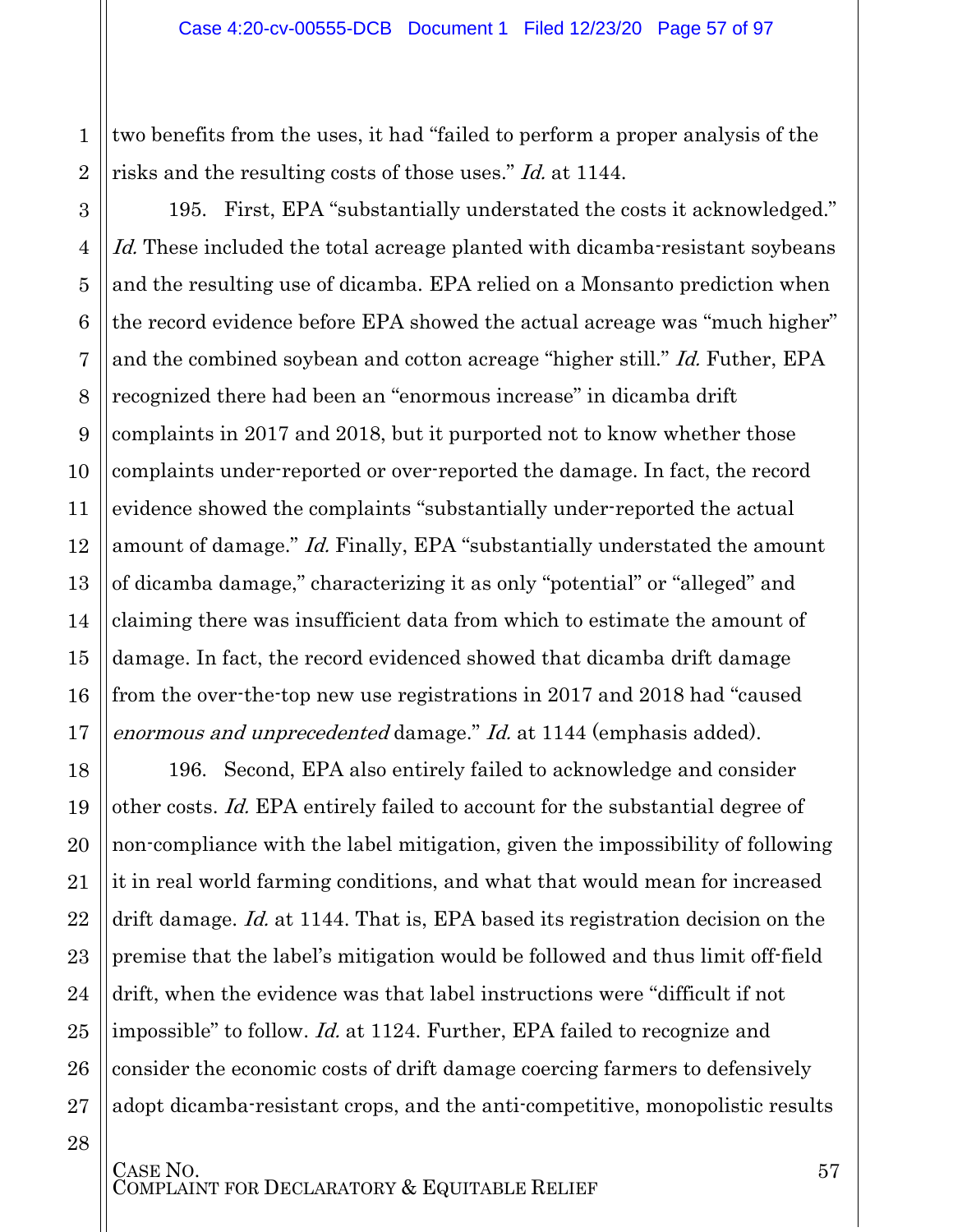1 2 3 4 on the soybean and cotton industries. Id. at 1144. Finally, EPA failed to recognize and consider the "enormous social cost to farming communities of the new use registrations, where the products had "turned farmer against farmer, neighbor against neighbor." *Id.* (emphasis added).

5 Remedy

6

7

8

9

10

11

12

13

14

15

16

17

18

19

20

21

22

23

24

25

26

27

28

197. Applying the Ninth Circuit's criteria for vacatur, the Court vacated the registrations. Id. at 1144-45. EPA made "multiple errors," and its "fundamental flaws" were "substantial." *Id.* The Court found it "exceedingly" unlikely" that EPA could (lawfully) issue the same registration again for the new uses. The Court carefully weighed the practical effects of the decision on farmers' current use and any difficulty finding alternative pesticide options, but concluded that the absence of substantial evidence to support the registrations compelled vacatur all the same. Id.

#### **The Fall 2020 Registration**

198. On July 2, 2020, less than one month after the Ninth Circuit held the prior registrations of these products unlawful for multiple violations of FIFRA and vacated them, Bayer and BASF submitted registration applications for the same products (XtendiMax and Engenia) for use on cotton and soybeans. Similarly, Syngenta submitted an application to amend its Tavium registration on August 12, 2020, including a request that the upcoming expiration date be extended.

199. EPA responded by assigning fifty staff members to work on the 2020 Registration Actions in a rush to issue them before Election Day. On October 27, 2020, just six days before the presidential election and without providing an opportunity for public notice and comment, EPA again registered the same products that had been vacated fewer than five months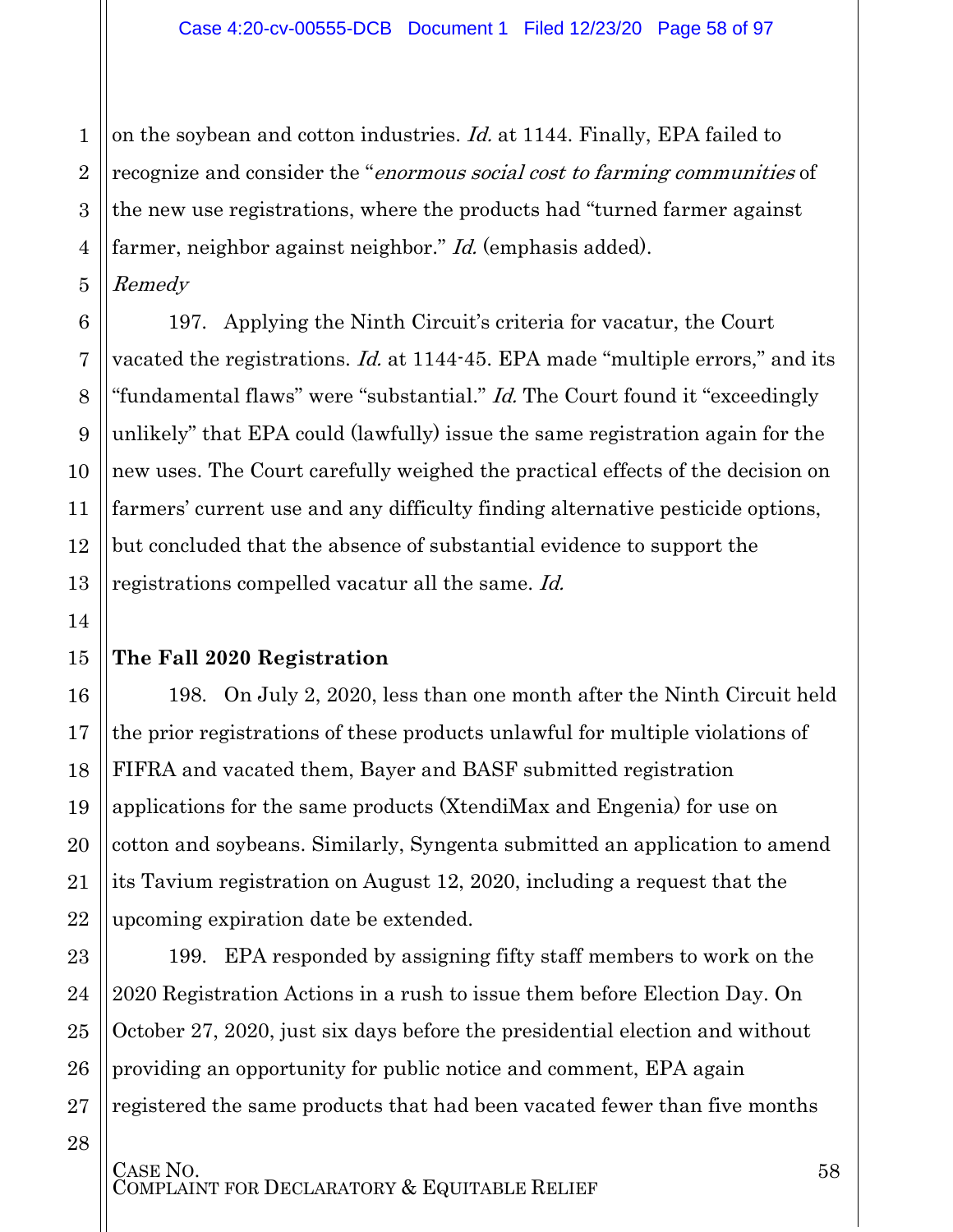1 2 3 4 5 6 7 prior in the decision challenged here. See Ex. A, at 3 ("EPA did not hold a public comment opportunity for these registration actions."). EPA made the announcement not in Washington, D.C. but during an event on a farm in Georgia, to a crowd including the American Farm Bureau Federation president Zippy Duvall, the National Cotton Council of America Chairman Kent Fountain, two Georgia congressmen, and the Georgia Commissioner of Agriculture.<sup>[49](#page-58-0)</sup>

200. As noted above, the prior approvals were limited to 2 years, due to concerns about excessive drift damage and weed resistance and had been only conditional registrations.

201. This time, EPA *unconditionally* registered the Xtendimax, Engenia, and Tavium products and did it for the next five years.

202. Just as the prior 2016 and 2018 registration decisions allowed, the 2020 Registration Actions allow for the use of these three dicamba products in 34 states, including Arizona, totaling 90 to over 100 million acres of U.S. farmland.

203. EPA mainly based the 2020 Registration Actions on past studies, previously available to EPA for its prior 2016 and 2018 registration decisions. It relied on only a handful of further assessments of the risks to human health and the environment put together in fewer than four months following Bayer and BASF's applications on July 2.

<sup>49</sup> EPA, Administrator Wheeler Meets with Agricultural Stakeholders in Florida, Georgia (Oct. 27, 2020),

[https://www.epa.gov/newsreleases/administrator-wheeler-meets-agricultural](https://www.epa.gov/newsreleases/administrator-wheeler-meets-agricultural-stakeholders-florida-georgia)[stakeholders-florida-georgia.](https://www.epa.gov/newsreleases/administrator-wheeler-meets-agricultural-stakeholders-florida-georgia)

28

8

9

10

11

12

13

14

15

16

17

18

19

20

21

22

23

<span id="page-58-0"></span>24

 $\overline{a}$ 

25

26

27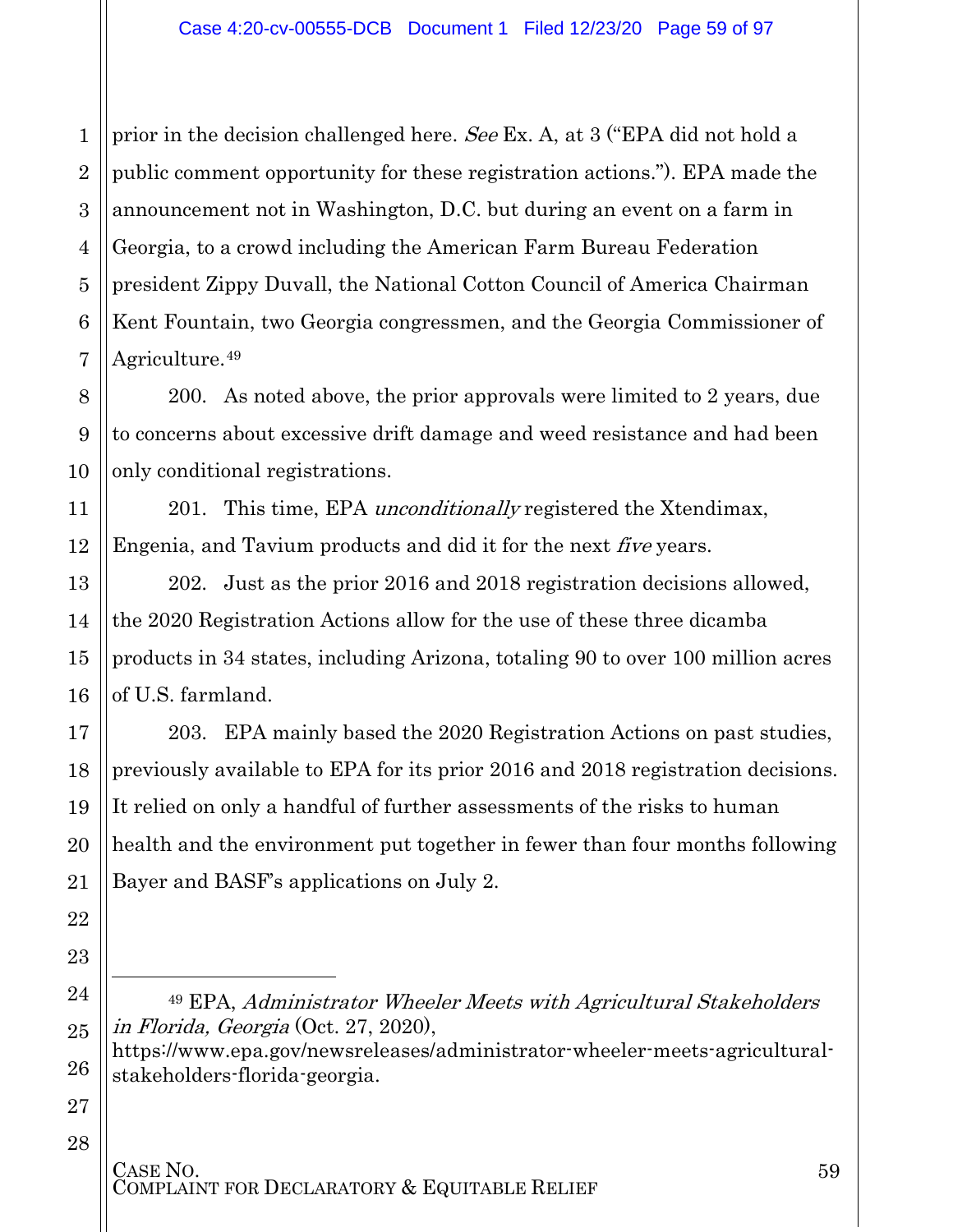204. Numerous deficiencies identified by the Ninth Circuit remain unaddressed in the Registration Actions as detailed below. Seed Acreage

205. The Ninth Circuit determined that EPA "substantially understated the amount of dicamba-resistant seed acreage that had been planted in 2018, and, correspondingly, the amount of dicamba herbicide that had been sprayed on post-emergent crops," and improperly relied on Monsanto's April 5th, 2018 prediction for acreage in 2018, rather than the substantially higher figure cited in Monsanto's October 2018 white paper. NFFC II, 960 F.3d at 1124.

206. In issuing the Registration Actions, EPA provides no estimate of dicamba-resistant seed acreage planted in 2019 and 2020 and instead reports only the annual average acres planted for cotton and soy from 2017-18.[50](#page-59-0) Numerous reports however indicate that the number of acres planted with dicamba-resistant seeds have increased since then. These earlier numbers, again, lead to an understatement of the amount of dicamba used.

207. Accordingly te 2020 Registration Decisions are based on similar under-estimates of dicamba-resistant acreage (and consequential harm). Under-reporting

208. The Ninth Circuit also held that EPA's conclusion that state dicamba drift injury reports "could have either under-reported or overreported" the actual amount of damage was not supported by substantial evidence because "the record clearly show[ed] that complaints understated

<span id="page-59-0"></span><sup>50</sup> EPA, Assessment of the Benefits of Dicamba Use in Genetically Modified, Dicamba-Tolerant Cotton Production 9 (Oct. 26, 2020).

CASE NO.<br>COMPLAINT FOR DECLARATORY & EQUITABLE RELIEF

l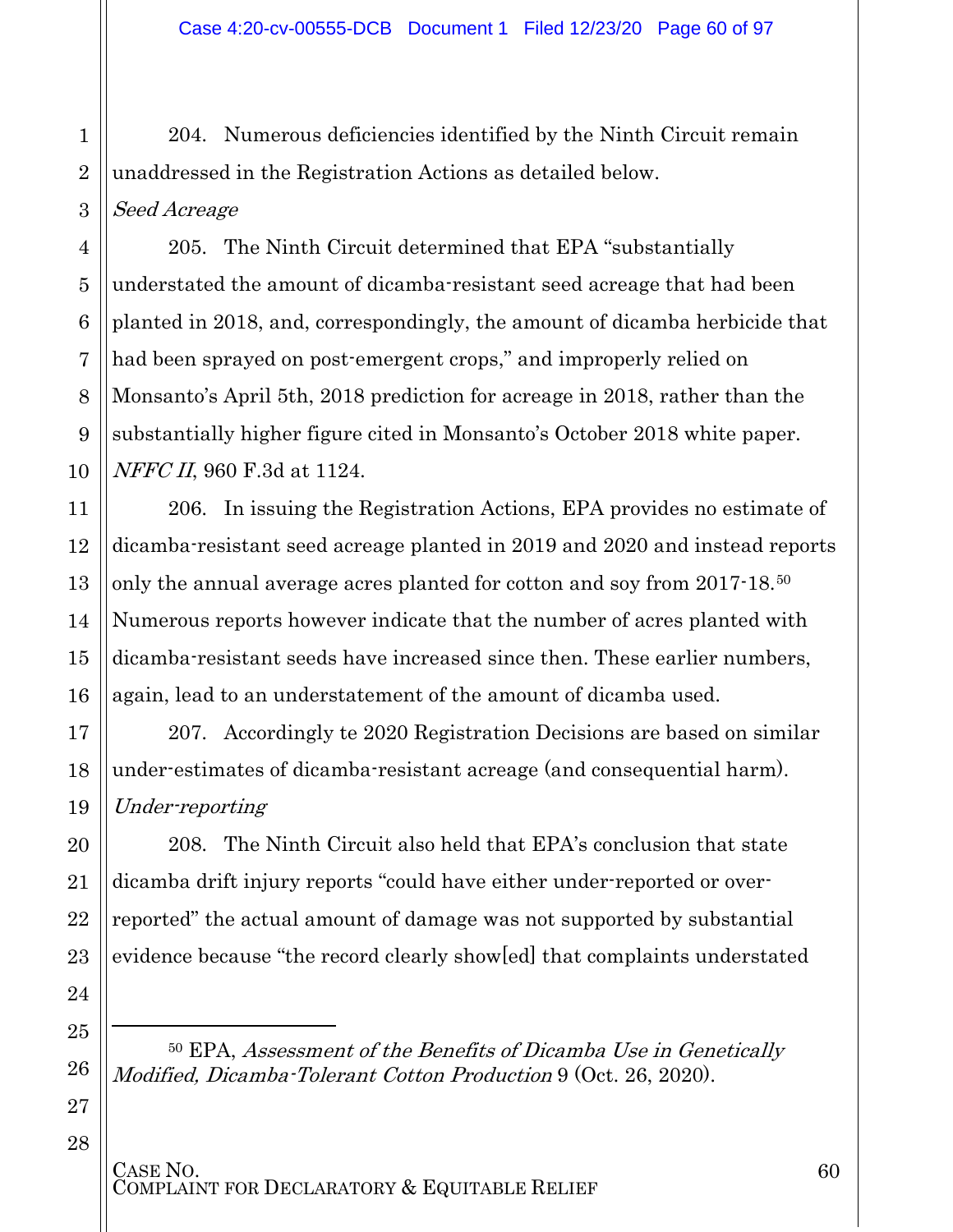3 the amount of dicamba damage." NFFC II, 960 F.3d at 1137. While EPA insisted that "others" claimed over-reporting occurred, the Court determined that the "others" were only Monsanto. Id.

209. EPA's "purported agnosticism" as to the damage being over or under reported was "contradicted by overwhelming record evidence that dicamba damage was substantially under-reported," and the EPA's assertion of over-reporting was not supported by substantial evidence. Id.

210. As in 2018, the 2020 registration decision minimizes the significance of the increase in complaints from 2017-2019 by suggesting that injuries could have been over-reported. See Ex. A, at 8. While EPA again admitted that many stakeholders—the Association of American Pesticide Control Officials, university researchers, and some growers—determined the complaints were under-reported, it declared that "there may have been issues of over-reporting." Id. EPA speculates that over-reporting may have occurred due to damage from older, more volatile formulations and due to damage reports given in terms of acreage that reflects the size of an entire crop field, not just the damaged portion. Id.

211. However, a 2018 Agricultural Resource Management Survey (ARMS) found that soybean growers alone suffered 65,000 adverse effect incidents to their own fields, which is approximately 25 times the number of dicamba incidents reported to EPA for all crops.<sup>[51](#page-60-0)</sup> Farmers reported still more injury when queried about dicamba damage to their neighbors' fields

27 28

1

2

4

5

6

7

8

9

10

11

12

13

14

15

16

17

18

19

20

21

22

23

<span id="page-60-0"></span>24

 $\overline{a}$ 

25

<sup>51</sup> EPA, Dicamba Use on Genetically Modified Dicamba-Tolerant (DT) Cotton and Soybean: Incidents and Impacts to Users and Non-Users from Proposed Registrations 31-32 (Oct. 26, 2020) (hereafter Dicamba Incident Report).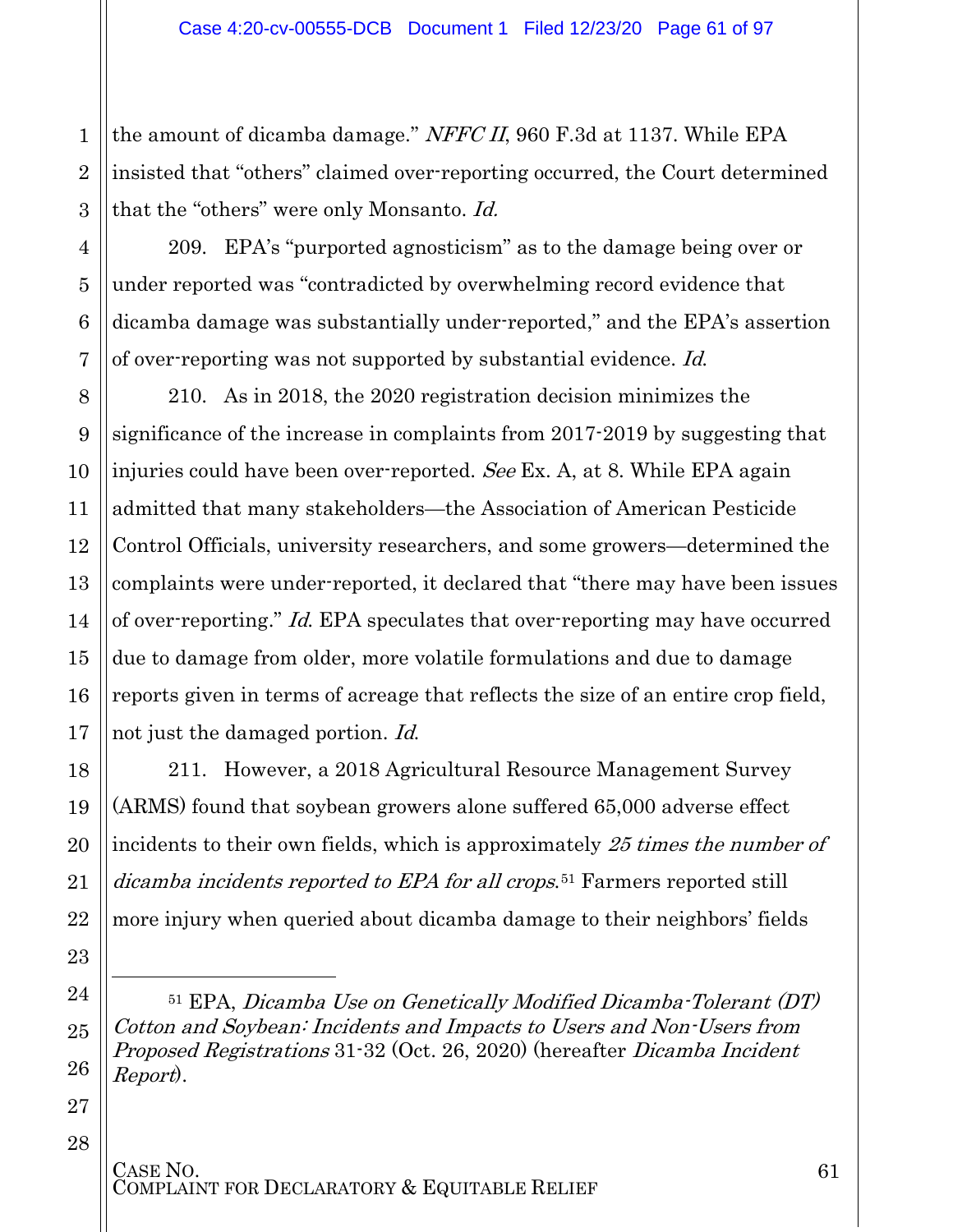3 4 and in their county, with damage rising to an astounding 10% and nearly 16% of soybean fields, representing over 11 and nearly 16 million damaged acres, respectively. This survey provides ample evidence that dicamba damage has been vastly under-, not over-reported.

212. EPA provides numerous reasons why under-reporting may occur. If damage occurs on a neighboring field, the two parties may resolve the incident amongst themselves and choose not to report it. Others, including non-farmers, may accept dicamba damage "as the price of living in an agricultural community," or believe nothing would be done even if they did report.[52](#page-61-0) Indeed, the press has reported "dicamba fatigue" in farming communities as dicamba-injured parties stop reporting because they have learned their complaints have no effect. Further, the fear of retaliation may prevent reporting because some growers have been targets of vandalism and intimidation (e.g., burning hay bales and destroying tractor engines).<sup>[53](#page-61-1)</sup> Additionally, the lack of knowledge of how to report incidents may prevent reporting.[54](#page-61-2)

213. Further, dicamba registrants may under-report due to concerns over regulatory action, damage claims, and litigation from the reports of adverse effect incidents.[55](#page-61-3) The EPA acknowledged evidence indicating that dicamba registrants were aware that illegal applications occurred in 2015 on dicamba-resistant cotton but failed to report these incidents to the EPA.[56](#page-61-4)

<span id="page-61-4"></span><span id="page-61-3"></span><span id="page-61-2"></span><span id="page-61-1"></span><span id="page-61-0"></span>

| $52$ <i>Id.</i> at 33.                              |
|-----------------------------------------------------|
| $53$ <i>Id.</i>                                     |
| $54$ <i>Id.</i>                                     |
| $55$ <i>Id.</i>                                     |
| $56$ <i>Id.</i>                                     |
|                                                     |
|                                                     |
| CASE NO.<br>AINT FOR DECLARATORY & EQUITABLE RELIEF |

1

2

5

6

7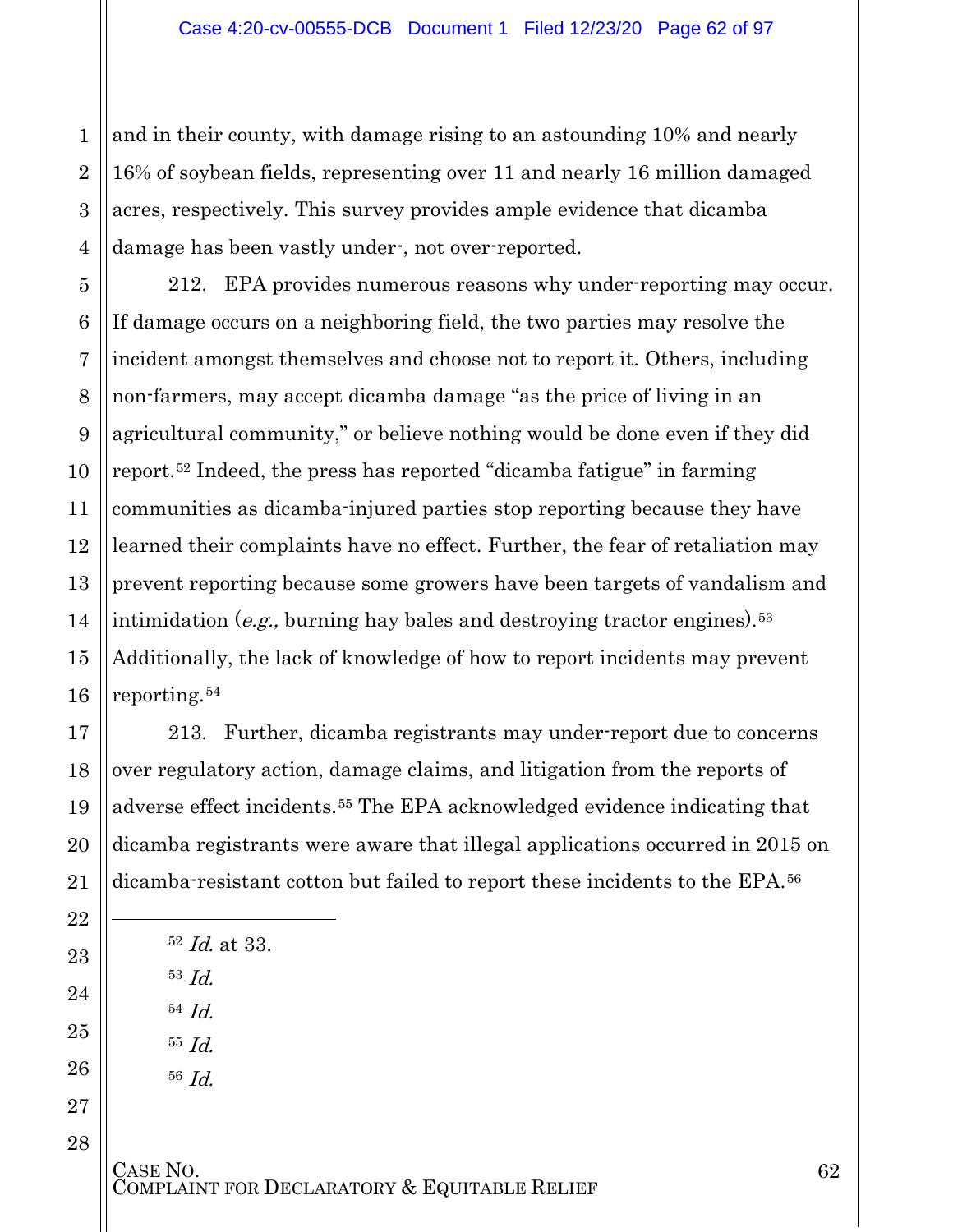214. Accordingly the 2020 Registration Actions are based on the same and similar erroneous reporting assumptions as previous years. Estimations of Damage

215. The Court held that for the 2018 registrations, EPA did have "information from which it could have quantified dicamba damage, even if it could not have calculated with precision the reduction in yield caused by the damage." NFFC II, 960 F.3d at 1138. For these Registration Actions, EPA acknowledges that in 2017, over 2,700 official cases of crop damage were reported to state departments of agriculture, estimated to be over 3.6 million acres of soybeans. Ex. A, at 7.

216. EPA also summarized data from an ARMS survey of soybean growers, which included questions about the occurrence of visual signs of injury (VSI) related to dicamba.<sup>[57](#page-62-0)</sup> Nearly four percent of surveyed soybean growers have seen VSI on their own fields consistent with dicamba exposure, which indicates VSI on 4.1 million acres. *Id.* About 10% of the total soybean growers in the survey were aware of dicamba VSI on neighboring fields, which adds up to 11.3 million injured acres, and about 15% of the growers were aware of dicamba VSI on soybean in their county, which adds up to 15.6 million acres of dicamba-injured soybeans. Id.

217. The total number of dicamba incidents reported to EPA's Incident Data System went up from zero reported in 2014 through 2016 to a total of approximately 1,400 in 2017, 3,000 in 2018, and 3,300 in 2019. Id. at 28. These data from USDA ARMS and EPA's Incident Data System demonstrate that off-target movement of dicamba has caused far more damage than EPA

<sup>57</sup> EPA, Dicamba Incident Report, supra n. 51, at 31.

CASE NO.<br>COMPLAINT FOR DECLARATORY & EQUITABLE RELIEF

<span id="page-62-0"></span> $\overline{a}$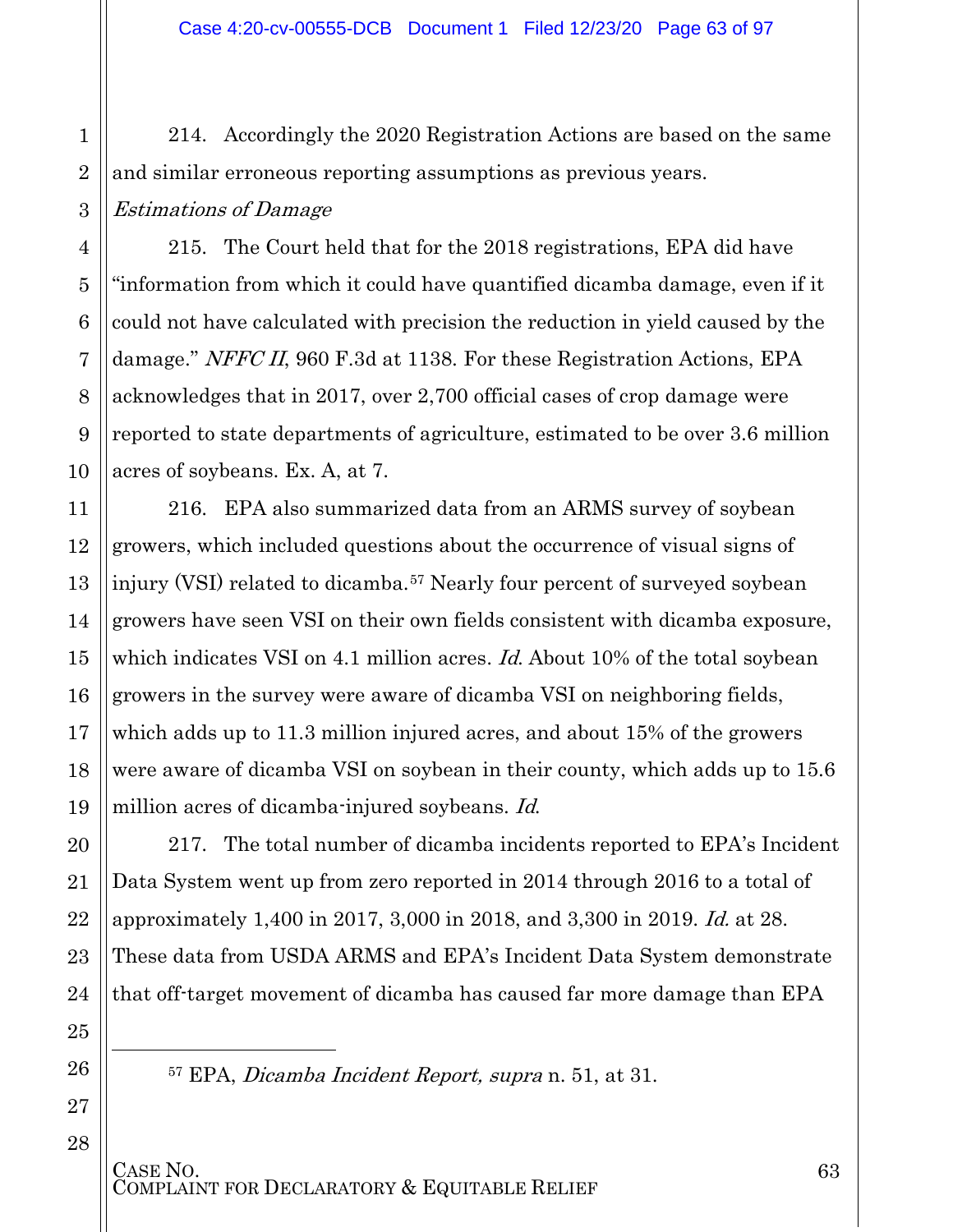3 has previously acknowledged in its prior registration and label amendment decisions, and could have been used in combination with other data to arrive at credible estimates of yield and associated revenue loss.

218. As in the past registrations, in the 2020 Registration Actions EPA had sufficient data to quantify past and likely future harm from drift damage, but failed to so inform its decision before registering the products. Users' Inability to Follow Label Instructions

8 9 10 11 12 13 14 15 16 17 18 19 219. EPA again relies on mitigation in the form of use instructions for its conclusion that the Registration Actions will not cause "adverse effects on the environment," yet the use instructions for all three products repeat many of the same instructions as the vacated 2018 decision. These include: requirements that certified applicators apply the dicamba products; a 57-foot omni-directional buffer in areas with endangered species; a prohibition on applying when sensitive crops or certain plants are immediately downwind; a limit of two over-the-top applications of dicamba per field per year for both dicamba-resistant cotton and dicamba-resistant soybeans; a requirement to apply only during wind speeds of 3-10 miles per hour; a restriction on the time of day for spraying between one hour after sunrise and two hours before sunset; and mandatory applicator training.

220. These same conditions, previously relied upon as mitigation in prior growing seasons proved "difficult if not impossible to follow" in real world farming conditions. NFFC II, 960 F.3d at 1124, 1140-41. EPA then relied on these measures' effectiveness to support its no "unreasonable adverse effects" determination and has done so again. Yet the EPA has again improperly failed to account for the risk of users' inability to follow these instructions despite their best efforts.

20

21

22

23

24

25

26

1

2

4

5

6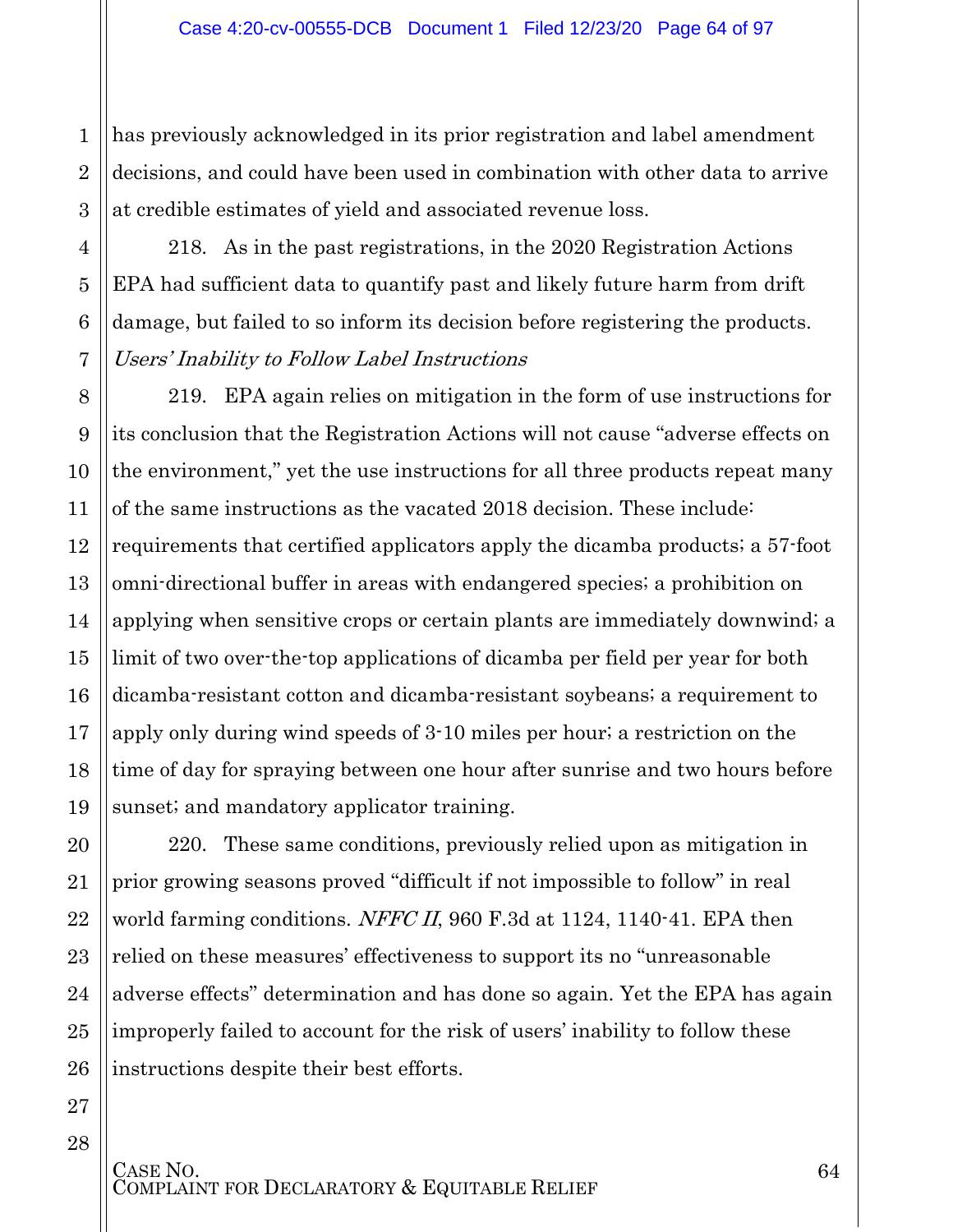1

2

3

4

5

6

7

8

9

10

11

12

13

14

15

16

17

18

19

20

21

22

23

24

25

26

27

28

221. Farmers, farming associations, and commercial applicators have repeatedly reported difficulties in following these same restrictions. See supra ¶¶177-183. For example, a Kentucky grain producer told EPA, in describing a conventional soybean field surrounded by dicamba-resistant crops: "[T]here is no legal way to spray this field. You can't apply dicamba with a wind speed of 0 MPH (must be 3.10 MPH) and you can't apply it when the wind is blowing towards a sensitive crop. So there is really no way to use the products." *NFFC II*, 960 F.3d at 1140 (emphasis added). Further, the Illinois Fertilizer and Chemical Association conducted a survey of its members in July and August 2018 and found that 34 percent of professional applicators felt they failed to follow the dicamba product label effectively in 2018, despite their mandatory training. *Id.* at 1141. Numerous responses centered on difficulties in following the wind requirements, which remain in the 2020 registration. Id. ("Weather is never right. Too windy, too hot, to[o] humid—we can't win"); ("Very light, shifting winds made it impossible to 'always be right' during the time when we needed to spray").

222. These 2018 comments were made even before EPA had added further use instructions in October 2018, additions which as the Court noted, would only make compliance even more difficult. *Id.* at 1141. First, EPA's 2018 (and now 2020) registrations reduced the previous sunrise to sunset application period by three hours every day, by restricting applications to a time period from one hour after sunrise to two hours before sunset. Id. Second, the 2018 registration mandated that farmers spray over-the-top with the dicamba products within sixty days of planting DT cotton, and within forty-five days of planting DT soybeans. Id. As the Court noted: "Many applicators found it difficult or impossible to comply with the 2017 label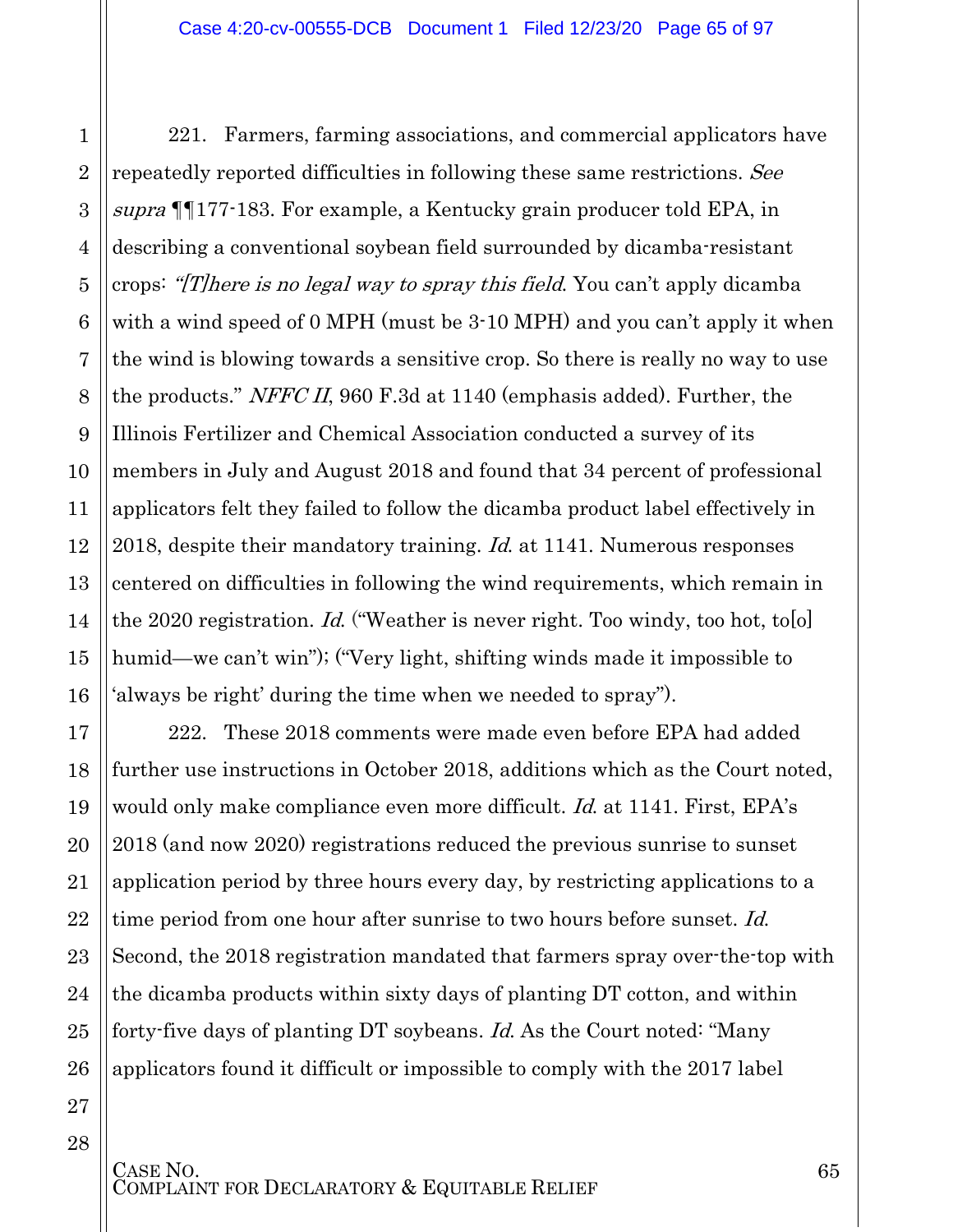1 during the 2018 growing season. Compliance with the 2018 label during the 2019 and 2020 growing seasons will be even more difficult." *Id.* 

223. EPA now concedes the difficulty of complying with the many instructions on the 2018 and new 2020 labels. For instance, compliance with the prohibition against spraying during temperature inversions is hindered by the fact that the labels provide "no information . . . on how to measures temperatures to determine if [a temperature inversion] is present."[58](#page-65-0) Likewise, compliance with the narrow 3-10 mph wind speed application window "may be situational based on varying wind speeds during application."[59](#page-65-1) The combination of certain restrictions, EPA now admits, can put applicators in impossible dilemmas: "For instance, if winds increase to 12 MPH during application and the weather forecast predicts rain for the next four days, a grower would have to choose between making applications in a timely fashion (albeit in violation of the label) or following the label and not finishing the application."[60](#page-65-2)

224. Based on these surveys, comments, and additional restrictions, the Ninth Circuit determined that extensive record evidence indicated a serious risk that farmers would be unable to comply with the mandatory label for the 2019 and 2020 growing seasons. NFFC II, 960 F.3d at 1139. That same evidence of noncompliance applies with still greater force to the 2020 registrations, compliance with which EPA has made still more difficult by further reducing the application window: farmers must now avoid

<sup>58</sup> EPA, Dicamba Incident Report, supra n. 51, at 39. 59 Id.

60 Id.

<span id="page-65-2"></span><span id="page-65-1"></span><span id="page-65-0"></span>l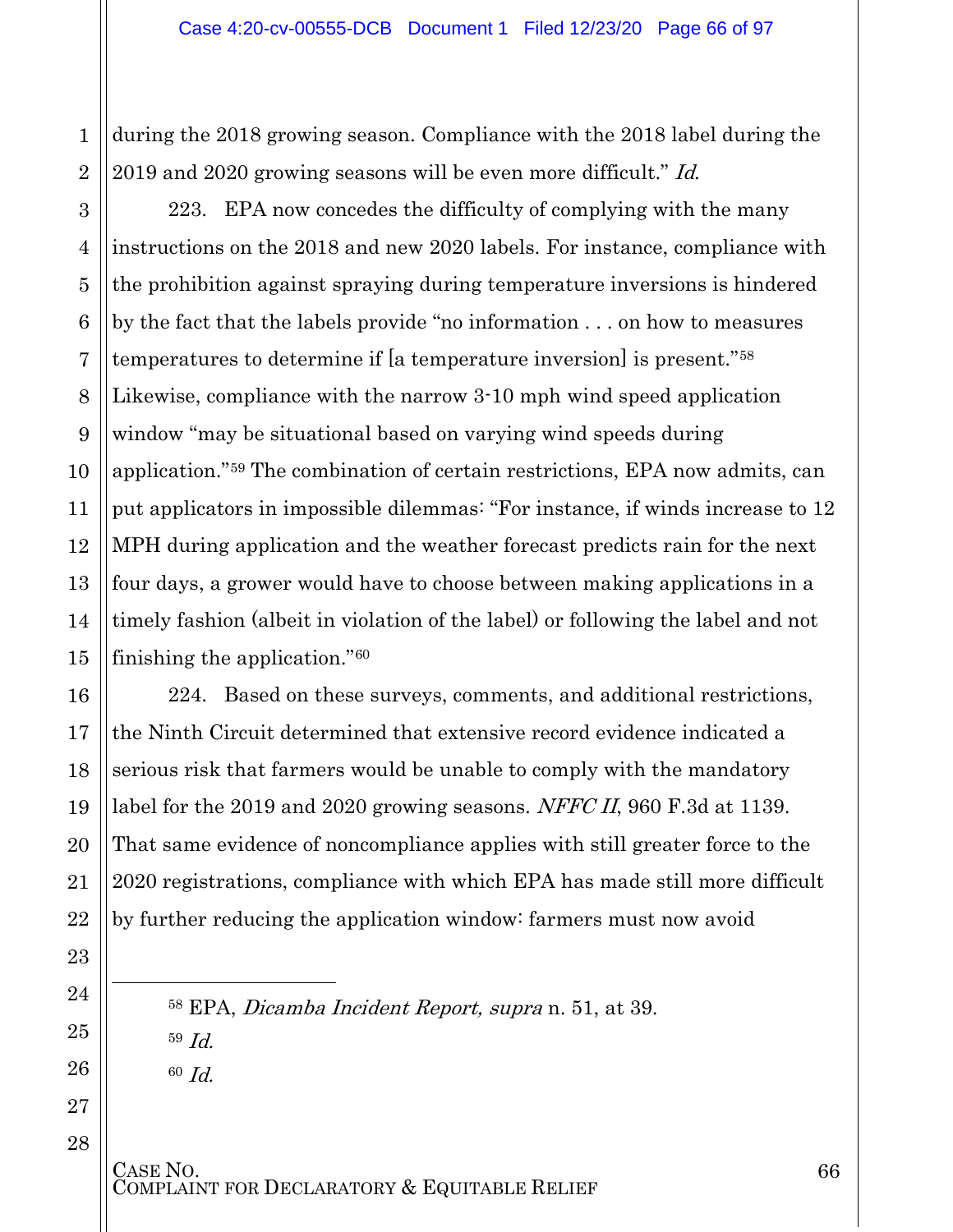1 application (under certain soil conditions) when rainfall is expected within 48 hours, rather than when expected within 24 hours, as stipulated on the 2018 label.

225. Jean Payne, president of the Illinois Fertilizer and Chemical Association, agreed the new label is not much better than the 2018 label.<sup>[61](#page-66-0)</sup> "It's not easy to follow," Payne said, specifically because the large downwind buffers mean sprayers will often have to spray one day and then come back a different day when the wind is blowing a different direction.

226. The Registration Actions' only attempt to address users' inability to follow label instructions is claiming that the simpler label format will be easier to understand and follow. Ex. A, at 21. EPA claims that having separate product labels for use on only DT soybean and DT cotton (as opposed to other uses, not over-the-top uses on other crops pre-emergence and postplanting) will simplify the use instructions and improve compliance. Id. at 18. However, several of these control measures admittedly still "involve more elaborate user practices than similar herbicides." Id. And more importantly, EPA falsely assumes the crux of the issue is applicators' inability to properly understand a complex label, when the real issue is weather-related usage instructions that are so numerous and restrictive as to make it *impossible*, on a consistent basis in the real world, to successfully use the products for their intended purpose – weed control – while still complying with the label. Economic Costs

227. Despite the Ninth Circuit's decision, the 2020 Registration Actions and supporting documents also still fail to consider, assess, account

<sup>61</sup> Hettinger, supra n. 17.

# CASE NO.<br>COMPLAINT FOR DECLARATORY & EQUITABLE RELIEF

<span id="page-66-0"></span> $\overline{a}$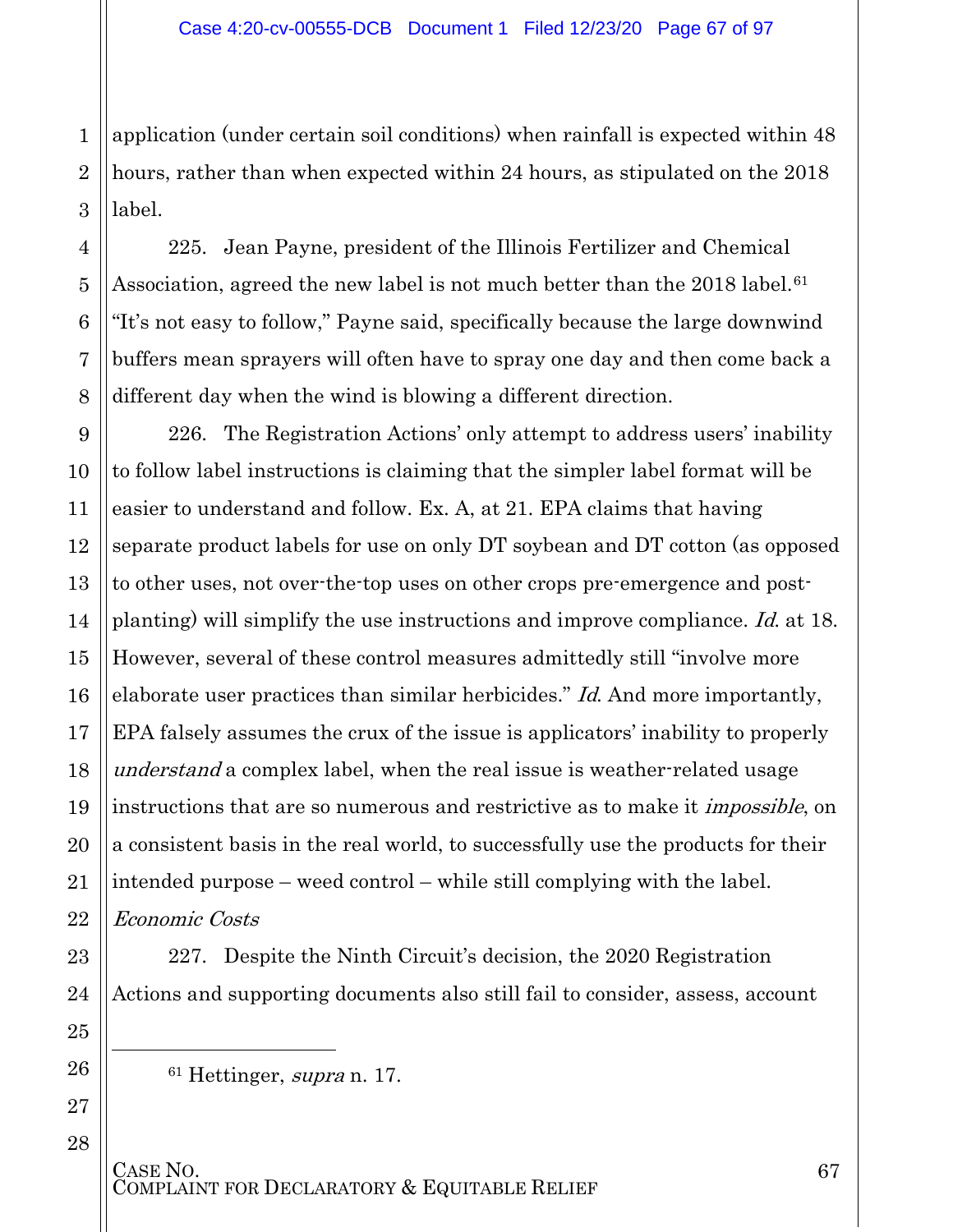1 2 3 for, and quantify, or even estimate, economic costs to farmers, seed companies, or other stakeholders resulting from dicamba drift. Harm from Drift

4

5

6

7

8

9

18

19

20

21

22

23

24

<span id="page-67-0"></span>25

l

<span id="page-67-1"></span>26

27

28

228. While EPA acknowledges that "non-users may experience impacts from crop injury or increased costs resulting from offsite movement of dicamba," nowhere in the 2020 supporting documents, including the two Benefits Assessments, does the EPA critically assess, quantify, or even provide rough estimates of farmers' financial losses as a result of off-target drift.

10 11 12 13 14 15 16 17 229. The record before EPA in its 2018 and now 2020 Registration Actions is replete with credible accounts of crop destruction, as well as damage to fruit tree orchards and vineyards, and non-agricultural trees and plants ensuing from dicamba damage. Such damages have resulted in significant yield losses for the season, and in the case of perennial plants such as fruit and ornamental trees, the damaged tree would have to replanted and re-cultivated to commercial productivity, resulting in economic losses for multiple years.<sup>[62](#page-67-0)</sup>

230. Between 2017 and 2019, 5,600 farmers filed complaints with Bayer and BASF about their crops being damaged.[63](#page-67-1) These farmers reported damage to peaches, cotton, tobacco, tomatoes, trees, sunflowers, and many other crops.

231. The dicamba drift crisis has produced hundreds of damages cases. The first to go to trial, *Bader Farms, Inc. v. Monsanto Co.*, No. 1:16-

 $62$  See, e.g., EPA, Dicamba Incident Report, supra n. 51, at  $46-47$ .  $63$  Hettinger, supra n. 17.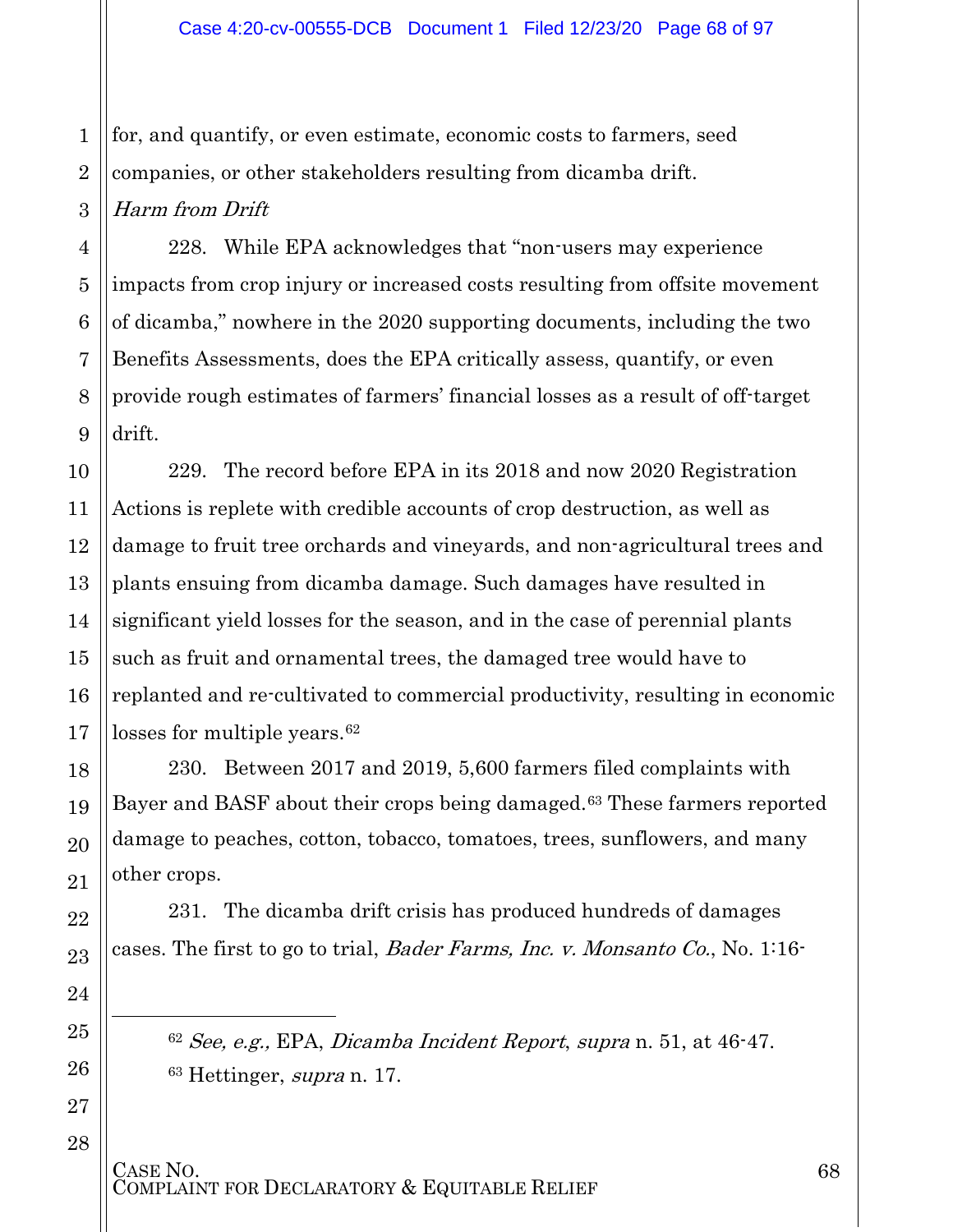CV-00299-SNLJ, 2020 WL 1503395 (E.D. Mo. Feb. 28, 2020), involved a Missouri peach orchard, which experienced significant drift damage from neighboring crop fields.

232. Nearly two hundred company documents presented in the case showed that Monsanto knew XtendiMax would move off-field and cause harm. Monsanto projected thousands of drift incidents, and prohibited testing of drift properties to more easily obtain EPA registration. Documents conceded drift despite label-compliant application, and drift-caused yield loss.

233. The jury rejected Monsanto's defense that damage was because of farmer misapplication, not their pesticide, and found in Bader's favor on all counts, awarding \$15 million in actual damages and \$250 million in punitive damages. It found Monsanto and BASF liable for negligent design of their products and failure to warn. The jury also found the companies conspired to create an "ecological disaster" of off-target pesticide movement and damage to increase profits.

234. Consolidated cases of thousands of other farmers have followed. See, e.g., Master Antitrust Class Action Complaint, In Re Dicamba Herbicides Litigation, No. 1:18-md-02820-SNLJ (E.D. Mo. Aug. 1, 2018), www.moed.uscourts.gov/sites/moed/files/documents/118md2820-0138.pdf.

235. In June 2020, Monsanto reached a \$400 million settlement with farmers whose crops have been damaged by drift from dicamba. Monsanto agreed to pay up to \$300 million to soybean producers who suffered from dicamba drift damage. Another \$100 million was allocated for non-soybean injury claims.

Harm from Market Consolidation or Economic Costs from Defensive Adoption

236. Nor does the EPA sufficiently account for the economic harm from market consolidation. Soybean and cotton are susceptible to injury from

28

1

2

3

4

5

6

7

8

9

10

11

12

13

14

15

16

17

18

19

20

21

22

23

24

25

26

27

CASE NO.<br>COMPLAINT FOR DECLARATORY & EQUITABLE RELIEF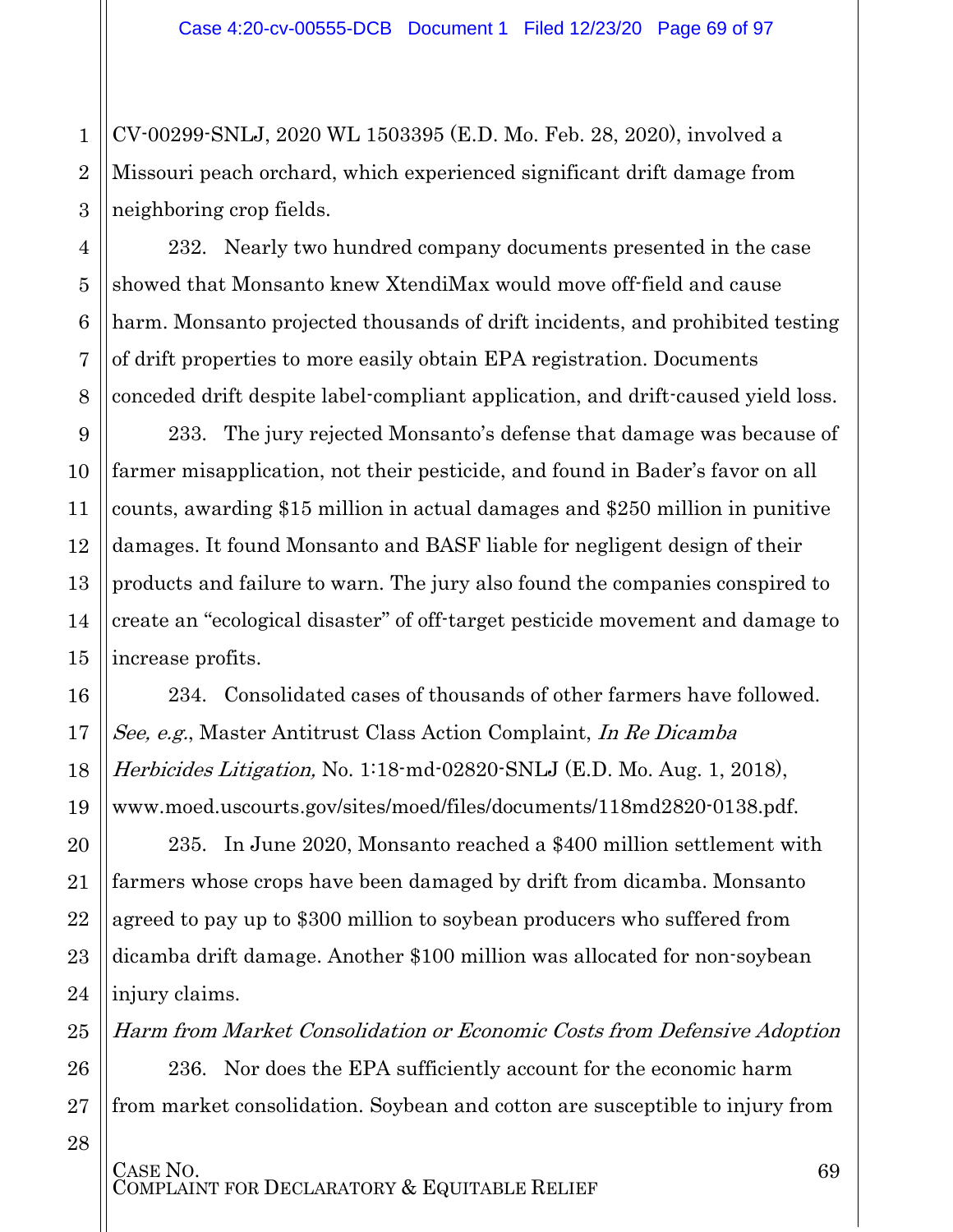#### Case 4:20-cv-00555-DCB Document 1 Filed 12/23/20 Page 70 of 97

 dicamba, which has led to the practice of defensive planting: "growers planting dicamba-tolerant varieties of soybean not to use dicamba after crop emergence, but to protect their crops from the risk of exposure due to off-field movement of dicamba from neighboring fields."[64](#page-69-0)



237. EPA confirms the existence of anecdotes regarding defensive planting but asserts that "no systematic study to determine how common it may be."[65](#page-69-1) If it were common, EPA admits "there could be concerns about companies providing DT technology to obtain monopoly power and extract excessive profits at the expense of growers."[66](#page-69-2)

238. Yet EPA has far more than anecdotal evidence. Survey data collected and analyzed by USDA shows that only about half (51%) of

 EPA, Dicamba Incident Report, supra n. 51, at 43. EPA, Dicamba Incident Report, supra n. 51, at 43. Id.

<span id="page-69-2"></span>CASE NO.<br>COMPLAINT FOR DECLARATORY & EQUITABLE RELIEF

<span id="page-69-1"></span><span id="page-69-0"></span>l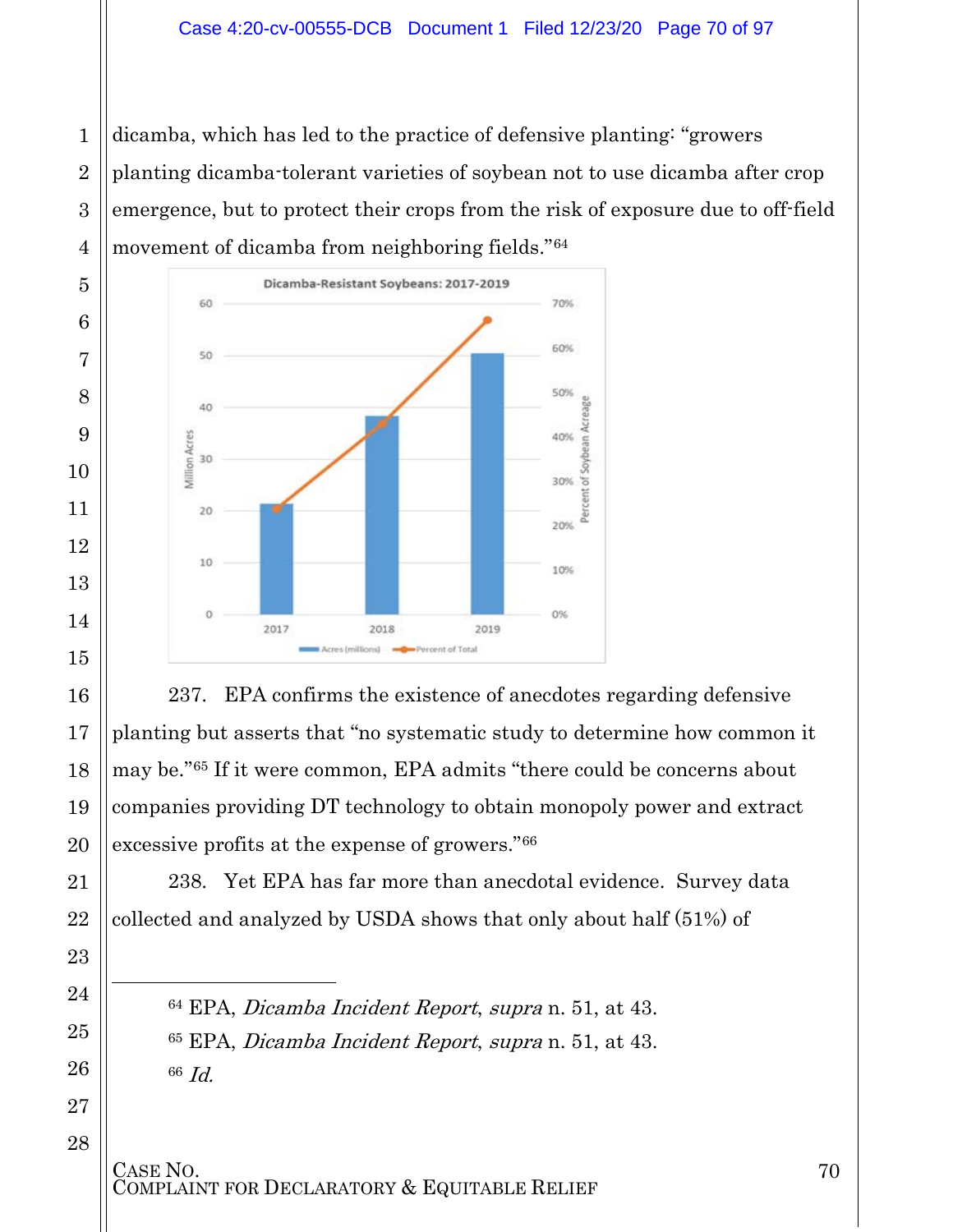dicamba-resistant soybean acreage is subsequently sprayed with dicamba post-emergence, while fully 40% of dicamba-resistant cotton does not receive post-emergence treatments.[67](#page-70-0) Based on these numbers, the EPA concluded that data "supports anecdotal reports that some soybean growers may be planting dicamba-tolerant soybean as an insurance against off-field movement of dicamba from neighboring fields."[68](#page-70-1) If farmers defensively planted even three percent of the 29.9 million acres of dicamba-resistant soybean, it would represent almost one million acres of soybean.<sup>[69](#page-70-2)</sup>

239. In 2018, only 51% percent of farmers sprayed dicamba on dicamba-resistant crops.[70](#page-70-3) By comparison, more than 90% of farmers sprayed the associated herbicides on the crop's two largest competitors, glyphosateresistant crops and glufosinate-resistant crops.

240. Further both Monsanto and BASF planned defensive adoption as a marketing strategy well before the 2016 registrations. Monsanto told its sales teams to pitch dicamba-resistant crops as products that would protect farmers – including especially "driftees" who had previously experienced dicamba injury - from dicamba drifting from their neighbors' fields, while BASF presented this marketing strategy in a September 2016 meeting.

241. In April 2017, a market research document prepared by Bank of America determined that defensive adoption drove sales. A Monsanto executive acknowledged these findings: "Interesting assessment that much of the Xtend acreage was planted to protect themselves from neighbors who

 *Id.* at  $43-44$ . Id. at 45. 69 Id. Hettinger, supra n. 17.

<span id="page-70-3"></span>CASE NO.<br>COMPLAINT FOR DECLARATORY & EQUITABLE RELIEF

<span id="page-70-2"></span><span id="page-70-1"></span><span id="page-70-0"></span> $\overline{a}$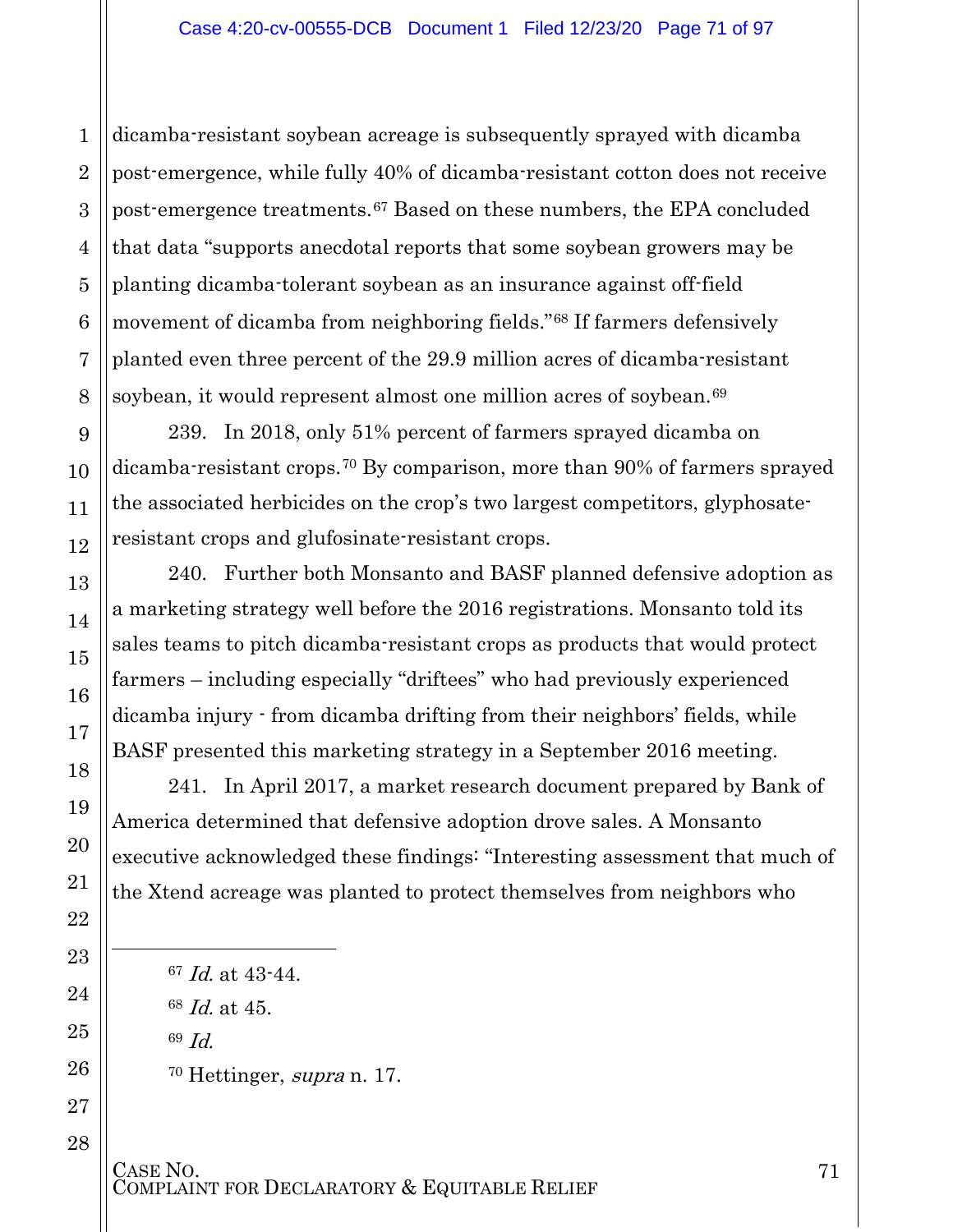might be using dicamba? Gotta admit I would not have expected this in a market research document."[71](#page-71-0)

242. In 2018, numerous seed companies reported to EPA that their farmer-customers felt forced to switch from conventional seeds to dicambaresistant seeds, to avoid further off-target injury to their crops and economic losses. Thus, the imperative to avoid dicamba drift injury entailed economic losses to the seed companies selling conventional cotton and soy seeds. NFFC II, 960 F.3d at 1142. The Court explained that "Many farmers have felt, and will continue to feel, compelled by the increased planting of DT soybeans, and the accompanying increased use of over-the-top dicamba, to change from non-DT to DT soybeans." NFFC II, 960 F.3d at 1142.

243. While EPA concedes that such "defensive planting" could entail "increased cost and/or reduced yields," it provides no assessment of these costs to either farmers or seed dealers.[72](#page-71-1) Nor does EPA make any attempt to weigh these costs against the putative benefits of the registration. In fact, the dozens of references to "costs" in the Impacts Assessment refer almost exclusively to putative costs associated with dicamba-resistant crop growers' compliance with control measures, or to costs of alternative herbicide systems in the absence of over-the-top dicamba.

244. EPA speculates that defensive planting would continue with or without the 2020 registrations and dismisses the impact on farmers. Id. at 45.

245. The Ninth Circuit determined that EPA had "entirely failed to recognize the economic cost imposed by the coercion of non-DT farmers to

 $71$  Hettinger, supra n. 9.

<sup>72</sup> EPA, Dicamba Incident Report, supra n. 51, at 45.

CASE NO.<br>COMPLAINT FOR DECLARATORY & EQUITABLE RELIEF

<span id="page-71-1"></span><span id="page-71-0"></span>l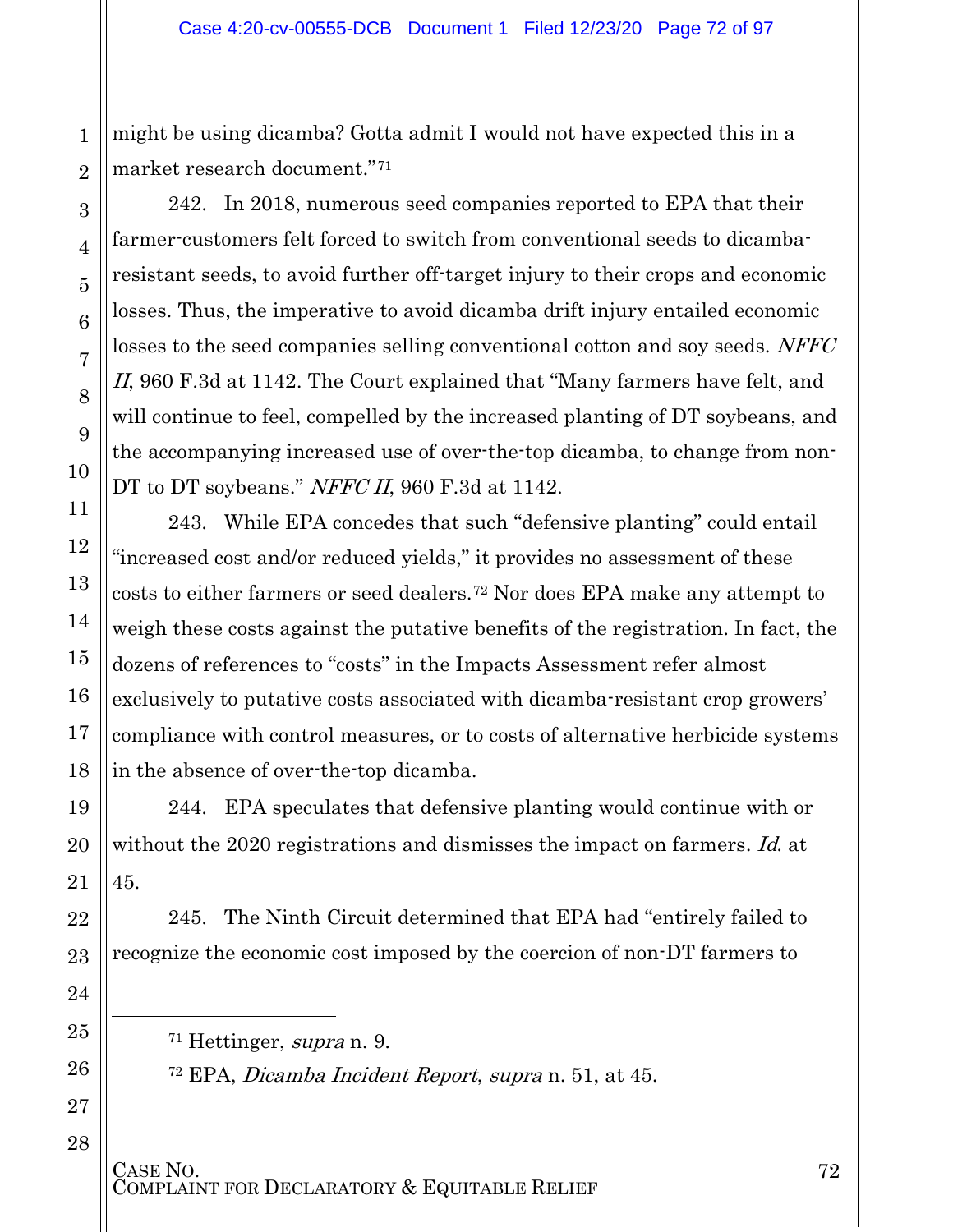convert to DT crops, and the resulting anti-competitive effect of that coercion." NFFC II, 960 F.3d at 1144. EPA has done so again here. Social Cost to Farming Communities

246. The Ninth Circuit found that over-the-top uses of dicamba had "torn apart the social fabric of many farming communities": an impact which the EPA had entirely failed to take into account. Id. at 1143. Farmers began threatening farmers; destroying their neighbors' crops, trees, ornamentals, and gardens; and even resorting to acts of violence. Id.

247. EPA's failure to mention anything regarding this "severe strain on social relations in farming communities," id. at 1143, constituted a violation of its FIFRA mandate to consider "social costs" in deciding whether to grant a pesticide registration.

248. The 2020 Registration Actions and supporting documents again fail to account for social costs to farming communities. Rather, EPA only provides a pro forma description of how, theoretically, "[t]he potential for offsite injury to neighboring crops from dicamba can result in conflict between neighbors."[73](#page-72-0) Incredibly, EPA justifies its refusal to critically assess the enormous social costs of past and future over-the-top dicamba use by speculating that such social costs, absent over-the-top dicamba, would continue to be incurred due to illegal use of other forms of dicamba that are currently registered by EPA.[74](#page-72-1)

249. The 2020 Registration Actions will result in the same strain on social relations in farming communities. Dicamba drift will continue

<sup>73</sup> EPA, Dicamba Incident Report, supra n. 51, at 45. <sup>74</sup> Id. at 46.

CASE NO.<br>COMPLAINT FOR DECLARATORY & EQUITABLE RELIEF

<span id="page-72-1"></span><span id="page-72-0"></span>l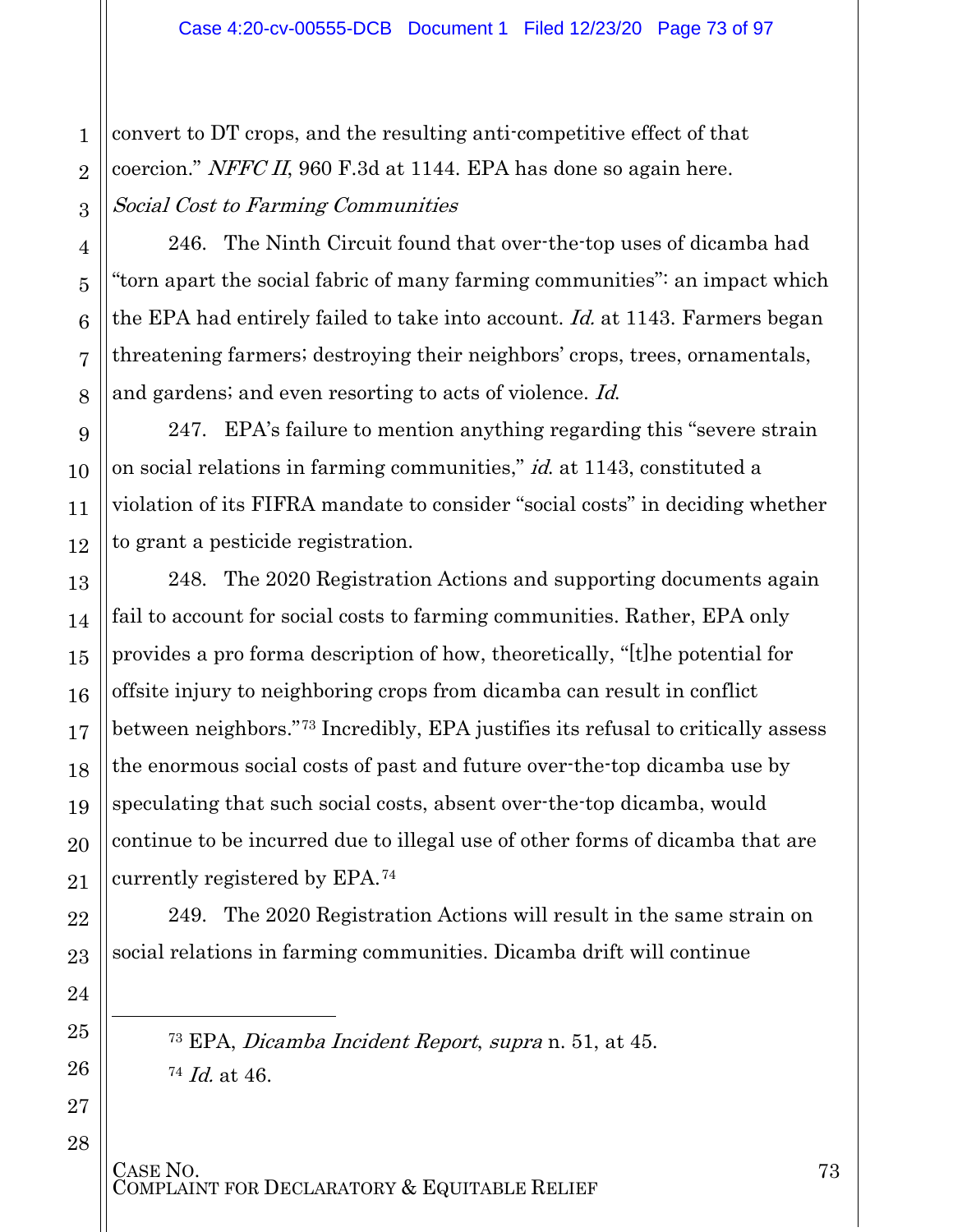1 2 impacting neighbors' crops and gardens and continue to drive apart communities.

Further Assessments on Adverse Effects on the Environment

250. EPA's additional hurried assessments, and the mitigations based on them, like the prior registrations, were not supported with substantial evidence and will not prevent adverse effects on the environment. A few examples are explained below.

Volatility

3

4

5

6

7

8

12

13

14

15

16

17

19

20

21

22

23

25

26

27

9 10 11 251. For instance, EPA's volatility control measures are based on small field studies, and the EPA admits that it "cannot definitively exclude" volatility damage from real-world applications.

Runoff

252. Despite learning more about how dicamba in runoff water can damage off-field plants many days after application, EPA has still failed to collect sufficient data on this important impact, or assess and mitigate the combined effects of concurrent dicamba exposure via spray drift, volatility, and runoff.

18 Environmental Damage

> 253. Despite reports of millions of trees damaged by dicamba drift, and the fact that long-lived trees in dicamba use areas are exposed repeatedly over the season and over years to spray and vapor drift, EPA has collected only a single study on the subject, involving what appears to be a one-time dicamba exposure.

24 New 2020 Mitigation

> 254. EPA did update several 2020 use instructions, yet based several of its updates on limited studies or assumptions. EPA expanded the downwind in-field buffer to 240 feet (or 110 feet for soybeans if using a

28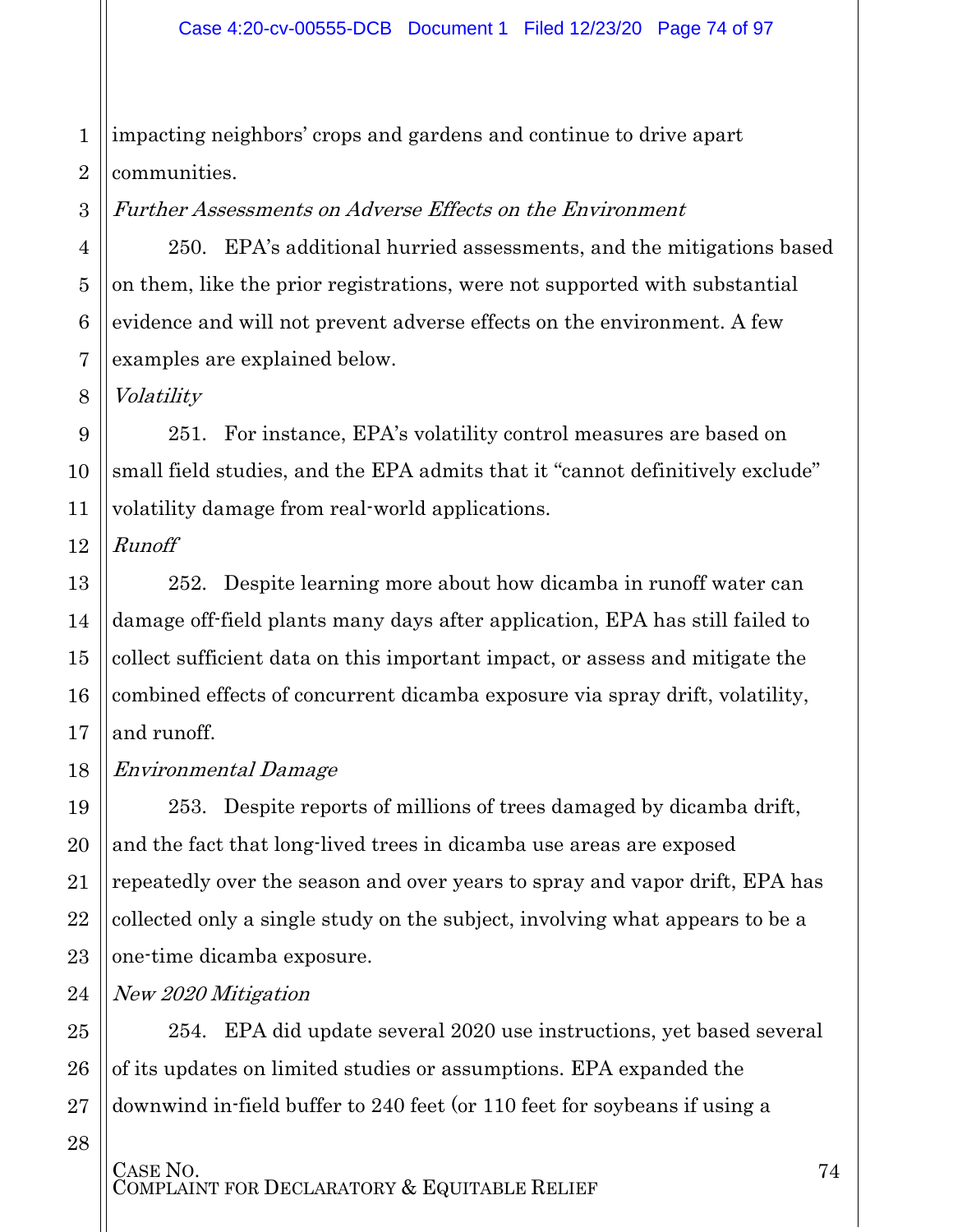qualified hooded sprayer), added calendar cutoff dates for applications (June 30th for soybeans and July 30th for cotton), and required use of a qualified VRA/pH buffering adjuvant in the tank for every application.

255. EPA asserts that these mitigation measures will reduce adverse environmental impacts, yet acknowledges its limited data to support these measures.

256. For example, in order to reduce risks to non-target plants from dicamba-contaminated runoff water, the Registration Actions prohibit dicamba application "if soil is saturated with water or when rainfall that may exceed soil field capacity is forecasted to occur within 48 hours."[75](#page-74-0) Yet because EPA collected only a single registrant study on runoff, EPA is unable to quantify the degree to which this restriction would reduce non-target plant risk, which is dependent on a host of "site-specific conditions such as field size, amount of saturation in the field at the time of the event, soil type, hydrologic conditions, etc.," which a single study cannot encompass.<sup>[76](#page-74-1)</sup> Nor did EPA evaluate whether even trained applicators could reliably predict – 48 hours in advance – whether or not a rainfall event "may exceed" soil field capacity, or assess the feasibility of enforcing such a label restriction.

257. Similarly, EPA found that hooded sprayers have "the potential to reduce spray drift," so the Registration Actions allow in-field spray drift buffer zones of only 110 feet instead of 240 feet when hooded sprayers are used on soybeans. Ex. A, at 13. However, the EPA has a "limited number of

<sup>75</sup> EPA, 2020 Ecological Assessment of Dicamba Use on Dicamba-Tolerant (DT) Cotton and Soybean Including Effects Determinations for Federally Listed Threatened and Endangered Species 8 (Oct. 26, 2020).

<sup>76</sup> Id. at 62.

28

1

2

3

4

5

6

7

8

9

10

11

12

13

14

15

16

17

18

19

20

21

22

23

 $\overline{a}$ 

<span id="page-74-0"></span>24

25

<span id="page-74-1"></span>26

27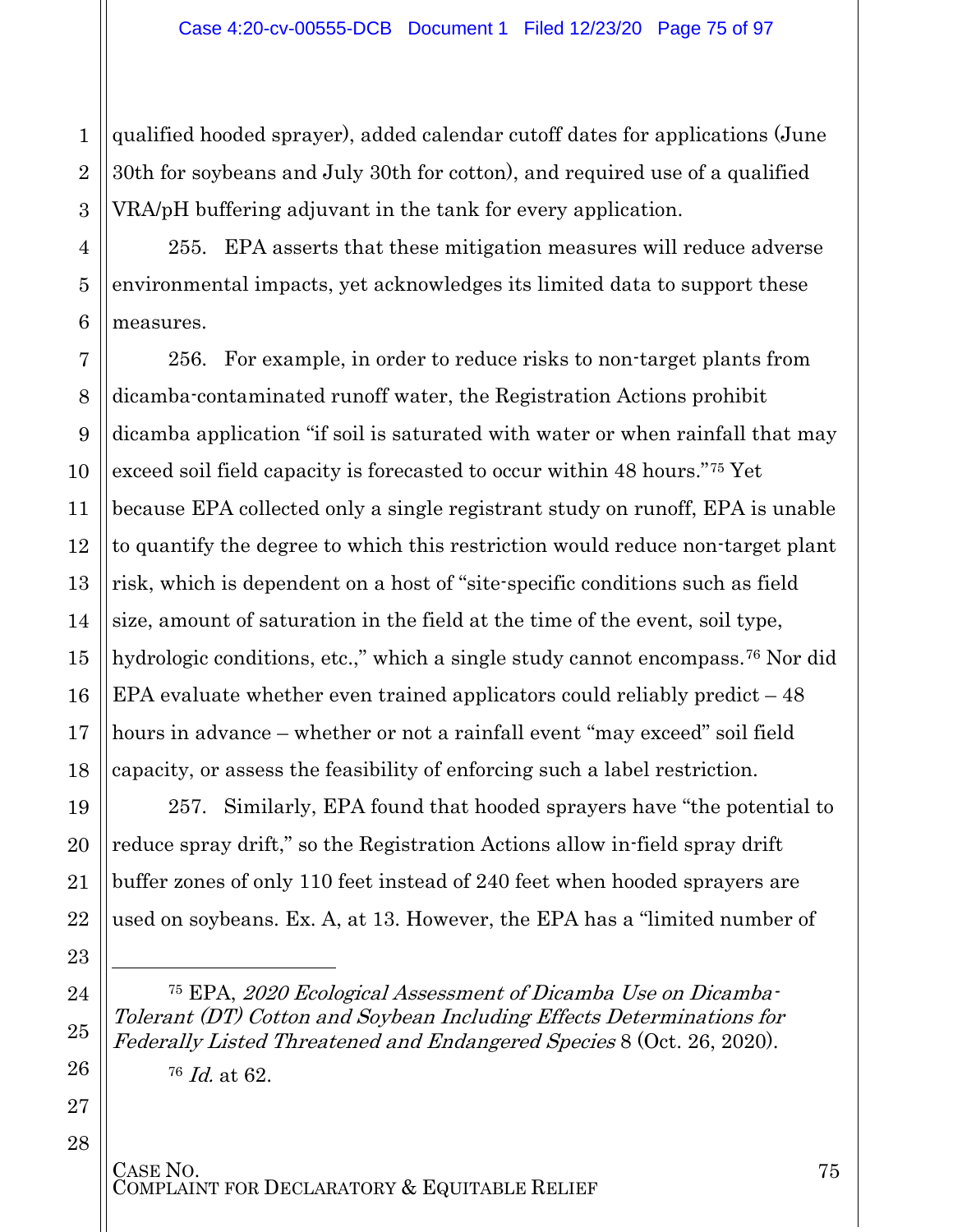2 3 4 5 field studies" to support this measure. *Id*. Moreover, EPA itself acknowledges that "buffers are poorly understood and making distinctions between FIFRA and ESA buffers based on application equipment [hooded or broadcast sprayers) could add an additional layer of complexity and unintentionally result in misuse."[77](#page-75-0)

1

6

7

8

9

10

11

12

13

14

15

16

17

18

19

20

21

22

23

24

<span id="page-75-0"></span>25

l

<span id="page-75-1"></span>26

27

28

258. EPA also notes differing levels of certainty in the effectiveness of its uniform cutoff date of June 30 intended to reduce volatility. EPA admits that "because the dates are the same in all 34 states and the meteorological data vary across these geographies, the magnitude of the protective certainty of cut-off dates is not uniform across the 34 states." Ex. A, at 14. Compliance with the cutoff date will be easier for growers in the southern States because of the longer growing season and planting at earlier calendar dates. The ease of compliance could also be influenced by crop progress, weed pressure, and weather. Despite these substantial uncertainties, the cutoff dates are still "expected to provide protection" from the effects of applications coinciding with temperatures favoring dicamba volatility. Id.

259. About 60% of damage incidents have been reported after June 30, the new cut-off date; however, symptoms of dicamba damage can take two weeks to show up.[78](#page-75-1)

260. EPA also expects VRAs (pH buffering adjuvant) to lower dicamba volatility. However, compliance with VRA usage requirements cannot be estimated because they "will have to be purchased separately by the applicator and added to the tank," because "[r]etailers and distributors may

<sup>77</sup> EPA, Dicamba Incident Report, supra n. 51, at 39. <sup>78</sup> Hettinger, supra n. 17.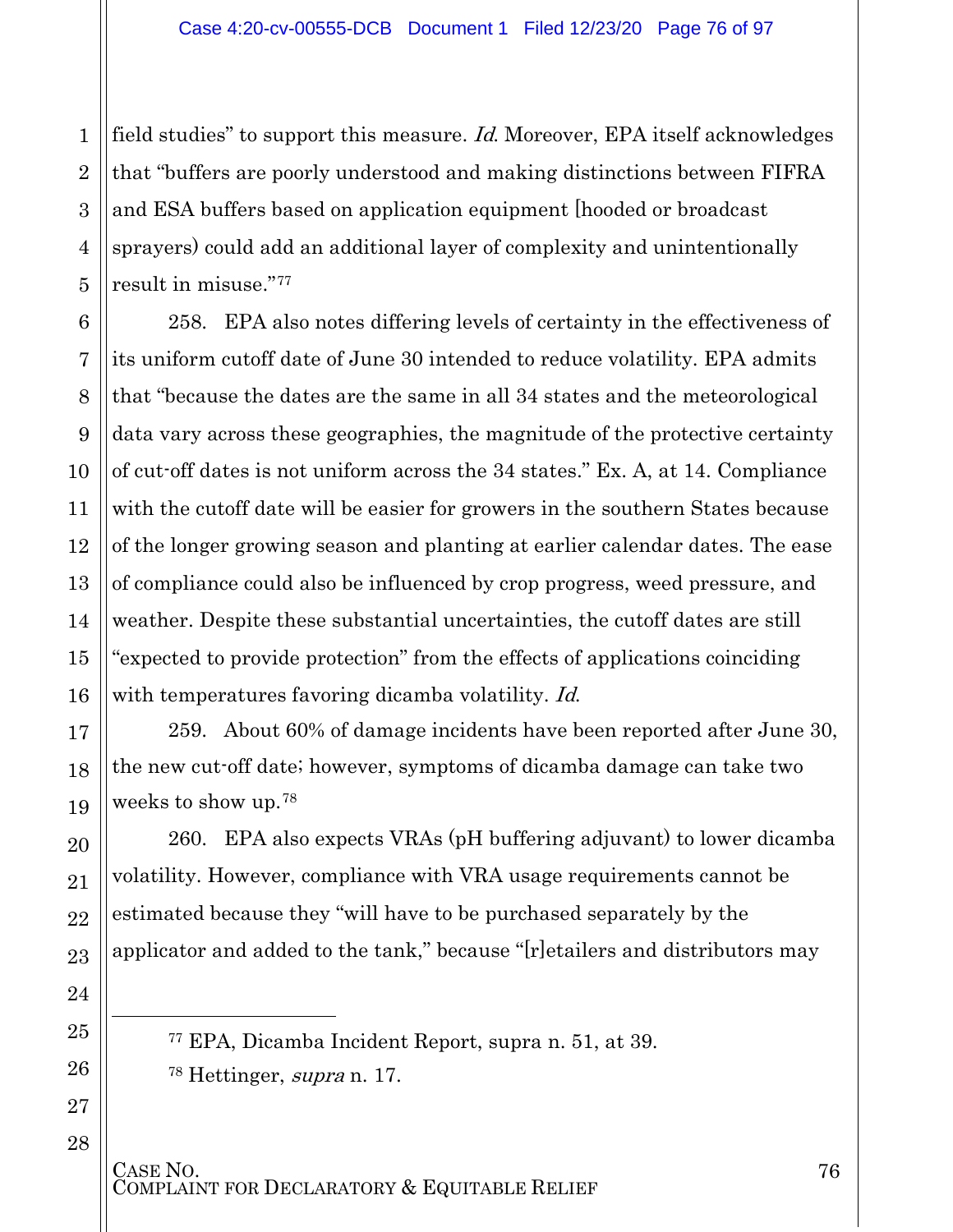stock only a small number [of VRAs] based on their client needs" and because "[t]he Agency has no information about the current availability of the required buffering agent."[79](#page-76-0) Additional compliance uncertainties arise from the "cost to the grower, and how difficult the product is to use."[80](#page-76-1)

261. EPA also restricted spraying to the period from one hour after sunrise to two hours before sunset to "reduce applications being made at times of day when temperature inversions often occur." Ex. A, at 24. To the contrary, University of Missouri weed scientists' analysis of weather stations from seven states has shown that temperature inversions occur frequently in the afternoon and evening hours of May, June and July. Further, newer data from Tennessee and Missouri show that those inversions frequently occur earlier than two hours before sunset. University of Missouri Extension weed scientist, Mandy Bish, confirmed that "Sunset is not a good predictor in every location," and these restrictions may not prevent spraying during inversions.

#### **EPA's Reversal Regarding FIFRA Section 24(c)**

262. EPA administers FIFRA at the federal level, but states have an important role to play in the regulatory scheme. FIFRA section 26 specifies that states are to have primary enforcement responsibility if they demonstrate to EPA that they have adopted adequate regulations and enforcement mechanisms. See 7 U.S.C. § 136w-1. For example, FIFRA section 11, 7 U.S.C. § 136i, authorizes EPA to certify state programs for the training, licensing, and certification of pesticide applicators as meeting federal

<sup>79</sup> EPA, Dicamba Incident Report, supra n. 51, at 38. 80 Id.

### CASE NO.<br>COMPLAINT FOR DECLARATORY & EQUITABLE RELIEF

<span id="page-76-1"></span><span id="page-76-0"></span>l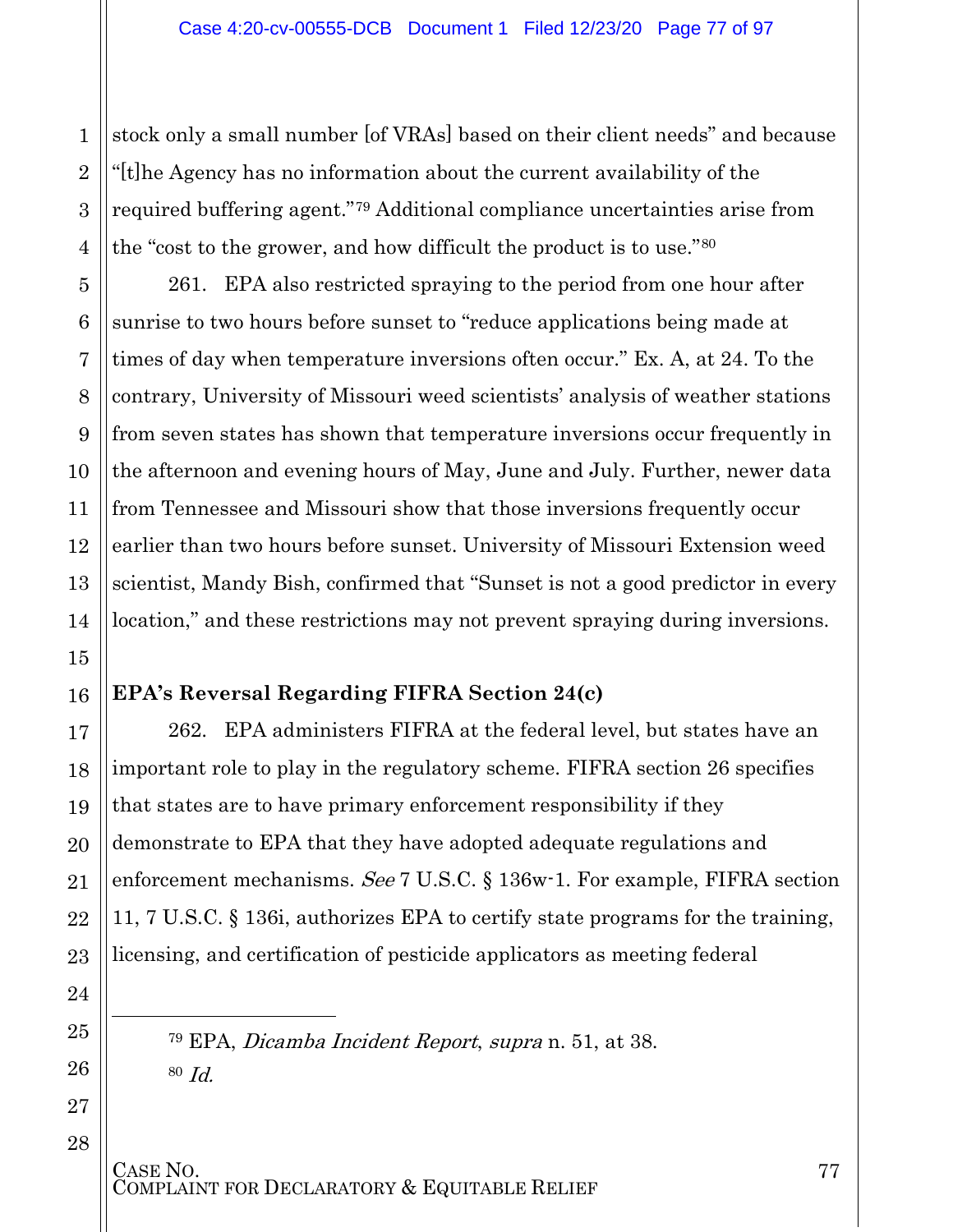1 2 3 4 standards. FIFRA section 23, 7 U.S.C. § 136u, allows EPA to enter into cooperative agreements with states to enforce the FIFRA training, licensing, and certification requirements and to assure that the state programs in these areas are consistent with federal standards.

263. The Registration Actions also include a reversal in decades of EPA precedent. EPA has long allowed states to issue "special local needs labels" on an annual basis, to address local agricultural, environmental, or public health needs by granting "additional uses" to federal pesticide labels. No longer, after this decision: EPA placed this rule reversal in a threesentence footnote, without first providing a notice and comment period.

264. The footnote for the first time now prohibits states from "impos[ing] further restrictions on the dicamba products, or any other federally registered pesticides" through Section 24(c) of FIFRA. Ex. A, at 20 n.19. Thus, the decision goes far beyond the three products being registered, and covers state restrictions on any and all pesticides.

265. Instead, states must now impose restrictions under Section 24(a), which allows states to regulate federal pesticides through state legislatures or rulemaking procedures: a time-consuming and often political process that can take years.

266. Section 24(c) allows states to "provide registration for additional uses of federally registered pesticides formulated for distribution and use within that State to meet special local needs in accord with the purposes of this Act." 7 U.S.C § 136v(c)(1).

267. For nearly three decades, EPA has interpreted Section 24(c) as permitting states to "impose more restrictive measures" to federal labels, and

5

6

7

8

9

10

11

12

13

14

15

16

17

18

19

20

21

22

23

24

25

26

27

28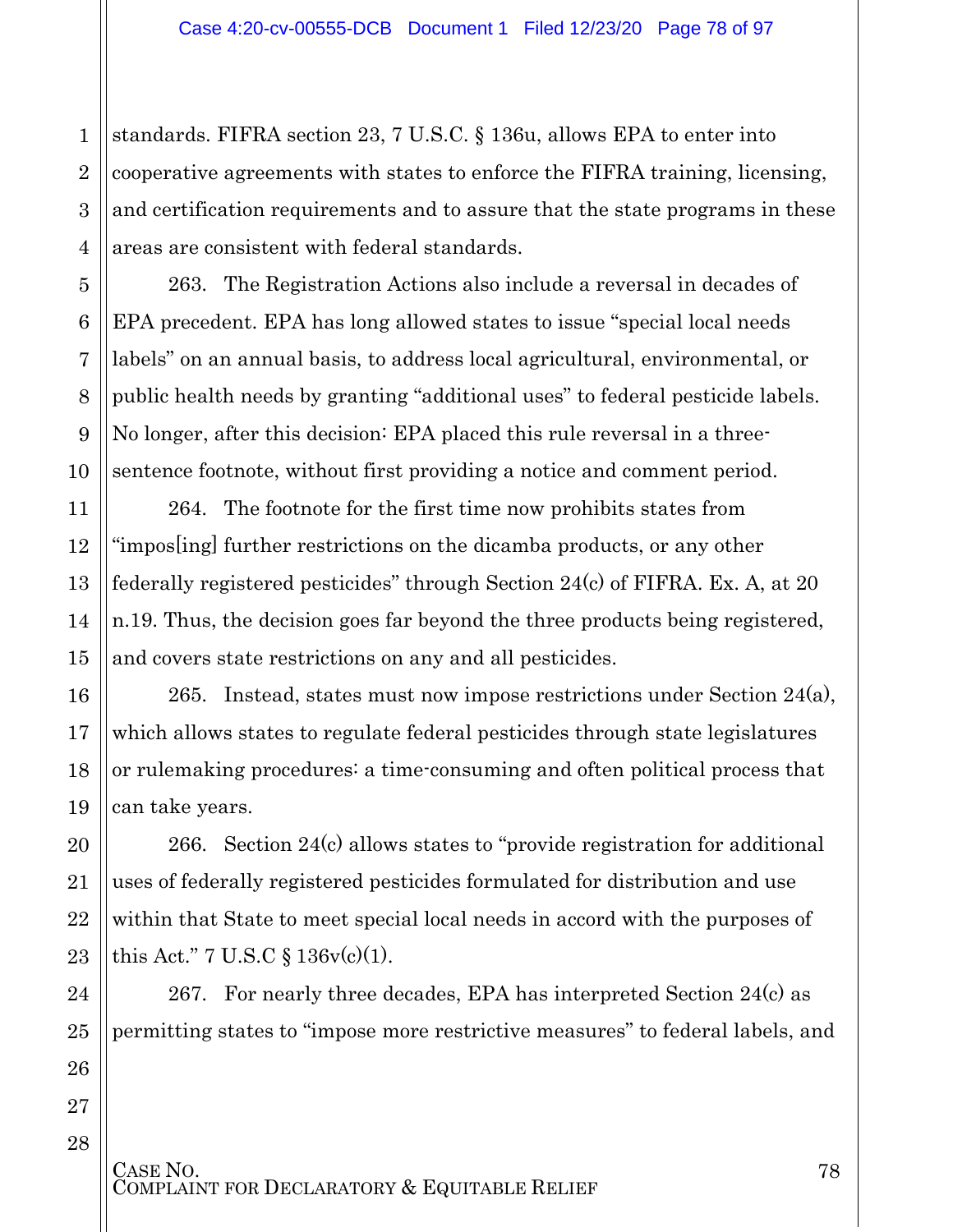1 2 that is what states have done. In 1996, the EPA formalized this interpretation and published it as a guidance for states.<sup>[81](#page-78-0)</sup>

3

4

5

6

7

8

9

10

11

12

13

14

15

16

17

18

19

20

21

22

23

24

l

<span id="page-78-1"></span><span id="page-78-0"></span>25

26

27

28

268. FIFRA 24(c) labels allow state lead agencies to be nimble, timely, practical, and appropriately responsive in quickly setting mitigation measures beyond the federal label. Every state is different, and one-size-fitsall mitigation measures on federal labels do not take into account possible unique or special local conditions, which may increase risks. States have specialized knowledge of conditions within their state. They are in the best position to identify deficiencies in federal labels and identify necessary modifications to enable the product to be used legally at the local level while minimizing the potential risks of harm to man and the environment. They are in the best position to respond to additional data and feedback in a timely manner.

269. Specifically, in the dicamba context, as discussed *supra*, many states had applied the provision to positive effect, reducing drift complaints, as detailed above, setting cutoff dates, requiring training, and other restrictions.

270. For example, following the 2017 growing season numerous states responded to EPA's inadequate registration by issuing FIFRA 24(c) special local needs labels that added further restrictions for 2018.<sup>[82](#page-78-1)</sup> Iowa required an additional special dicamba training for applicators. Minnesota prohibited spraying after June 20 and when field or forecasted high temperatures exceed 85°F. North Dakota set a cutoff date of June 30, as well as an 85°F

<sup>81</sup> EPA, *Guidance on FIFRA 24(c)* Registrations, supra n. 6.

<sup>82</sup> Sonja Begemann, States Tighten Dicamba Regulations (Feb. 8, 2018), https://www.agprofessional.com/article/states-tighten-dicamba-regulations.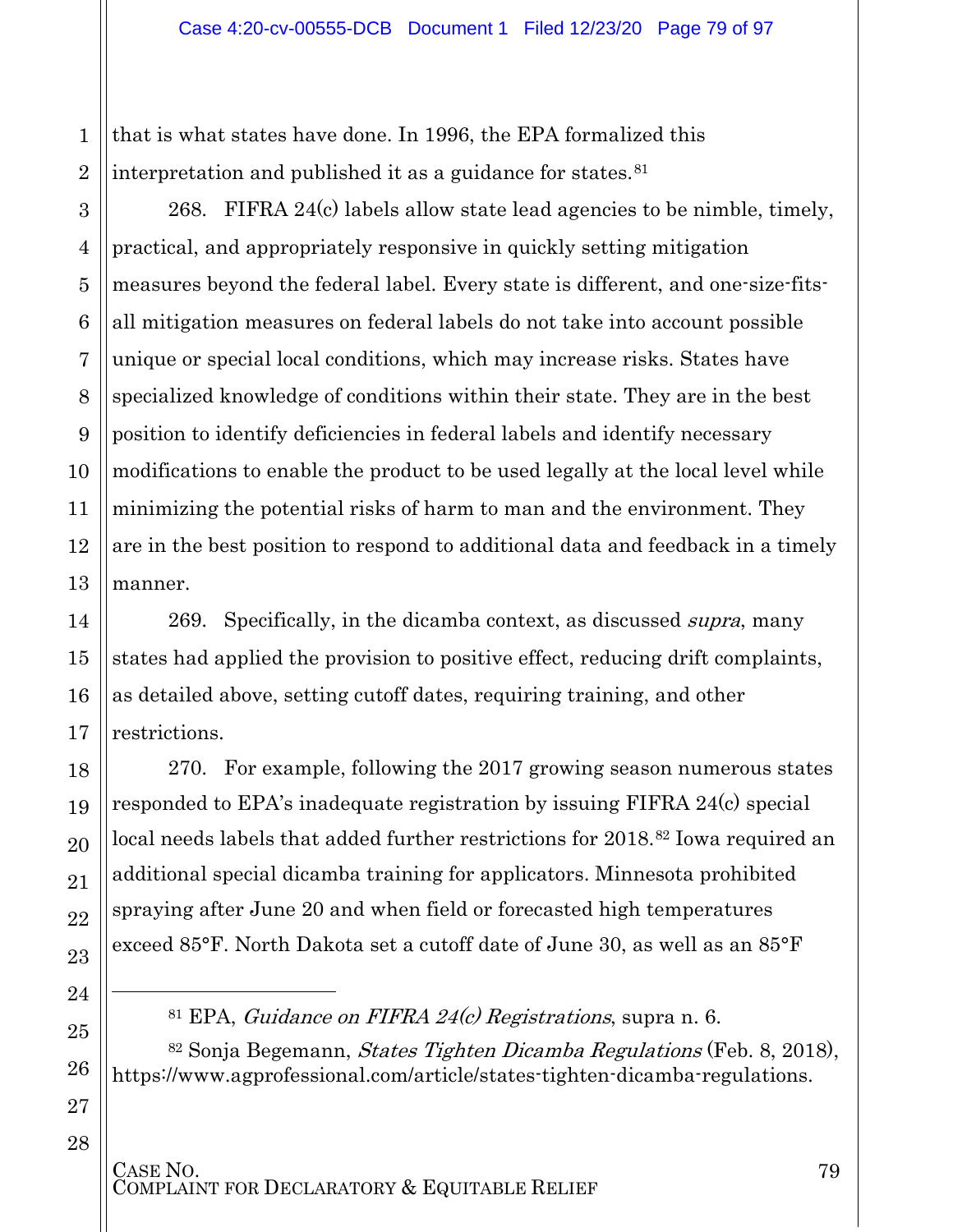limit and numerous other restrictions, while Tennessee permitted spraying only between 7:30 am and 5:30 pm, and required hooded sprayers for applications from July 15 to October 1.

280. Following the 2018 growing season, numerous states again rolled out 24 $(c)$  labels to place additional restrictions for the 2019 growing season.<sup>[83](#page-79-0)</sup> Illinois set a cut-off date of June 30, 2019 for spraying dicamba-resistant soybeans, prohibited application when the wind is blowing towards adjacent residential areas, added a downwind buffer between the last treated row and the nearest edge of any Illinois Nature Preserves Commission site, as well as several other restrictions. The Minnesota, North Dakota, and South Dakota Departments of Agriculture also set cutoff dates for dicamba application: June 20, 2019 in Minnesota and June 30, 2019 in North and South Dakota.

271. When it initially raised the specter of a rule change, EPA agreed on the importance of flexibility for states and assured that any changes on the interpretation of 24(c) would be subject to APA notice and comment rulemaking. However, in the 2020 Registration Actions overturning this guidance, EPA did not undertake any public comment.

272. The reversal will prevent the majority of states from implementing critical local special needs restrictions for the 2021 growing season (and other future growing seasons).

273. The remaining alternative route under FIFRA 24(a), adding mitigation measures through formal rulemakings or legislative processes, can take years while in the meantime, unacceptable non-target damage could

<span id="page-79-0"></span> $83$  Sophie Watterson, The State of Dicamba Regulation in the U.S. and Missouri (May 5, 2020), https://moenvironment.org/the-state-of-dicambaregulation-in-the-u-s-and-missouri/.

# CASE NO.<br>COMPLAINT FOR DECLARATORY & EQUITABLE RELIEF

l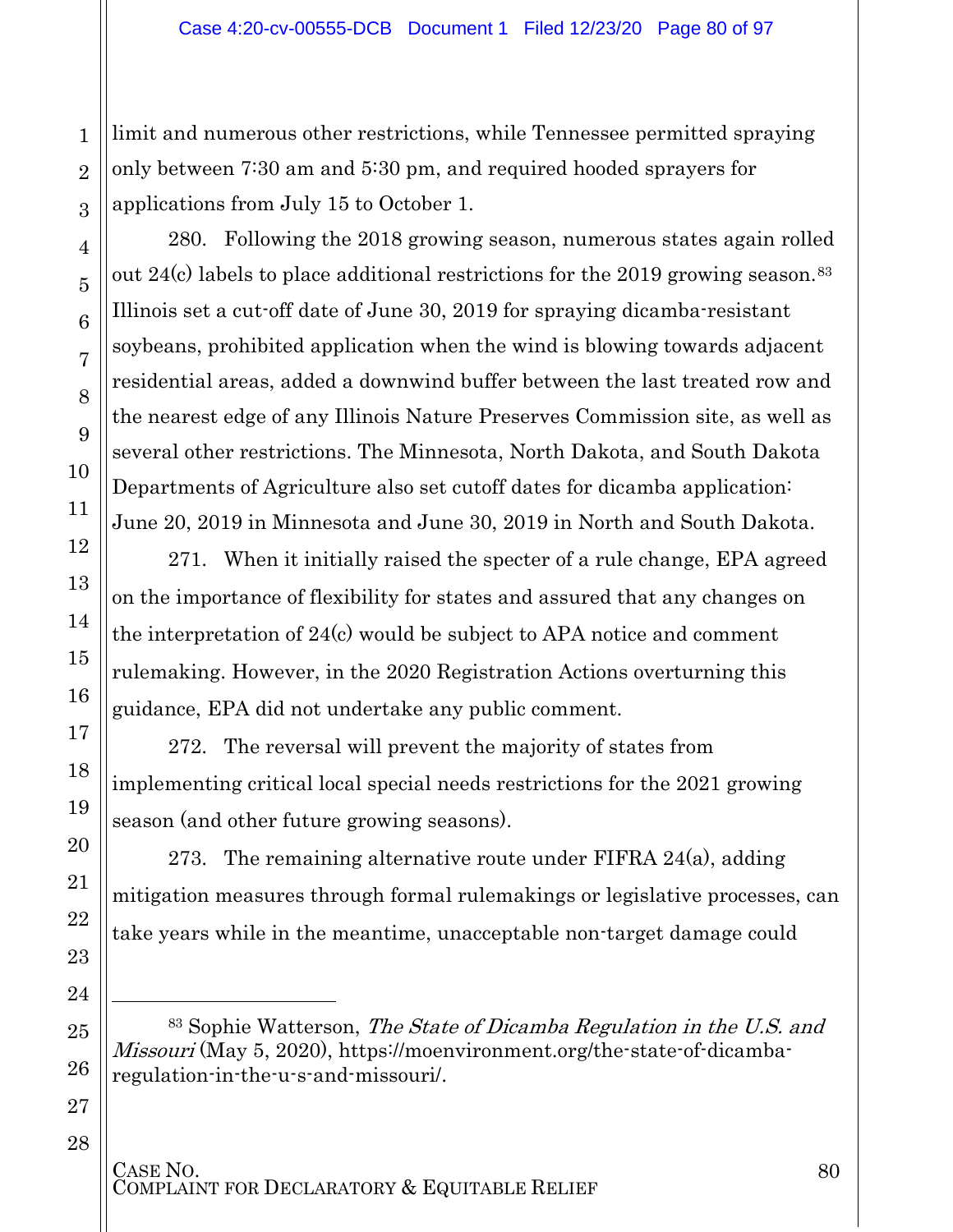1 2 3 occur. States do not often use FIFRA 24(a) because decisions during the growing season need to be made swiftly, to adapt and adjust to changing conditions. States will not have sufficient time.

274. Because of the footnote in the Registration Actions' new limitations, states are now deprived of providing these essential protections to farmers and the environment.

#### **Plaintiffs' Injuries**

4

5

6

7

8

9

10

11

12

13

14

15

16

17

18

19

20

21

22

23

24

25

26

27

275. Plaintiffs and their members are being and will be adversely affected by the challenged Registration Actions: EPA's approval of novel and increased uses of over-the-top dicamba on herbicide-resistant cotton and soybean.

276. Plaintiffs and their members are concerned by the detrimental impacts on farmers and the environment, including on endangered species and their habitat, and on public health that will result from the reregistration of over-the-top dicamba.

277. Plaintiffs' members are farmers, gardeners, and conservationists. They live, farm, and recreate in the many locations where EPA has reapproved over-the-top spraying of these dicamba products and where applicators have and will spray the products.

Farmers

278. The approved uses of over-the-top dicamba injure Plaintiff members' farm productivity, livelihoods, and environment, to the detriment of their economic, socioeconomic, vocational, environmental, health, and personal interests.

279. Many of Plaintiffs' farmer members grow vulnerable crops, such as tomatoes, grapes, and conventional soybeans, which are at risk of dicamba

28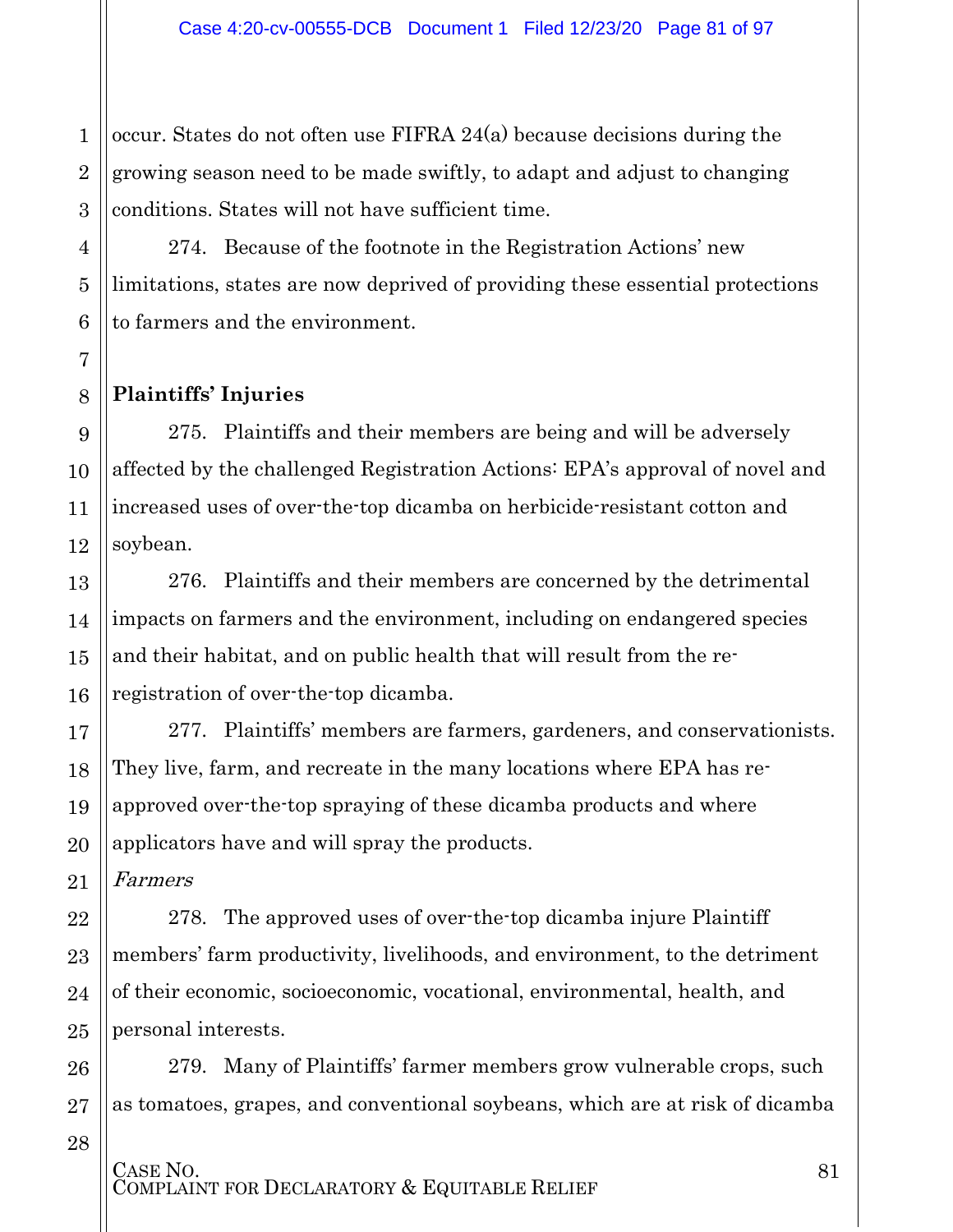drift damage. Plaintiffs' farmer members will have to adjust their planting season and choice of seed or crop or impose costly measures such as buffer zones, in an attempt to avoid crop damage by the challenged dicamba uses.

280. Other Plaintiff members are gardeners that also grow vegetables, fruits, herbs, and other crops that are at risk of dicamba drift damage. These members are rural community members who enjoy the benefits of pollinators, birds, and other wildlife that rely on vulnerable plants for food, nesting, or breeding. They are at risk of dicamba damage to their crops, hedgerows, gardens, and surrounding ecologically important flora.

10 13 15 16 18 19 281. EPA's registration of over-the-top dicamba use has already caused unprecedented damage to farmers and gardeners' crops and plants across millions of acres. Some of Plaintiffs' members include farmers and gardeners who live and grow crops that have already been damaged by drift under EPA's previous registration and now will likely be damaged again based on the new registration. The new registration will lead to increased use and more frequent applications of over-the-top dicamba this year, making it more likely that Plaintiffs' farmer and gardener members who cultivate crops near areas of over-the-top dicamba application will suffer crop or land use damage.

282. Such members may have to adjust their planting season, impose costly measures such as buffer strips, or forego the planting of certain crops, in order to try to reduce the negative impacts of over-the-top dicamba use near their crops. The livelihoods and economic interests of CFS members who cultivate and farm such crops are injured by the Registration Actions.

283. Plaintiffs' members also live, farm, and recreate in states that were also previously protected in part by their states' FIFRA 24(c) labels and use restrictions issued by states to protect farmers from damage. EPA's new

28

1

2

3

4

5

6

7

8

9

11

12

14

17

20

21

22

23

24

25

26

27

CASE NO.<br>COMPLAINT FOR DECLARATORY & EQUITABLE RELIEF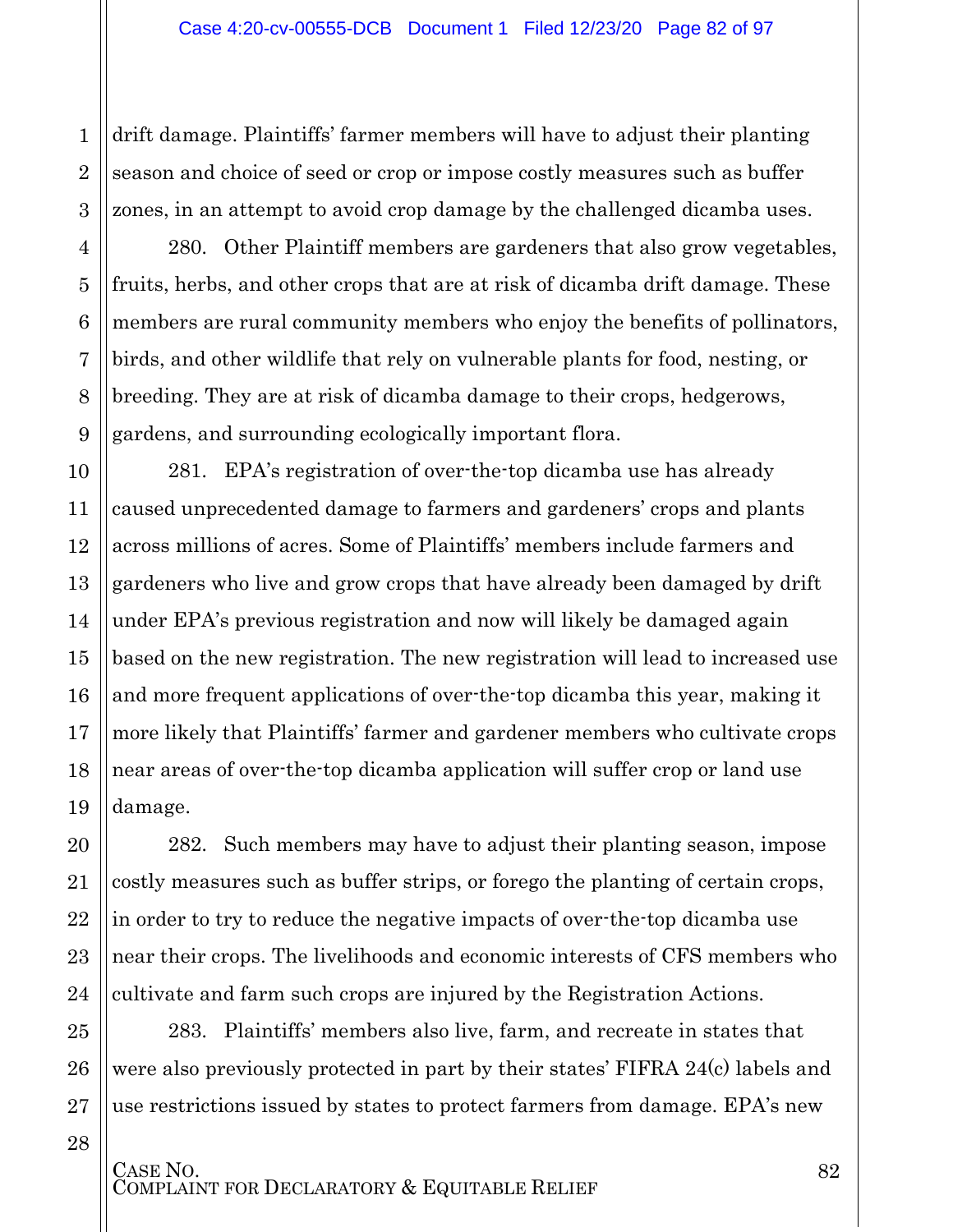1 2 approval, which eliminates that state level authority and protection, thus also injures them.

284. Plaintiffs' members are deeply concerned that EPA's registration of the challenged dicamba uses will harm their farm productivity, livelihoods, and environment, to the detriment of their economic and recreational interests, especially without the 24(c) labels states previously imposed.

285. Plaintiffs' rural members are also injured by the social impacts of the Registration Actions, the severe strain on social relations in farming communities EPA's approvals have caused.

286. Plaintiffs' farmer members are also injured by the anticompetitive, monopolistic impacts of the Registration Actions to the seed market. EPA's re-registration will mean that many farmers in states where Plaintiffs' members reside will have no choice but to switch to planting dicamba-resistant soy and cotton in order to avoid economic losses due to drift damage. This will further reduce the availability of non-dicambaresistant and non-genetically engineered seeds as local seed companies have no incentive to sell such varieties due to reduced demand. Because of the registration and forced defensive adoption, farmers find it increasingly difficult to find non-dicamba-resistant soybean seeds.

287. Many of Plaintiffs' members are committed to reducing the use of pesticides and endeavor to preserve the use of non-patented seed crops. Because of Defendants' registration, they face a lose-lose choice of either risking drift damage or losing their right to farm and safely plant the crops of their choice.

288. Thus, the registration of over-the-top dicamba has, and will continue to, injure Plaintiffs' members' interests and ability to obtain and plant non-dicamba-resistant seeds, diminishing their ability to grow the

28

3

4

5

6

7

8

9

10

11

12

13

14

15

16

17

18

19

20

21

22

23

24

25

26

27

CASE NO.<br>COMPLAINT FOR DECLARATORY & EQUITABLE RELIEF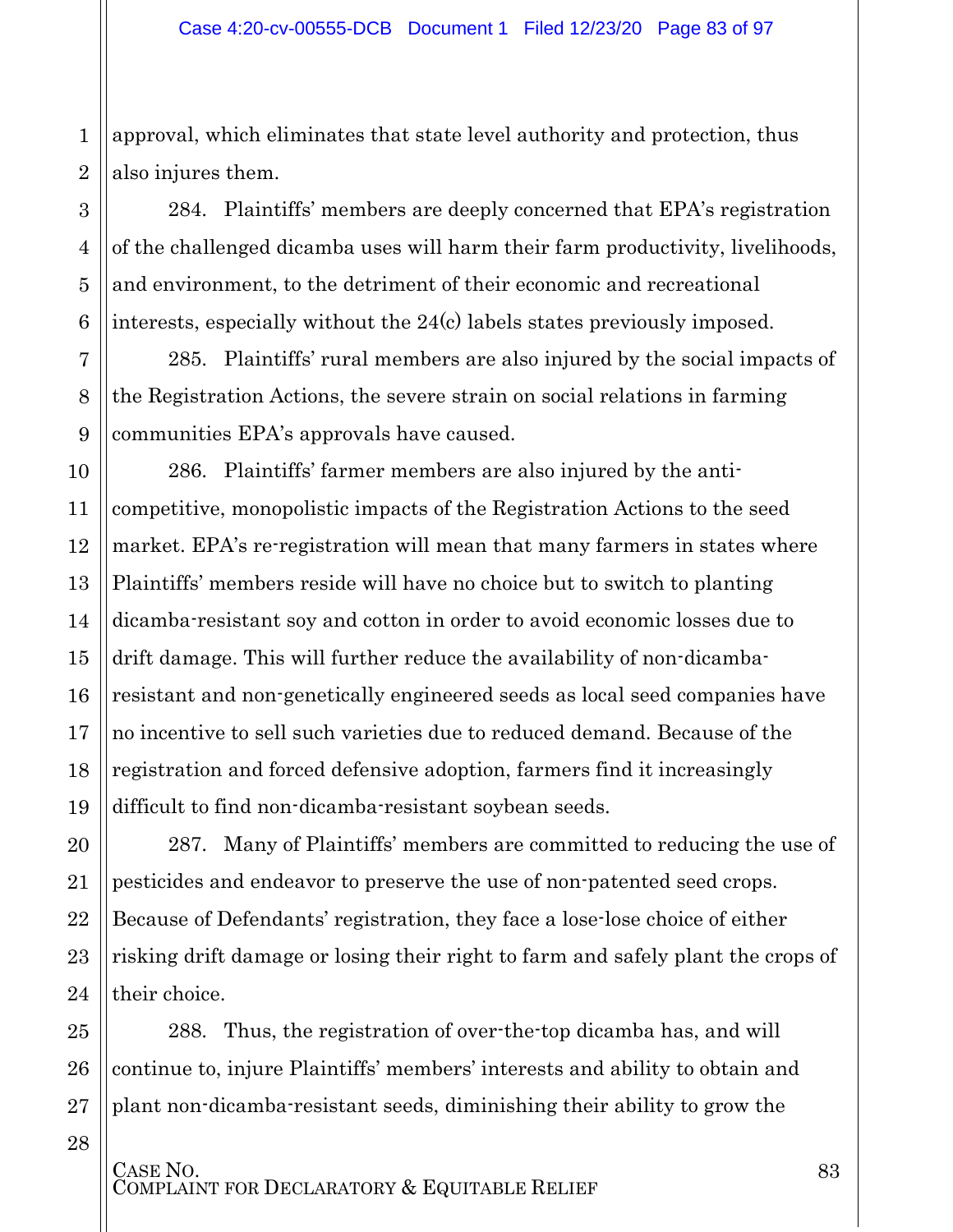1 2 crops of their choice, and costing them additional time and money to locate such seeds.

289. EPA's simultaneous elimination of the state level protections under FIFRA 24(c) will exacerbate the anti-competitive, monopolistic injuries as well by reducing state supplemental protections and thus increasing drift harm as well as defensive adoption to avoid it.

290. Because of EPA's re-registration decision, Plaintiffs' members may have to adjust their planting season and choice of seed or crop or undertake costly measures such as buffer zones, in an attempt to avoid dicamba drift crop damage.

291. For example, NFFC member John Zuhlke, an organic farmer and owner of Little Shire Farm in South Dakota, experienced damage to his crops from dicamba use by neighboring farms, particularly to his susceptible tomato crop. As a result of this damage, he lost \$40,000 to \$80,000 worth of sales during the 2018 growing season and his personal relationships with neighbors suffered. He also experienced damage to the trees on his property, particularly a maple tree. Because of the 2020 Registration Decisions, continued use of dicamba on neighboring fields will result in further strained relationships and economic losses.

292. Additionally, CFS member, Eric Pool, the owner of Berryville Vineyards, is concerned about dicamba drift continuing to harm his vineyard because grapes are sensitive to dicamba. He currently farms about ten acres of wine grapes and berries in Berryville, Illinois in an area near dicambaresistant soybean crops where farmers rely heavily on herbicides. He has suffered economic and labor costs resulting from extensive damage to his vineyard and has filed several complaints with the Illinois State Department of Agriculture.

3

4

5

6

7

8

9

10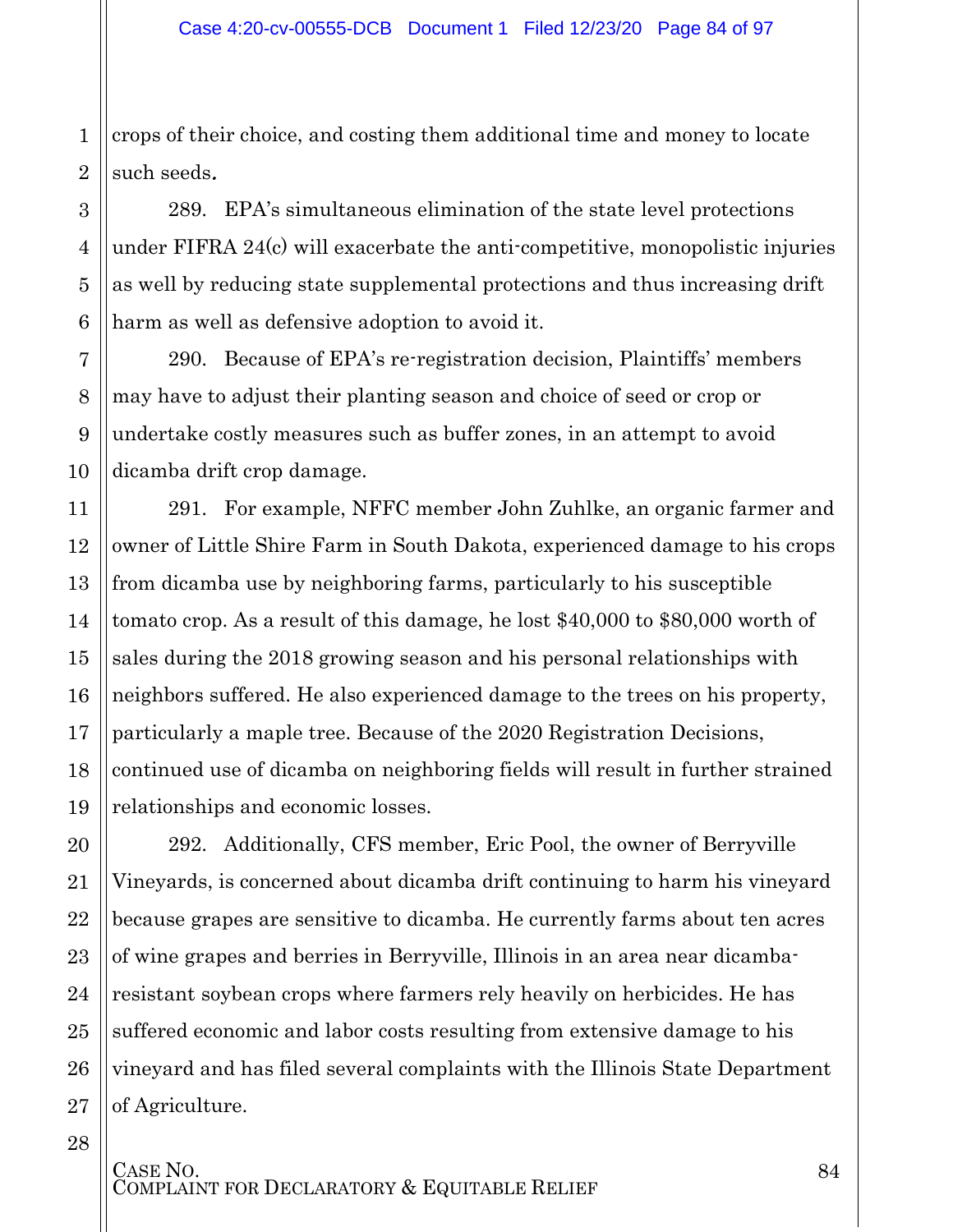#### Conservationists

1

2

3

4

5

6

7

8

9

10

11

12

13

14

15

16

17

18

19

20

21

22

23

24

25

26

27

28

293. Plaintiffs' members are also conservationists with aesthetic, recreational, vocational, and personal interests in the protection of the environment from the adverse impacts of dicamba spraying. Those members are heavily involved with maintaining a healthy environment for many species of animals, plants, and trees for recreational, aesthetic, and personal reasons. The use of over-the-top dicamba will harm wild plants, trees, animals, insects, and their native habitats, injuring Plaintiffs' members' recreational and aesthetic interests. The intensive use of over-the-top dicamba on crops compromises Plaintiffs' members' enjoyment of their local environment and injures the aesthetic and recreational interests of members in maintaining biodiversity and protecting sensitive species.

294. EPA's registration of these products will continue to cause a skyrocketing increase in the spraying of dicamba by millions of pounds a year. This dicamba will be sprayed in new ways, over the top of growing crops, at new times of the year, and during summer. Through drift and runoff, the dicamba will leave the farm fields and enter water and soil, as well as expose native species.

295. Dicamba drift and consequential environmental harm will also increase because of EPA's elimination of states' 24(c) authority to limit spraying, which further injures Plaintiffs' members' conservation interests.

296. Plaintiffs' members are concerned about the adverse impacts to the environment and to wild plants, trees, insects, birds, and other animals from dicamba exposure because of EPA's decision. They are also concerned about the effects on water quality and human health. They live and regularly hike and recreate in and around areas now approved for dicamba spraying.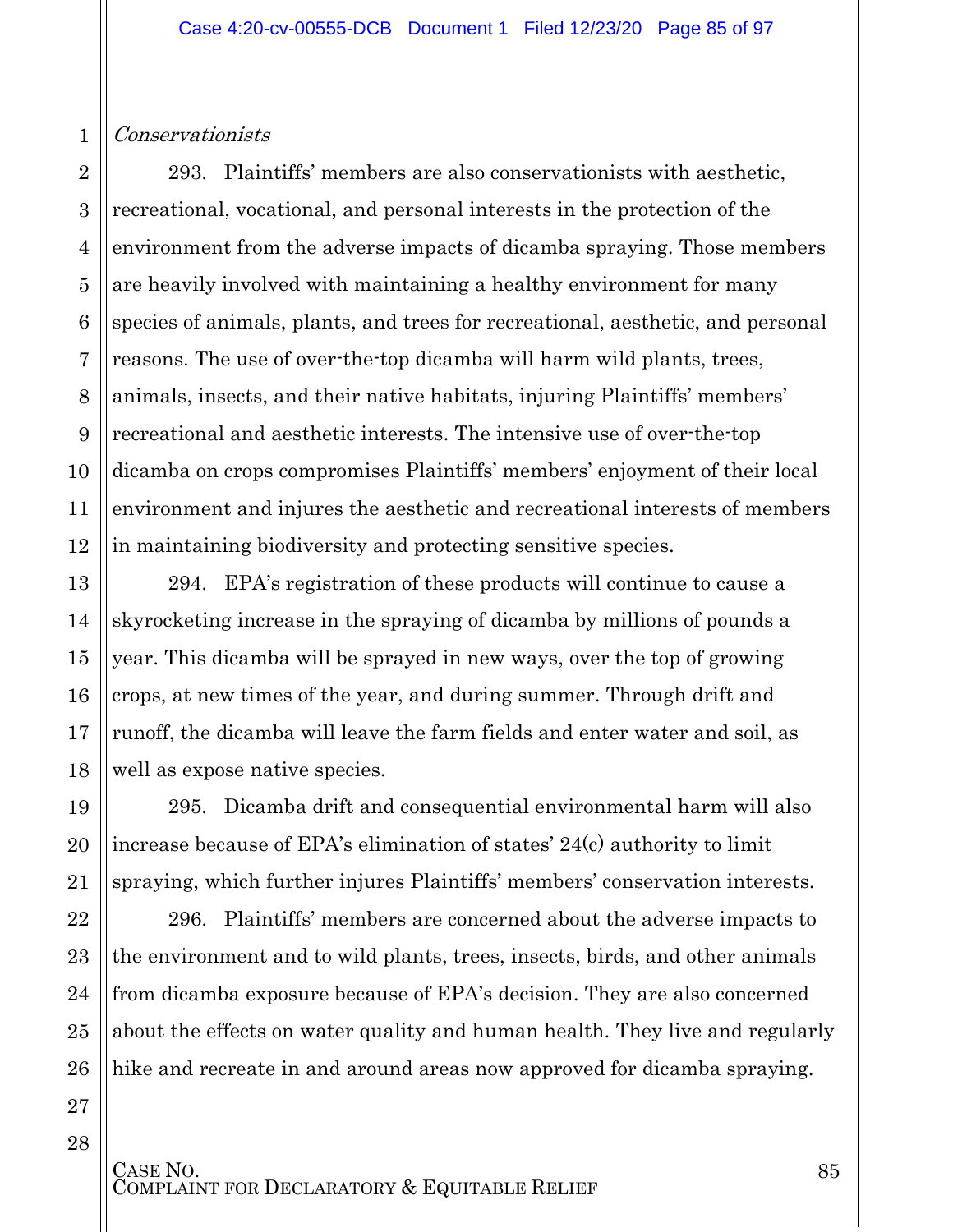297. For example, CBD member John Buse is concerned about the effects of pesticides and herbicides on the wellbeing and recovery of threatened and endangered species, as well as on water quality and human health. Specifically, he enjoys hiking and recreating near Indiana bat habitat near Indianapolis, Indiana and observing bat colonies. He is concerned that dicamba products will be routinely applied in Indiana and elsewhere in and around Indiana bat habitat without regard to the species' conservation and recovery.

Organizational Injury

1

2

3

4

5

6

7

8

9

10 11 12 13 14 15 16 17 18 298. In addition to the injury to its individual members, the registration decision also adversely injures Plaintiffs' organizational interests. See supra ¶¶ 26-34. Each organization has a mission dedicated to protecting the environment and/or farmers from the adverse impacts of industrial agriculture, including specifically pesticides. EPA's 2020 Registration Actions caused Plaintiff organizations to continue to divert resources from addressing other pesticides to focus on the harms and injuries caused by the over-the-top uses of dicamba on dicamba-resistant cotton and soybean.

19 Failure to Hold Notice and Comment

299. Plaintiffs and their members are also injured by EPA's refusal to hold notice and comment on the challenged decision. EPA's refusal deprived Plaintiffs and their members of their procedural rights under the APA and FIFRA to formally submit to the EPA comments on the proposed decision.

300. The registrations are still the first attempt at a lawful, novel new use of dicamba, which should proceed through notice and comment. Also, the decision made a rule change for all pesticides, eliminating states' protections under FIFRA 24(c). The public and stakeholders such as Plaintiffs and their

28

20

21

22

23

24

25

26

27

CASE NO.<br>COMPLAINT FOR DECLARATORY & EQUITABLE RELIEF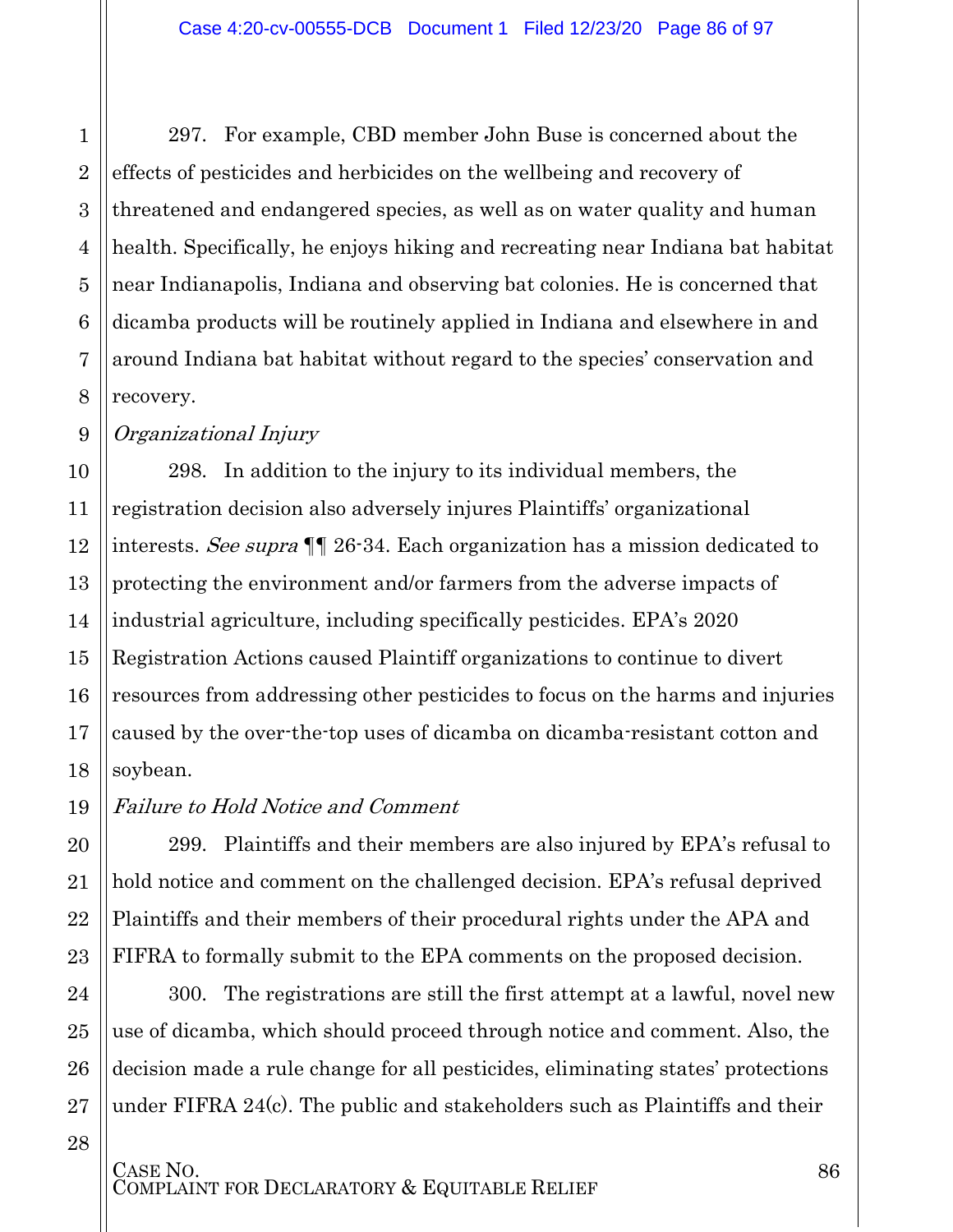1 2 members should have been given the formal opportunity to weigh in on such a precedential decision and have the right to responses from EPA on their critiques and consideration of the evidence they might present.

301. EPA's failure to hold public comment on the proposed decision before issuing the challenged decision injures Plaintiffs' due process rights to participate in proceedings affecting them. These procedural injuries are directly connected to the substantive injuries to Plaintiffs' economic and environmental interests explained above. Had EPA held public comment, it might have reached a different decision in whole or part.

Summary

302. In sum, EPA's decision to register over-the-top dicamba for use on cotton and soybean injures Plaintiffs' substantive and procedural interests, their organizational interests in protecting agriculture and the environment, as well as the aesthetic, recreational, economic, and personal health interests of thousands of their members.

303. Plaintiffs' and their members' injuries will be redressed if and when this Court declares the approval unlawful and vacates the Registration Actions, halting the use and sale of the pesticide products.

#### **FIRST CAUSE OF ACTION** Registration Not Supported by Substantial Evidence Violation of FIFRA

304. Plaintiffs reallege and incorporate by reference Paragraphs 1 through 303.

305. To unconditionally register a pesticide, EPA must conclude among other things that the pesticide "will perform its intended function without unreasonable adverse effects on the environment" and that "when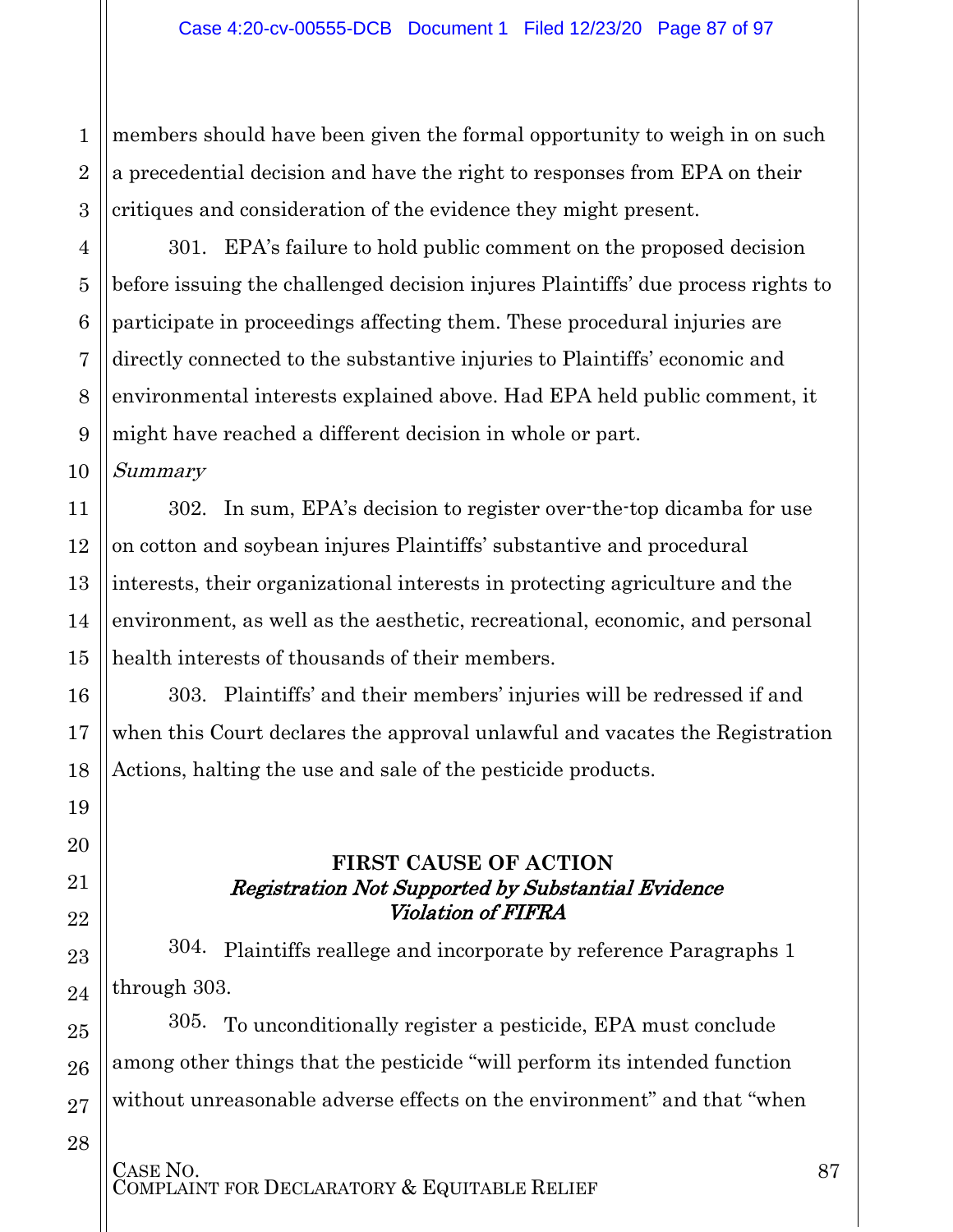1 2 3 used in accordance with widespread and commonly recognized practice it will not generally cause unreasonable adverse effects on the environment." 7 U.S.C. § 136a(C)(5).

306. FIFRA defines "unreasonable adverse effects on the environment" to mean "any unreasonable risk to man or the environment, taking into account the economic, social, and environmental costs and benefits of the use of any pesticide." 7 U.S.C. § 136(bb).

307. EPA's registration conclusion is not supported by substantial evidence because the EPA understated some risks and costs and failed to address others.

308. These include:

4

5

6

7

8

9

10

11

12

13

14

15

16

17

18

19

20

21

22

23

24

25

26

27

- 1. understating the amount of dicamba to be sprayed and which will move off-field and enter the environment;
- 2. understating the damage from unreported drift;
- 3. failing to account for and quantify or even estimate the economic cost of crop damage from dicamba drift;
- 4. failing to account for the impossibility of complying with the label instructions in real world farming conditions;
- 5. failing to consider and assess the anti-competitive, monopolistic economic impacts of defensive dicambaresistant seed adoption;
- 6. failing to consider and assess the social impacts of dicamba drift, crop damage, and defensive adoption on farming communities
- 7. Failing to consider and assess the impacts of dicamba drift, runoff, and rainwater on the environment, including drift damage to wild plants, trees, and other species;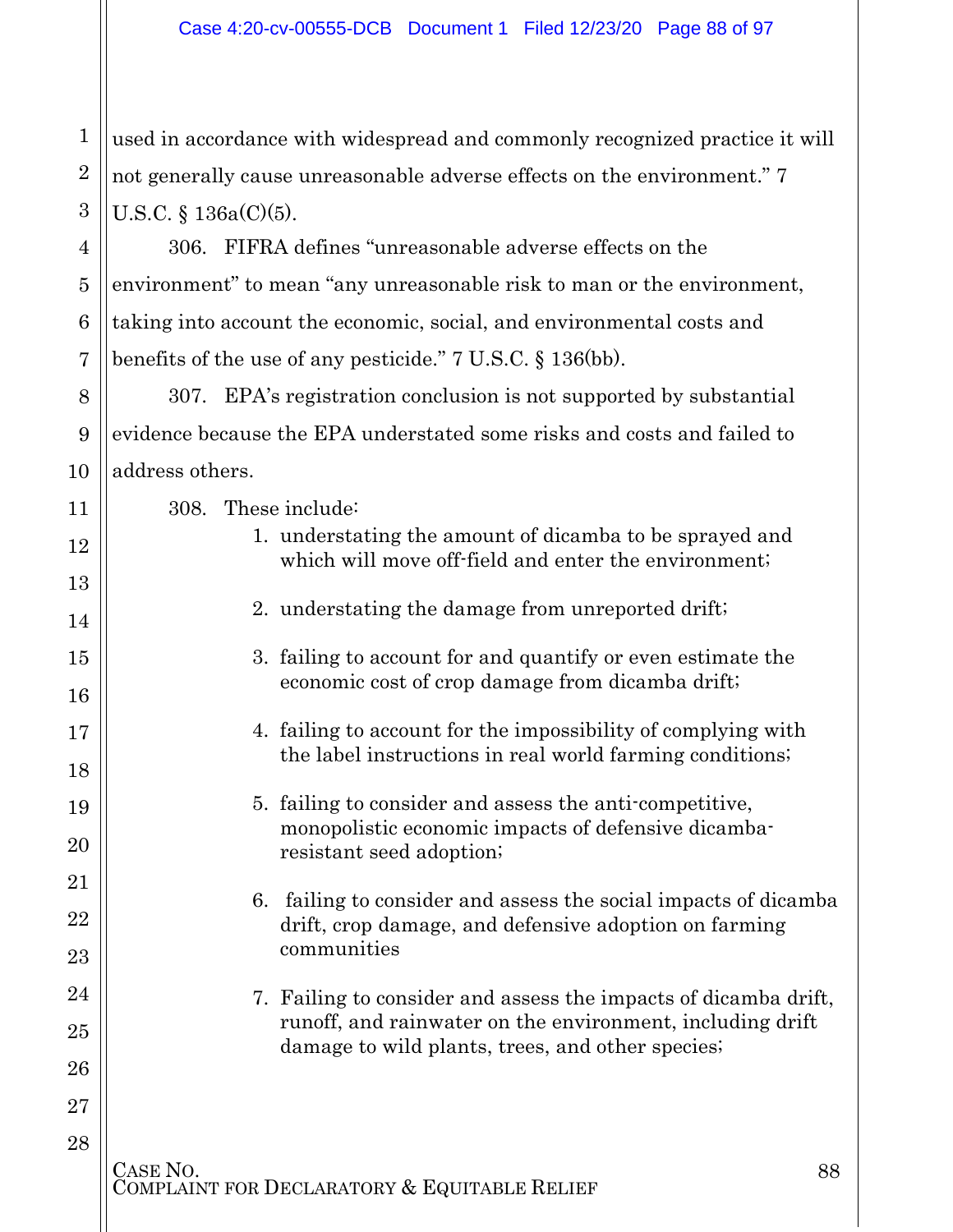1

2

3

4

5

6

7

8

9

10

11

12

13

14

15

16

17

18

19

20

21

22

23

24

25

26

27

28

8. failing to consider and assess the efficacy of the new label mitigations, such as hooded sprayers, a June 30 cutoff date, and the use of VRAs.

309. The EPA based its determination that the Registration Actions will not result in "adverse effects on the environment" on mitigation, in the form of label instructions. Yet EPA failed to study and account for the substantial likelihood that farmers and applicators, despite their best efforts, cannot follow the use directions in real world conditions. In previous seasons, numerous use directions, the same directions still in the Registration Actions, proved "difficult if not impossible to follow," NFFC II, 960 F.3d at 1124, 1140- 41. And that the additional measures EPA added will fare better is also not supported by substantial evidence. Despite the Ninth Circuit's unambiguous instruction, EPA still has not studied the efficacy or feasibility in the real world of the measures upon which it is banking its decisions. EPA unlawfully made no effort to test the efficacy of the mitigation on which it is relying.

310. EPA played up the alleged benefits of the dicamba new uses, but left out any assessment of their true costs. The EPA based its Registration Actions on a flawed cost-benefit assessment that failed to take into account social and economic impacts, in violation of FIFRA. 7 U.S.C. § 136(bb). Nowhere in the decision documents, including the two Benefits Assessments, does EPA critically assess and quantify, farmers' financial losses as a result of off-target drift or the anticompetitive effect of these crop systems.

311. EPA's cost-benefit assessment is also flawed because EPA failed to assess the costs to non-agricultural systems, such as ornamental plants and trees.

312. EPA failed to assess the intertwined social costs to farming communities and agriculture of the renewed registration of these products.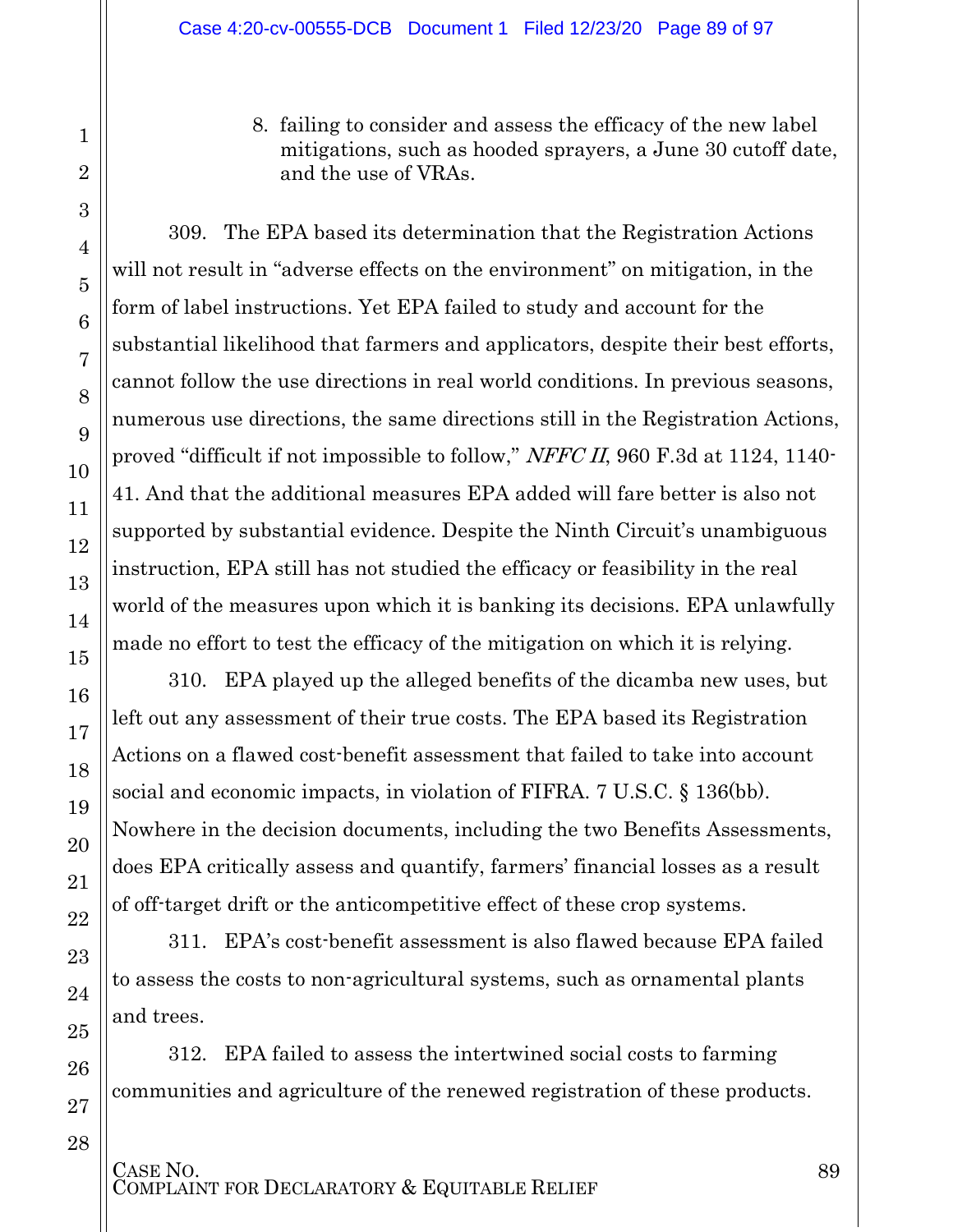The prior registrations have not merely caused financial hardship; they have torn apart farming communities, pitting farmer against farmer.

313. All of these violations mirror the past unlawful registration decisions for these products, and are errors of law the Ninth Circuit specifically rebuked the EPA for making just this past June 2020.

314. The Registration Actions are thus not supported by substantial evidence in violation of FIFRA.

#### **SECOND CAUSE OF ACTION** Violation of the Unconditional Registration Standard Violation of FIFRA

315. Plaintiffs reallege and incorporate by reference Paragraphs 1 through 314.

316. The prior product registrations were conditional and only for 2 years; this time, EPA registered the products unconditionally and for 5 years.

317. As compared to conditional registration, unconditional registration imposes a different, higher standard, both in terms of the data it requires as well as its risk standard. Whereas for conditional, only "satisfactory data" is required, 7 U.S.C.  $\S$  136a(c)(7)(B), for unconditional, EPA must determine that "no additional data are necessary." 40 C.F.R. § 152.112(c).

318. Whereas for conditional registration, EPA must only determine that the conditional new use will not "significantly increase the risk of any unreasonable adverse effect" beyond the already existing registration, 7 U.S.C. § 136a(c)(7)(B), an unconditional registration requires EPA to find that the pesticide "will perform its intended function without unreasonable adverse effects on the environment. 7 U.S.C. 136a(C)(5)(C). EPA must also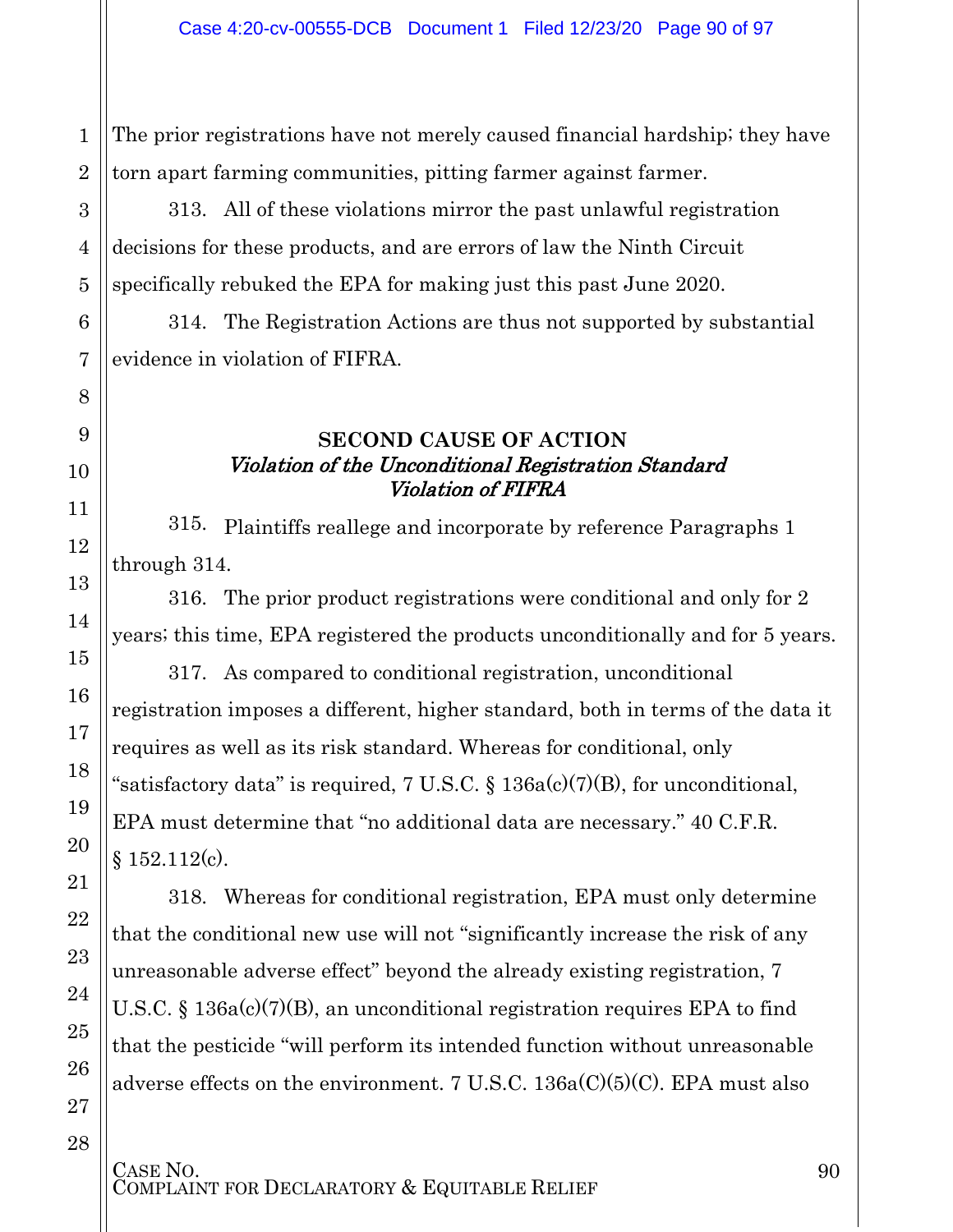find that the pesticide "when used in accordance with widespread and commonly recognized practice . . . will not generally cause unreasonable adverse effects on the environment."  $7 \text{ U.S.C.} \$   $136a(c)(5)(D)$ .

319. EPA failed to support with substantial evidence several prongs of the unconditional registration standard. First, EPA failed to consider and assess whether farmers are actually able to use the products for their "intended function" of weed control and still not cause unreasonable adverse effects on the environment. The use instructions remain "difficult to impossible" to follow in real world farming conditions, NFFC II, 960 F.3d at 1124, 1140-41, leaving farmers with the lose-lose choice of violating the use restrictions and causing unreasonable adverse effects, or not using the pesticide for its intended function. In order to meet the unconditional registration standard, EPA must find that a pesticide can be sprayed and accomplish its "intended purpose" in the real world of farming *without* causing unreasonable adverse effects, not according to whatever hypothetically EPA can think up to put on a label.

320. Second, EPA failed to support with substantial evidence that the byzantine, impossible to follow mitigation measures—the use instructions for the products on which EPA has predicated its finding of no unreasonable adverse effects—constitute "widespread and commonly recognized practice[s]" in farming. 7 U.S.C. § 136a(c)(5)(D). The unconditional registration standard requires EPA to assess whether the pesticide products will cause unreasonable adverse effects "when used in accordance with widespread and commonly recognized practice," not when used in any scenario that EPA can contemplate, however unrealistic in real farming and weather conditions it might be.

1

2

3

4

5

6

7

8

9

10

11

12

13

14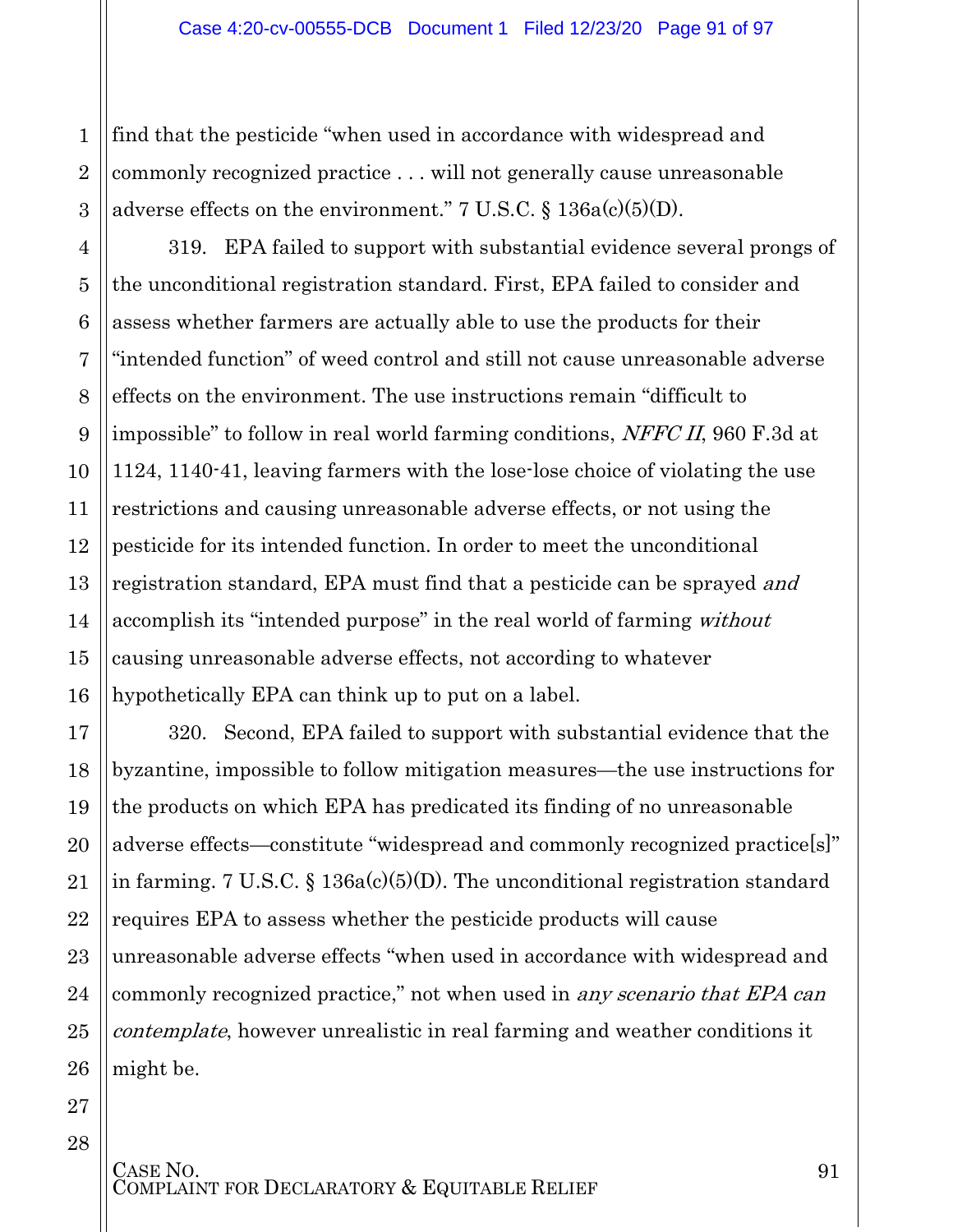321. In fact, the 40-page use directions are not "widespread and commonly recognized practice[s]," but instead measures that experts have said were unlike anything they had seen previously.

322. An unconditional registration must determine there will be no unreasonable adverse effects on the environment not from any type of spraying, but rather from use that is normal and from use that will actually allow farmers to complete the pesticide's intended function. EPA failed to do that and admits that such use beyond its unrealistic and unassessed label mitigation will lead to harm.

323. The Registration Actions are thus not supported by substantial evidence in violation of FIFRA.

#### **THIRD CAUSE OF ACTION** Failure to Provide a Notice and Comment for New Uses Violation of FIFRA and the APA

324. Plaintiffs reallege and incorporate by reference Paragraphs 1 through 323.

325. FIFRA requires that EPA "shall publish" in the Federal Register a "notice of receipt of application" and a "notice of issuance" for every pesticide product registration that utilizes a "new active ingredient" or that entails a "changed use pattern." 7 U.S.C.  $\S$  136a(c)(4); 40 C.F.R.  $\S$  152.102.

326. EPA held public comment for its initial 2016 registration of these new over-the-top uses of dicamba, acknowledging that they were FIFRA new uses. The Registration Actions and the products approved by them are still subject to notice and comment because the decisions still allow for new uses. The uses remain new because, while there was a prior approval, the Court held it unlawful. Thus, this is still EPA's first attempt at a *lawful* new use.

1

2

3

4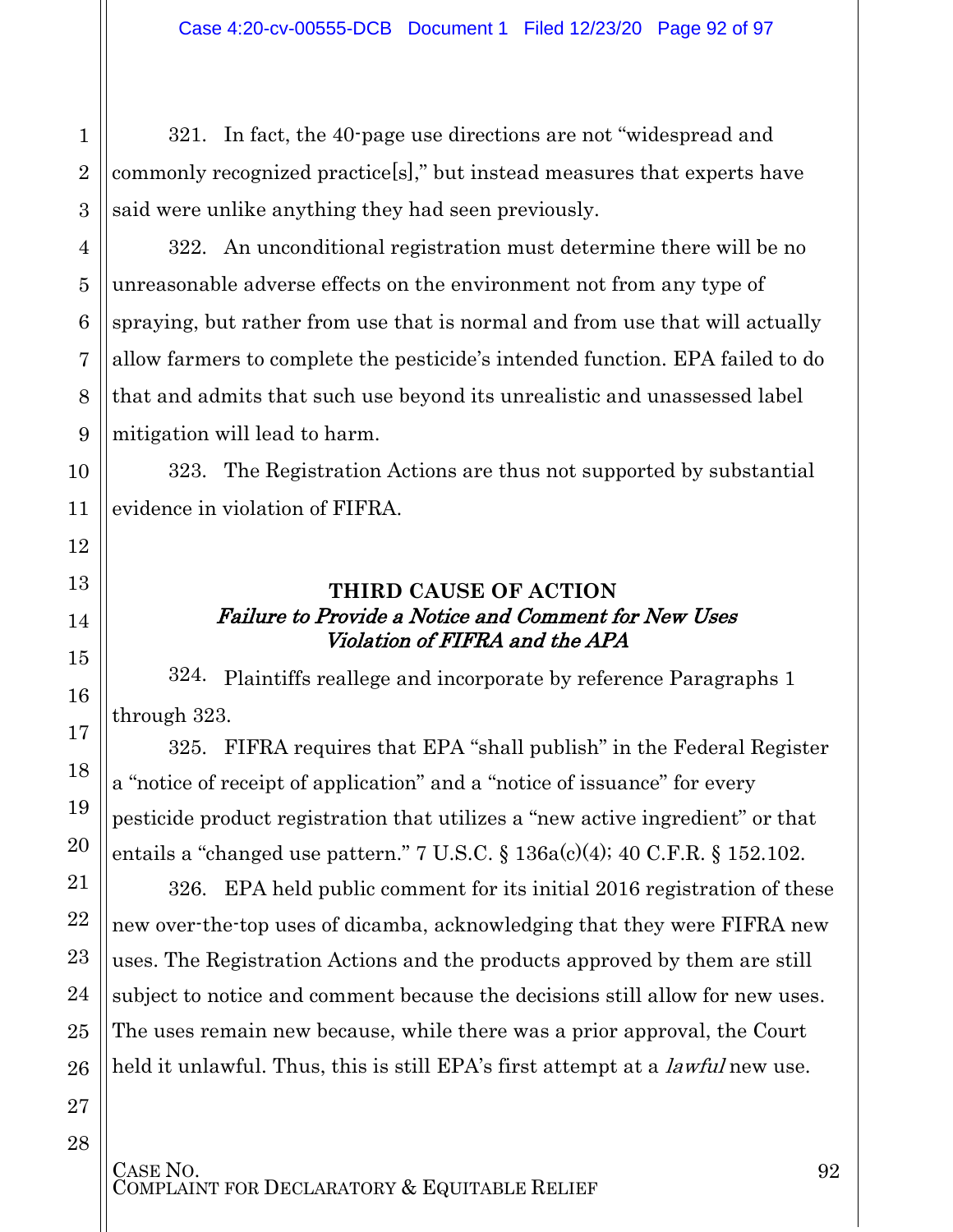327. However, contrary to FIFRA and the APA, EPA did not provide notice and comment opportunities to the public before issuing the Registration Actions.

328. EPA's failure to provide Plaintiffs with FIFRA-mandated notices of application and issuance for the Registration Actions in the Federal Register and its denial of public comment opportunities denied Plaintiffs and the public the full ability to submit information and data to EPA through the formal docket process. EPA would have had to consider that information, and it may have convinced the EPA not to issue the new use registrations, or restrict them. At a minimum, EPA would have had to respond to those comments to explain why it did not follow them. EPA has allowed the uses of products that cause unreasonable adverse effects and are harmful to Plaintiffs, while depriving them of these procedural rights.

329. EPA's failure to publish Federal Register notices as required under 7 U.S.C. §  $136a(c)(4)$  and  $40$  C.F.R. §  $152.102$  establishes that the Registration Actions were approved "without observance of procedure required by law," in violation of the APA.  $5 \text{ U.S.C.}$  §  $706(2)(D)$ .

#### **FOURTH CAUSE OF ACTION** Failure to Provide a Notice and Comment For Rulemaking Violation of the APA

330. Plaintiffs reallege and incorporate by reference Paragraphs 1 through 329.

331. The APA requires agencies to provide for notice-and-comment before promulgating rules. 5 U.S.C. §§ 553(b), (c). A "rule" is "the whole or a part of an agency statement of general or particular applicability and future effect designed to implement, interpret, or prescribe law or policy." Id. § 551(4).

1

2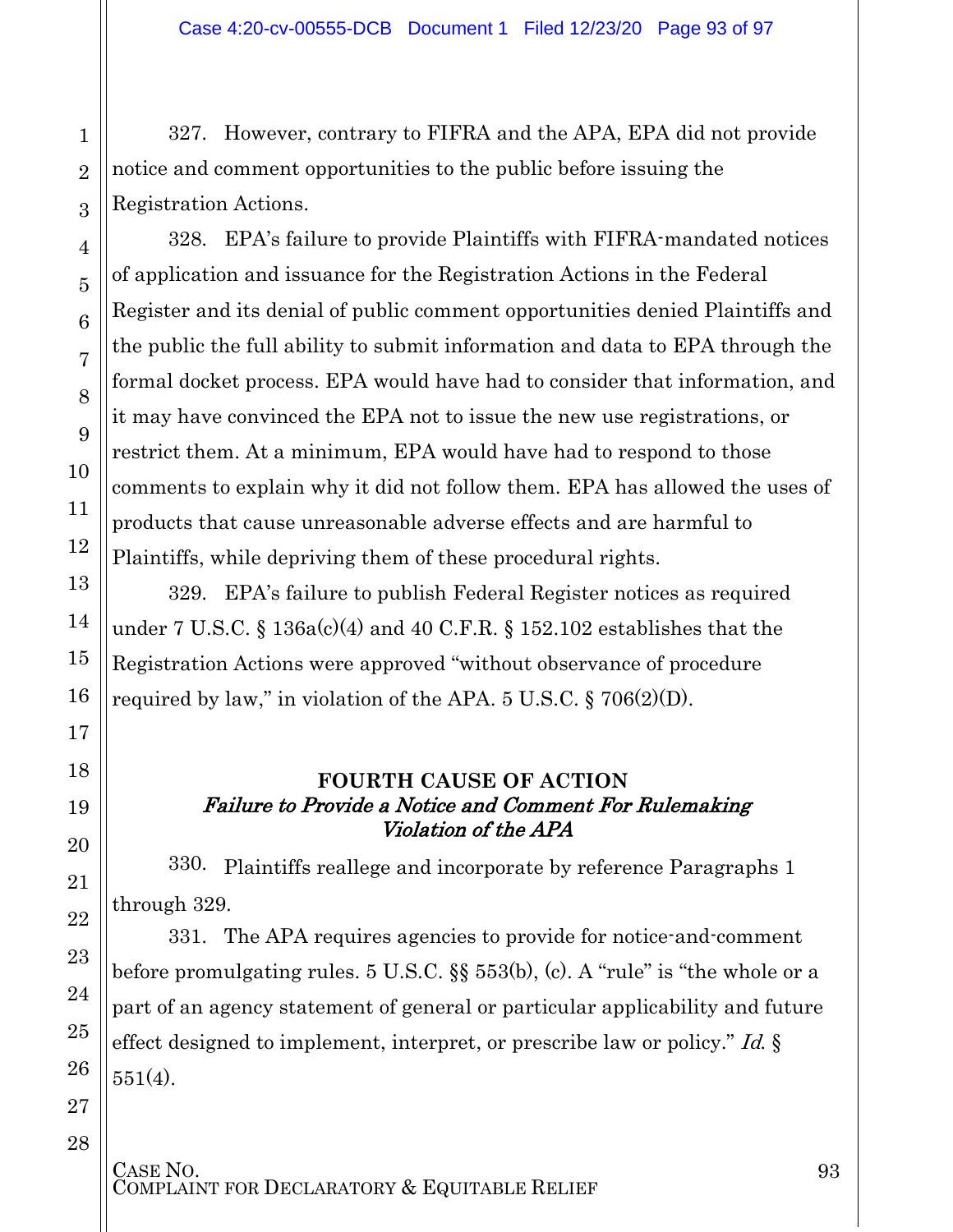332. The FIFRA 24(c) reversal by EPA is subject to notice and comment because it is a legislative rule that alters legal rights and has the force and effect of law. The rule change removed states' rights to grant "special local needs labels" to restrict pesticide uses beyond the federal label without going through FIFRA 24(a), which requires lengthy state law or rulemaking processes.

333. The decision conflicts with prior longstanding EPA policy, which allowed states to issue further restrictions beyond federal labels to meet special local needs under section 24(c) of FIFRA.

334. Despite being a part of particular product registration decisions otherwise limited to three pesticide products, EPA declared that its new rule change applied to all registered pesticides. This was the first time EPA publicly announced the change.

335. As a substantive rule that has the force and effect of law, this decision was subject to APA notice-and-comment rulemaking requirements. However, contrary to the APA, EPA did not provide notice and comment opportunities to the public before issuing the 2020 decision. Instead, it buried it in a footnote.

336. Through its decision, EPA altered the established rights of states, and the farmers that depend on state regulators to improve on flawed federal oversight. In the past, for these products and for other products, through FIFRA 24(c), states have been able to move quickly to address developing harms, such as the unprecedented dicamba drift crisis of millions of acres in 2016-2020. Now, the lengthy state rulemaking and legislative procedures required by FIFRA 24(a) will prevent states from issuing 24(c) labels for the 2021 growing season, or during any subsequent season, if and when timely state action is required to address that season's needs, as it has in past years.

1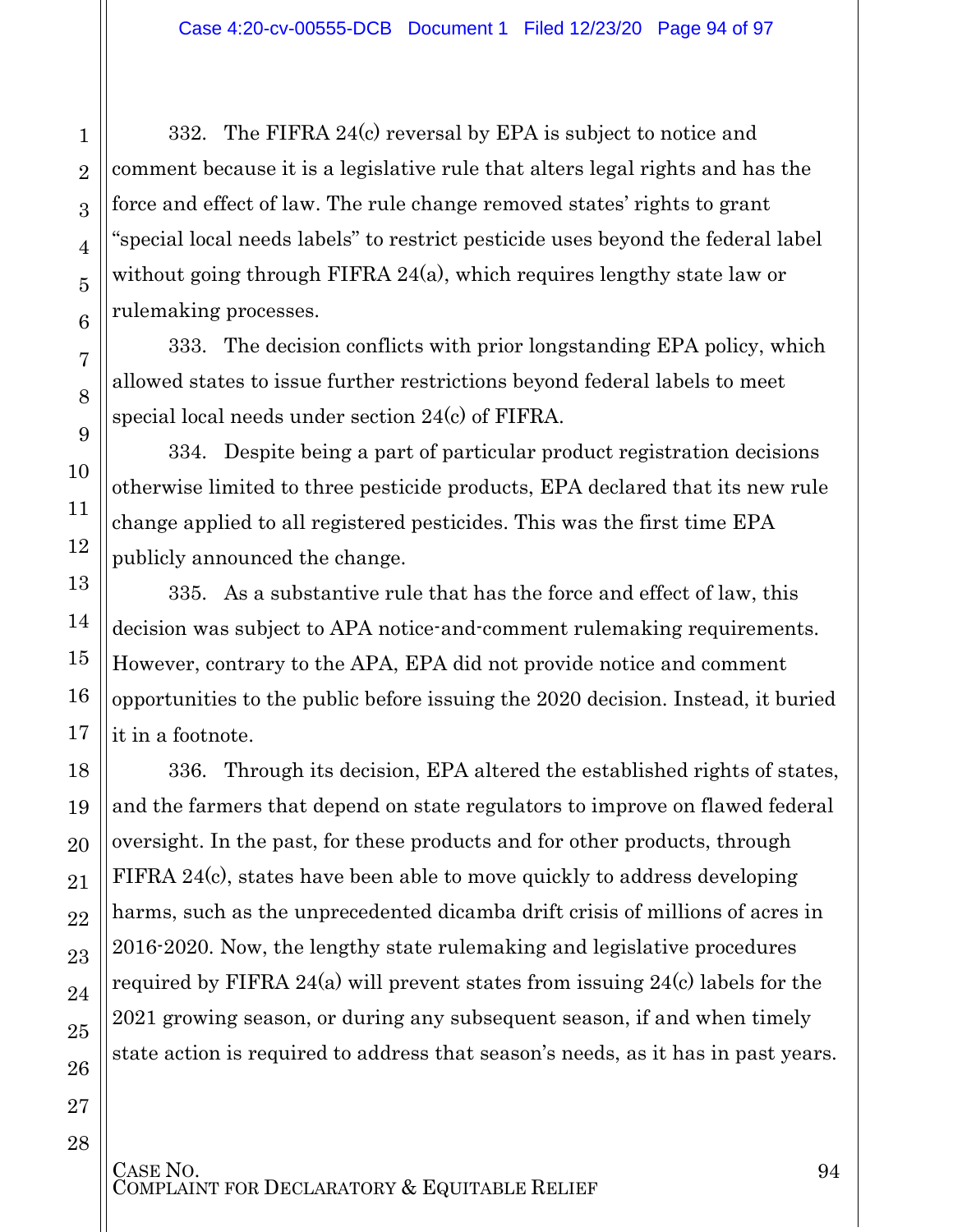1 2 337. The decision is thus a concrete alteration of rights with binding force of law.

338. The decision has the force and effect of a legislative rule because it acts to amend an existing legislative rule.

339. EPA's failure to provide for notice and comment in adopting the decision has deprived the Plaintiffs of their rights to comment on and inform the outcome of rulemaking.

340. The promulgation of the decision is a final agency action subject to review by this Court.

341. EPA's failure to follow notice and comment rulemaking procedures constitutes unlawful agency action without observance of required procedures under 5 U.S.C. §§ 706(2)(A), (D).

#### **PRAYER FOR RELIEF**

Plaintiffs respectfully request that this Court:

3

4

5

6

7

8

9

10

11

12

13

14

15

16

17

18

19

20

21

22

23

24

25

26

27

28

- 1. Declare that the Registration Actions and dicamba product registrations (collectively, the Registration Actions) violate FIFRA and its implementing regulations;
	- 2. Declare that EPA failed to support the Registration Actions and dicamba product registrations with substantial evidence;

3. Declare that the Registration Actions and product registrations are new uses that required public notice and comment, and EPA's failure to provide notice and comment violations of FIFRA and the APA;

4. Set aside, or vacate, the Registration Actions and product registrations in whole or part as needed to stop their sale and use;

CASE NO.<br>COMPLAINT FOR DECLARATORY & EQUITABLE RELIEF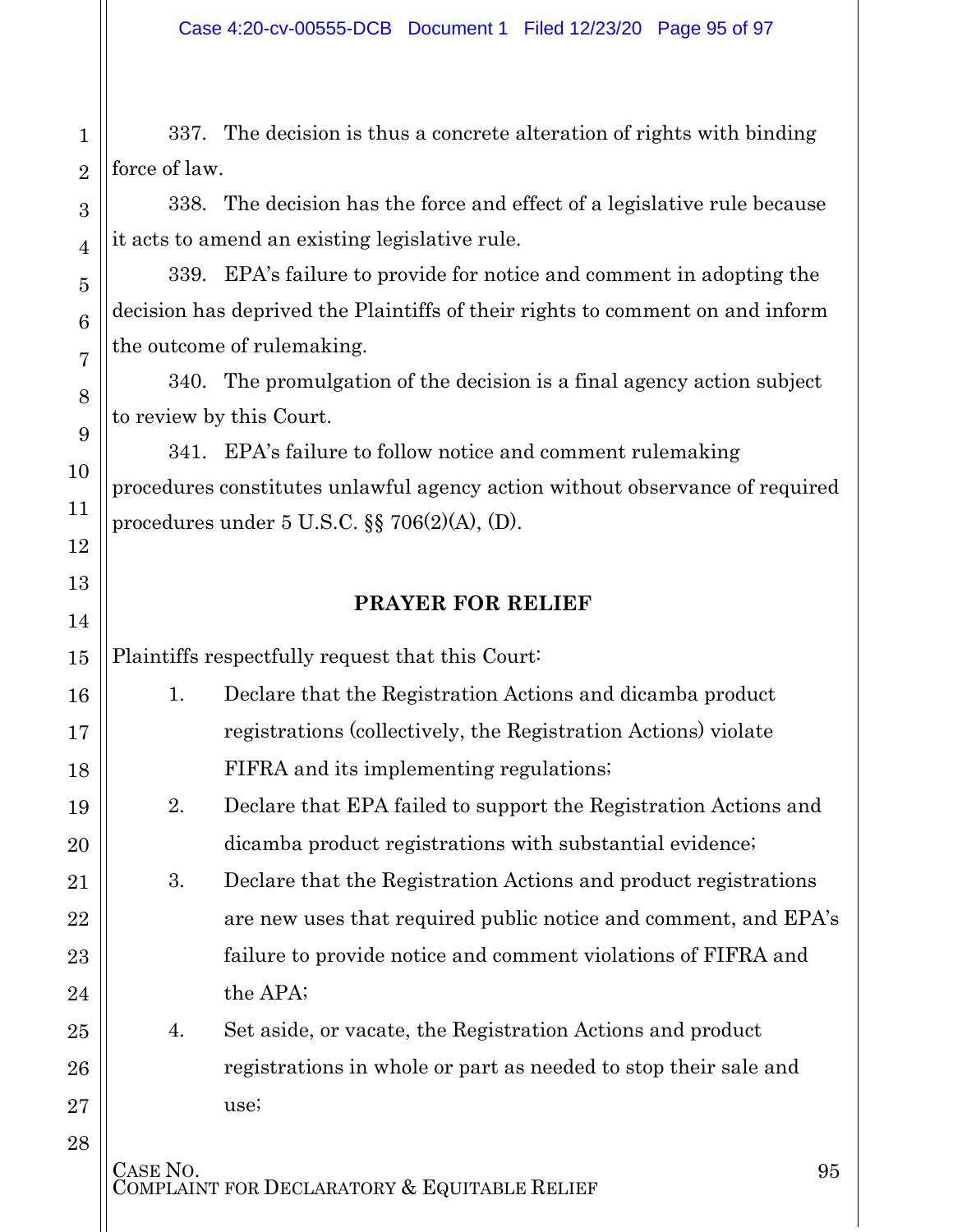| $\mathbf{1}$   | 5.                                                             | Prohibit any continued use of existing, already sold pesticide                    |  |
|----------------|----------------------------------------------------------------|-----------------------------------------------------------------------------------|--|
| $\overline{2}$ |                                                                | products registered under the now-vacated registrations.                          |  |
| 3              | 6.                                                             | Grant any other relief as may be necessary and appropriate to                     |  |
| 4              |                                                                | stop the use and sale of pesticides authorized by the Registration                |  |
| 5              |                                                                | Actions before and after vacatur;                                                 |  |
| 6              | 7.                                                             | Declare that the Defendants' action in reversing longstanding                     |  |
| 7              |                                                                | EPA rules regarding Section 24(c) of FIFRA for these products                     |  |
| 8              |                                                                | but also all other pesticides without notice and comment was in                   |  |
| 9              |                                                                | violation of the APA and was arbitrary, capricious, without                       |  |
| 10             |                                                                | observance of procedures required by law, and therefore must be                   |  |
| 11             |                                                                | set aside;                                                                        |  |
| 12             | 8.                                                             | Declare that EPA, should it wish to alter Section 24(c), must                     |  |
| 13             |                                                                | undertake notice and comment rulemaking;                                          |  |
| 14             | 9.                                                             | Set aside, or vacate, the Registration Actions with regard to                     |  |
| 15             |                                                                | Section $24(c)$ ;                                                                 |  |
| 16             | 10.                                                            | Award Plaintiffs the costs of this litigation, including reasonable               |  |
| 17             |                                                                | attorneys' fees and expert witness fees; and                                      |  |
| 18             | 11.                                                            | Grant such other relief as the Court deems just and proper.                       |  |
| 19             |                                                                |                                                                                   |  |
| 20             |                                                                | Respectfully submitted this 23rd day of December, 2020.                           |  |
| 21             |                                                                |                                                                                   |  |
| 22             |                                                                | s/ Sylvia Shih-Yau Wu                                                             |  |
| 23             |                                                                | SYLVIA SHIH-YAU WU (Pro Hac Vice)<br>GEORGE A. KIMBRELL (Pro Hac Vice application |  |
| 24             |                                                                | <i>pending</i><br>MEREDITH STEVENSON (Pro Hac Vice)                               |  |
| 25             |                                                                | Center for Food Safety<br>303 Sacramento Street, 2nd Floor                        |  |
| 26             |                                                                | San Francisco, CA 94111<br>T: (415) 826-2770 / F: (415) 826-0507                  |  |
| 27             |                                                                | Emails: swu@centerforfoodsafety.org<br>gkimbrell@centerforfoodsafety.org          |  |
| 28             |                                                                |                                                                                   |  |
|                | CASE NO.<br>96<br>COMPLAINT FOR DECLARATORY & EQUITABLE RELIEF |                                                                                   |  |
|                |                                                                |                                                                                   |  |